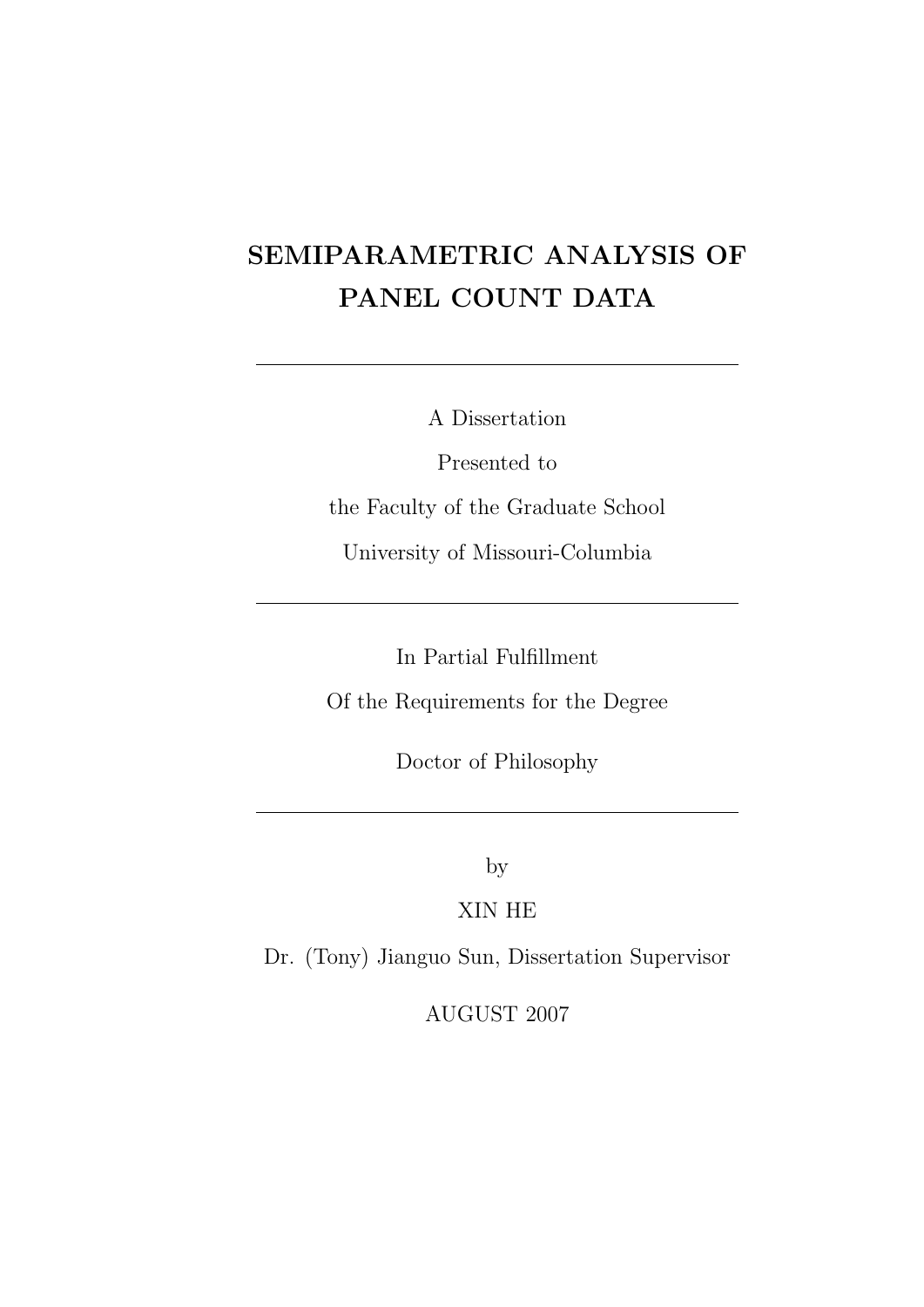The undersigned, appointed by the Dean of the Graduate School, have examined the dissertation entitled:

### SEMIPARAMETRIC ANALYSIS OF PANEL COUNT DATA

Presented by Xin He

A candidate for the degree of Doctor of Philosophy

And hereby certify that in their opinion it is worthy of acceptance.

Dr. (Tony) Jianguo Sun Dr. Paul L. Speckman Dr. Athanasios C. Micheas Dr. Lori A. Thombs Dr. (Shawn) Xiaoguang Ni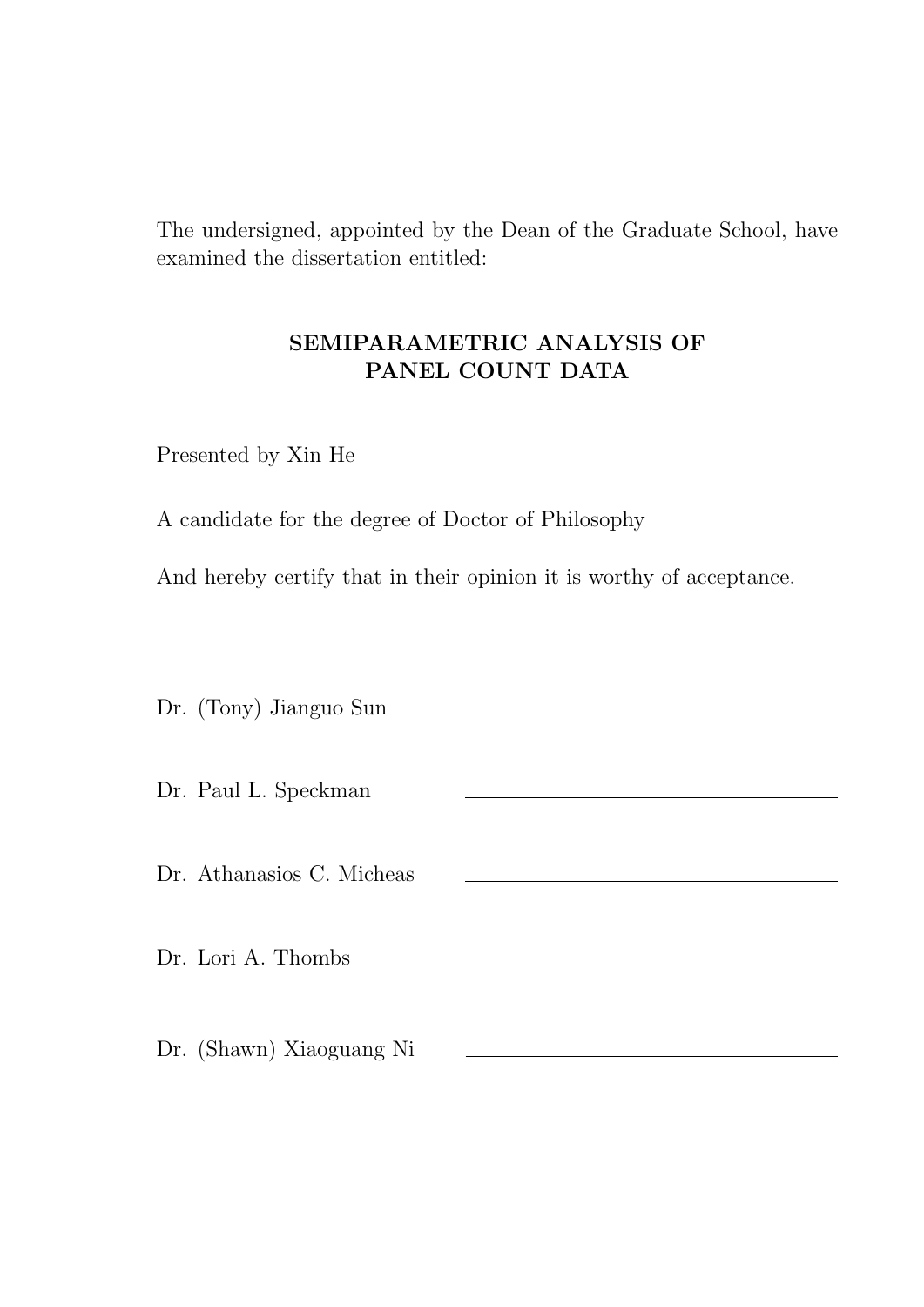Dedicated to my parents, He, Jianmin and He, Deping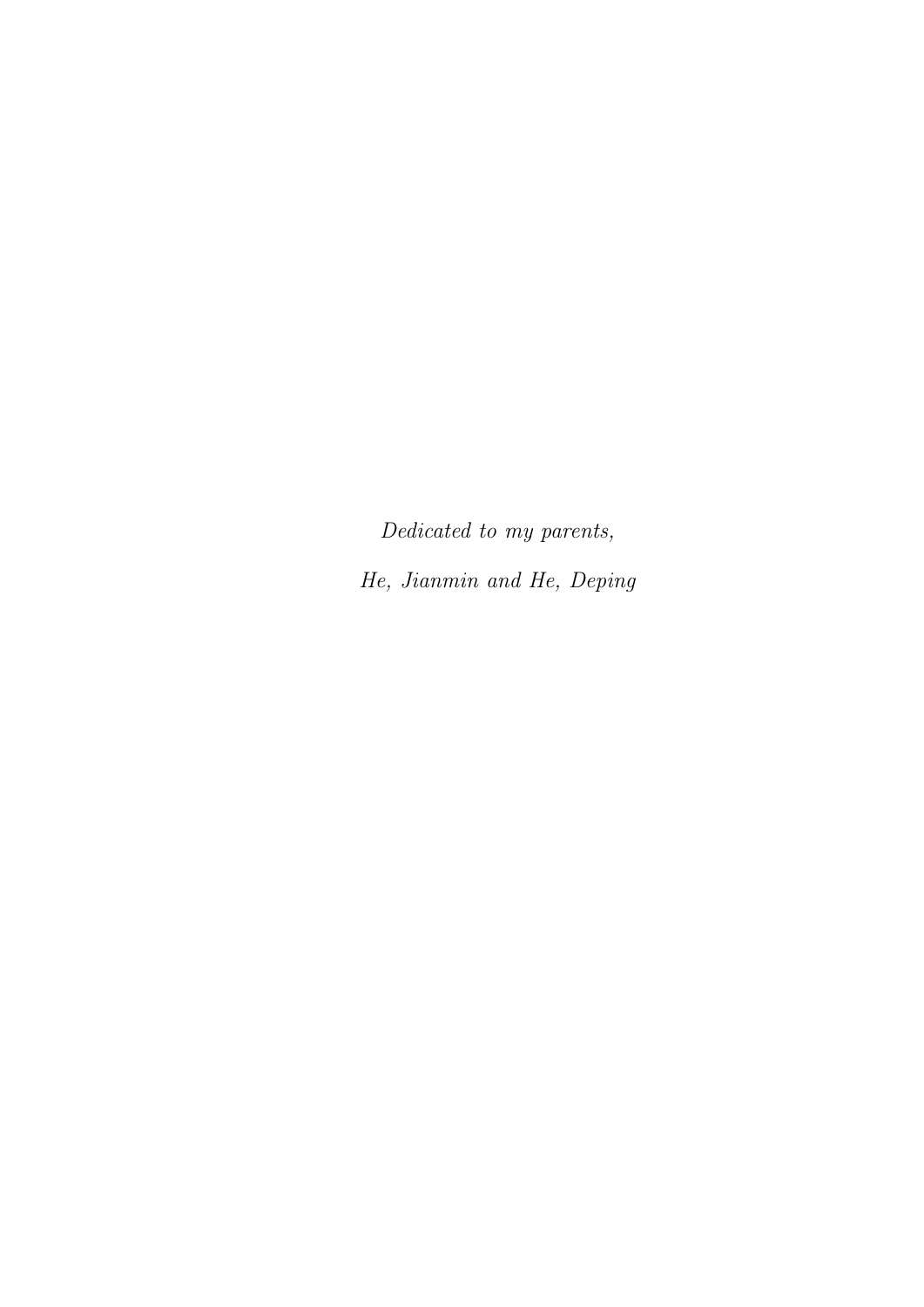#### ACKNOWLEDGEMENTS

I would like to acknowledge many people for helping me during my doctoral work. I am especially indebted to my esteemed advisor, Dr. (Tony) Jianguo Sun, for his critical inspiration, constant support and endless patience. His infectious enthusiasm and continual encouragement have been major driving forces through my study and research. This dissertation would not have been possible without his generous guidance.

I extend my gratitude to members of my exceptional doctoral committee: Drs. Paul Speckman, Athanasios Micheas, Lori Thombs and Xiaoguang Ni for their continuous support and insightful comments on my work. I owe a special note of gratitude to Dr. Xingwei Tong for his great assistance and helpful advice throughout my research process.

Many professors in the Department of Statistics assisted and encouraged me in various ways during my course of studies. I would like to express my deep gratitude to Dr. Nancy Flournoy for inspiring and helping me to pursue a career in Biostatistics. I would also like to express my appreciation to Drs. Chris Wikle, Dongchu Sun, Chong He, Min Yang and Scott Holan for all that they have taught me. I am very appreciative and thankful for the support of Dr. Larry Ries for helping me to be a better instructor.

I would like to take this opportunity to extend many thanks to my colleagues and friends in the Department of Statistics, especially Zhigang Zhang, Do-Hwan Park, Chao Zhu and Lianming Wang for their kind help and useful discussions.

Finally, I am particularly grateful to my parents whom I owe everything I am today. I thank them for always being at my side, listening to me and giving me support. I would also like to thank my fiancee and best friend, Qiongman Kong. Her love and support have given me a lot of courage and strength in all my work.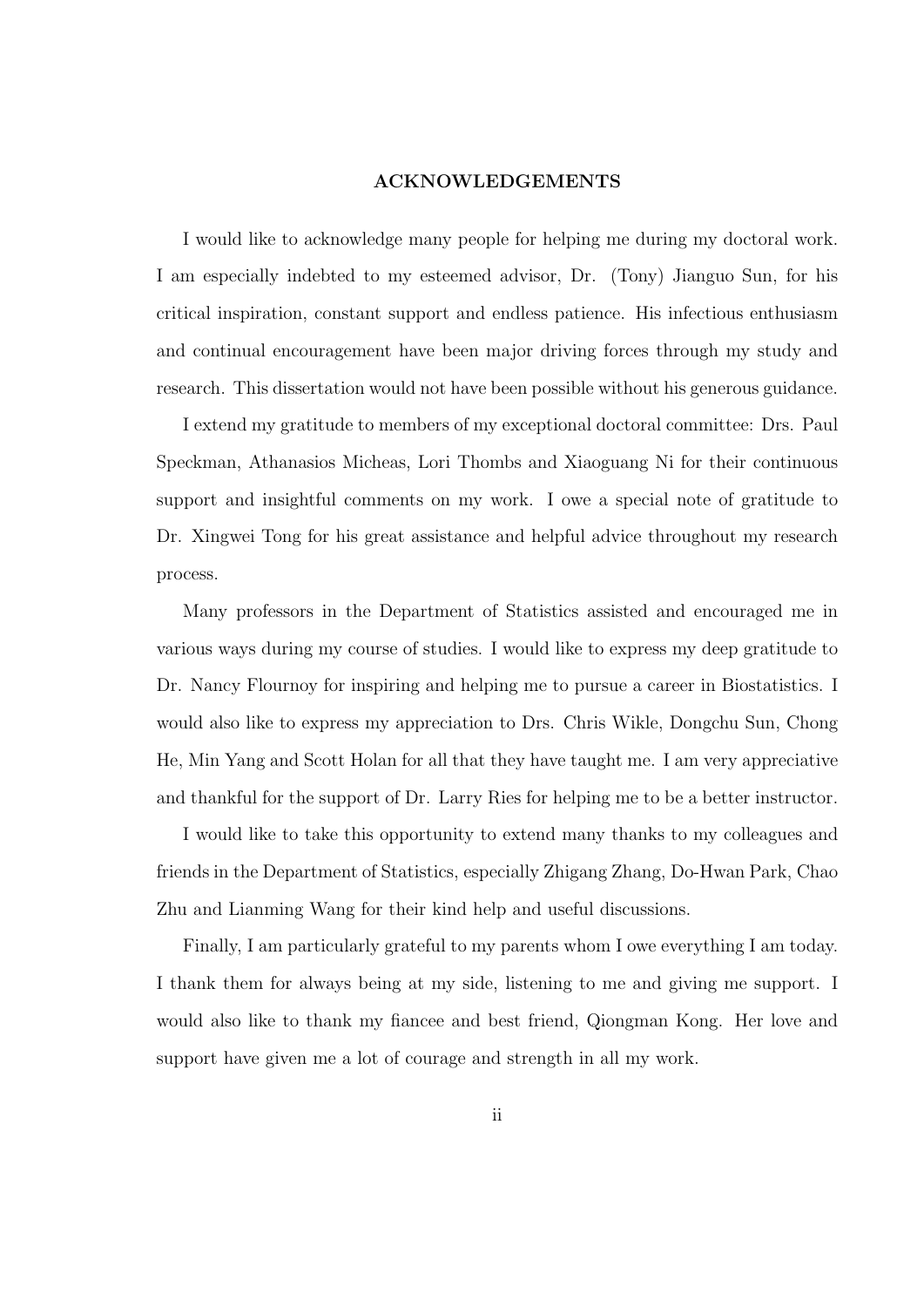## Table of Contents

| <b>ACKNOWLEDGEMENTS</b><br><sub>ii</sub> |       |                                      |                     |  |  |
|------------------------------------------|-------|--------------------------------------|---------------------|--|--|
| <b>LIST OF TABLES</b><br>vi              |       |                                      |                     |  |  |
| <b>LIST OF FIGURES</b><br>vii            |       |                                      |                     |  |  |
| <b>ABSTRACT</b><br>viii                  |       |                                      |                     |  |  |
|                                          |       |                                      | $\mathbf{1}$        |  |  |
| 1.1                                      |       |                                      | $\mathbf{1}$        |  |  |
|                                          | 1.1.1 |                                      | $\mathbf{1}$        |  |  |
|                                          | 1.1.2 |                                      | 3                   |  |  |
| 1.2                                      |       |                                      | 6                   |  |  |
| 1.3                                      |       |                                      | 9                   |  |  |
|                                          | 1.3.1 | Inferences on the Mean Function      | 10                  |  |  |
|                                          | 1.3.2 |                                      | 14                  |  |  |
| 1.4                                      |       |                                      | 18                  |  |  |
|                                          | 1.4.1 |                                      | 18                  |  |  |
|                                          | 1.4.2 |                                      | 19                  |  |  |
|                                          | 1.4.3 |                                      | 20                  |  |  |
|                                          | 1.4.4 | Martingales and Stochastic Integrals | 21                  |  |  |
| 1.5                                      |       |                                      | 25                  |  |  |
|                                          |       |                                      | <b>INTRODUCTION</b> |  |  |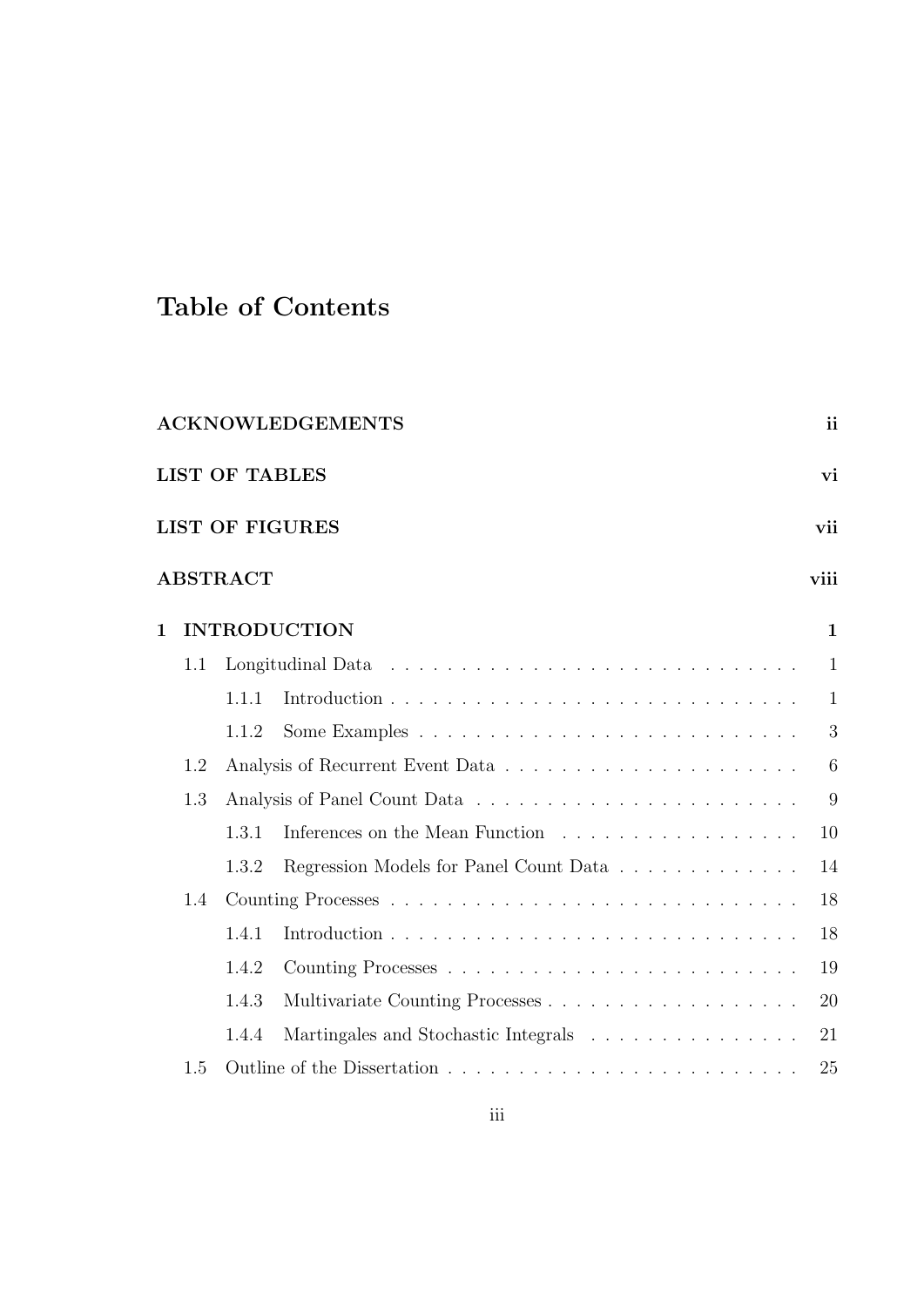| REGRESSION ANALYSIS OF PANEL COUNT DATA WITH DE-<br>$\bf{2}$ |             |                                                                       |    |
|--------------------------------------------------------------|-------------|-----------------------------------------------------------------------|----|
|                                                              |             | PENDENT OBSERVATION TIMES                                             | 27 |
|                                                              | 2.1         |                                                                       | 27 |
|                                                              | 2.2         |                                                                       | 30 |
|                                                              | 2.3         |                                                                       | 33 |
|                                                              | 2.4         |                                                                       | 39 |
|                                                              | 2.5         |                                                                       | 42 |
|                                                              | 2.6         |                                                                       | 44 |
| 3                                                            |             | REGRESSION ANALYSIS OF MULTIVARIATE PANEL COUNT                       |    |
|                                                              | <b>DATA</b> |                                                                       | 46 |
|                                                              | 3.1         |                                                                       | 46 |
|                                                              | 3.2         |                                                                       | 49 |
|                                                              | 3.3         |                                                                       | 51 |
|                                                              |             | Estimation with Covariate-Independent Observation Processes.<br>3.3.1 | 51 |
|                                                              |             | Estimation with Covariate-Dependent Observation Processes<br>3.3.2    | 53 |
|                                                              | 3.4         |                                                                       | 57 |
|                                                              | 3.5         |                                                                       | 59 |
|                                                              | 3.6         |                                                                       | 62 |
| 4                                                            |             | SEMIPARAMETRIC ANALYSIS OF PANEL COUNT DATA WITH                      |    |
|                                                              |             | <b>CORRELATED OBSERVATION AND FOLLOW-UP TIMES</b>                     | 65 |
|                                                              | 4.1         |                                                                       | 65 |
|                                                              | 4.2         |                                                                       | 67 |
|                                                              | 4.3         |                                                                       | 69 |
|                                                              |             | 4.3.1                                                                 | 69 |
|                                                              |             | 4.3.2                                                                 | 70 |
|                                                              |             | 4.3.3                                                                 | 73 |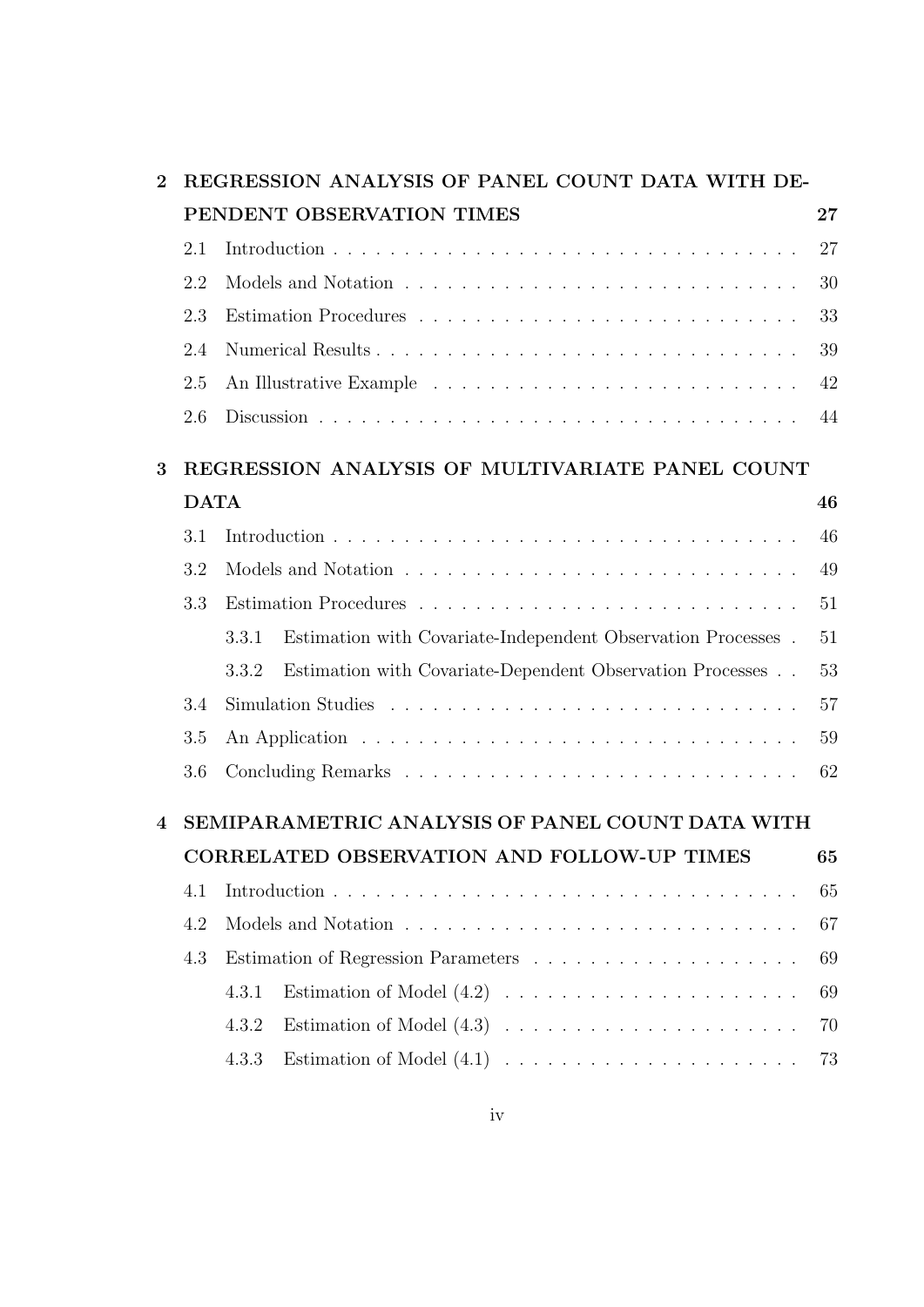|                    | 4.4         |                                                                          | 75 |  |
|--------------------|-------------|--------------------------------------------------------------------------|----|--|
|                    | 4.5         |                                                                          | 77 |  |
|                    | 4.6         |                                                                          | 78 |  |
| 5                  |             | <b>FUTURE RESEARCH</b>                                                   | 80 |  |
|                    | 5.1         | More Efficient Estimation for Regression Parameters 80                   |    |  |
|                    | 5.2         | Regression Analysis of Multivariate Panel Count Data with Time-Dependent |    |  |
|                    |             |                                                                          |    |  |
|                    | 5.3         | Likelihood-Based Approach to the Analysis of Panel Count Data with       |    |  |
|                    |             | Dependent Observation and Follow-up Times                                | 81 |  |
|                    |             | <b>APPENDIX</b>                                                          | 83 |  |
| BIBLIOGRAPHY<br>93 |             |                                                                          |    |  |
|                    | VITA<br>116 |                                                                          |    |  |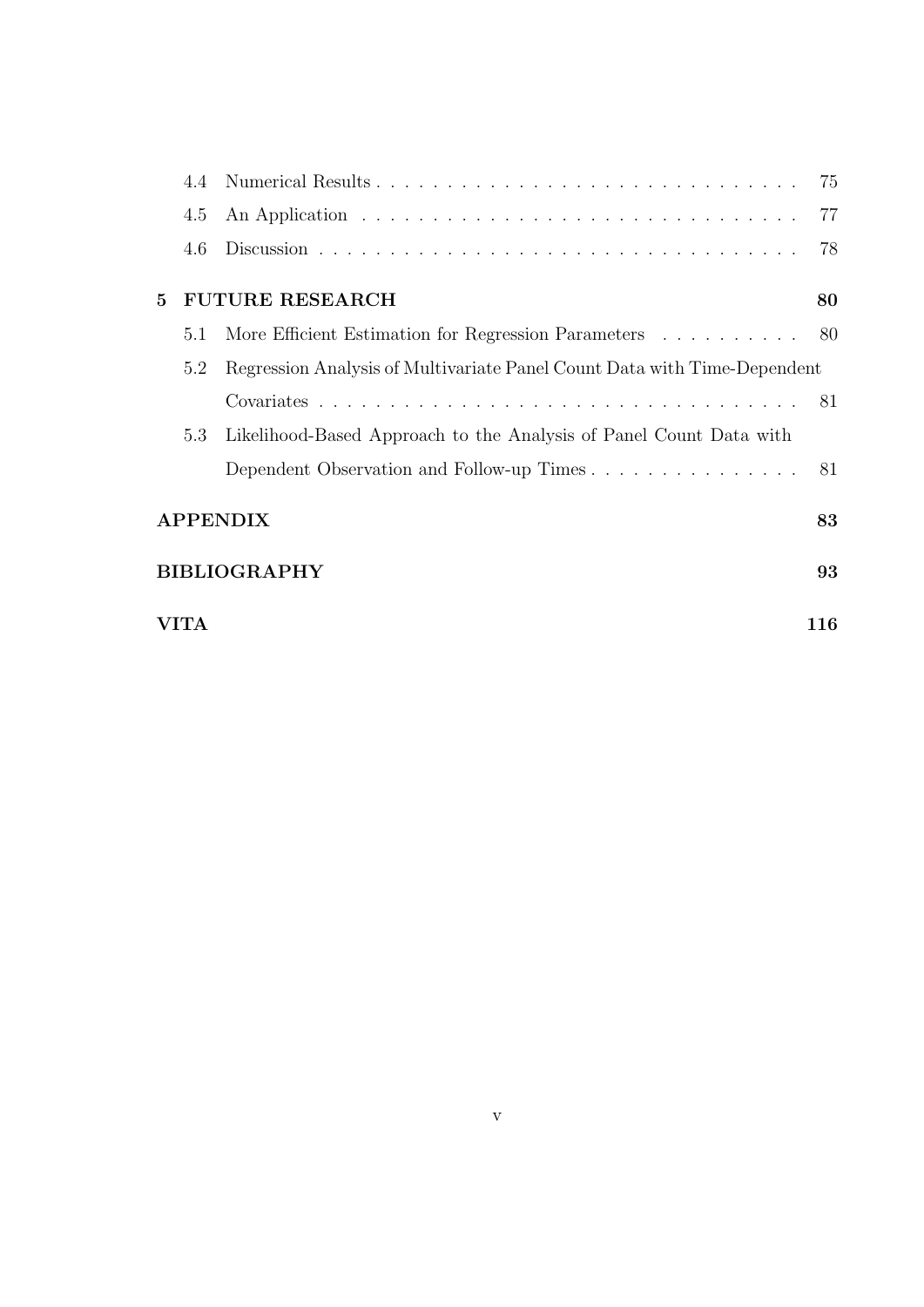## List of Tables

|     | 2.1 Estimation of $\beta$ with a Homogeneous Observation Process 100    |  |
|-----|-------------------------------------------------------------------------|--|
| 2.2 | Estimation of $\beta$ with a Nonhomogeneous Observation Process 101     |  |
| 2.3 | Estimation of $\beta$ with Covariate-Dependent Follow-up Times 102      |  |
| 3.1 | Simulation Results for Covariate-Independent Observation Processes 103  |  |
| 3.2 | Simulation Results for Covariate-Dependent Observation Processes 104    |  |
| 3.3 | Results of Joint and Univariate Analyses of Radiological and Functional |  |
|     | Joint Damage Data from the University of Toronto Psoriatic Arthritis    |  |
|     |                                                                         |  |
| 4.1 |                                                                         |  |
|     |                                                                         |  |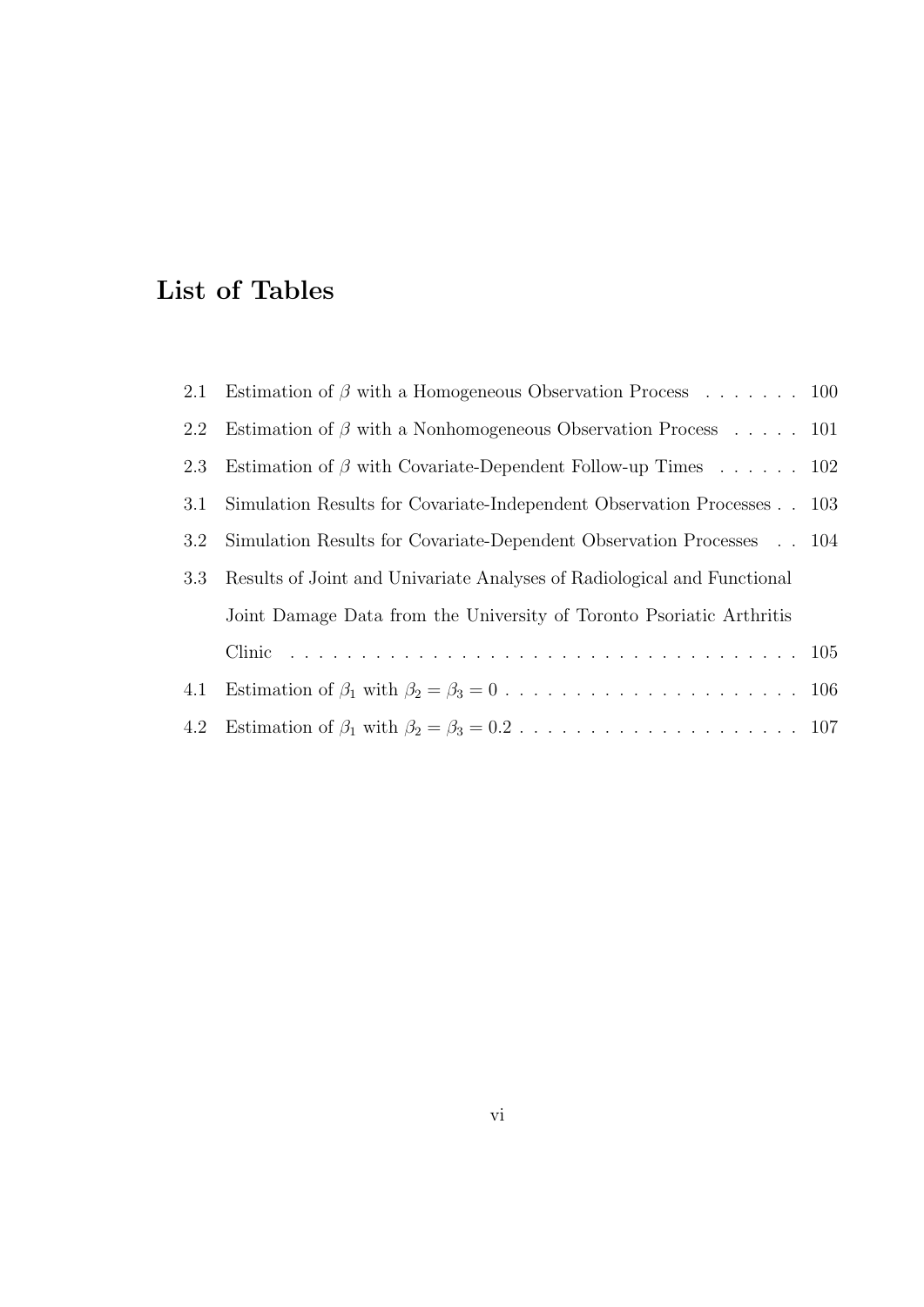# List of Figures

| 2.1 | Quantile Plot with a Homogeneous Observation Process $\dots \dots \dots \dots$ 108 |
|-----|------------------------------------------------------------------------------------|
| 2.2 | Quantile Plot with a Nonhomogeneous Observation Process $\dots \dots 109$          |
| 2.3 |                                                                                    |
| 3.1 | Timeline Diagram of Visits, Event Counts and Follow-up Durations for               |
|     | Sample of Patients in the University of Toronto Psoriatic Arthritis Clinic 111     |
| 3.2 | Crude Event Rates for Radiological Damage Against Functional Damage 112            |
| 3.3 | Estimated Baseline Cumulative Mean Functions from Univariate and                   |
|     | Bivariate Regression Models Applied to Data from the University of                 |
|     |                                                                                    |
| 4.1 |                                                                                    |
|     |                                                                                    |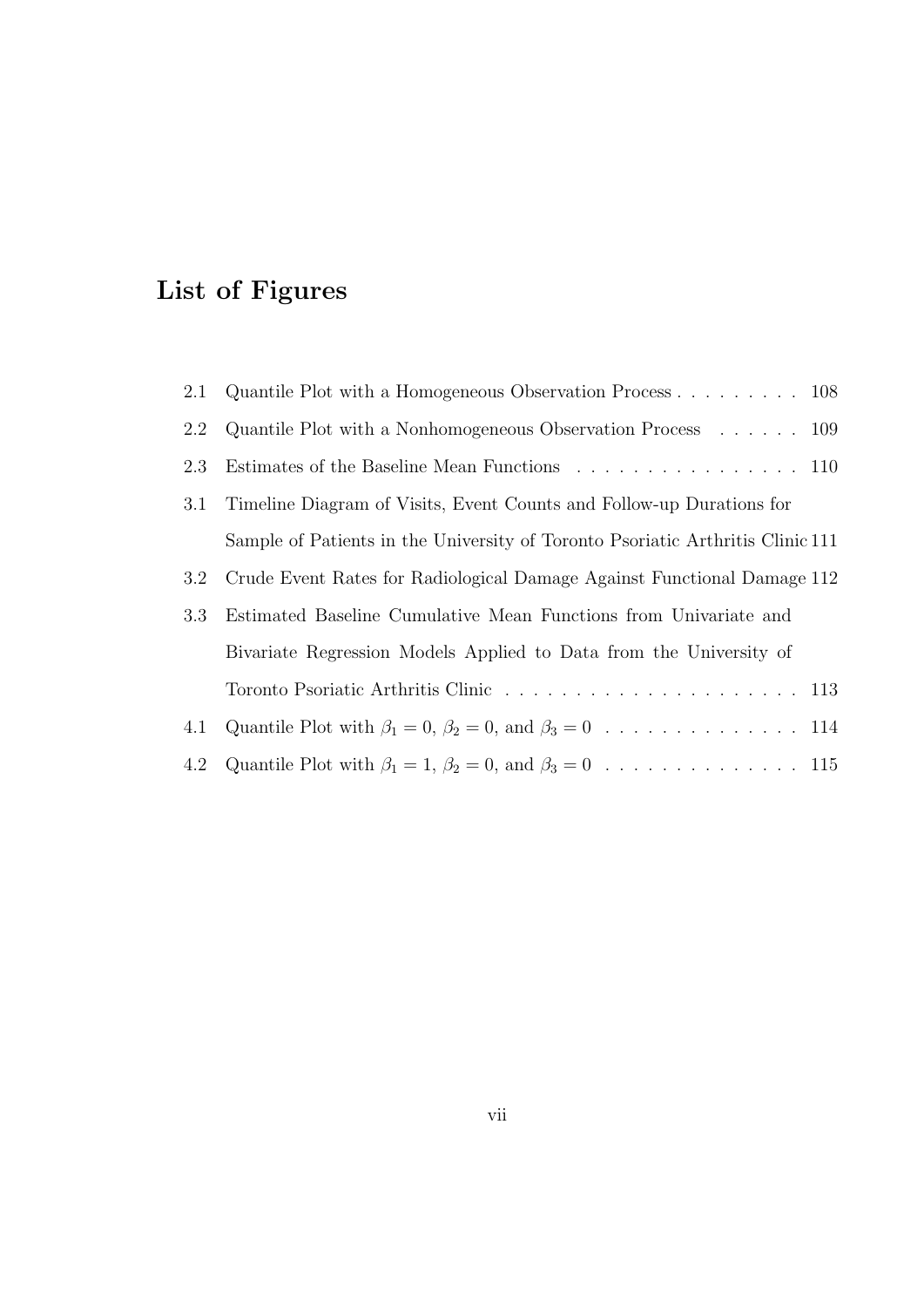## SEMIPARAMETRIC ANALYSIS OF PANEL COUNT DATA

Xin He

Dr. (Tony) Jianguo Sun, Dissertation Supervisor

#### ABSTRACT

Statistical analysis of longitudinal data is required in a number of applied fields including econometrics, epidemiology, psychology, and public health. In these studies, one may be interested in some events, and subjects could experience the event of interest multiple times. One type of these studies monitors study subjects continuously and thus produces recurrent event data, which record the times of all occurrences of events. In the other type, study subjects are observed only at discrete time points, and only the numbers of occurrences of the events between observation times are known, resulting in so-called panel count data.

For the analysis of panel count data, most of the existing approaches assume that the observation and longitudinal response processes are independent and therefore rely on the conditional inference procedures given the observation times. In practice, however, this assumption may not be true. The first part of this dissertation will consider regression analysis of panel count data with dependent observation times. We introduce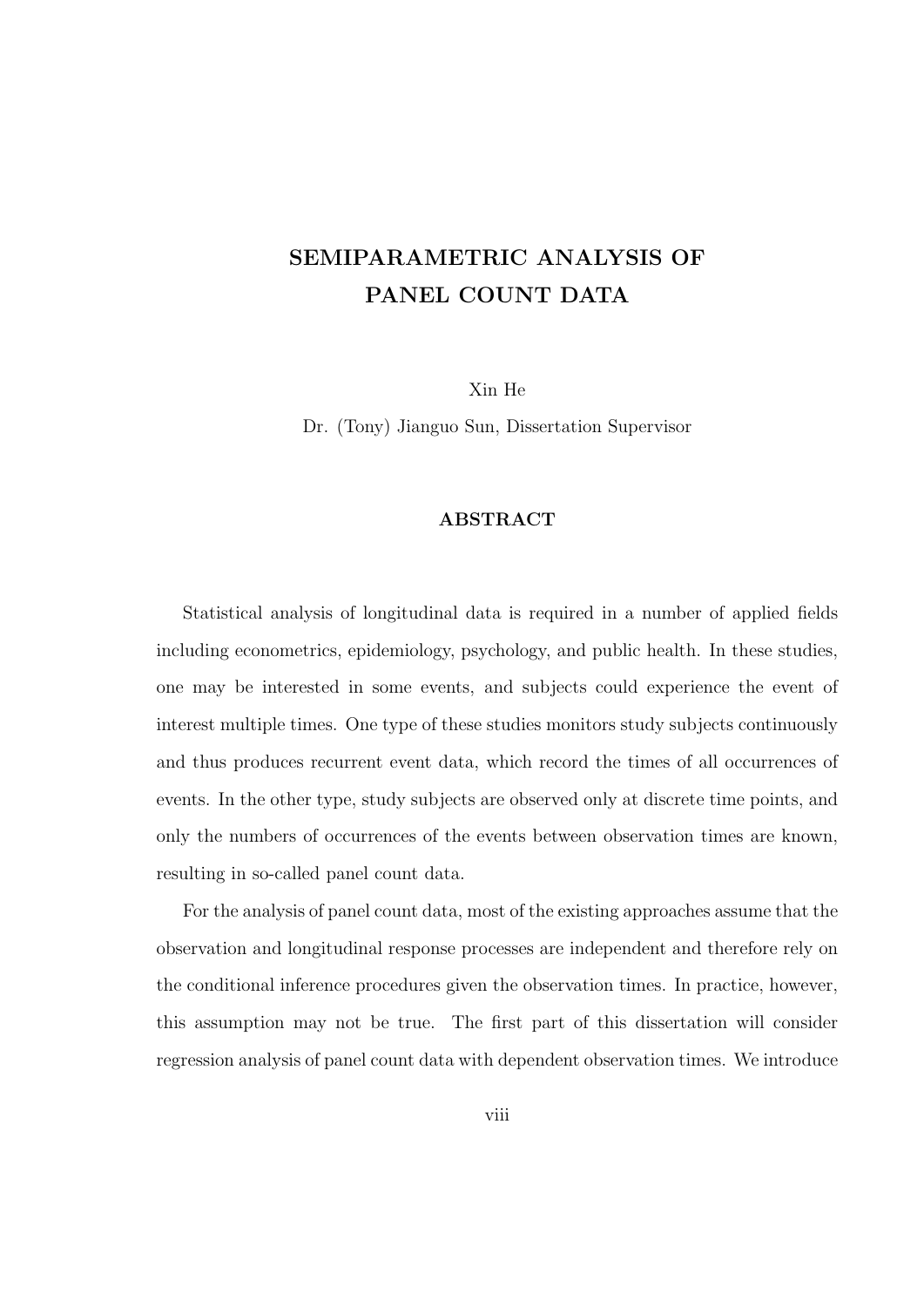a class of semiparametric models to characterize the possible correlation between the observation and response processes. The inference procedures are proposed based on estimating equations, and the asymptotic distributions of the resulting estimates are established. Some results from simulation studies are presented, and the method is applied to a bladder cancer study.

In the second part of this dissertation, we will focus on regression analysis of multivariate panel count data. In many applications, several recurrent event processes may be correlated, and appropriate dependence structures are difficult to accommodate. We present a class of marginal mean models that leave the dependence structures for the related types of recurrent events completely unspecified. Some estimating equations are developed for inference, and the resulting estimates of regression parameters are consistent and asymptotically normal. Simulation studies are conducted for practical situations, and the methodology is applied to a psoriatic arthritis study.

The last part of the dissertation considers the same problem studied in the first part and provides an approach that allows both observation and follow-up times to be correlated with the recurrent events of interest. Many researchers have developed the methods which assume that the follow-up time is noninformative, but this assumption may be violated in some clinical trials when the drop-out time is informative. We propose some shared frailty models that allow potential dependence among the response process, the observation process and the follow-up process. Estimating equations and an EM algorithm are developed for estimation of regression parameters. The proposed estimates are consistent and have asymptotically a normal distribution. Their finite sample properties are evaluated through simulation, and the method is used to reanalyze the data from the bladder cancer study.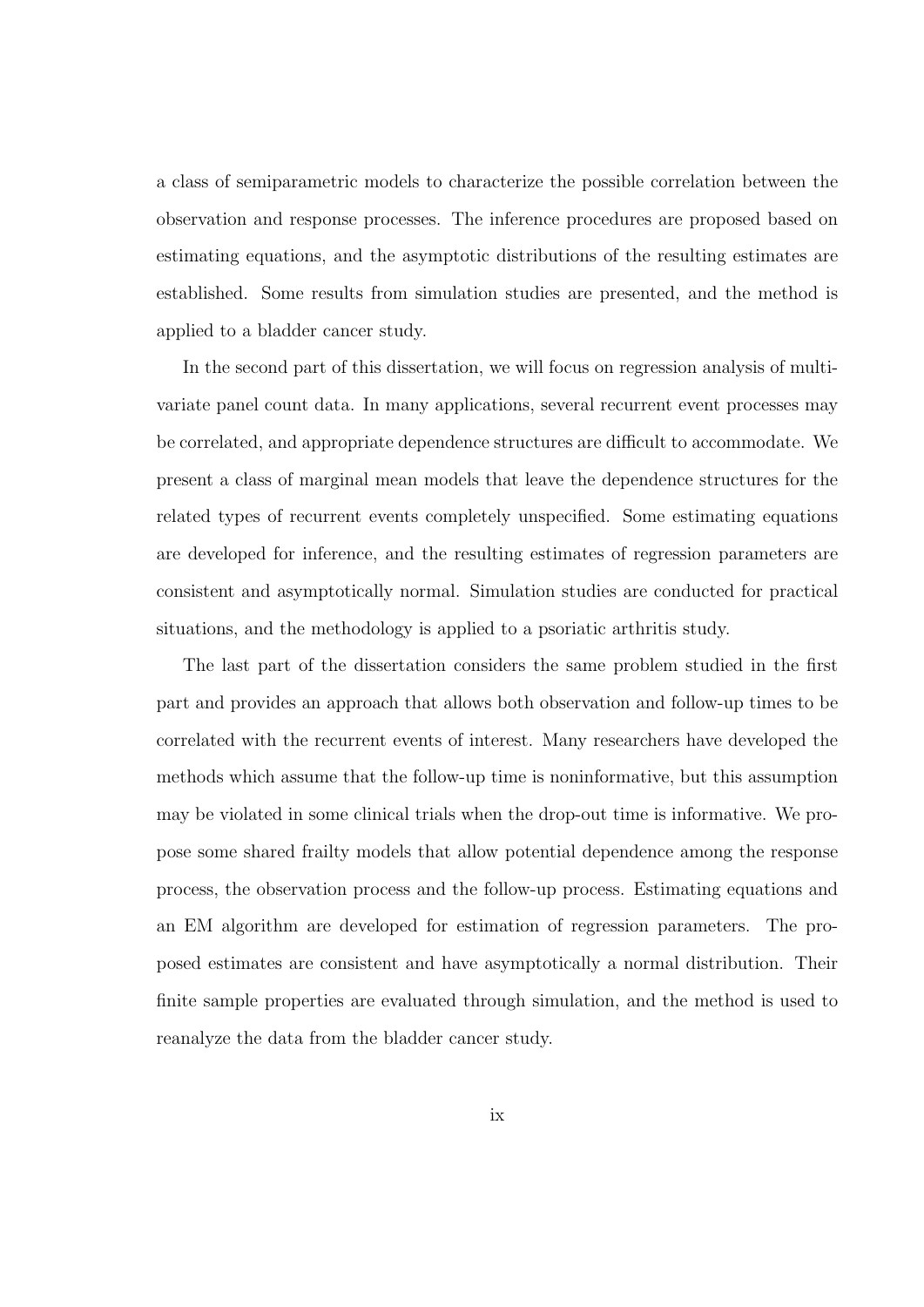### Chapter 1

### INTRODUCTION

#### 1.1 Longitudinal Data

#### 1.1.1 Introduction

Statistical analysis of longitudinal data is required in many applied fields including demographical studies, econometrics, epidemiology, public health, and reliability studies. One special type of longitudinal study is the event history study in which subjects experience some events of interest multiple times. The resulting data are usually referred to as event history data.

The event history studies can be generally classified into two types. One monitors study subjects continuously and thus produces recurrent event data (Byar, 1980; Prentice *et al.*, 1981; Pepe and Cai, 1993), which record the times of all occurrences of events. In the other type, study subjects are observed only at discrete time points, and only the numbers of occurrences of the events between observation times are known; they are often referred to as panel count data (Kalbfleisch and Lawless, 1985; Thall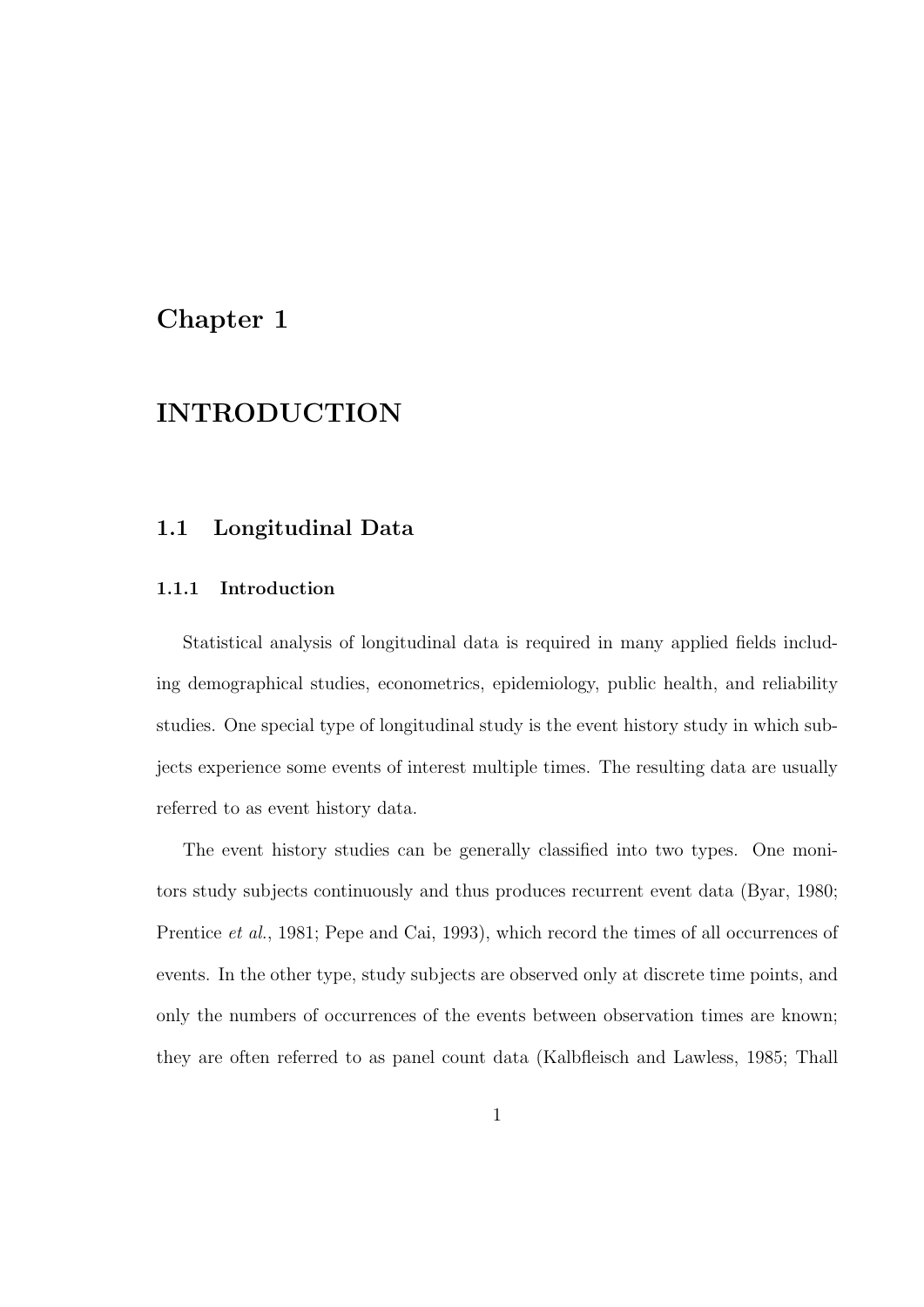and Lachin, 1988; Sun and Kalbfleisch, 1995).

Recurrent event data are frequently encountered in epidemiological and medical studies where the event could be adverse event of drugs, sickness leave from work, and hospitalization. For each subject, there could be multiple occurrences that are correlated and naturally ordered. The observation of recurrent events could be censored by loss to follow-up, end of the study, or a fatal event such as death.

Panel count data are often collected in periodic follow-up studies in which it may be impractical or not realistic to keep subjects under observation over the entire study period. Since the number of observation times and the observation times themselves usually vary across the subjects, there are two main components in panel count data. One is the set of observation times that can be regarded as realizations of an observation process, and the other is the set of observed counts for the underlying recurrent event process. The methods dealing with panel count data depend on the relationship between these two processes and the research interest. In some situations, there is only one observation time for each subject; for example, death or onset of disease; in this case panel count data are often referred to as current status data (Dinse and Lagakos, 1983; Diamond et al., 1986; Diamond and McDonald, 1991; Sun and Kalbfleisch, 1993).

In the following, we present four examples to further illustrate the basic concepts and general structures of recurrent event data and panel count data.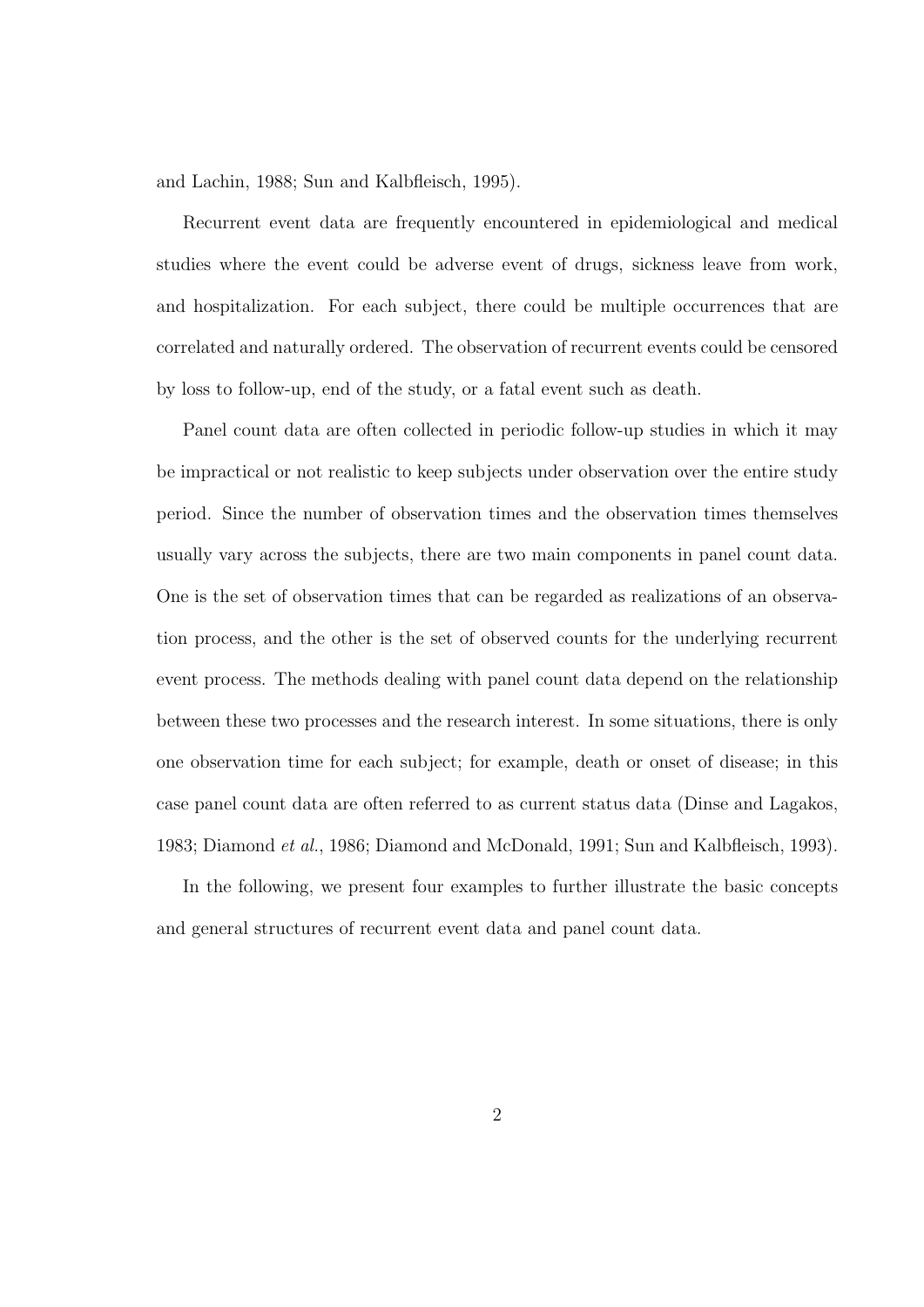#### 1.1.2 Some Examples

#### 1.1.2.1 CGD Study

The Chronic Granulomatous Disease (CGD) study is a placebo-controlled randomized trial of gamma interferon, which was conducted from 1988 to 1989 (Fleming and Harrington, 1991). A total of 128 patients participated in the study, and by the end of the study, 30 of 65 patients in the control group and 14 of 63 patients in the treatment group had experienced at least one infection. The objectives of the CGD study were to compare the treatments with respect to the occurrence rate of infection and assess the effect of covariates. Among others, Lin et al. (2000) analyzed the study and concluded that the gamma interferon was effective in reducing the rate of infection, and the patient's age at enrollment had significant effect.

#### 1.1.2.2 National Cooperative Gallstone Study

The National Cooperative Gallstone Study (NCGS) is a 10-year, multicenter, doubleblinded, placebo-controlled clinical trial on the use of the natural bile acid chenodeoxycholic acid (chenodiol) for the dissolution of cholesterol gallstones (Schoenfield et al., 1981). The original study consists of 916 patients who were randomly assigned into each of the three treatments: high dose, low dose and placebo. A part of the resulting data was presented in Thall and Lachin (1988), including the successive visit times and the associated counts of episodes of nausea for 111 patients with floating gallstones in high-dose and placebo groups. During the study, patients were scheduled to return for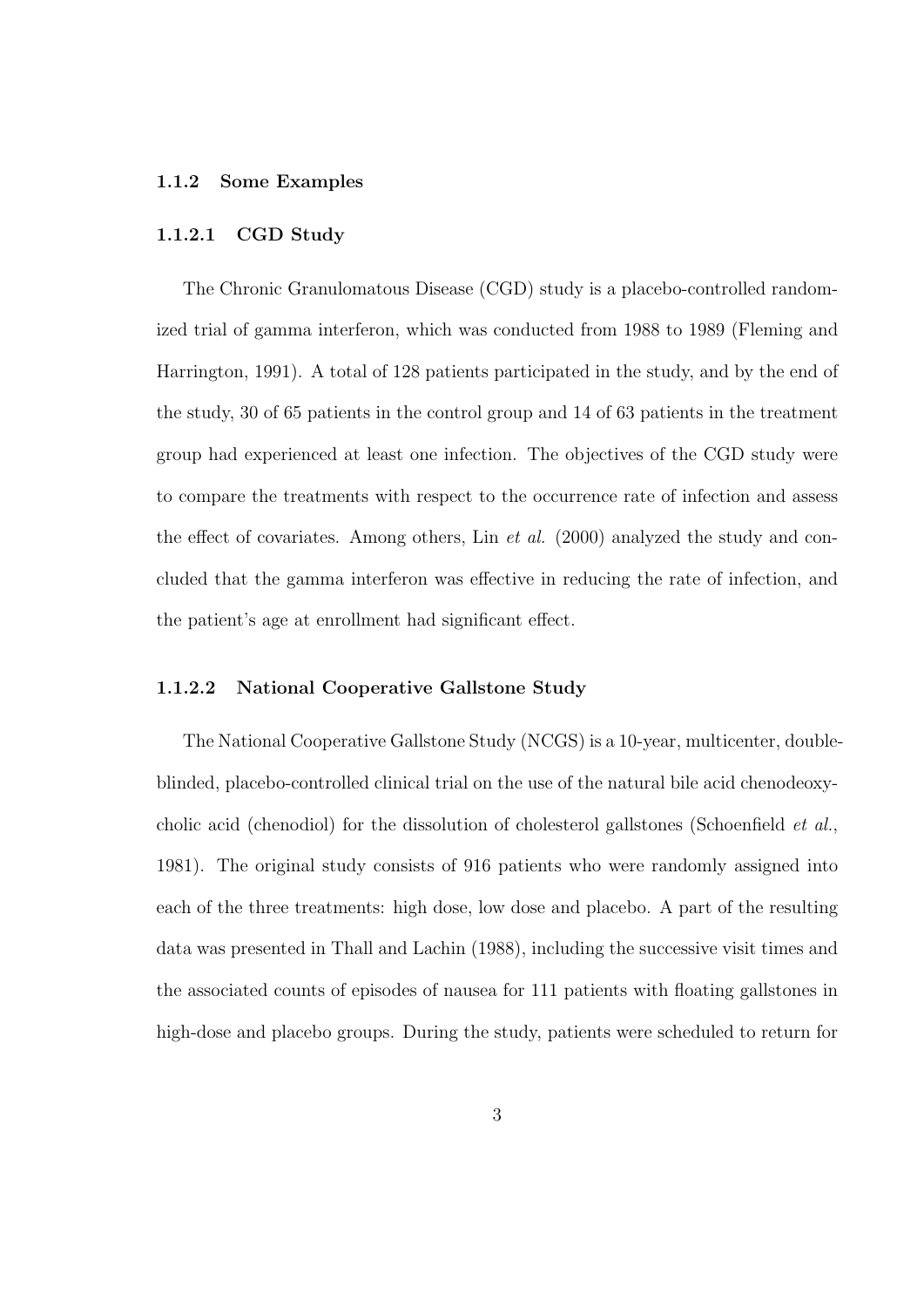clinical observations at 1, 2, 3, 6, 9, and 12 months during the first year follow-up, but the actual visit or observation times differed from patient to patient. One of the primary objectives of the study was to test the difference of the two treatments with respect to the incidence rate of nausea. Thall and Lachin (1988) suggested that the recurrence rate of nausea for the placebo group was significantly greater than that of the high-dose group over the first six months of follow-up, with no substantial difference thereafter.

#### 1.1.2.3 Bladder Cancer Study

The bladder cancer study conducted by the Veterans Administration Cooperative Urological Research Group is a follow-up study of patients with superficial bladder tumors (Byar, 1980; Andrews and Herzberg, 1985; Wei et al., 1989; Wellner and Zhang, 1998). The total 116 patients were randomly divided into three treatment groups: placebo, thiotepa and pyridoxine. At the beginning of the study, all tumors were removed transurethrally, and many patients had multiple recurrences of tumors during the study. At each follow-up visit, the visit time and the number of recurrent tumors between visits were recorded, and then the recurrent tumors were removed. Note that the observation times and follow-up time periods varied among patients. Furthermore, for each patient, two baseline covariates were observed: the number of initial tumors and the size of the largest initial tumor. The purpose of the study was to determine the covariate effects on the tumor recurrence rate. Among others, Sun and Wei (2000) analyzed the study and showed that thiotepa effectively reduced the recurrences of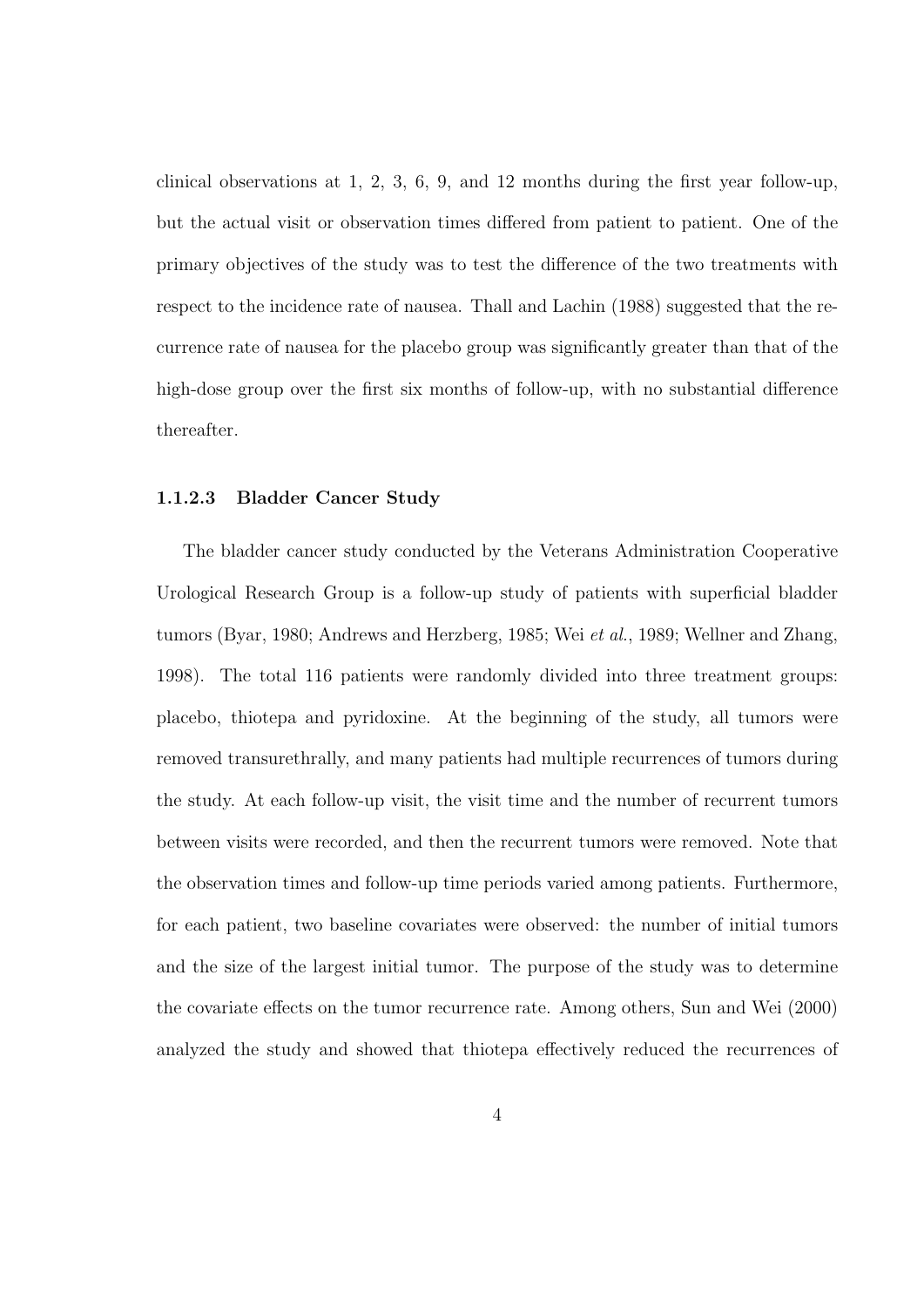tumors and that the number of initial tumors was a useful prognostic factor.

#### 1.1.2.4 Psoriatic Arthritis Study

The psoriatic arthritis study was conducted by the University of Toronto Psoriatic Arthritis Clinic which was established in 1978 in order to collect data on the functional and radiological courses of disease for patients with psoriatic arthritis (Gladman et al., 1995). Functional assessments were scheduled annually, during which patients underwent a detailed physical examination including a careful assessment of each of 64 joints. A joint was classified as damaged by a functional assessment if there was evidence of deformity or ankylosis, if it flailed, or if it became damaged to the point that surgery was required. Radiological assessments were scheduled to be performed on patients at two year intervals. From the resulting films, a joint was classified as damaged according to *radiological assessment* if there was evidence of surface erosions of the bone in the joint, joint space narrowing, "disorganization" of the joint, or surgery was required. While these two types of assessments were scheduled at regular (but different) times, the actual times and frequency of functional and radiological assessments varied considerably from patient to patient. Covariates of interest included the presence of a family history of psoriasis (yes/no), arthritis duration (years), and the number of active (defined as tender or swollen) joints at clinic entry. The study goal was to investigate the covariate effects on the respective rate functions and estimate the cumulative mean numbers of damaged joints according to each criterion.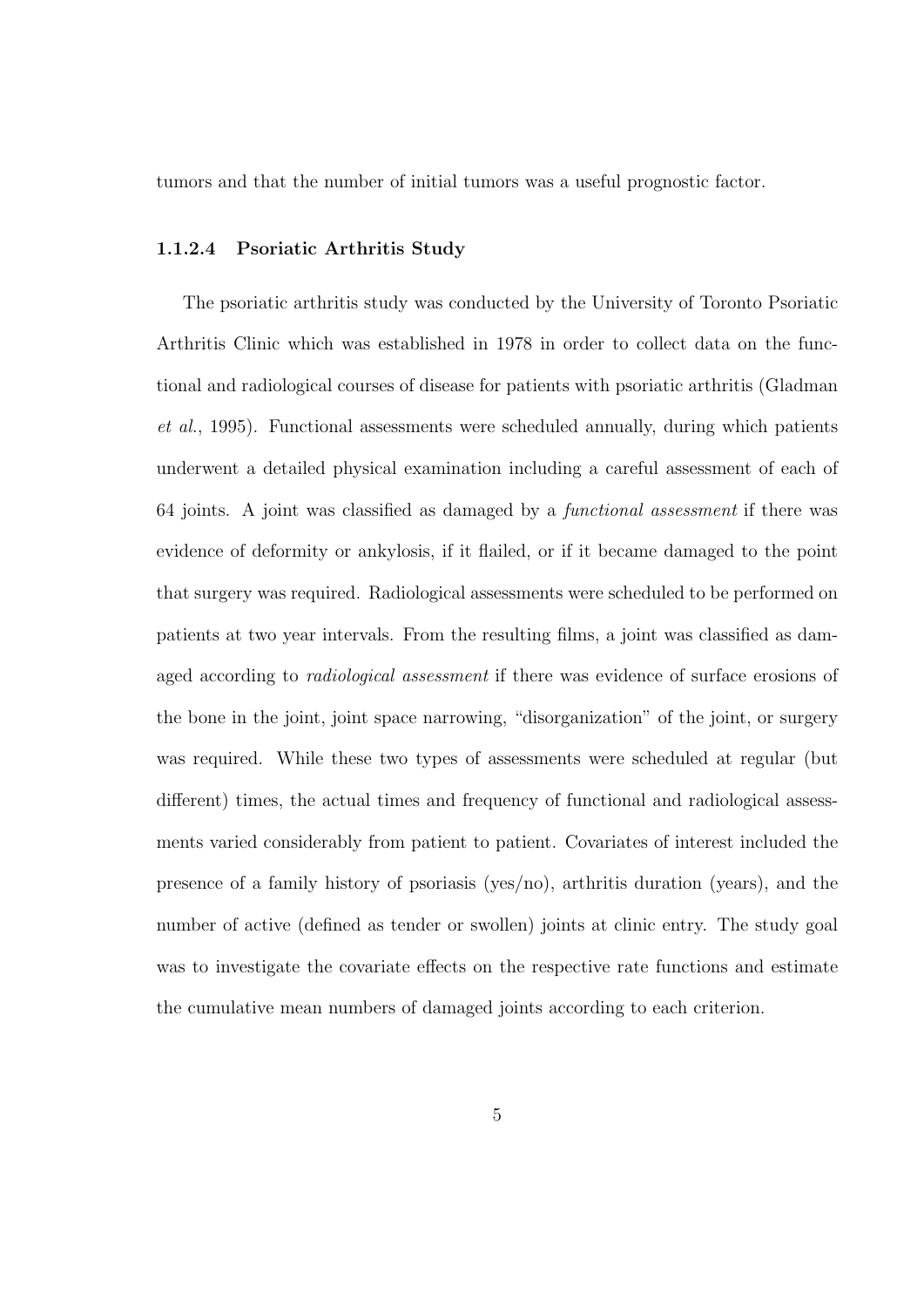The first data set from the CGD study is a typical recurrent event data set, and the other three examples give panel count data. For the reminder of this chapter, first we will begin with a brief introduction on the analysis of recurrent event data in Section 1.2. Section 1.3 discusses statistical inferences about panel count data, and Section 1.4 presents a brief review of counting processes. The outline of the dissertation is given in Section 1.5.

#### 1.2 Analysis of Recurrent Event Data

To analyze recurrent event data, a number of statistical approaches have been developed with respect to modeling the intensity process. For example, following the traditional development of survival analysis, Prentice et al. (1981) proposed conditional models that generalized the Cox proportional hazard function (Cox, 1972) for subjects with multiple failures. Andersen and Gill (1982) introduced intensity-based counting process modeling techniques. Specifically, let  $N(t)$  denote the number of events that occur over the interval  $(0, t]$  and  $\mathbf{Z}(t) = (Z_1(t), \ldots, Z_p(t))'$  be a *p*-dimensional covariate process. Let  $\mathcal{F}_{t-}$  represent the  $\sigma$ -field generated by  $\{\tilde{N}(s), \mathbf{Z}(s) : 0 \le s < t\}$ . The intensity process  $\lambda(t; \mathbf{Z})$  can be defined by

$$
\lambda(t; \mathbf{Z})dt = E\{d\tilde{N}(t)|\mathcal{F}_{t-}\}.
$$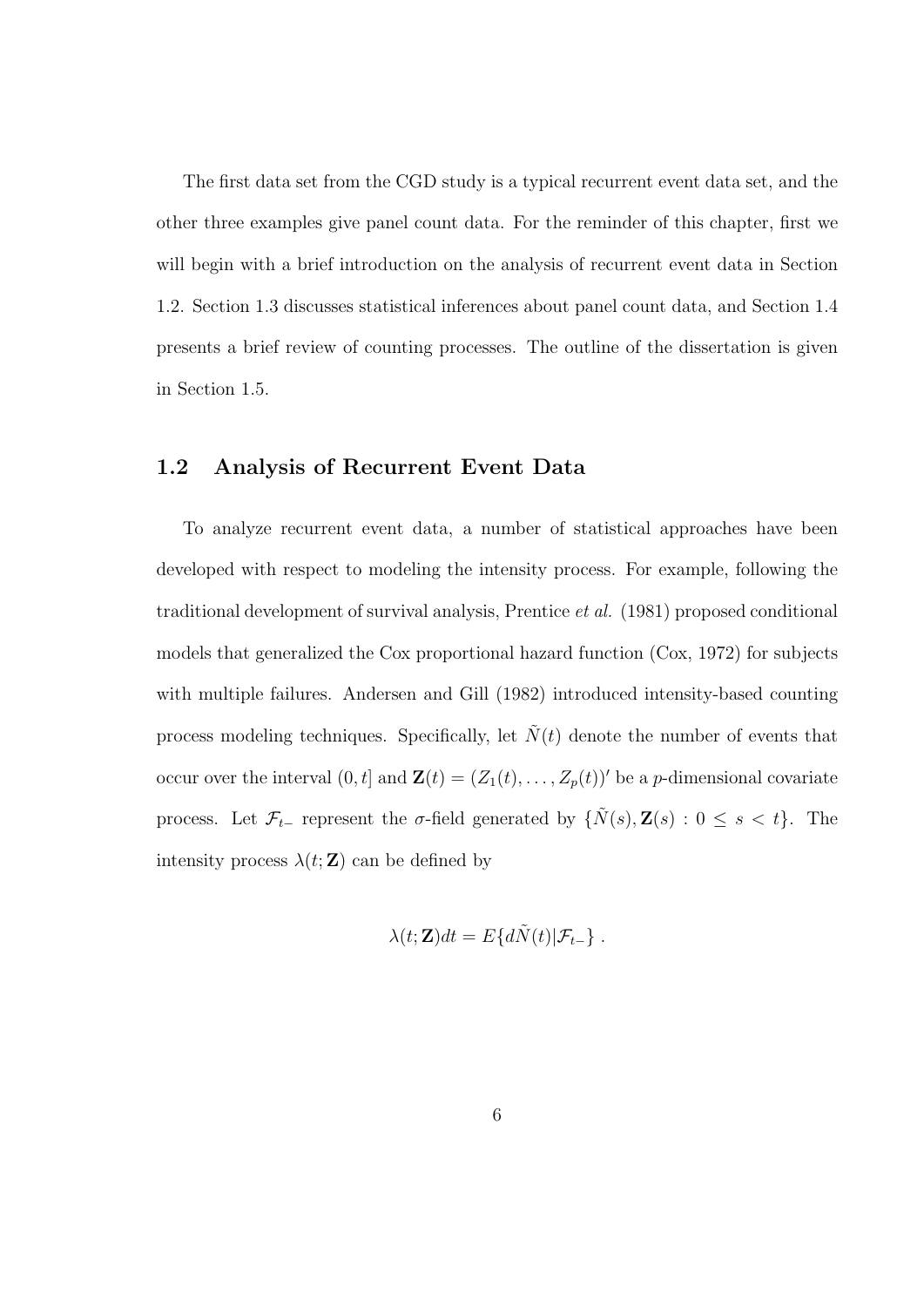The Andersen-Gill intensity model has the form as

$$
\lambda(t; \mathbf{Z}) = \lambda_0(t) exp\{\beta' \mathbf{Z}(t)\}, \qquad (1.1)
$$

where  $\lambda_0(t)$  is an unknown continuous baseline intensity function and  $\beta$  denotes a  $p \times 1$ vector of regression parameters. Using martingale methods, Andersen and Gill (1982) gave a thorough account for the asymptotic properties of the estimators from model (1.1) based on the partial likelihood (Cox, 1975). Lawless (1987) presented a class of parametric and semiparametric procedures based on a nonhomogeneous Poisson process and proportional intensity assumptions with random effects. Wei et al. (1989) considered marginal models to analyze the multivariate failure time data. Huang and Wang (2004) studied the joint modeling of a recurrent event process and a failure time where latent variables were used to model the association between the intensity of recurrent event process and the hazard function of the failure time.

Although the intensity process may be of interest in some settings, a number of authors have focused on modeling the mean number of events since the mean function is sometimes more interpretable than the intensity process. Denoting  $E\{d\tilde{N}(t)|\mathbf{Z}(t)\}$ by  $d\mu(t; \mathbf{Z})$ , we can specify the following Cox model

$$
d\mu(t; \mathbf{Z}) = d\mu_0(t) exp\{\beta' \mathbf{Z}(t)\}, \qquad (1.2)
$$

where  $\mu_0(t)$  is an unspecified continuous baseline mean function. If **Z** is time-independent,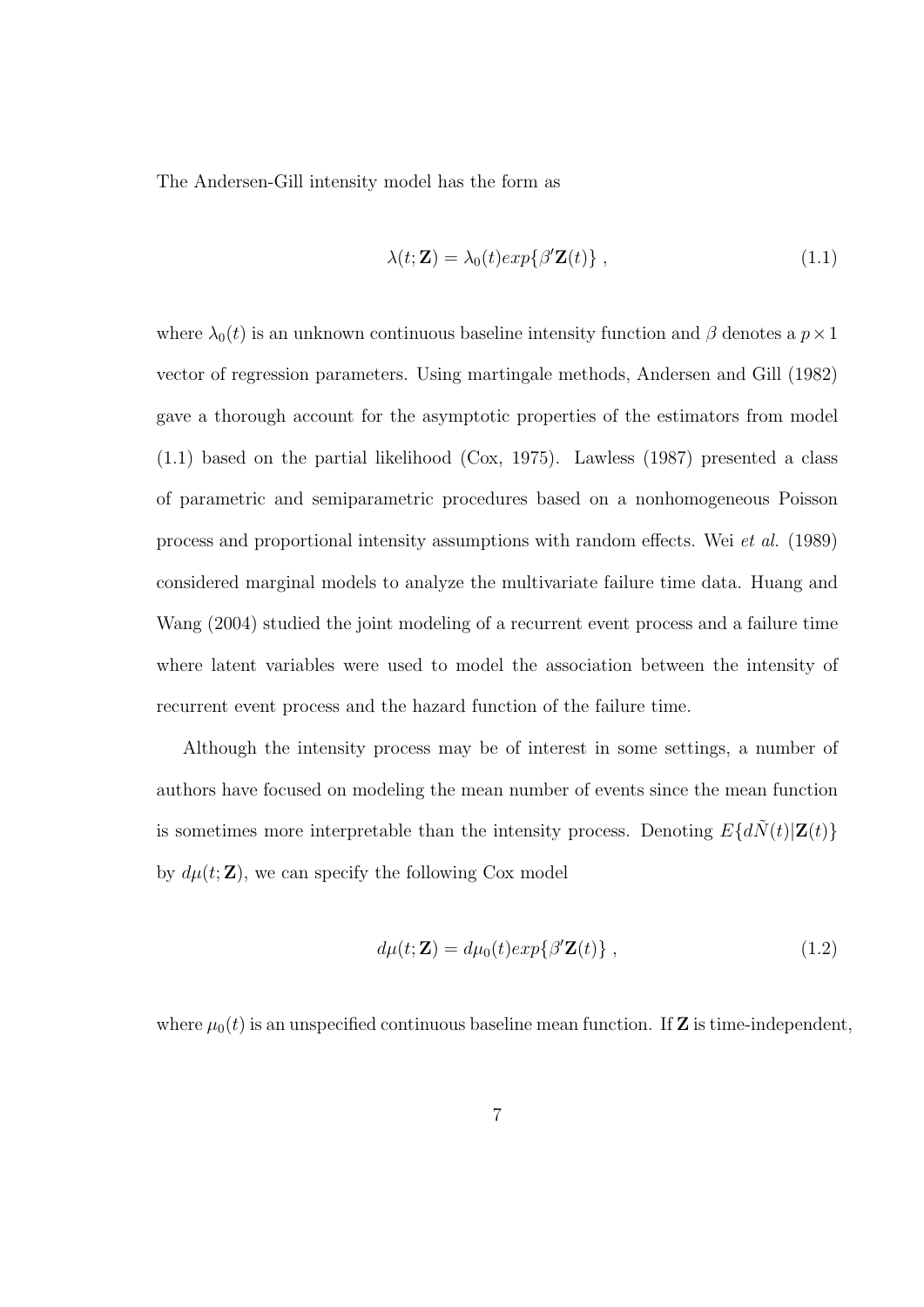then we can express the resulting model as

$$
\mu(t; \mathbf{Z}) = \mu_0(t) exp\{\beta' \mathbf{Z}\} . \qquad (1.3)
$$

Models (1.2) and (1.3) characterize the rate and mean functions of the underlying counting process  $\tilde{N}(t)$ , respectively. Among others, Pepe and Cai (1993) gave an estimating procedure for the rate function of recurrence after the first event. Lawless and Nadeau (1995) discussed a class of marginal models when the failure times are discrete. Lin *et al.* (2000) investigated the robust inferences of semiparametric regression models with absolutely continuous failure times through modern empirical process theory. Lin *et al.* (1998) extended the conventional accelerated failure time model for survival data to the mean function of counting process for recurrent events and developed the corresponding asymptotic distribution theory. Cook and Lawless (1997) studied the marginal mean and rate models by including terminal events, which are correlated with the recurrent event process. Wang *et al.* (2001) adopted a marginal mean model with a multiplicative random effect for recurrent events with informative censoring. Cai and Schaubel (2004b) proposed a class of semiparametric marginal mean and rate models for correlated multiple-type recurrent event data.

For recurrent event studies, in addition to the occurrence rate of the event of interest, sometimes one may be interested in the recurrent gap time. For example, Lin et al. (1999) and Wang and Chang (1999) presented nonparametric estimators of the distribution function of the gap times between successive events. Huang and Chen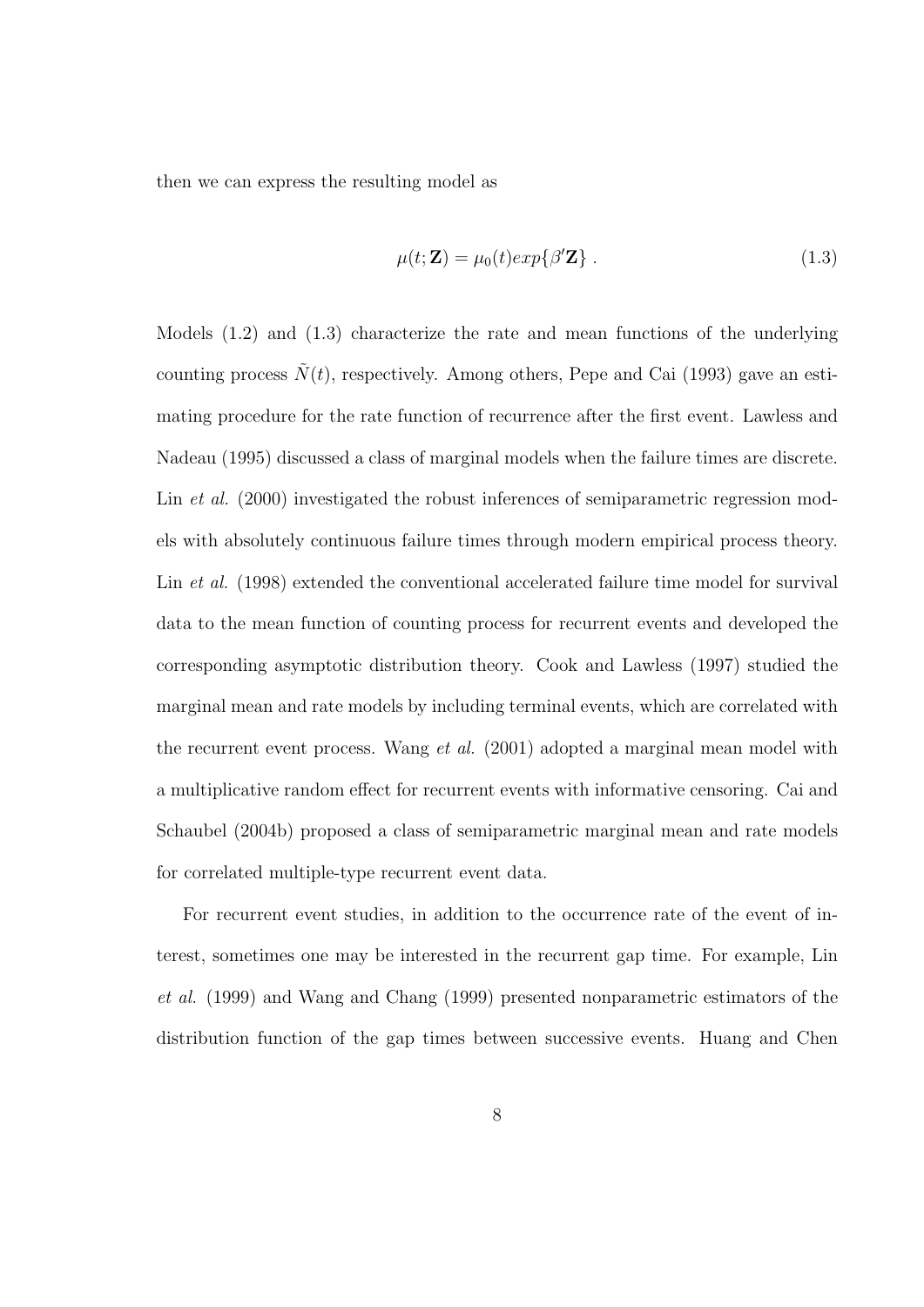(2003) considered the proportional hazards model for regression analysis of recurrent gap times. Chen et al. (2004) proposed proportional reverse-time hazards models to estimate the longitudinal pattern parameter of the recurrent gap times. Sun et al. (2006) investigated the analysis of recurrent gap times with the additive hazards model.

#### 1.3 Analysis of Panel Count Data

By panel count data, we mean that, for each subject, observations are taken at finite discrete time points, and only the number of recurrent events that have occurred before each observation time is known. In particular, no information is available on subjects about the specific timing of events between observation time points. Furthermore, the set of observation times may vary from subject to subject.

For the analysis of panel count data, several parametric approaches have been proposed. Kalbfleisch and Lawless (1985) discussed the fitting of a finite state Markov model to panel count data. Hinde (1982) and Breslow (1984) considered regression analysis of Poisson count data. Thall (1988) investigated some regression models for mixed Poisson processes. Liang and Zeger (1986) and Thall and Vail (1990) presented quasi-likelihood regression models with a generalized estimating equation (GEE) approach by treating panel count data as longitudinal count data. Also, Diggle et al. (1994) gave a review of parametric approaches at this point.

Besides the above parametric approaches, many nonparametric and semiparametric methods have been developed for the analysis of panel count data. Due to the incomplete nature of panel count data, it is more convenient to regard the observations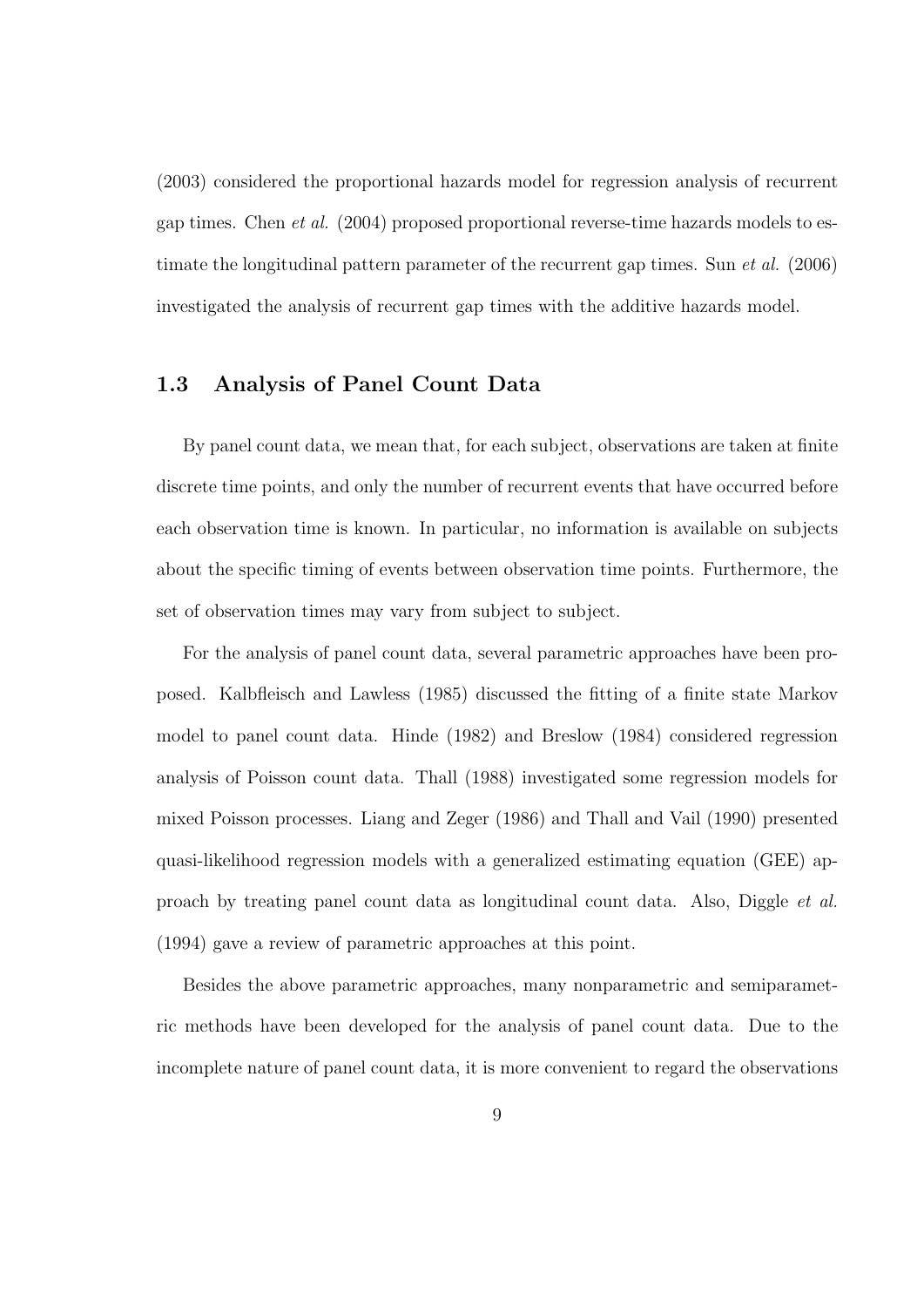as underlying counting processes. In this section, we focus on inferences on the mean function and regression models for panel count data.

#### 1.3.1 Inferences on the Mean Function

Consider a follow-up study involving  $n$  subjects who may experience recurrent events, and let  $N_i(t)$  represent the cumulative number of events that have occurred prior to time t for the ith subject with  $N_i(0) = 0$ . Define  $\mu(t) = E\{N_i(t)\}\)$  to be the mean function of the process  $N_i$ . Suppose that  $N_i(.)$  is observed only at finite time points  $t_{i,1} < \ldots < t_{i,m_i}$ , where  $m_i$  denotes the potential number of observation times for subject  $i, i = 1, \ldots, n$ .

In a simple situation,  $t_{i,j} = s_j$  for  $j = 1, \ldots, m_i$  and  $i = 1, \ldots, n$  with  $m_i \leq m$ , where  $m$  is the total number of distinct observation times. In this case, all the subjects have the same observation times except that the numbers of observations may be different. The Nelson-Aalen estimator of  $\mu(s_j)$  can be written as

$$
\hat{\mu}(s_j) = \sum_{l=1}^j \frac{\sum_{i=1}^n I(s_l \le t_{i,m_i}) \{ N_i(s_l) - N_i(s_{l-1}) \}}{\sum_{i=1}^n I(s_l \le t_{i,m_i})}
$$

.

For the general situation, the observation times may vary from subject to subject, there is no extension of the Nelson-Aalen estimator. Thall and Lachin (1988) described an approach for estimation of the rate function  $d\mu(t)$ , which can be used to estimate the mean function  $\mu(t)$  by taking the integral of the rate function. In their method, the rate function, which is assumed to be constant between observation times for each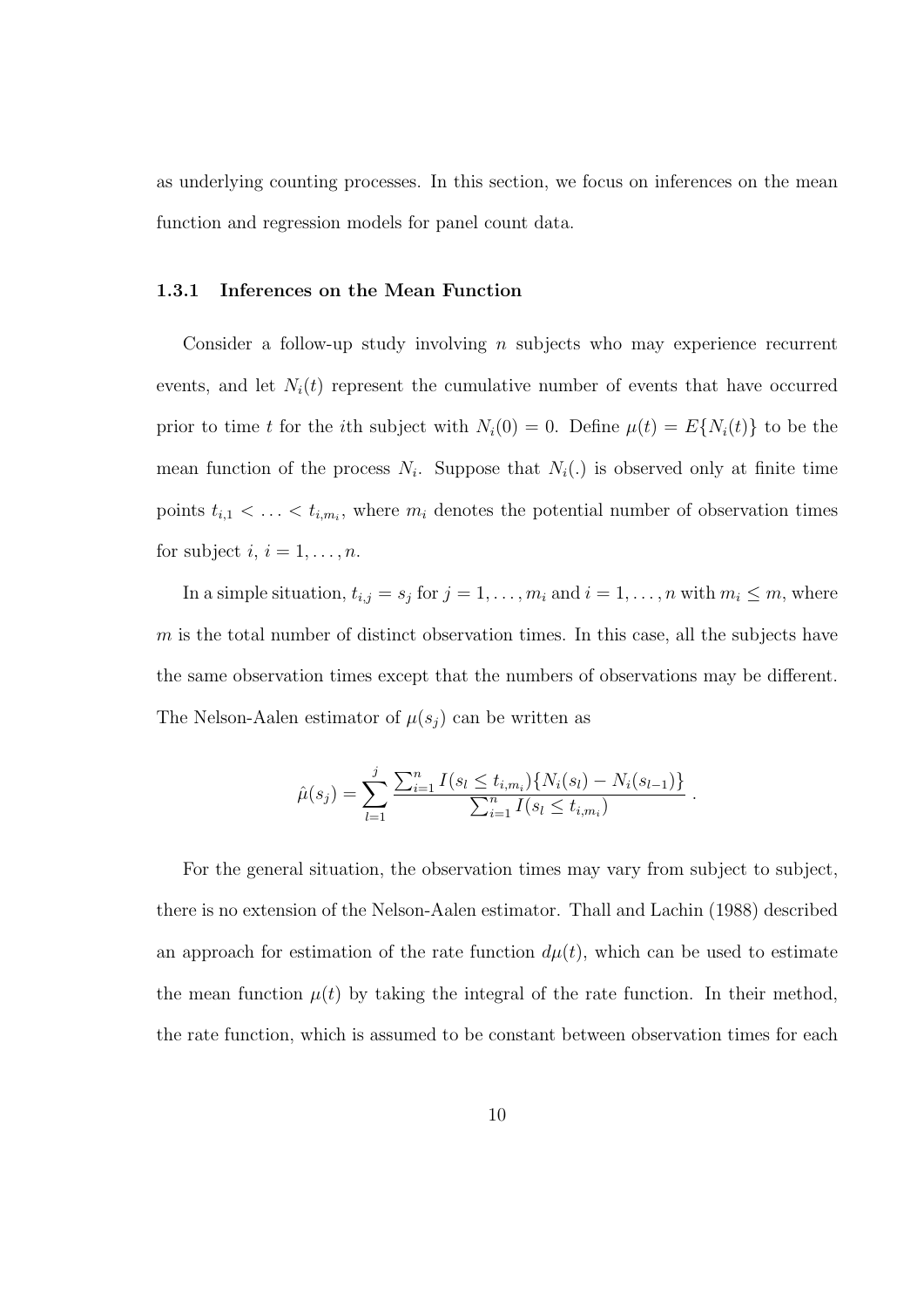subject, can be estimated by

$$
d\hat{\mu}(t) = \frac{1}{\sum_{i=1}^{n} I(t \le t_{i,m_i})} \sum_{i=1}^{n} \sum_{j=1}^{m_i} \frac{N_i(t_{i,j}) - N_i(t_{i,j-1})}{t_{i,j} - t_{i,j-1}} I(t_{i,j-1} < t \le t_{i,j}).
$$

Thus the estimator of the mean function is given by

$$
\hat{\mu}(t) = \int_0^t d\hat{\mu}(s) \; .
$$

Utilizing the monotonic property of the mean function of a counting process, Sun and Kalbfleisch (1995) applied isotonic regression techniques to estimate the mean function. Let  $s_1, \ldots, s_m$  denote the ordered distinct observation times in the set  $\{t_{i,l}: l=1,\ldots,m_i, i=1,\ldots,n\}$ . Let  $l_j$  and  $\bar{n}_j$  represent the number and mean value respectively of observations made at  $s_j$ ,  $j = 1, \ldots, m$ . The isotonic regression estimators  $\hat{\mu}(s_1), \ldots, \hat{\mu}(s_m)$  are defined as the  $\mu(s_1), \ldots, \mu(s_m)$  that minimize the weighted sum of squares

$$
\sum_{j=1}^{m} l_j \{\bar{n}_j - \mu(s_j)\}^2
$$

subject to the order restriction  $\mu(s_1) \leq \ldots \leq \mu(s_m)$ . Using the max-min formula for isotonic regression (Barlow et al., 1972; Robertson et al., 1988), the isotonic estimator for  $\mu(s_j)$  is given by

$$
\hat{\mu}(s_j) = \max_{r \le j} \min_{u \ge j} \frac{\sum_{v=r}^{u} l_v \bar{n}_v}{\sum_{v=r}^{u} l_v} = \min_{u \ge j} \max_{r \le j} \frac{\sum_{v=r}^{u} l_v \bar{n}_v}{\sum_{v=r}^{u} l_v} . \tag{1.4}
$$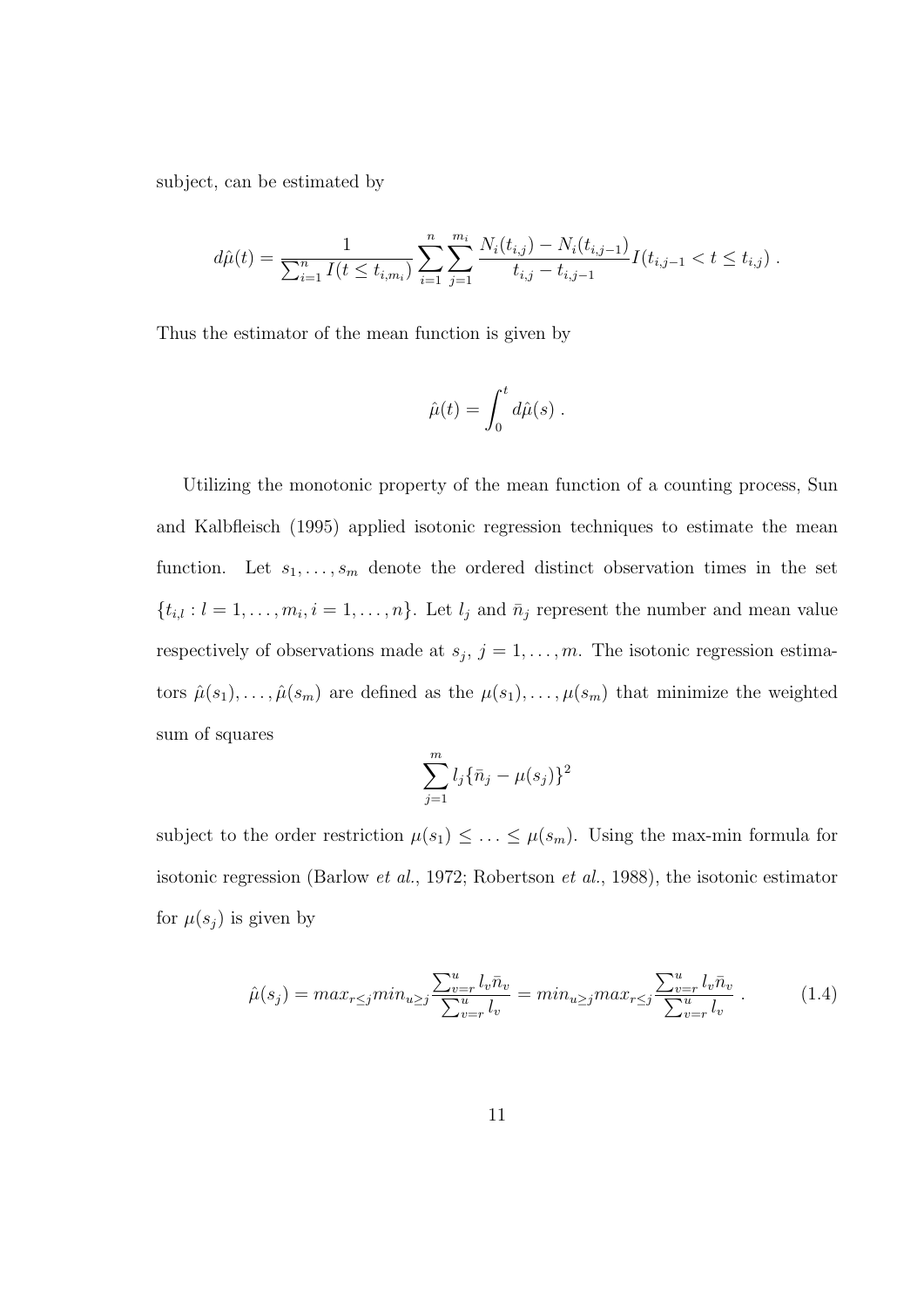Wellner and Zhang (2000) showed that the isotonic regression estimator (1.4) is equivalent to a pseudo-maximum likelihood estimator based on the following pseudo log likelihood function

$$
l_p(\mu) = \sum_{i=1}^n \sum_{j=1}^{m_i} \{ N_i(t_{i,j}) log \mu(t_{i,j}) - \mu(t_{i,j}) \} = \sum_{j=1}^m l_j \{ \bar{n}_j log \mu_j - \mu_j \}
$$

assuming that the counting process is a non-homogeneous Poisson process. Under the same assumption, they proposed a nonparametric maximum likelihood estimator for the mean function based on the log full likelihood function, which is proportional to

$$
l(\mu) = \sum_{i=1}^{n} \sum_{j=1}^{m_i} \{ N_i(t_{i,j}) - N_i(t_{i,j-1}) \} log\{ \mu(t_{i,j}) - \mu(t_{i,j-1}) \} - \sum_{i=1}^{n} \mu(t_{i,m_i}),
$$

where  $t_{i,0} = 0$  and  $N_i(0) = 0$ . Wellner and Zhang (2000) also investigated the asymptotic properties of both estimators.

Since the above methods ignored the dependence among the counts within a subject, Zhang and Jamshidian (2003) introduced the gamma frailty variable  $\gamma_i$  to account for correlation among the panel counts. Their model can be written as

$$
\mu_i(t|\gamma_i) = E\{N_i(t)|\gamma_i\} = \gamma_i \mu(t) ,
$$

assuming that  $\gamma_i \sim Gamma(\alpha, 1/\alpha)$  such that  $E(\gamma_i) = 1$  and thus  $\mu(t) = E\{N_i(t)\},$  $i = 1, \ldots, n$ . Furthermore, Zhang and Jamshidian (2003) developed an EM algorithm for a maximum pseudo-likelihood estimate of the mean function.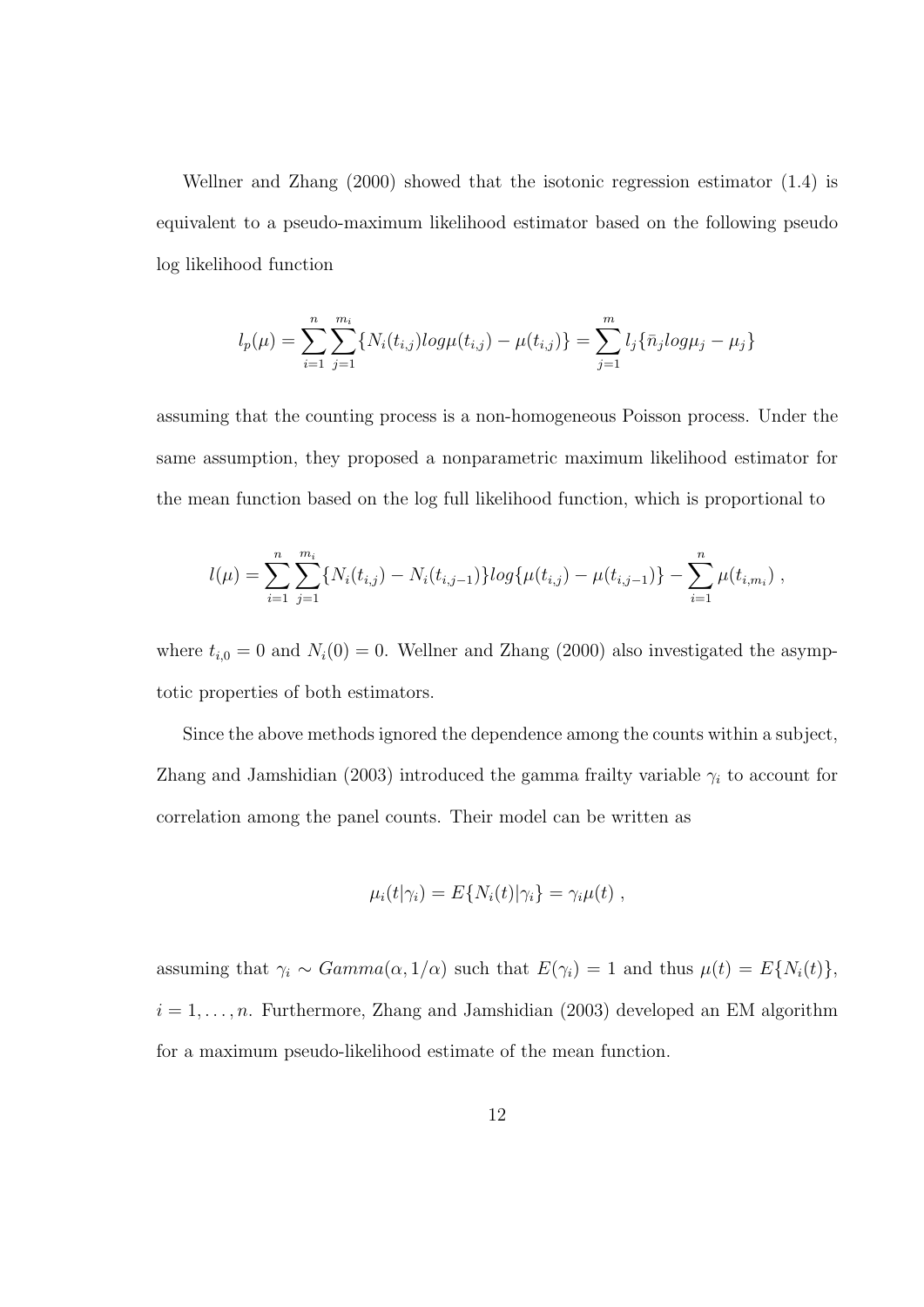Besides estimation of mean functions, some methods have also been proposed for the comparison of mean functions between two treatment groups. Thall and Lachin (1988) considered to represent each subject's empirical rate function as a vector corresponding to K fixed time intervals and constructed a two-sample comparison by the Wei-Lachin vector of Wilcoxon-like rank statistics (Wei and Lachin, 1984). However, one limitation of this method is that the number of selected intervals and the intervals themselves would affect the test result.

Sun and Kalbfleisch (1993) developed a statistic for testing the equality of the mean functions of point processes for current status data, which are special cases of panel count data when each subject is observed only once. Sun and Fang (2003) extended that test statistic to general panel count data. For the two-sample comparison problem, let  $z_i$  be the group indicator (0 or 1). Then to test the hypothesis  $H_0: \mu_1(t) = \mu_2(t)$ , the statistic is given by

$$
U_n = \sum_{i=1}^n z_i \sum_{j=1}^{m_i} \{ N_i(t_{i,j}) - \hat{\mu}(t_{i,j}) \},
$$

where  $\hat{\mu}(t_{i,j})$  is the isotonic regression estimator in (1.4). The asymptotic distribution of  $U_n$  was derived. Furthermore, Sun and Rai  $(2001)$  investigated a class of nonparametric test statistics for the comparison of several point processes with respect to the intensity functions for the situation when the observation processes are non-informative. Although this method is not our focus in this section, it can serve as an alternative approach for the comparison procedure of panel count data.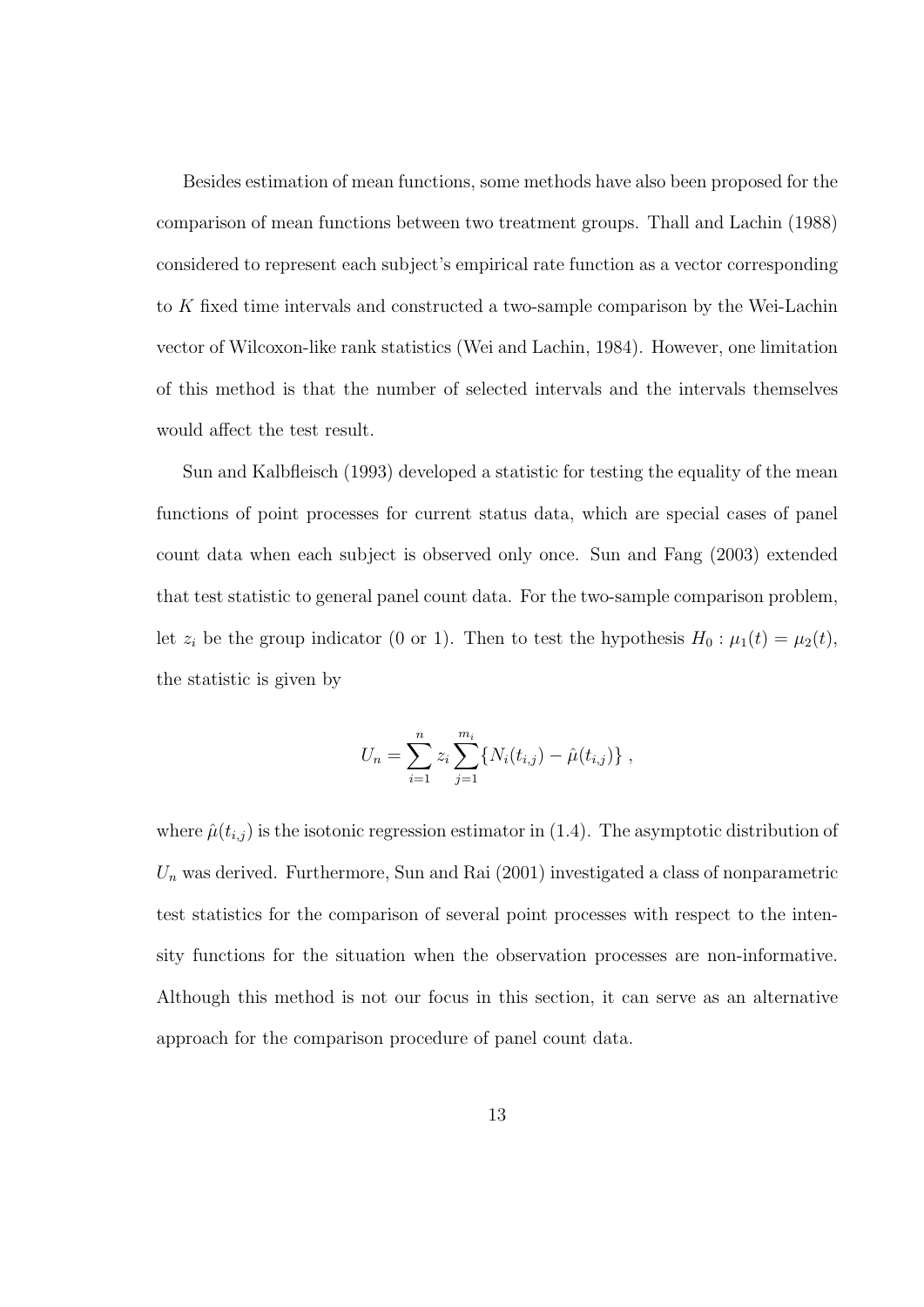#### 1.3.2 Regression Models for Panel Count Data

For regression analysis of panel count data, several methods have been proposed based on the rate and mean functions, which are similar to those for recurrent event data mentioned in Section 1.2. Let the  $N_i(t)$  and  $t_{i,j}$  for  $j = 1, \ldots, m_i$  be defined as in the previous section. Suppose that for subject i,  $\mathbf{Z}_i$  represents a p-dimensional vector of covariates that are assumed to be time-independent;  $C_i$  denotes the follow-up or censoring time. The proportional means model for panel count data can be expressed as

$$
\mu_i(t) = \mu_0(t) exp(\beta' \mathbf{Z}_i)
$$
\n(1.5)

for  $i = 1, \ldots, n$ , where  $\mu_0(t)$  is an unspecified continuous baseline mean function and  $\beta$ represents a  $p \times 1$  vector of regression parameters. Let  $Y_i(t) = I(t \leq C_i)$ , indicating if subject  $i$  is at risk of experiencing the recurrent events at time  $t$ . Then the proportional rates model for panel count data is given by

$$
\lambda_i(t) = \lambda_0(t) Y_i(t) exp(\beta' \mathbf{Z}_i)
$$
\n(1.6)

for  $i = 1, \ldots, n$ , where  $\lambda_0(t)$  denotes an unknown continuous baseline rate function. The two models above are the most commonly used models for regression analysis of panel count data.

Several authors developed inference procedures for the proportional rates model (1.6). Sun and Matthews (1997) considered it for the case when the observation times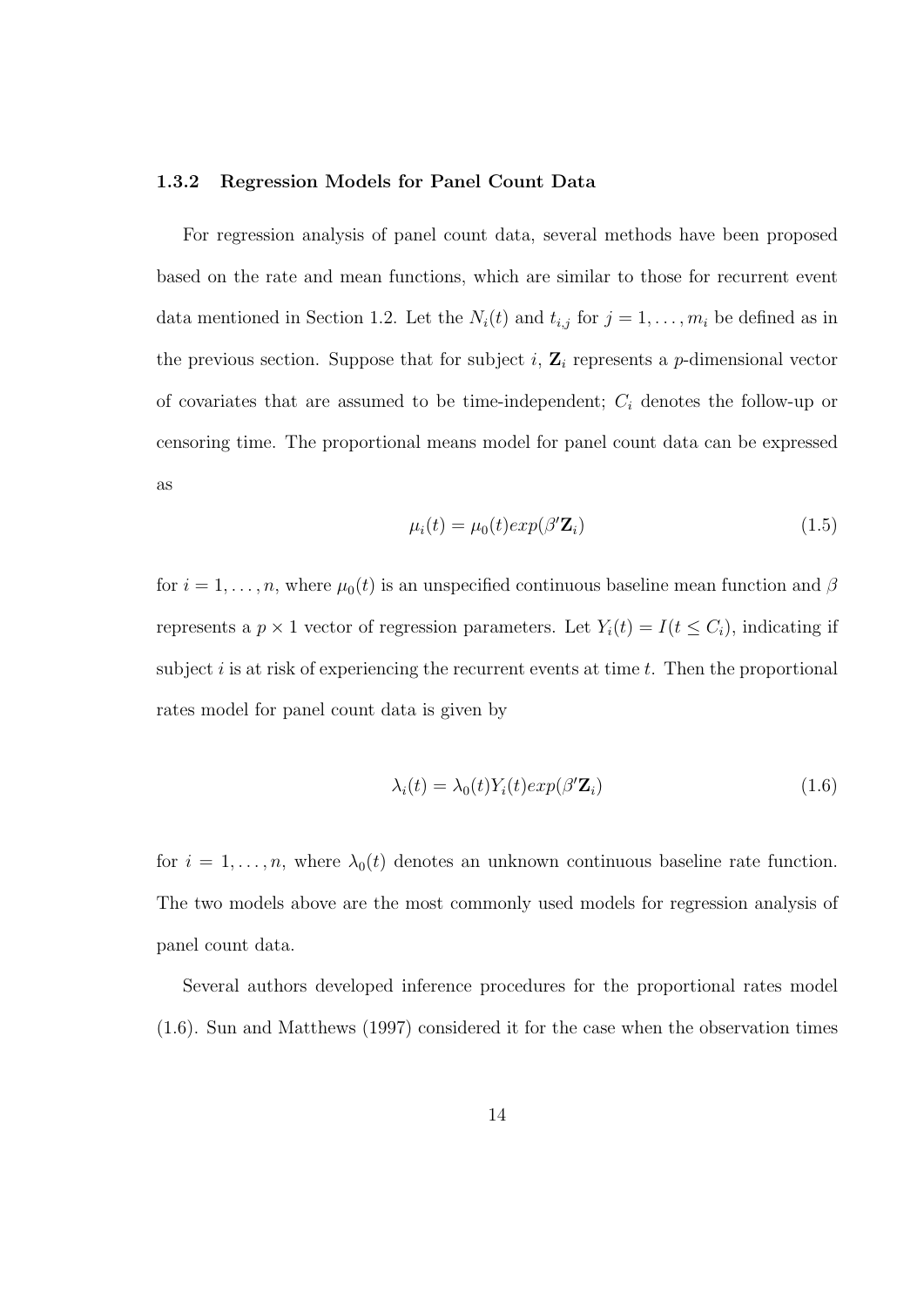on each subject can be regarded as random variables with respect to prespecified observation times. They assumed that there exist  $k$  fixed time points denoted by  $t_i$ 's and that each  $t_{i,j}$  can be modeled by

$$
t_{i,j} = t_l + \epsilon_{i,j}
$$

for some  $l, 1 \leq l \leq k, j = 1, \ldots, m_i, i = 1, \ldots, n$ , where the  $\epsilon_{i,j}$ 's are random variables with mean 0 and finite variance. They also proposed an estimating equation for estimation of regression parameters and derived the corresponding asymptotic properties of the estimator. Staniswalis et al. (1997) used smoothing splines to obtain a nonparametric baseline rate function estimate and profile likelihood to estimate the covariate parameters. Lawless and Zhan (1998) discussed a maximum likelihood-based approach and extended generalized estimating equations by using a piecewise constant rate function.

Besides the proportional rates model (1.6), many semiparametric methods have been proposed for the proportional means model (1.5). Among others, Sun and Wei (2000) considered estimating equation methods when both observation times and follow-up times may depend on the covariates. Let  $H_i(t) = \sum_{j=1}^{m_i} I(t_{i,j} \leq t)$  be the underlying observation process that represents the potential number of observations up to time t on subject i and define  $\tilde{N}_i(t) = H_i\{min(t, C_i)\}\)$  for  $i = 1, \ldots, n$ . Thus  $\tilde{N}_i(t)$ is the real observation process and jumps only at the observation times for subject  $i$ . Analogous to the proportional means model (1.5) for  $\{N_i(t)\}\text{, assume that the mean }$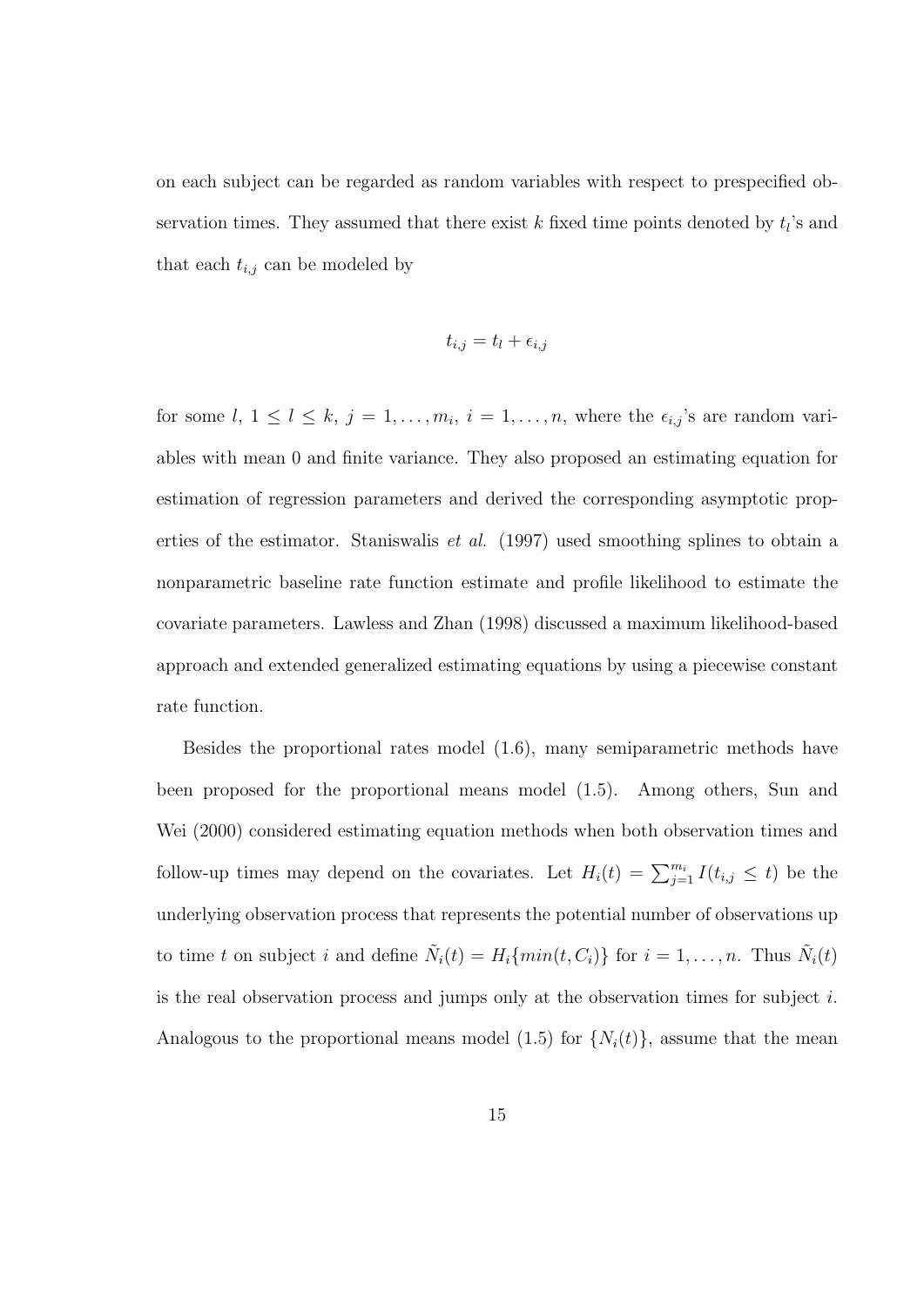function of the counting process  $\{H_i(t)\}\$  has the form

$$
\tilde{\mu}_i(t) = \tilde{\mu}_0(t) exp(\gamma' \mathbf{Z}_i) ,
$$

where  $\tilde{\mu}_0(t)$  is a completely unspecified baseline mean function and  $\gamma$  is a  $p \times 1$  vector of regression parameters. For the follow-up time  $C_i$ 's, suppose that the hazard function  $\lambda_i^*(t)$  for subject *i* is given by

$$
\lambda_i^*(t) = \lambda_0^*(t) exp(\tau' \mathbf{Z}_i) ,
$$

where  $\lambda_0^*(t)$  is an unspecified baseline hazard function and  $\tau$  is a  $p \times 1$  vector of parameters (Cox, 1972). Furthermore, assume that  $N_i$ ,  $H_i$ ,  $C_i$  and  $\mathbf{Z}_i$  may be dependent, but conditionally on  $\mathbf{Z}_i$ ,  $N_i$ ,  $H_i$  and  $C_i$  are independent. Sun and Wei (2000) developed estimating equations for  $\tau$ ,  $\gamma$  and  $\beta$  and also derived the corresponding asymptotic distributions of the estimators. Cheng and Wei  $(2000)$  and Hu *et al.*  $(2003)$  also investigated estimating equation approaches for the case when  $H_i$  and  $C_i$  are independent of  $N_i$  and the case when  $C_i$  is independent of  $(H_i, N_i, \mathbf{Z}_i)$  but  $H_i$  may depend on  $N_i$ via  $\mathbf{Z}_i$ , respectively.

Alternative approaches to deal with the proportional means model have also been developed based on the likelihood functions. Given the covariate vector  $\mathbf{Z}_i$ ,  $i = 1, \ldots, n$ , assume that the  $N_i(t)$ 's are non-homogeneous Poisson processes with the mean function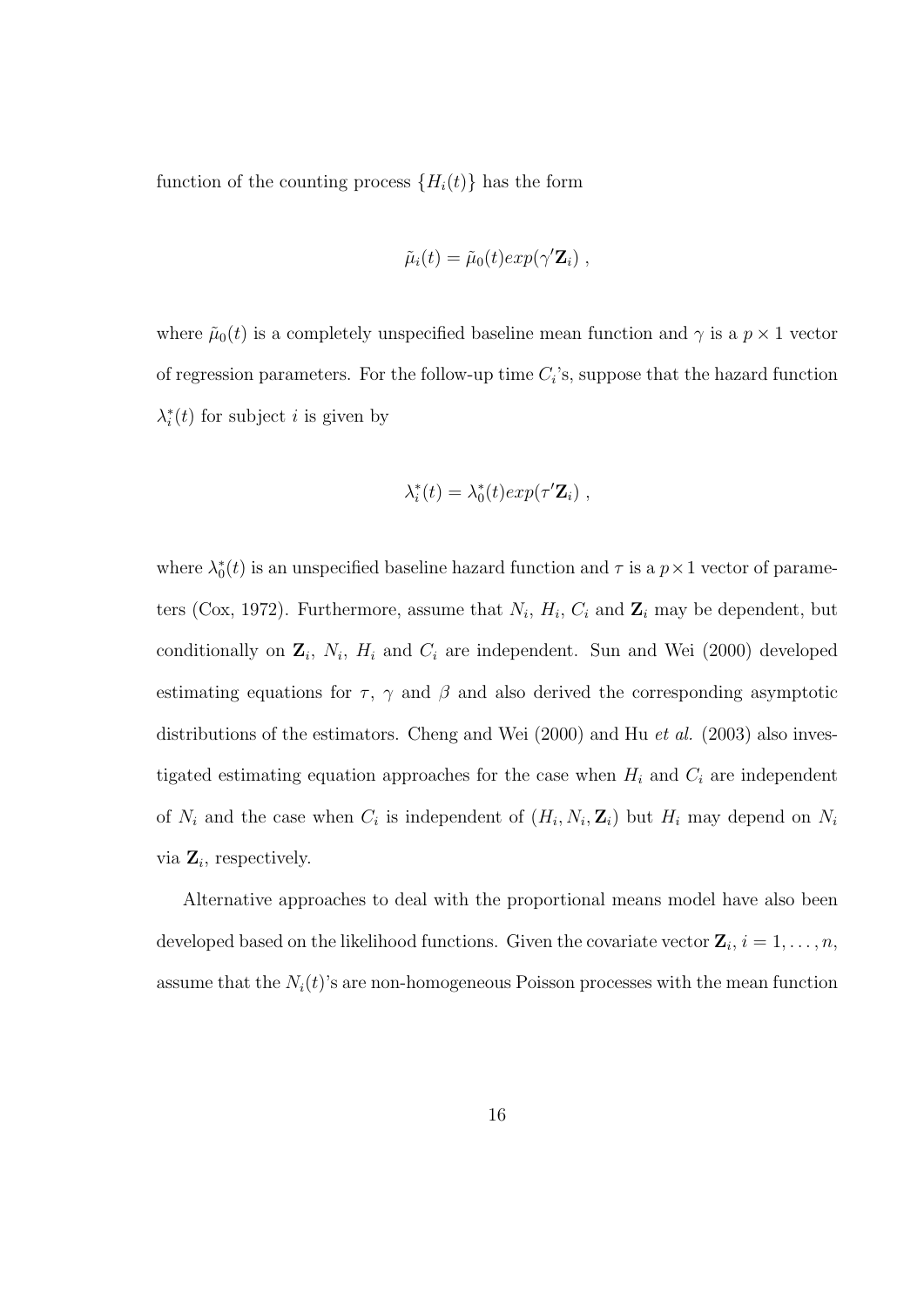(1.5). Then the log likelihood function can be expressed as

$$
l(\mu_0, \beta) = \sum_{i=1}^n \sum_{j=1}^{m_i} \Big[ \{ N_i(t_{i,j}) - N_i(t_{i,j-1}) \} log\{\mu_0(t_{i,j}) - \mu_0(t_{i,j-1}) \} + \{ N_i(t_{i,j}) - N_i(t_{i,j-1}) \} \beta' \mathbf{Z}_i - \{\mu_0(t_{i,j}) - \mu_0(t_{i,j-1}) \} exp(\beta' \mathbf{Z}_i) \Big].
$$
 (1.7)

Assuming that the dependence of the counts within a subject is negligible, the pseudo log likelihood function is given by

$$
l_p(\mu_0, \beta) = \sum_{i=1}^n \sum_{j=1}^{m_i} \left\{ N_i(t_{i,j}) log \mu_0(t_{i,j}) + N_i(t_{i,j}) \beta' \mathbf{Z}_i - \mu_0(t_{i,j}) exp(\beta' \mathbf{Z}_i) \right\} \ . \tag{1.8}
$$

Zhang (2002) studied semiparametric pseudo-likelihood methods for estimating  $(\beta, \mu_0)$ jointly based on (1.8) and the working assumptions mentioned above. Wellner et al. (2004) investigated maximum likelihood estimation according to (1.7), discussed the asymptotic normality of the two estimators, and compared them under different scenarios.

A basic assumption behind all the methods discussed above is that the observation times, or the observation and censoring times, are independent of the underlying recurrent event process completely or given covariates. In practice, however, this may not be true. As mentioned in Section 1.2, some authors considered the analysis of recurrent event data with informative censoring (Wang et al., 2001; Huang and Wang, 2004; Liu et al., 2004; Ye et al., 2007). Sinha and Maiti (2004) developed a Bayesian analysis of panel count data when the censoring time may be correlated with the underlying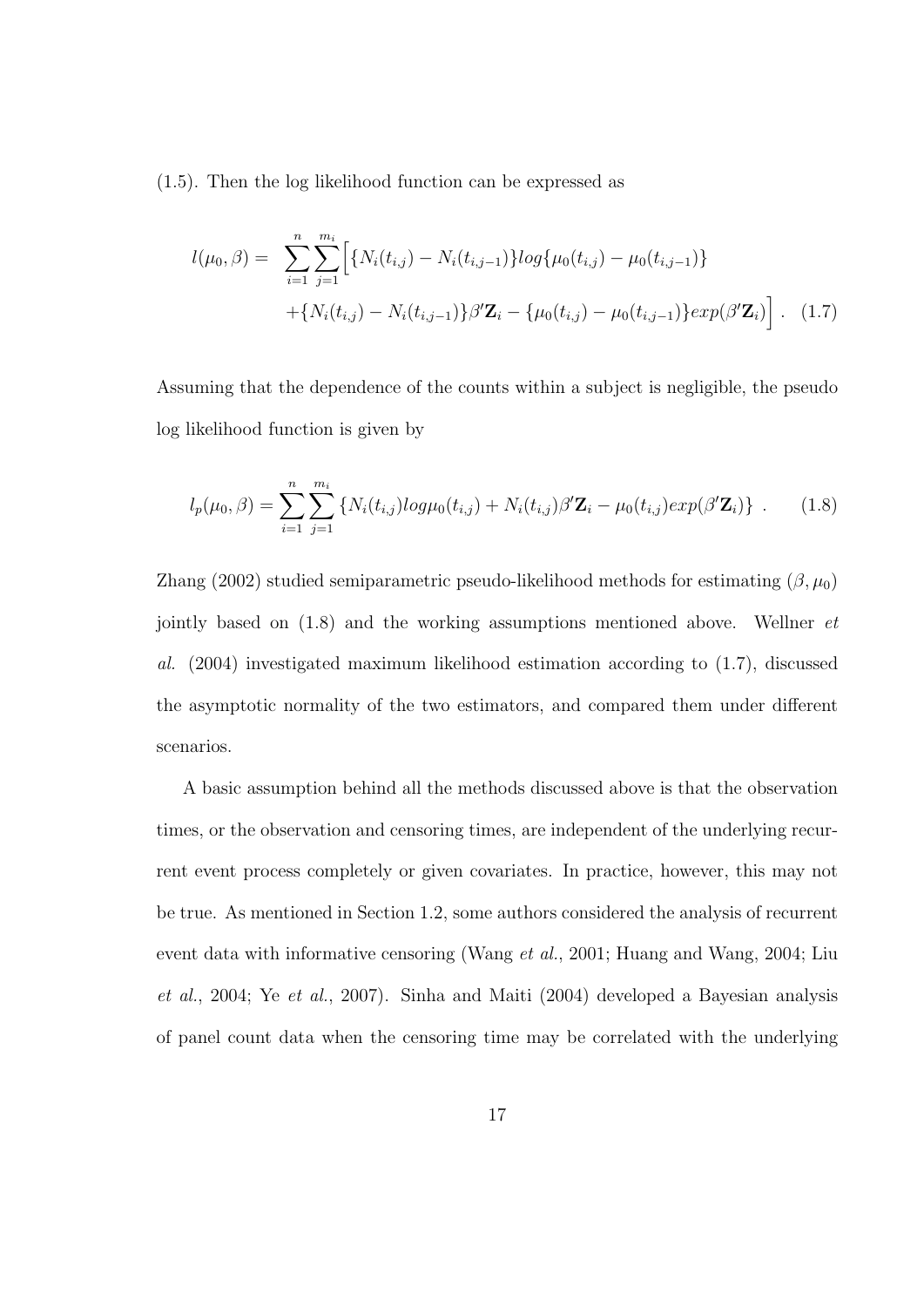counting process of interest by assuming that all the subjects have fixed observation times. However, very little further work about panel count data has been done for the case where the underlying counting process of interest and the observation process may depend on each other or the case where the censoring process may be also related with these two processes. This motivates our research in Chapters 2 and 4, respectively.

Another important issue about panel count data is multivariate analysis. Since multi-type recurrent event processes may be correlated, the corresponding dependency needs to be accommodated. Chen et al. (2005) proposed methods based on a mixed Poisson model with piecewise constant baseline intensities and multivariate log-normal random effects. We will present a marginal approach that avoids the assumptions of Poisson process and piecewise constant baseline intensities in Chapter 3.

#### 1.4 Counting Processes

#### 1.4.1 Introduction

In this section, we give a brief review of some basic concepts about counting processes, which play an essential role in the development of statistical models for event history data. For event history analysis based on counting processes, the fundamental work was done by Aalen in his 1975 Berkeley Ph.D. dissertation. He made a decisive breakthrough for the use of modern stochastic processes theory and showed how the theory of multivariate counting processes provides a general framework in event history analysis (Andersen and Borgan, 1985). Andersen and Borgan (1985)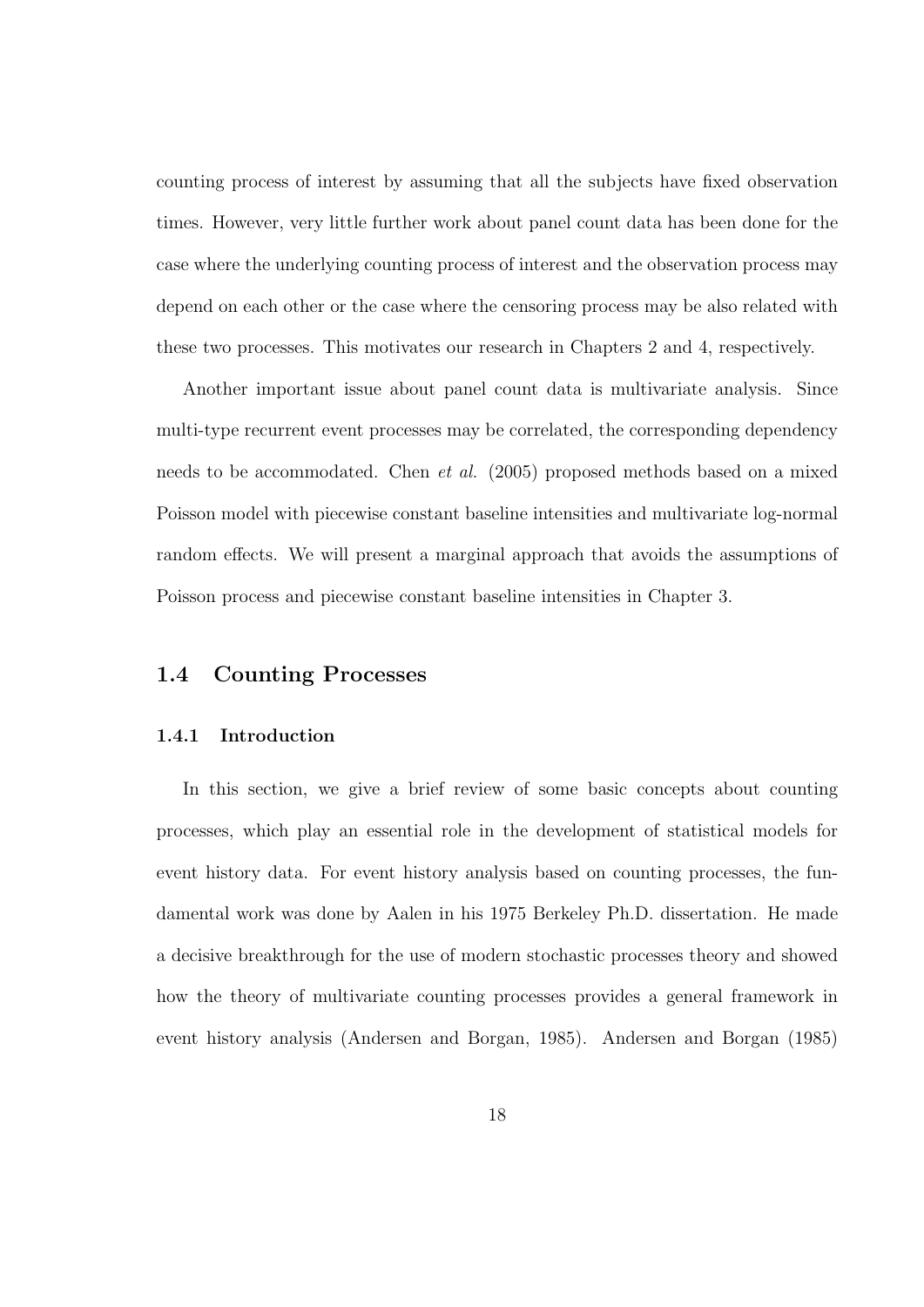made an extensive review of the work by Aalen and others. A detailed description and complete integration of the historical developments of the counting process approach can be found in the book by Andersen et al. (1993).

#### 1.4.2 Counting Processes

Let  $(\Omega, \mathcal{F}, P)$  be a probability space and  $\mathcal{T} = [0, \tau)$  be an index set of time t, where  $\tau$  is a given terminal time,  $0 < \tau \leq \infty$ . A stochastic process is a family of random variables  $X = \{X(t) : t \in \mathcal{T}\}\$ . A filtration or history,  $(\mathcal{F}_t : t \in \mathcal{T})$ , is defined as an increasing right-continuous family of sub- $\sigma$ -algebras of  $\mathcal F$  such that  $\mathcal{F}_t = \sigma\{X(s): 0 \le s \le t\}$  contains all the event information generated by the stochastic process X on [0, t]. A process X is predictable with respect to  $\mathcal{F}_t$  if  $X(t)$  is known given the history  $\mathcal{F}_{t-}$ . The process X is called *adapted* to the filtration if  $X(t)$  is  $\mathcal{F}_t$ -measurable for every  $t \in \mathcal{T}$ . Therefore, any process is adapted to its history.

A counting process is a stochastic process  $\{N(t), t \geq 0\}$  adapted to a filtration  $X =$  $\{X(t): t \geq 0\}$  with  $N(0) = 0$  and  $N(t) < \infty$  a.s., and whose paths are with probability one right-continuous, piecewise constant, and have only jump discontinuities, with jumps of size  $+1$ .

In particular, a *Poisson process* is a counting process  $\{N(t), t \geq 0\}$  such that

$$
P\{N(t) - N(t - h) = 1 | N(s), 0 \le s \le t - h\} = \lambda(t)h + o(h)
$$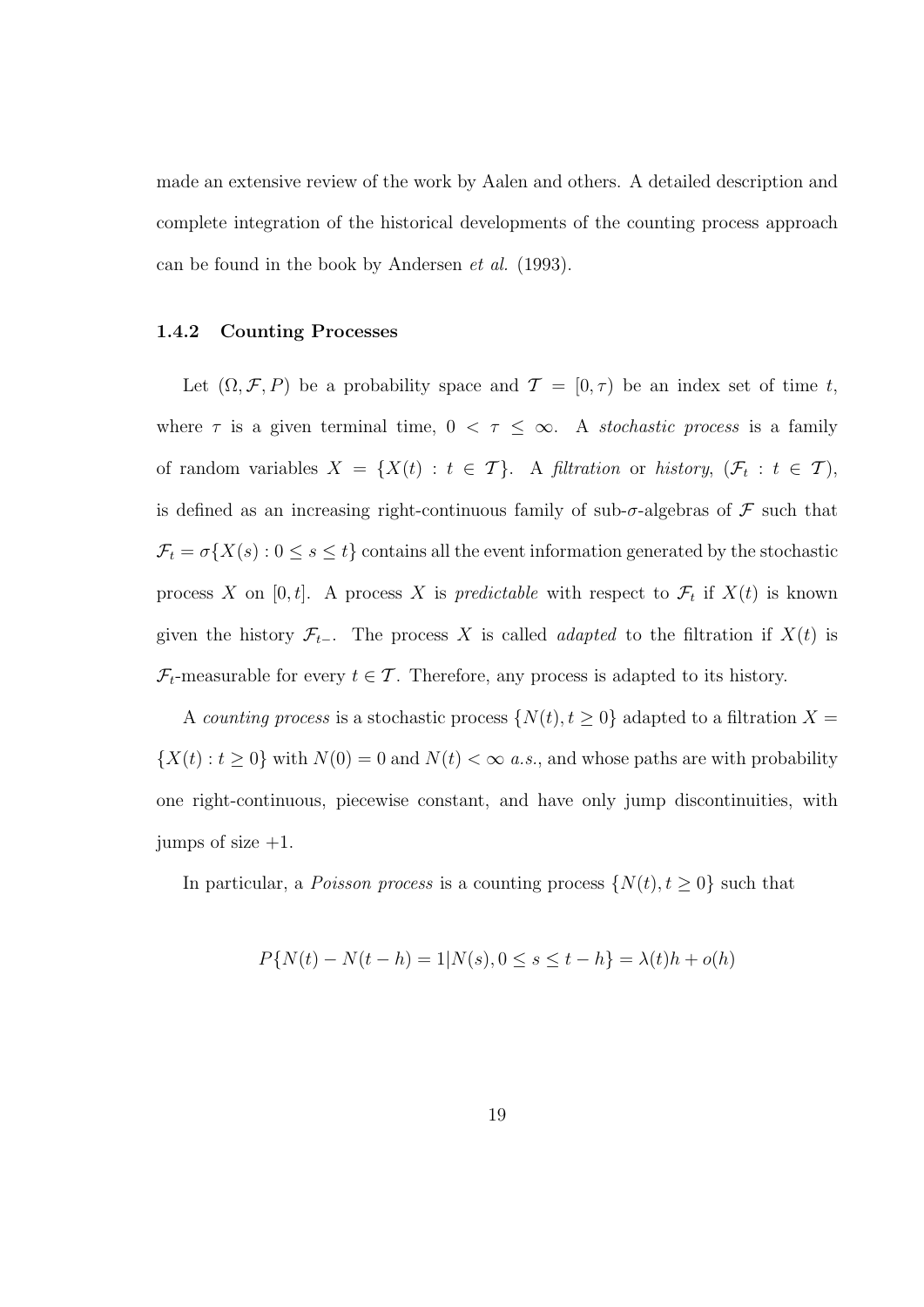and

$$
P\{N(t) - N(t - h) \ge 2 | N(s), 0 \le s \le t - h\} = o(h)
$$

for small  $h > 0$  and all  $t > 0$ , where  $\lambda(t) \geq 0$  is a left continuous function satisfying  $\int_0^t$  $\sum_{0}^{t} \lambda(s) ds = \Lambda(t) < \infty$ . Here  $\lambda(t)$  and  $\Lambda(t)$  are the *intensity* and *cumulative intensity* functions of the Poisson process. The above conditions can be also equivalently written as

$$
P\{dN(t) = 1|\mathcal{F}_{t-}\} = P\{dN(t) = 1\} = \lambda(t)h
$$

and

$$
P\{dN(t) = 0|\mathcal{F}_{t-}\} = 1 - \lambda(t)h.
$$

The Poisson process defined above is also known as a nonhomogeneous Poisson process. If  $\lambda(t)$  is time invariant, it is called a *homogeneous Poisson process*. For a Poisson process  $\{N(t), t \geq 0\},\$ 

$$
N(t) \sim Poisson(\Lambda(t))
$$
.

#### 1.4.3 Multivariate Counting Processes

The definition of the univariate counting processes can be generalized to the multivariate counting processes. A multivariate counting process  $\mathbf{N} = [\{N_1(t), N_2(t), \ldots, N_k(t)\},\$  $t \geq 0$  is defined as a stochastic process with k components such that

- 
- (1) each component  $N_h(t)$  is a counting process,
- (2) no two component processes can jump simultaneously,
- (3) each  $N_h(\infty)$  is almost surely finite,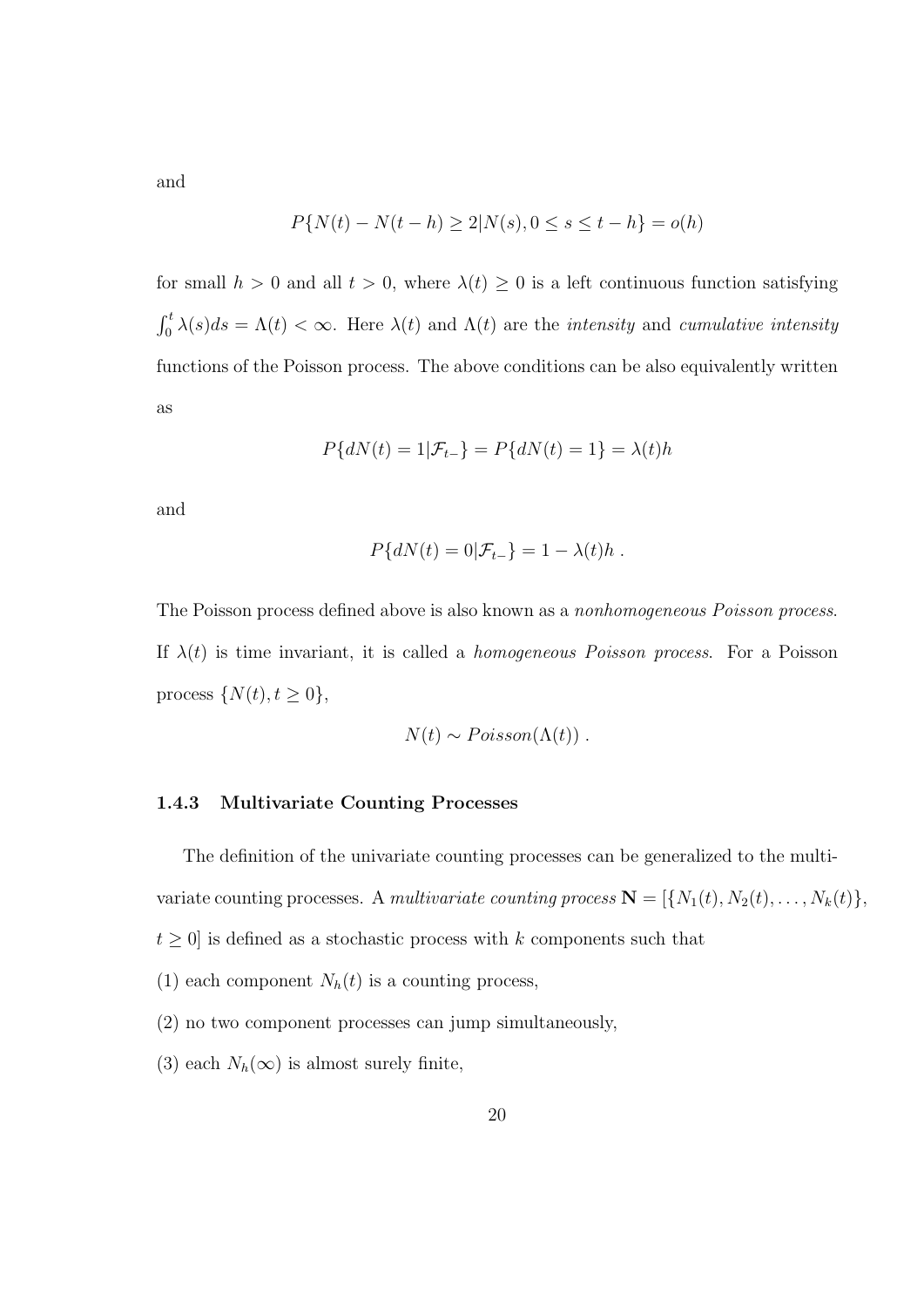for  $h = 1, \ldots, k$ . In this multivariate counting process N, each  $N_h(t)$  represents the number of type h events occurring over the time interval  $[0, t]$ . Furthermore, the development in time of **N** is governed by its *intensity process*  $\lambda = [\{\lambda_1(t), \lambda_2(t), \dots, \lambda_k(t)\}, t \geq 0]$ 0], where  $\lambda_h(t)dt = P\{dN_h(t) = 1|\mathcal{F}_{t-}\}\$  for  $h = 1, \ldots, k$ .

For multivariate counting processes, Aalen (1978) introduced the multiplicative intensity model. The intensity process  $\lambda = [\{\lambda_1(t), \lambda_2(t), \ldots, \lambda_k(t)\}, t \ge 0]$  is defined to satisfy

$$
\lambda_h(t) = \alpha_h(t) Y_h(t) ,
$$

where  $\alpha_h(t)$  is a nonnegative deterministic function, while  $Y_h(t)$  is a predictable process whose value at any time t is known just before t, for  $h = 1, \ldots, k$ .

For example, suppose that there are n patients. We observe  $(T_{hi}, D_{hi})$  for subject i with event type h, where  $T_{hi}$  is the survival time or the censoring time, and  $D_{hi}$  is the indicator of whether  $T_{hi}$  is a true survival time,  $h = 1, \ldots, k, i = 1, \ldots, n$ . If we assume that for event type h, all the n subjects are from a homogeneous population with the same death intensity  $\alpha_h(t)$  for  $h = 1, \ldots, k$ , then a univariate counting process can be defined as  $N_h(t) = \sum_{i=1}^n I(T_{hi} \le t, D_{hi} = 1)$ , and the intensity process is given by  $\lambda_h(t) = \alpha_h(t) Y_h(t)$ , where  $Y_h(t) = \sum_{i=1}^n I(t \leq T_{hi})$  represents the number of subjects at risk just prior to time  $t$  for event type  $h$ .

#### 1.4.4 Martingales and Stochastic Integrals

Consider a multivariate counting process  $\mathbf{N} = [\{N_1(t), N_2(t), \ldots, N_k(t)\}, t \ge 0]$  with intensity process  $\lambda = [\{\lambda_1(t), \lambda_2(t), \ldots, \lambda_k(t)\}, t \ge 0]$ , where  $\lambda_h(t)dt = P\{dN_h(t) =$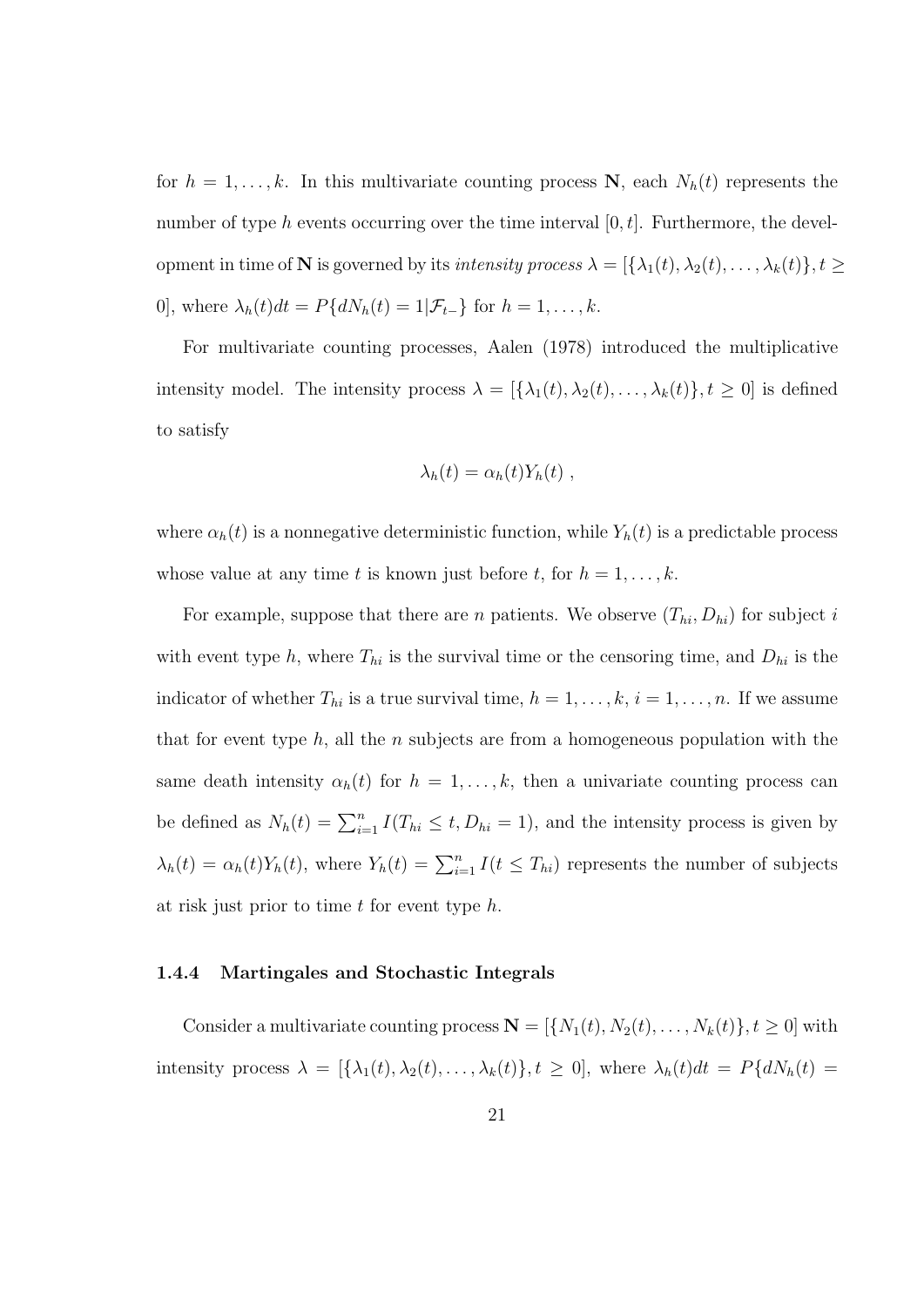$1|\mathcal{F}_{t-}\}, h = 1, \ldots, k.$  According to the definition of counting process, we have

$$
E\{dN_h(t)|\mathcal{F}_{t-}\} = \lambda_h(t)dt
$$

for  $h = 1, \ldots, k$ . For  $h = 1, \ldots, k$ , define

$$
dM_h(t) = dN_h(t) - \lambda_h(t)dt,
$$

which satisfies  $M_h(0) = 0$  and

$$
E\{dM_h(t)|\mathcal{F}_{t-}\}=0.
$$

That is, the processes

$$
M_h(t) = N_h(t) - \int_0^t \lambda_h(s)ds , \qquad (1.9)
$$

 $h = 1, \ldots, k, t \ge 0$ , are martingales. In particular,  $E\{M_h(t)\} = 0$  for  $t \ge 0$ .

The definition of martingales (1.9) is the key to connect the counting process approach to event history analysis. In the framework of counting processes, many estimators and test statistics can be expressed or approximated by stochastic integrals with respect to martingales. Therefore, many well studied properties of martingales can be applied to investigate various statistical inference problems (Andersen and Borgan, 1985).

One of the most important properties of martingales is the martingale central limit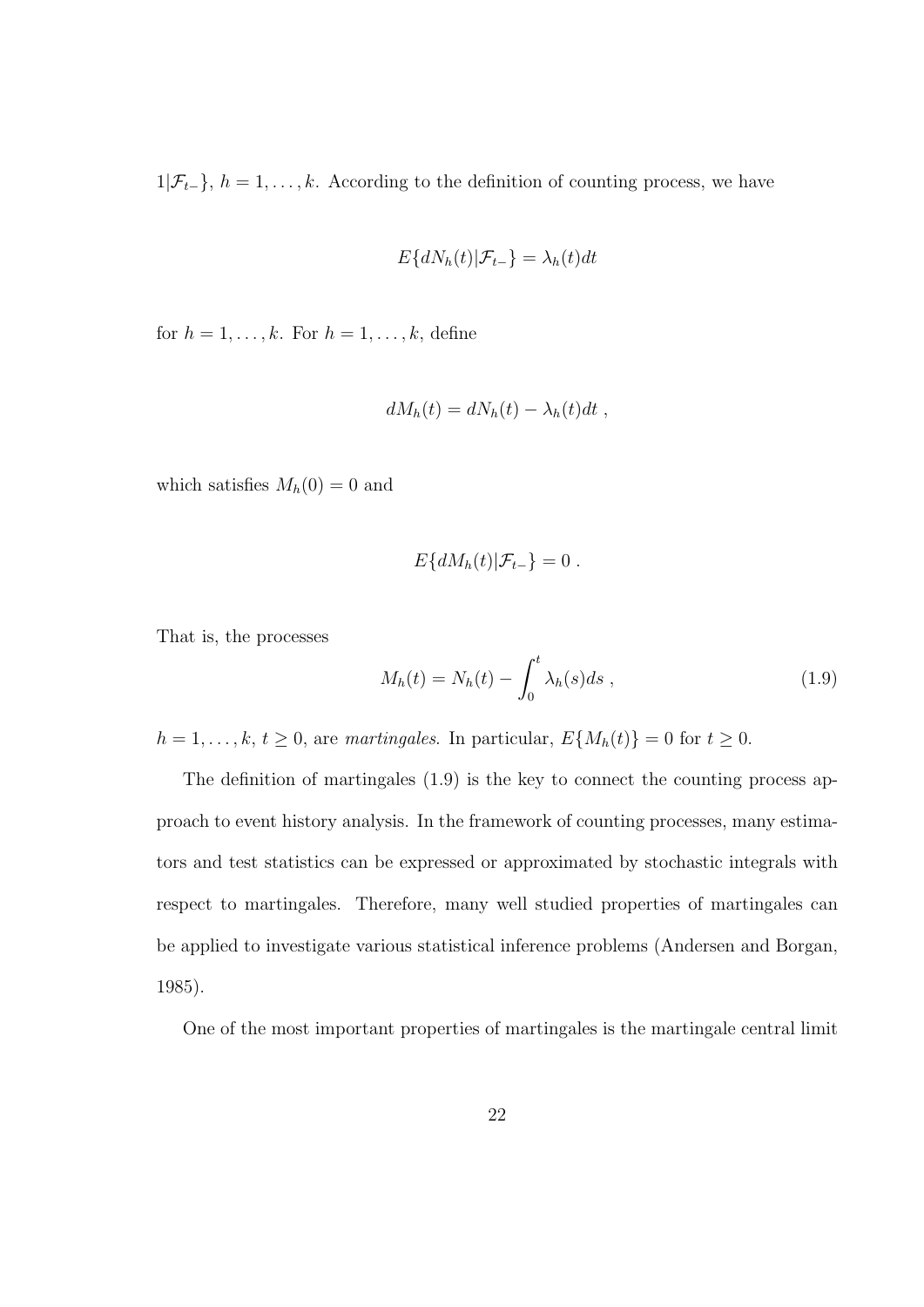theorem, which is widely used to study the large sample properties of statistical methods for counting process models. The martingale central limit theorem gives conditions under which a sequence of martingales  $\{M^{(n)}(t), t \geq 0\}, n = 1, 2, \ldots$ , converges to a continuous Gaussian martingale  $M^{(\infty)}(t)$  as  $n \to \infty$ . The *continuous Gaussian martingale*  $\{M^{(\infty)}(t), t \geq 0\}$  is a time-transformed Wiener process with independent normally distributed mean zero increments. The conditional variance of a martingale  $M$  is given by the *predictable variation process*  $\langle M \rangle$ , where

$$
d\langle M\rangle(t) = Var\{dM(t)|\mathcal{F}_{t-}\} .
$$

For the martingales  $M_h$ ,  $h = 1, ..., k$ , defined by (1.9), it can be shown that

$$
d\langle M_h \rangle(t) = Var\{dN_h(t) - \lambda_h(t)dt | \mathcal{F}_{t-}\}\
$$

$$
= Var\{dN_h(t) | \mathcal{F}_{t-}\}\
$$

$$
\approx \lambda_h(t)dt\{1 - \lambda_h(t)dt\}
$$

$$
\approx \lambda_h(t)dt,
$$

since  $\lambda_h(t)$  is predictable and  $dN_h(t)$  is a 0 − 1 variable. Thus the conditional variance of  $M_h(t)$  is given by

$$
\langle M_h \rangle(t) = \int_0^t d\langle M_h \rangle(s) ds \approx \int_0^t \lambda_h(s) ds.
$$

Let  $H(t)$  be a predictable stochastic process, and define the processes  $M_h^*(t)$  by the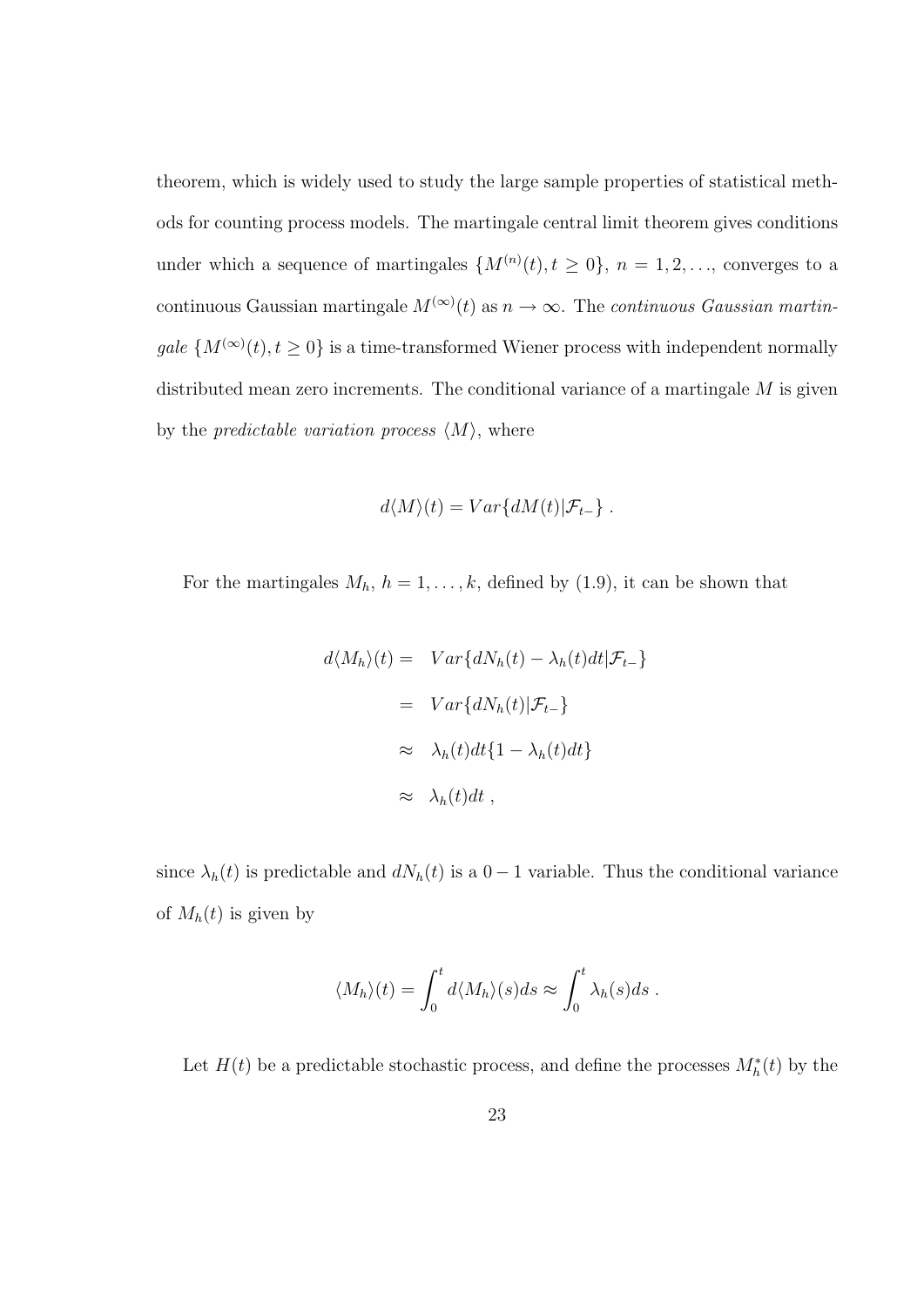stochastic integral

$$
M_h^*(t) = \int_0^t H(s) dM_h(s)
$$

for  $h = 1, ..., k$ . Then  $M_h^*(t)$ ,  $h = 1, ..., k$ , are martingales too since

$$
E\{dM_h^*(t)|\mathcal{F}_{t-}\} = E\{H(t)dM_h(t)|\mathcal{F}_{t-}\} = H(t)E\{dM_h(t)|\mathcal{F}_{t-}\} = 0.
$$

Also, because

$$
Var\{H(t)dM_h(t)|\mathcal{F}_{t-}\} = H^2(t)d\langle M_h\rangle(t) ,
$$

we have

$$
\langle M_h^* \rangle(t) = \int_0^t H^2(s) d\langle M_h \rangle(s) \approx \int_0^t H^2(s) \lambda_h(s) ds.
$$

Two martingales  $M_1$  and  $M_2$  are *orthogonal* if

$$
\langle M_1, M_2\rangle(t) = \int_0^t d\langle M_1, M_2\rangle(s) = \int_0^t Cov\{dM_1(s), dM_2(s)|\mathcal{F}_{t-}\} = 0.
$$

For any two martingales  $M_i(t)$  and  $M_j(t)$ ,  $i \neq j$ , defined by (1.9), we have

$$
d\langle M_i, M_j \rangle(t) = Cov\{dN_i(t) - \lambda_i(t)dt, dN_j(t) - \lambda_j(t)dt | \mathcal{F}_{t-}\} \approx E\{dN_i(t)dN_j(t) | \mathcal{F}_{t-}\} = 0
$$

by the facts that  $\lambda_i(t)$  and  $\lambda_j(t)$  are predictable and that  $N_i(t)$  and  $N_j(t)$  do not jump at the same time. Therefore, the martingales  $M_1(t), \ldots, M_k(t)$  are orthogonal (Andersen and Borgan, 1985).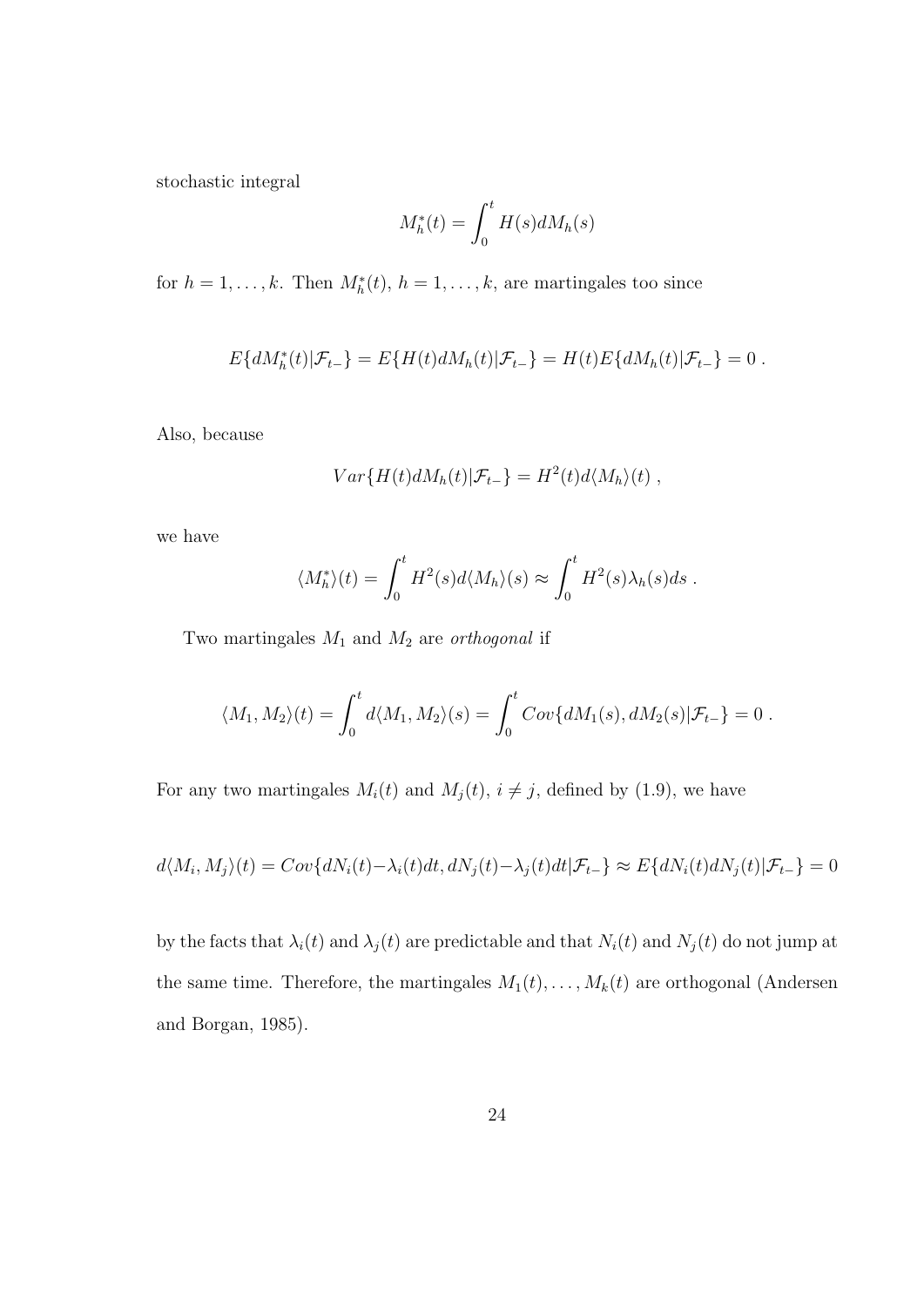#### 1.5 Outline of the Dissertation

The rest of this dissertation contains four parts about *Semiparametric Analysis of* Panel Count Data from Chapter 2 to Chapter 5.

In Chapter 2, we consider regression analysis of panel count data with dependent observation times. For longitudinal data analysis, most of the existing methods focus on situations where observation times are independent of longitudinal response variables and therefore rely on conditional inference procedures given the observation times. In practice, however, the independence assumption may not hold. We investigate a class of semiparametric models to characterize the possible correlation between the observation process and the response process through a subject-specific latent variable or frailty. For inference, estimating equation approaches are proposed for estimation of regression parameters, and both large and finite sample properties of the methods are established. Simulation studies show that the proposed estimation procedures work well, and the methodology is applied to the bladder cancer study.

Chapter 3 discusses regression analysis of multivariate panel count data. Fields that produce such data include epidemiological studies, medical follow-up studies, reliability studies, and tumorigenicity experiments. We present a class of marginal mean models that leave the dependence structures for the related types of recurrent events completely unspecified. To estimate regression parameters, some estimating equations are developed, and the resulting estimates are shown to be consistent and asymptotically normal. Simulation studies are conducted for practical situations, and the results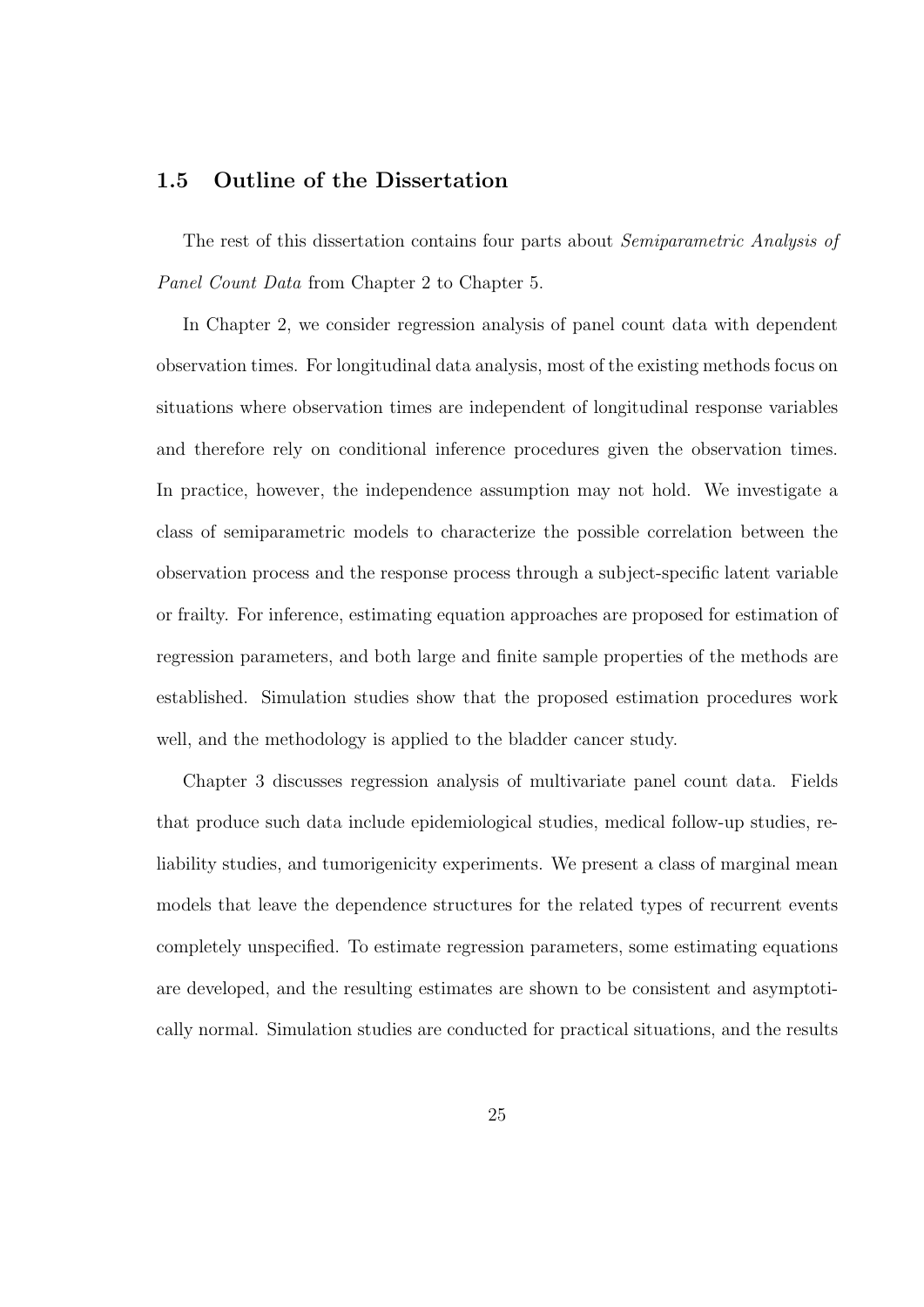are supportive. The methodology is applied to the psoriatic arthritis study discussed before.

Chapter 4 considers an approach that allows the censoring or follow-up time to be related with the response process of interest as well as the observation process. Although most available methods assume that the censoring is noninformative, this assumption may be violated in some clinical trials when there exists informative dropout such that sicker patients may tend to drop out of the study early. Therefore, we propose some shared frailty models to characterize the potential dependence among those three processes. To fit the model, estimating equations and an EM algorithm are used. The proposed estimates are consistent and have asymptotically a normal distribution. The finite sample properties of the proposed estimates are investigated through simulation, and the method is reapplied to the bladder cancer study.

This dissertation concludes with Chapter 5, which addresses several directions for future research.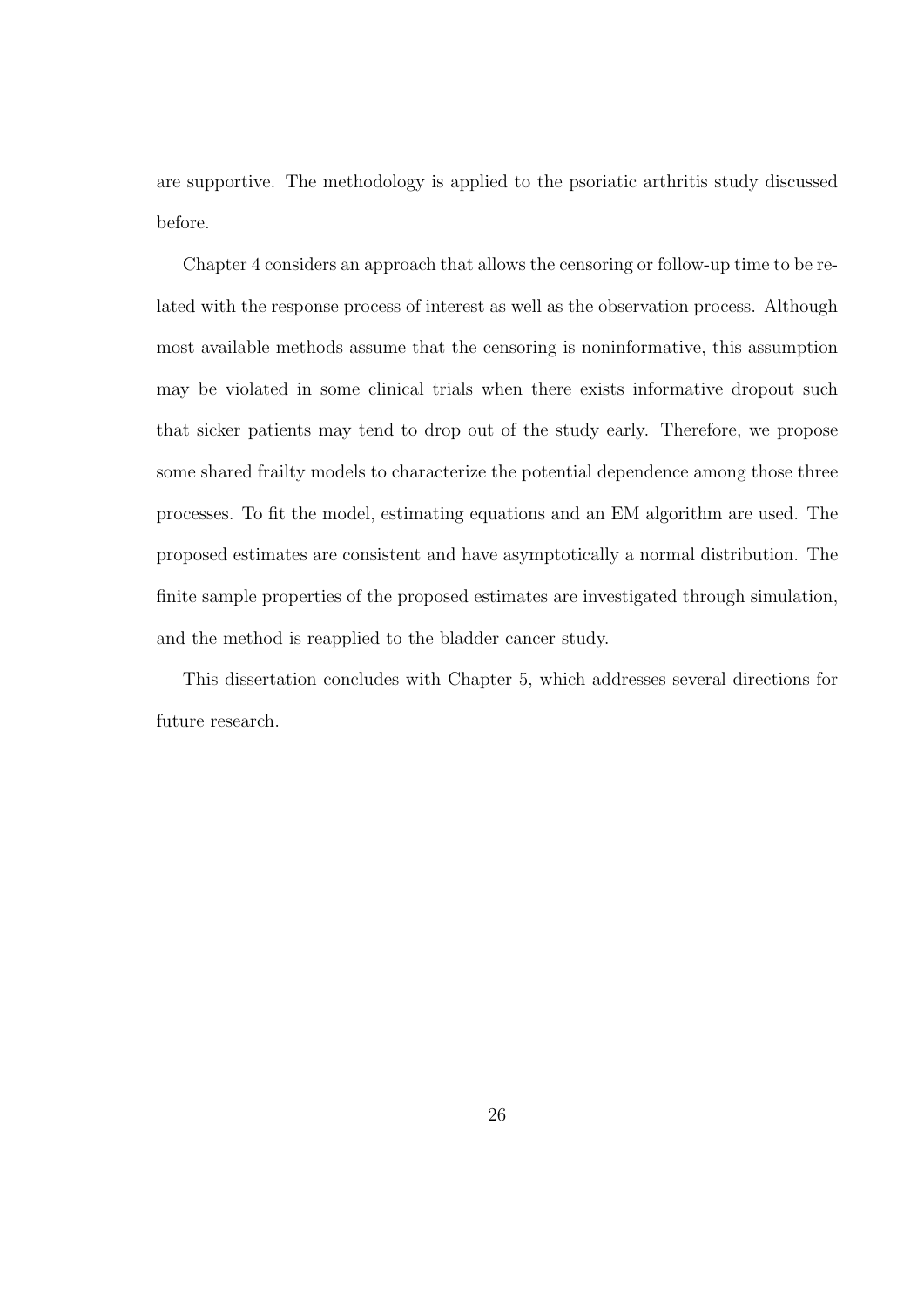## Chapter 2

# REGRESSION ANALYSIS OF PANEL COUNT DATA WITH DEPENDENT OBSERVATION **TIMES**

## 2.1 Introduction

This chapter discusses regression analysis of panel count data, which often occur in long term studies that concern occurrence rates of recurrent events. By panel count data, we mean that it is not feasible or realistic to keep study subjects under observation continuously and for each subject, only the numbers of occurrences of the event are known at finite distinct observation time points over the study period. Furthermore, the set of observation times may vary from subject to subject. Areas that often produce panel count data include demographical studies, epidemiological studies, medical periodic follow-up studies, and tumorgenecity experiments.

For recurrent event studies, if the occurrence times of all events are known, the ob-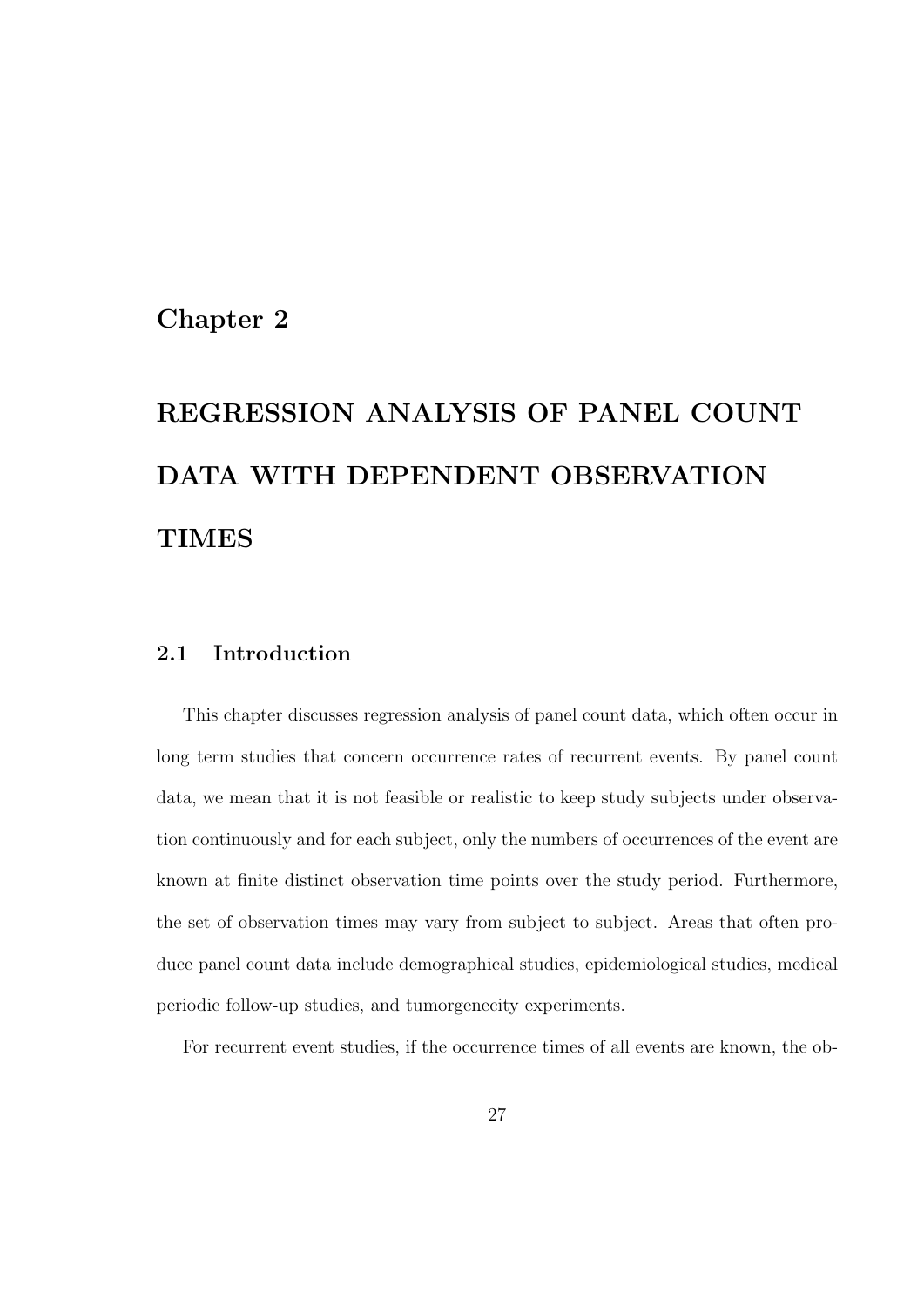served data are usually referred to as recurrent event data (Andersen et al., 1993; Cook et al., 1996; Lin et al., 2000; Wang et al., 2001). This can occur if all study subjects are under continuous observation. For the analysis of recurrent event data, it is common and convenient to treat the data as realizations of some counting processes, and many statistical methods based on this counting process formulation have been proposed. Among others, Andersen and Gill (1982) presented a Cox type intensity model for regression analysis of recurrent event data, and the model has been extensively studied in the literature. A detailed description about the model and related references can be found in the excellent book by Andersen et al. (1993). More recently, instead of modeling the intensity process, some authors proposed to model the mean and rate functions of the underlying counting processes (Lawless and Nadeau, 1995; Cook et al., 1996). In particular, Lin *et al.* (2000) provided a rigorous formalization of the marginal means and rates models and developed corresponding inference procedures.

As mentioned in Section 1.3, several methods have been proposed for the analysis of panel count data. For example, Kalbfleisch and Lawless (1985) discussed the fitting of Markov model to panel count data, and Sun and Kalbfleisch (1995) and Wellner and Zhang (2000) considered estimation of mean function of the underlying point process that yields observed panel count data. For treatment comparison based on panel count data, Thall and Lachin (1988) presented a procedure that transforms the problem to a multivariate comparison problem, while Sun and Fang (2003) proposed a nonparametric approach. Sun and Wei (2000) and Zhang (2002) investigated regression analysis of panel count data. The former developed some estimating equation-based methods and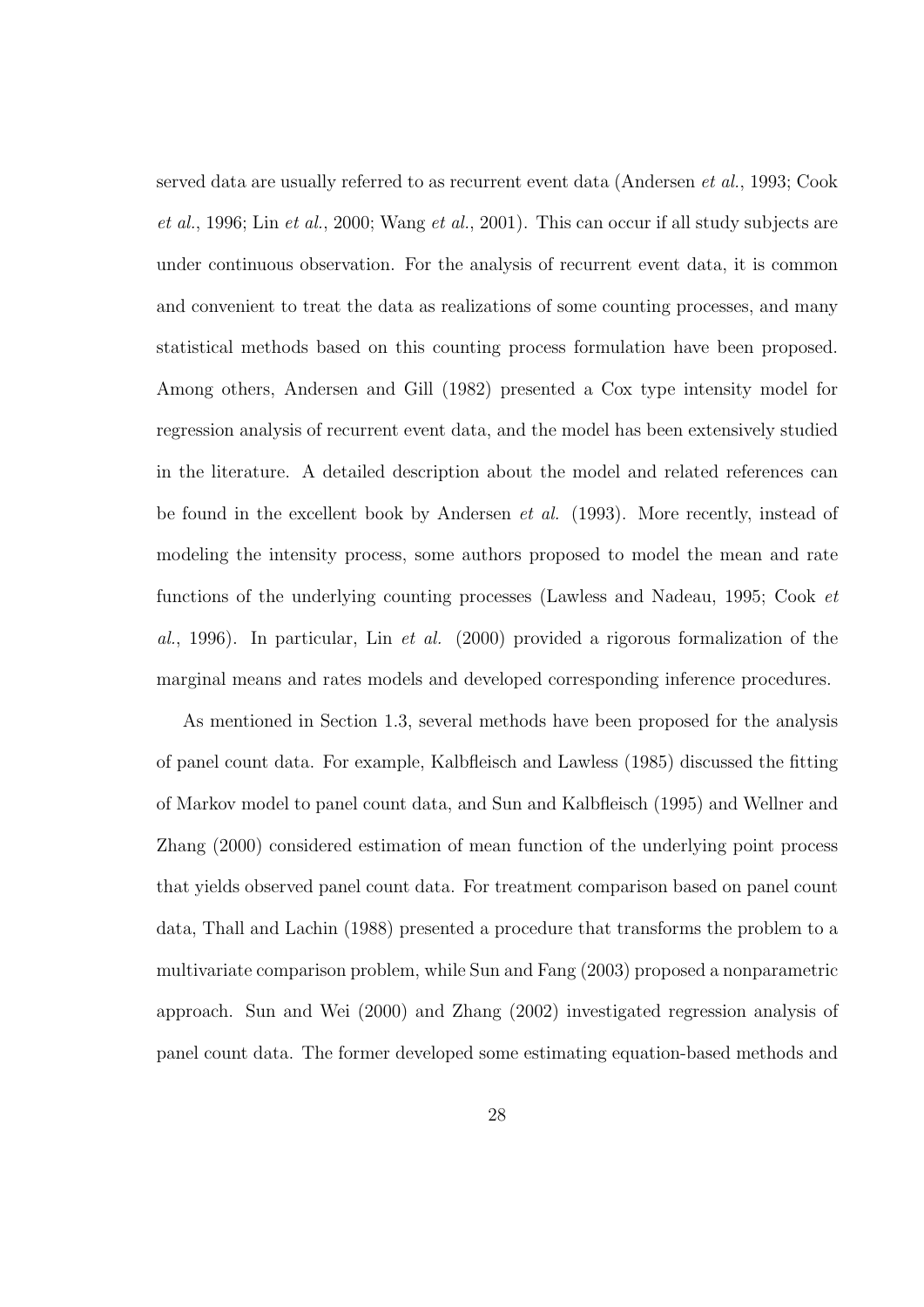the latter proposed a pseudo-likelihood approach.

A fundamental assumption behind these methods is that the observation times or the counting process that characterizes the observation times is independent of occurrences of the recurrent event under study completely or given covariates. In other words, the underlying point process of interest that governs the occurrence of the event and the observation counting process are independent. In practice, however, this may not be true. For example, consider the bladder cancer study discussed in Section 1.1.2.3 and Sun and Wei (2000). In the study, the patients visited the clinical centers periodically and at each visit, the number of bladder tumors that occurred since the last visit was recorded. As commented in Sun and Wei (2000), some patients in the study had more visits than others, and the occurrence of bladder tumors and the visit may be related. To see this, we calculated the sample correlation between the first visit times and the numbers of bladder tumors observed at these times and obtained -0.1180 for the patients in the placebo group. Although the evidence is weak, it indicates that the tumor occurrence process and visit process may be negatively correlated and one should take it into account for the analysis if possible. Note that the sample correlation given above is based only on the partial information and the analysis based on all information in Section 2.5 indicates that the two processes were indeed negatively correlated. Wang et al. (2001) described another study of AIDS patients in which the patient observation times are their hospitalization times and it is apparent that for the analysis of any response variable related to AIDS, one may want to consider the correlation between the observation process and the response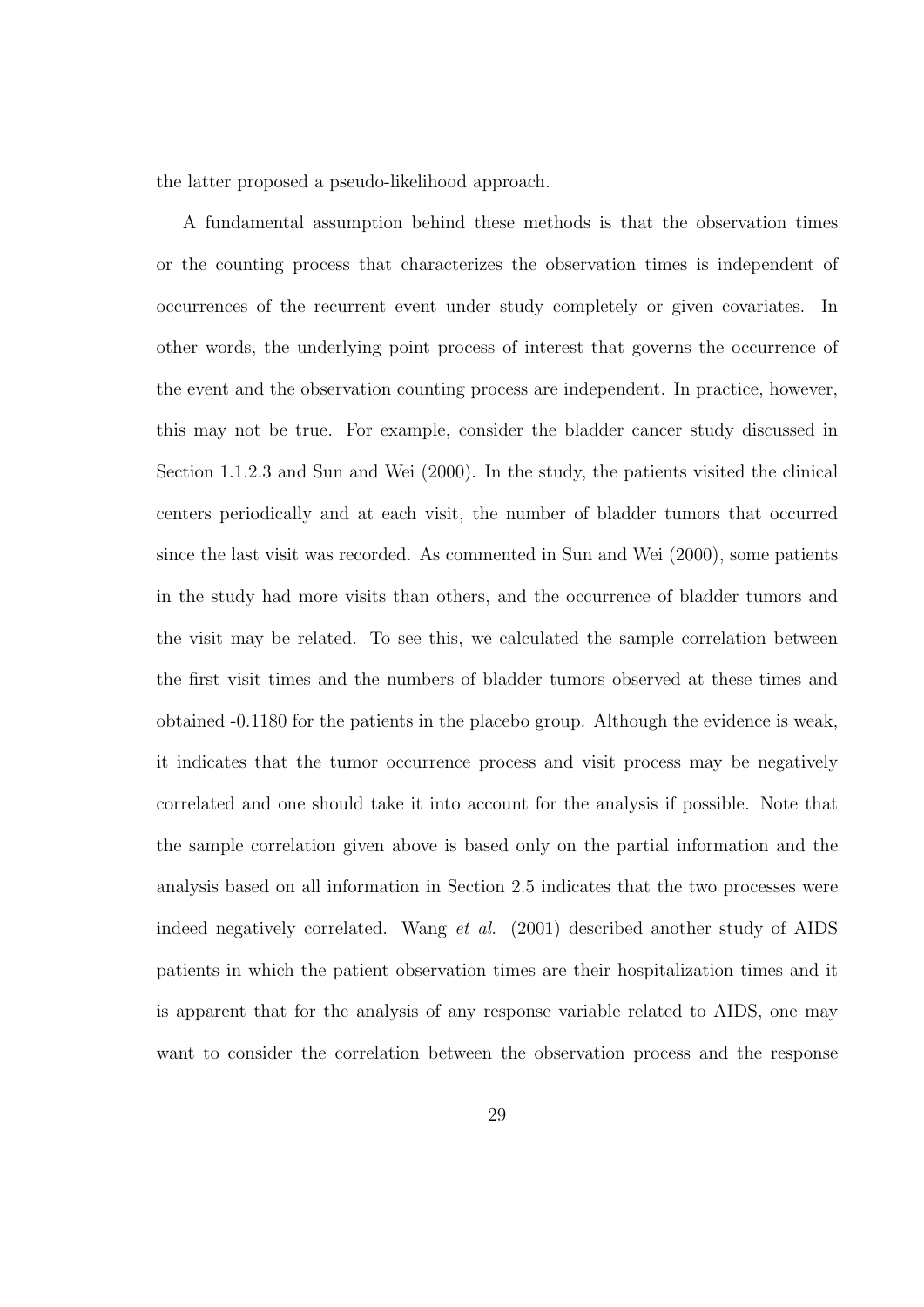process. The same could occur in other disease studies in which one is interested in the occurrence rate of some symptoms related to the disease under study and the observation times are hospitalization times of the patients.

In the following, we consider situations where the point process of interest and the observation process may be correlated. To begin with, we first introduce notation and models for the two processes in Section 2.2. The models allow for the possible correlation between the two processes and characterize their relationship through a subject-specific latent variable or frailty. Section 2.3 presents some estimating equationbased approaches for estimation of regression parameters, and asymptotic properties of the proposed parameter estimates are established. Section 2.4 gives some results from a simulation study conducted to assess the finite sample performance of the proposed estimation procedures, and the method is applied to the bladder cancer study in Section 2.5. Section 2.6 concludes with some discussion.

## 2.2 Models and Notation

Consider a study involving  $n$  subjects who may experience recurrent events. For subject i, define  $N_i(t)$  to be the cumulative number of events that have occurred prior to time t,  $0 \le t \le \tau$ , where  $\tau$  is a known constant time point,  $i = 1, ..., n$ . Let  $x_i = (x_{i1}, ..., x_{ip})'$  be a  $p \times 1$  covariate vector associated with subject i. For the covariate effect on  $N_i(t)$ , we assume that given  $x_i$  and a subject-specific unobservable positive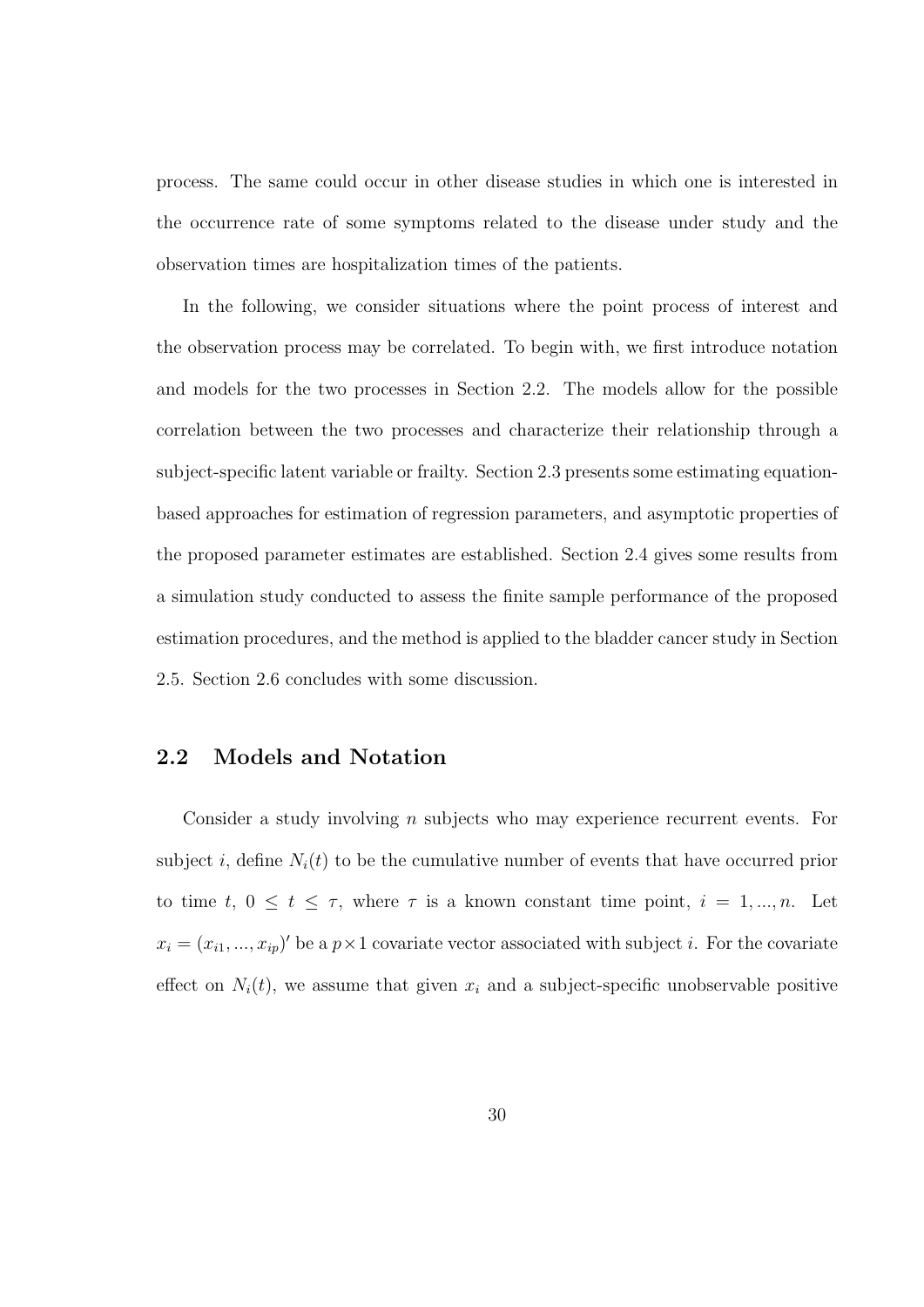frailty  $z_i$ , the mean function of  $N_i(t)$  has the form

$$
\mu_i(t) = z_i^{\alpha} \mu_0(t) \exp(\beta' x_i) . \qquad (2.1)
$$

In model (2.1),  $\mu_0(\cdot)$  is a completely unspecified baseline mean function,  $\alpha$  is an unknown parameter, and  $\beta$  is a vector of unknown regression parameters. The goal is to make inference about  $\beta$ .

In this chapter, we consider the situation where only panel count data are available for the  $N_i(t)$ 's. Specifically, suppose that  $N_i(\cdot)$  is observed only at finite time points  $T_{i1} < ... < T_{iK_i}$ , where  $K_i$  denotes the potential number of observation times for subject  $i, i = 1, ..., n$ . In other words, only values of the  $N_i(t)$ 's at these observation times are known. In general, not every subject can be followed until  $\tau$ , and there exists a follow-up time  $C_i$  for subject i. That is,  $N_i(T_{il})$  is observed only if  $T_{il} \le C_i \le \tau$ . Define  $\tilde{N}_i(t) = H_i\{\min(t, C_i)\}\$ , where  $H_i(t) = \sum_{l=1}^{K_i} I(T_{il} \leq t)$  and  $I(\cdot)$  is the indicator function,  $i = 1, ..., n$ . That is,  $\tilde{N}_i(t)$  is a point process characterizing the *i*th subject's observation process and jumps only at the observation times.

In the following, we assume that given  $(x_i, z_i)$ ,  $H_i(\cdot)$  is a non-homogeneous Poisson process with the intensity function given by

$$
\lambda_i(t) = z_i \lambda_0(t) \exp(\gamma' x_i). \tag{2.2}
$$

In the above,  $\lambda_0(t)$  is a completely unknown continuous baseline intensity function, and  $\gamma$  denotes the vector of regression parameters. Define  $\Lambda_0(t) = \int_0^t \lambda_0(s)ds$ , the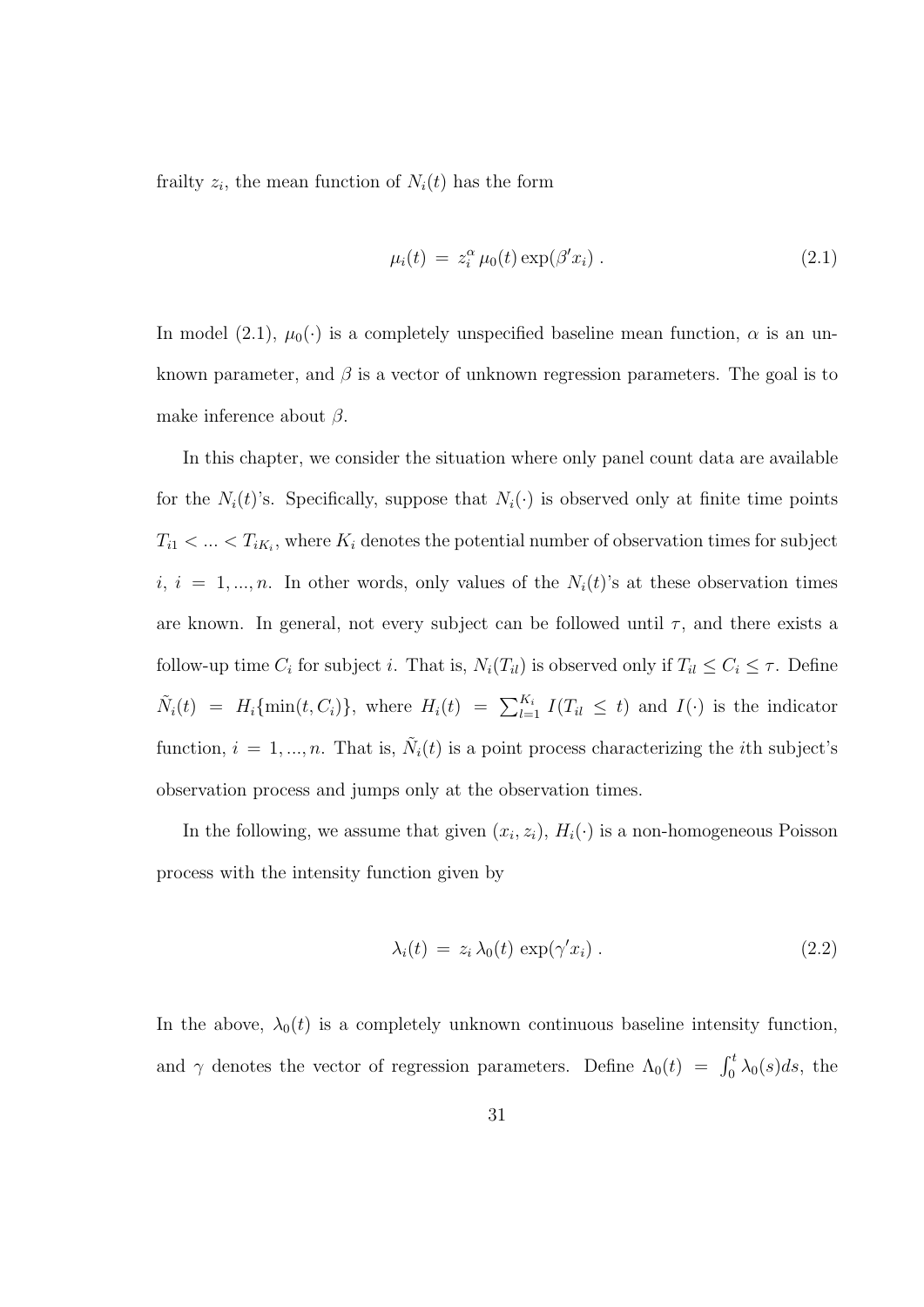baseline cumulative intensity function. It will be assumed that  $\Lambda_0(\tau) = 1$  to avoid the identifiability issue and that the  $z_i$ 's are realizations of a latent variable Z satisfying  $E(Z|X) = E(Z)$  (Wang *et al.*, 2001). Note that instead of  $\Lambda_0(\tau) = 1$ , an alternative is to assume that  $E(Z) = 1$ . Furthermore, we assume that conditional on  $(x_i, z_i)$ ,  $(N_i(\cdot), H_i, C_i)$  are mutually independent and  $\left[ \{ H_i(t), N_i(t), C_i, x'_i, z_i \}', 0 \le t \le \tau, i = \right]$  $1, \ldots, n$  are independent and identically distributed.

Both models (2.1) and (2.2) or their variants have been discussed separately by many authors for various situations. For example, Sun and Wei (2000) and Zhang  $(2002)$  considered model  $(2.1)$  with  $\alpha = 0$  for regression analysis of panel count data. Model (2.2) with  $z_i = 1$  is commonly used for regression analysis of recurrent event data. Among others, Wang et al. (2001) and Huang and Wang (2004) applied model (2.2) to the analysis of recurrent event data in the presence of informative censoring time.

Under the above models and assumptions, it is obvious that  $N_i$  and  $H_i$  can be correlated and their relationship is partly determined by parameter  $\alpha$ . Specifically,  $\alpha = 0$  means that the two processes are independent given  $x_i$ . For  $\alpha > 0$  and subjects with the same  $x_i$ , the subject with more frequent observations would have a higher occurrence rate of the recurrent event. That is,  $N_i$  and  $H_i$  are positively correlated. On the other hand, if  $\alpha < 0$ , a subject with more frequent observations would have a lower occurrence rate of the event, and  $N_i$  and  $H_i$  are negatively correlated. In the following, we discuss inference about regression parameters.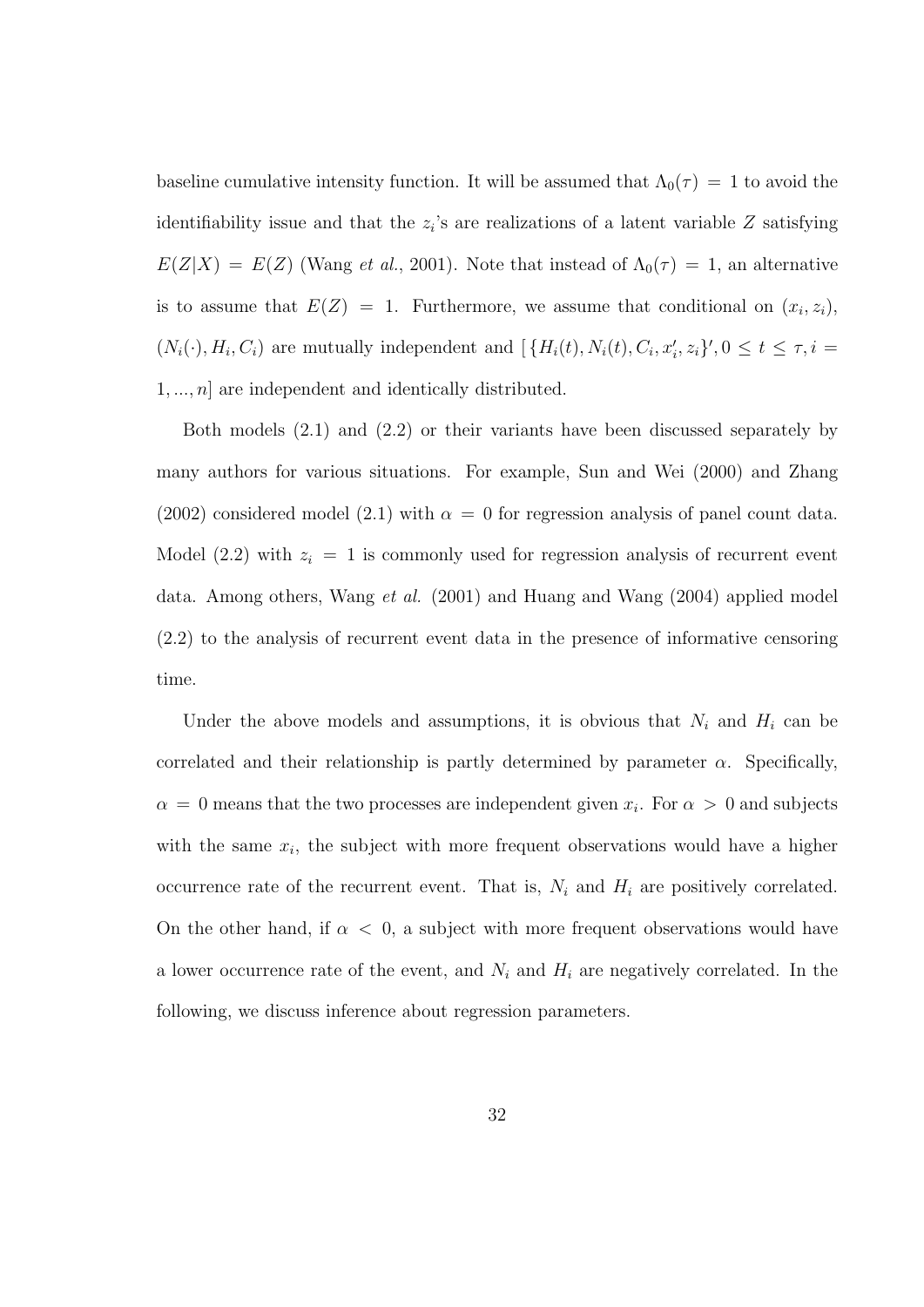## 2.3 Estimation Procedures

For estimation of  $\beta$  along with  $\alpha$  and  $\gamma$ , first we consider the situation where the  $C_i$ 's are independent of the  $N_i$ 's and  $H_i$ 's as well as the  $x_i$ 's and  $z_i$ 's. For this, define

$$
\bar{N}_i = \sum_{l=1}^{K_i} N_i(T_{il}) I(T_{il} \leq C_i) = \int_0^{\tau} N_i(t) d\tilde{N}_i(t).
$$

Then conditional on  $(x_i, z_i)$ , we have

$$
E(\bar{N}_i) = z_i^{1+\alpha} \exp\{(\beta + \gamma)' x_i\} \int_0^{\tau} \lambda_0(t) P(C_i \ge t) \mu_0(t) dt.
$$
 (2.3)

For estimation of  $\beta$  and  $\alpha$ , following Sun and Wei (2000) and motivated by equation (2.3), we can consider the following estimating function

$$
U_1(\beta_1 | \gamma, x_i's, z_i's) = \frac{1}{n} \sum_{i=1}^n w_{1i} x_{1i} \left[ \bar{N}_i - \theta z_i^{1+\alpha} \exp\{(\beta + \gamma)' x_i\} \right]
$$

$$
= \frac{1}{n} \sum_{i=1}^n w_{1i} x_{1i} \left\{ \bar{N}_i - \exp(\gamma' x_i) \exp(\beta'_1 x_{1i}) \right\}
$$

for given  $\gamma$  and the  $z_i$ 's. In the above,  $\theta = \int_0^{\tau}$  $\int_0^{\tau} \lambda_0(t) P(C_i \ge t) \mu_0(t) dt, \beta'_1 = (\beta', 1 +$  $\alpha, \log(\theta)$ ,  $x_{1i} = (x'_i, \log z_i, 1)'$ , and the  $w_{1i}$ 's are weights that could depend on the  $x_i$ 's and  $C_i$ 's. We remark that in the construction of the above estimating function, we used the  $\bar{N}_i$ 's instead of the  $N_i$ 's. To see this, define  $\bar{N}_i(t) = \int_0^t N_i(s) d\tilde{N}_i(s)$ , yielding  $\bar{N}_i = \bar{N}_i(\tau)$ . Note that for the process  $N_i(t)$ , by assumption, only panel count data are available, and the available information is not enough to determine the whole process.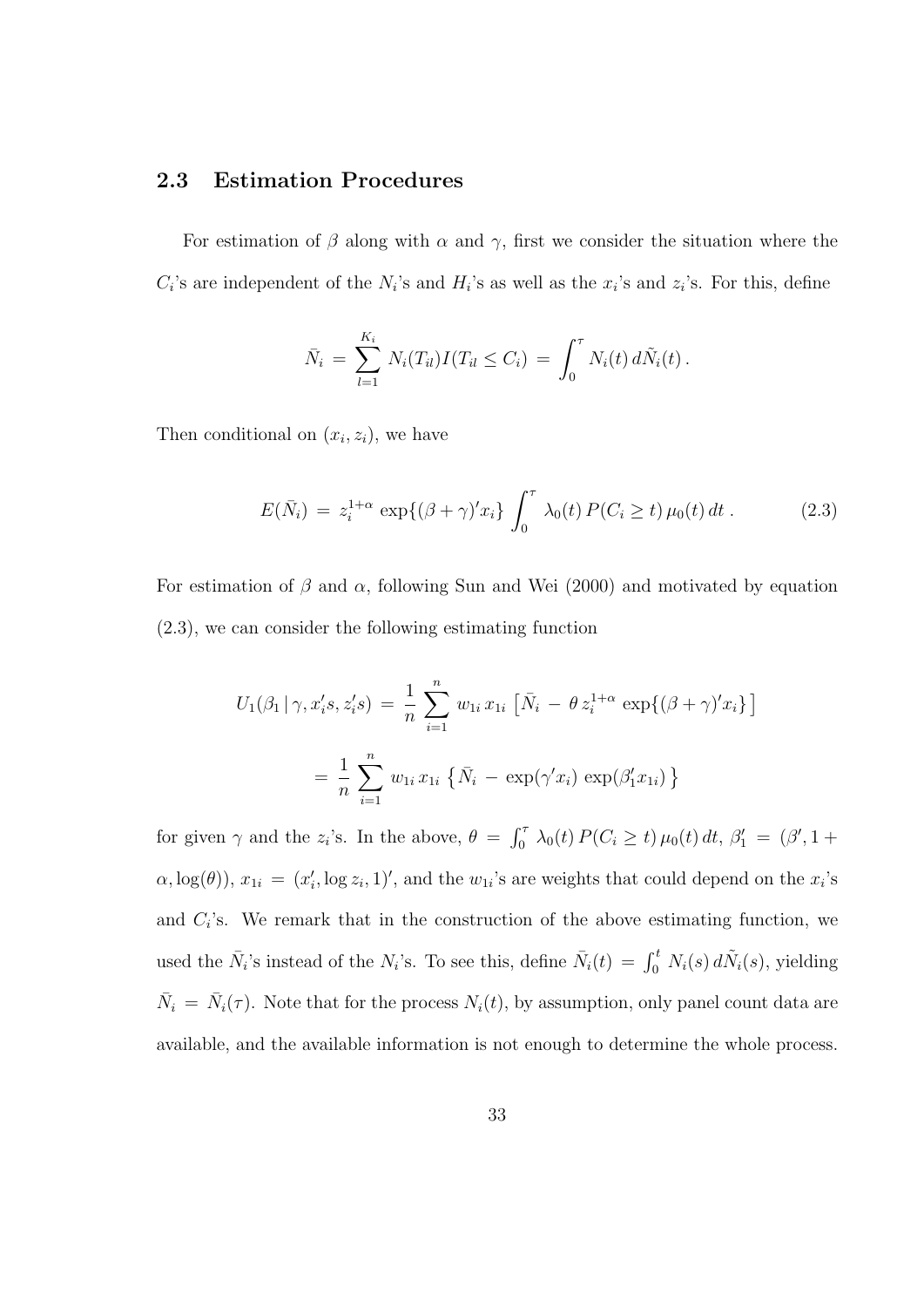In contrast, for the process  $\bar{N}_i(t)$ , we have recurrent event data or complete information for the process and thus it is natural and convenient to base the estimating function on the process  $\bar{N}_i(t)$ .

It follows from (2.3) that  $U_1(\beta_1)$  is an unbiased estimating function for  $\beta_1$ . Let  $\tilde{\beta}_1$ denote the solution to  $U_1(\beta_1 | \gamma, x_i's, z_i's) = 0$ . Note that

$$
\Gamma(\beta_1) = \frac{\partial U_1(\beta_1)}{\partial \beta_1} = -\frac{1}{n} \sum_{i=1}^n \{w_{1i} x_{1i} x'_{1i} \exp(\gamma' x_i) \exp(\beta'_1 x_{1i})\},
$$

which is strictly negative definite. Thus the estimating equation given above has a unique solution. By using the same approach as that in Sun and Wei (2000), it can be easily shown that  $\sqrt{n} (\tilde{\beta}_1 - \beta_1)$  converges in distribution to a zero mean normal random vector.

In practice, of course,  $\gamma$  and the  $z_i$ 's are generally unknown and thus  $U_1(\beta_1 | \gamma, x_i's, z_i's)$ is not available. To deal with this, we first consider estimation of  $\gamma$ . Define  $K_i^*$  =  $\tilde{N}_i(C_i)$ , the total number of observations on subject  $i, i = 1, ..., n$ . Let the  $s_j$ 's denote the ordered and distinct time points of the observation times  ${T<sub>il</sub>}$ ,  $d<sub>j</sub>$  the number of the observation times equal to  $s_j$ , and  $n_j$  the number of the observation times satisfying  $T_{il} \leq s_j \leq C_i$ ,  $i = 1, ..., n$ . Also define  $x_{2i} = (x'_i, 1)', \gamma'_2 = (\gamma', \gamma_1) = (\gamma', \log E(Z)).$ Then following Huang and Wang (2004), one can first estimate  $\Lambda_0(t)$  and  $\gamma$  by

$$
\widehat{\Lambda}_0(t) = \prod_{s_l > t} \left( 1 - \frac{d_l}{n_l} \right)
$$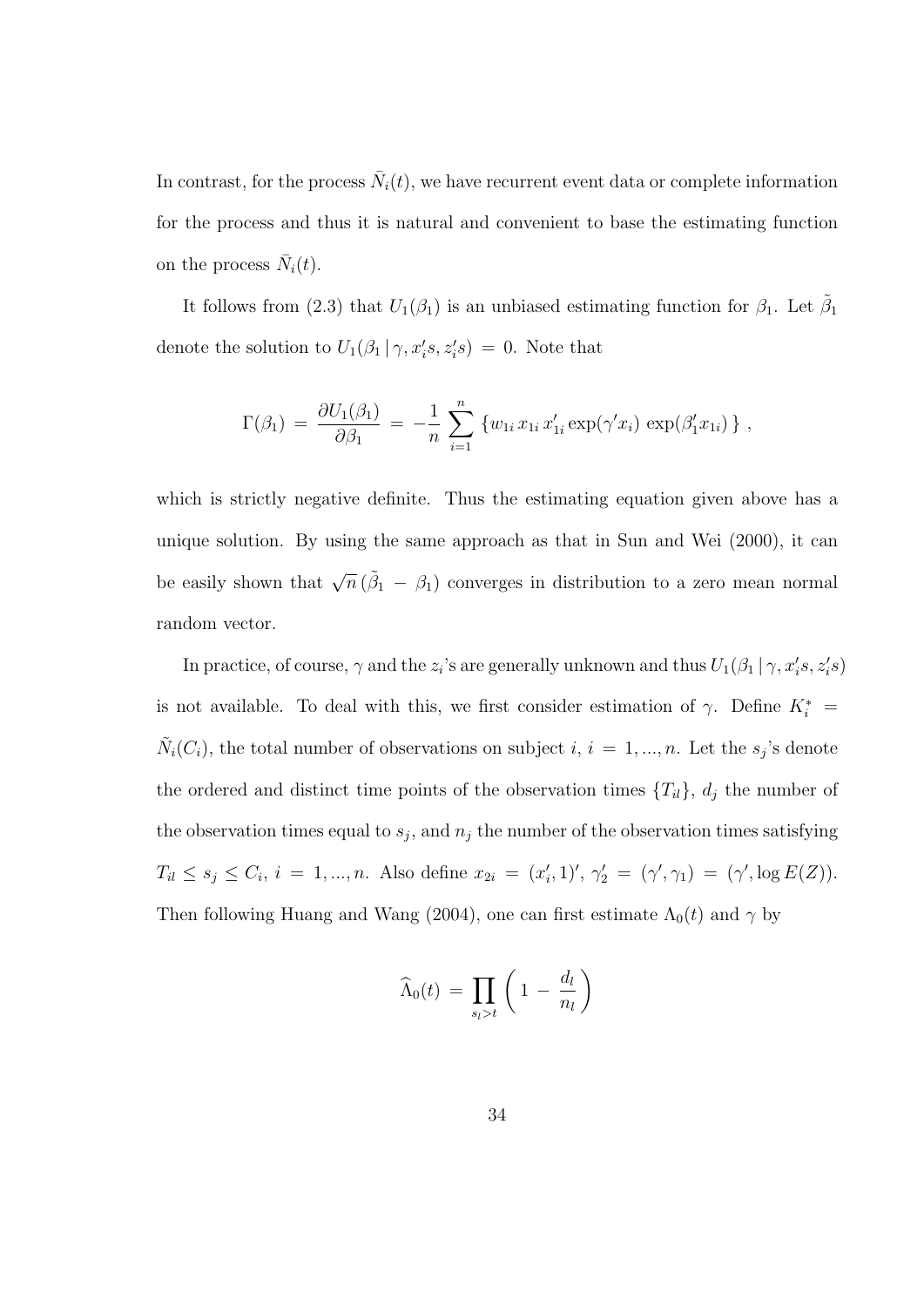and the estimating equation

$$
\sum_{i=1}^{n} w_{2i} x_{2i} \left\{ K_i^* \widehat{\Lambda}_0^{-1}(C_i) - \exp(\gamma_2' x_{2i}) \right\} = 0 , \qquad (2.4)
$$

respectively. In equation (2.4), the  $w_{2i}$ 's are weights that could depend on  $x_i$ ,  $C_i$  and  $\Lambda_0$ . Note that here as expected, we use only recurrent event data for model (2.2). A key fact used in the above estimation is that conditional on the observed data  $(x_i, C_i, z_i, K_i^*)$ , the observation times  $\{T_{i1},...,T_{iK_i^*}\}\$  are the order statistics of a simple random sample of size  $K_i^*$  from the density function

$$
\frac{z_i^{\alpha} \lambda_0(t) \exp(\gamma' x_i)}{z_i^{\alpha} \Lambda_0(C_i) \exp(\gamma' x_i)} I(0 \le t \le C_i) = \frac{\lambda_0(t)}{\Lambda_0(C_i)} I(0 \le t \le C_i).
$$

Let  $\hat{\gamma}'_2 = (\hat{\gamma}', \hat{\gamma}_1)$  denote the estimate of  $\gamma_2$  given by equation (2.4). For the unknown  $z_i$ 's, note that given  $(x_i, C_i, z_i)$ , the expected value of  $K_i^*$  is equal to  $z_i \Lambda_0(C_i) \exp(\gamma' x_i)$ . This suggests that one can replace  $z_i$  by

$$
\hat{z}_i = \frac{K_i^*}{\hat{\Lambda}_0(C_i) e^{\hat{\gamma}' x_i}}
$$

in  $U_1(\beta_1 | \gamma, x_i's, z_i's)$ . Note that  $z_i$  cannot be consistently estimated and among others, Huang and Wang  $(2004)$  used the same approach for the treatment of the  $z_i$ 's. Given  $\hat{\gamma}$  and the  $\hat{z}_i$ 's, we propose to estimate  $\beta_1$  by the solution to the estimating equation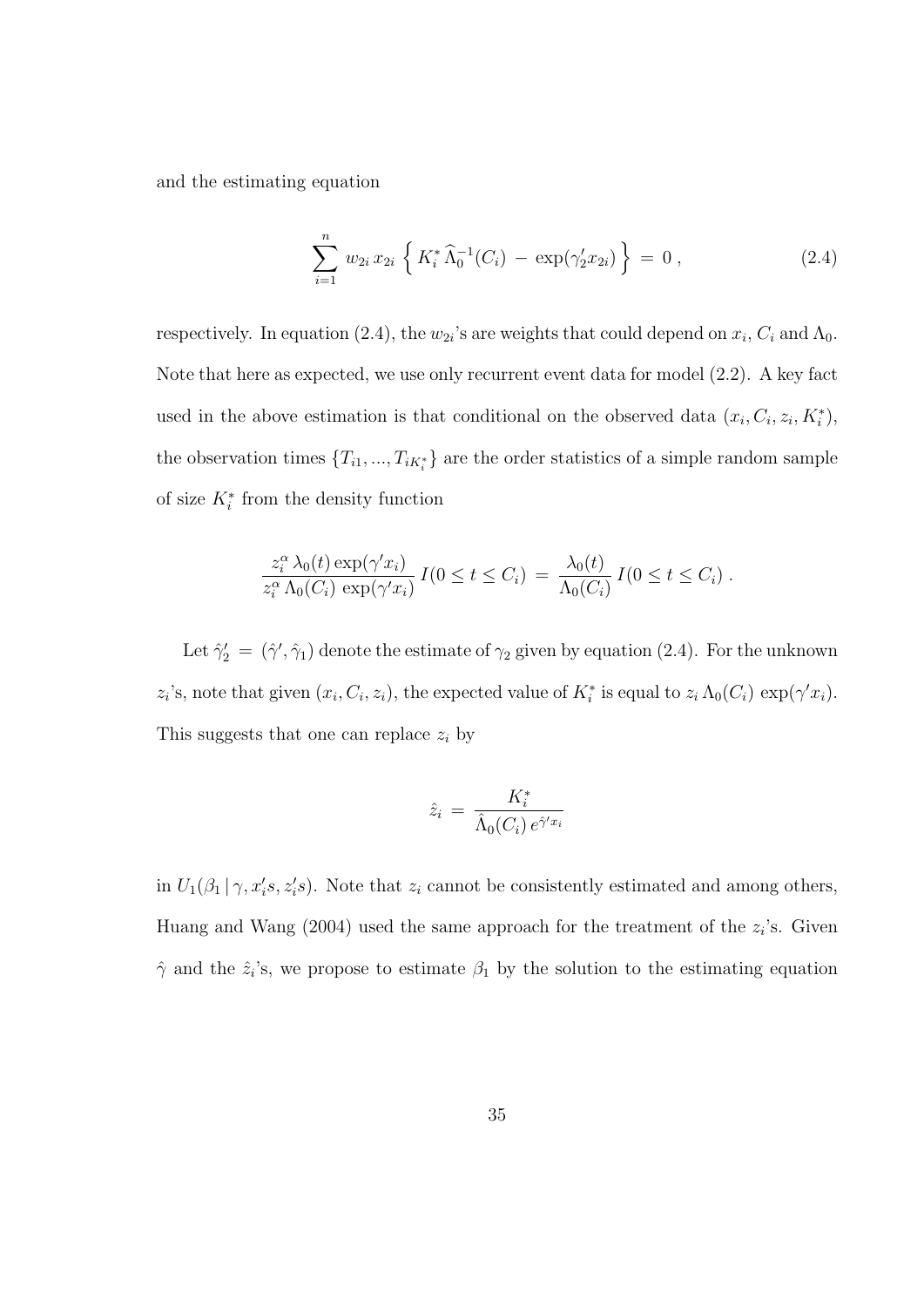$\hat{U}_1(\beta_1) = 0$ , where

$$
\hat{U}_1(\beta_1) = U_1(\beta_1 | \hat{\gamma}, x_i's, \hat{z}_i's) = \frac{1}{n} \sum_{i=1}^n w_{1i} \hat{x}_{1i} \{ \bar{N}_i - \exp(\hat{\gamma}' x_i) \exp(\beta_1' \hat{x}_{1i}) \} \qquad (2.5)
$$

with  $\hat{x}_{1i} = (x'_i, \log \hat{z}_i, 1)', i = 1, ..., n.$ 

Let  $\hat{\beta}_1$  denote the estimator of  $\beta_1$  defined above. Then it can be shown that  $\hat{\beta}_1$ converges in probability to  $\tilde{\beta}_1$  as  $n \to \infty$  and is consistent. Furthermore,  $\sqrt{n} (\hat{\beta}_1 - \beta_1)$ has asymptotically a normal distribution with mean zero and the covariance matrix  $\phi^{-1} \Sigma (\phi^{-1})'$ , where  $\phi$  and  $\Sigma$  are given in Appendix A. The proof for the above results is sketched in Appendix A.

Now we consider the case where the  $C_i$ 's may depend on the covariates  $x_i$ 's. For this, following Sun and Wei  $(2000)$ , we assume that for subject i, the hazard function of  $C_i$  has the form

$$
\lambda_i^*(t) = \lambda_0^*(t) \exp(\psi' x_i), \qquad (2.6)
$$

where as  $\lambda_0(t)$  and  $\gamma$  in model (2.2),  $\lambda_0^*(t)$  is a completely unspecified baseline hazard function and  $\psi$  is a  $p \times 1$  vector of parameters. To estimate  $\beta$ , motivated by  $U_1(\beta_1 | \gamma, x_i's, z_i's)$  and equation (2.3), we consider the estimating function

$$
U_2(\beta_2 | \gamma, \psi, S_0, x_i's, z_i's) = \frac{1}{n} \sum_{i=1}^n w_{1i} x_{1i} \left\{ \int_0^{\tau} \frac{N_i(t) d\tilde{N}_i(t)}{[S_0(t)]^{\exp(\psi' x_i)}} - \exp(\gamma' x_i) \exp(\beta'_2 x_{1i}) \right\}
$$

for given  $\gamma$ ,  $\psi$  and the  $z_i$ 's. In the above, the  $x_{1i}$ 's and  $w_{1i}$ 's are defined as before,  $S_0(t) = \exp\{-\int_0^t \lambda_0^*(s) ds\}$  denotes the baseline survival function of the  $C_i$ 's, and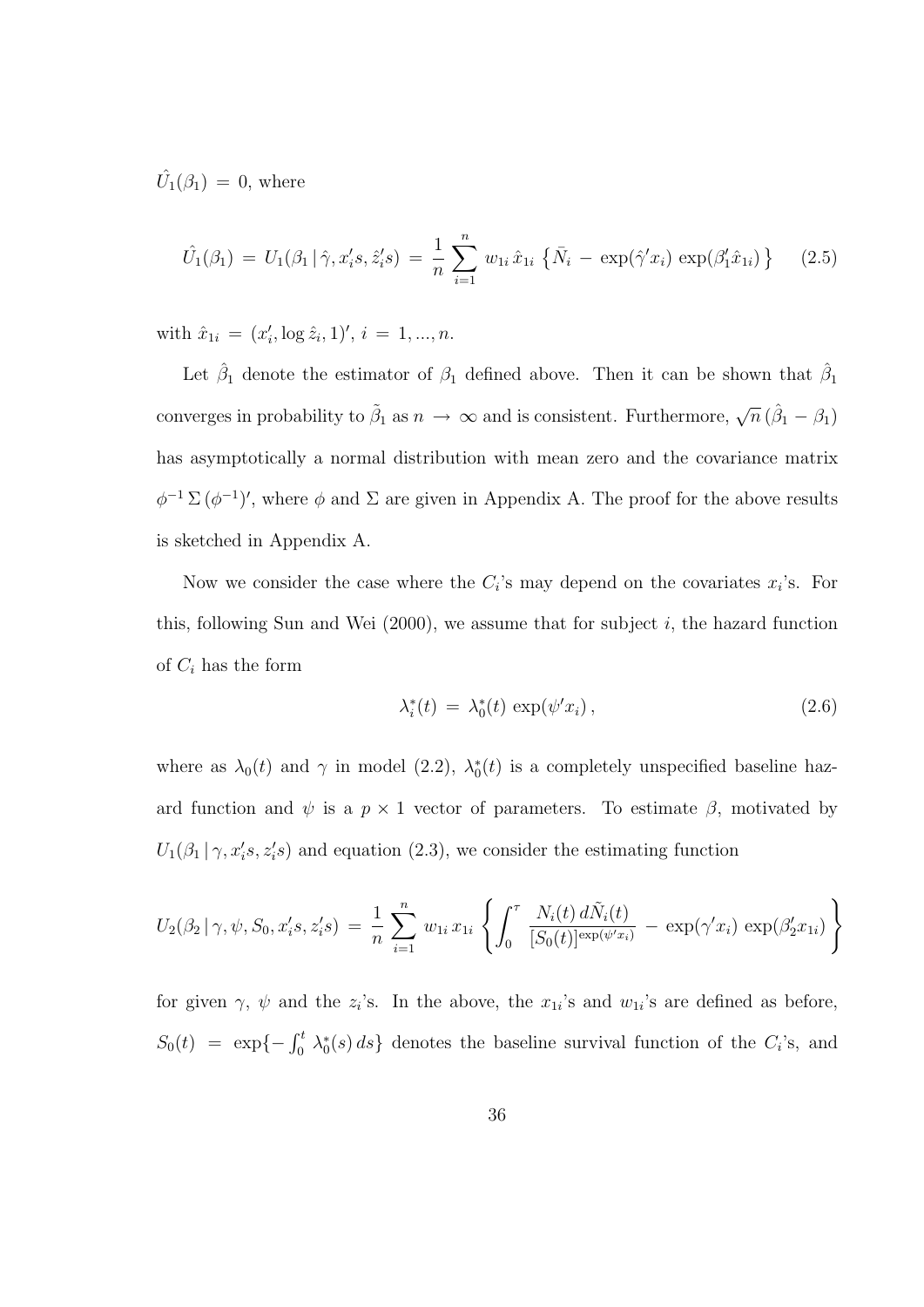$\beta_2' = (\beta', 1 + \alpha, \log(\theta_1)),$  where  $\theta_1$  =  $\int_0^{\tau}$  $\int_0^{\tau} \lambda_0(t) \mu_0(t) dt$ . It is easy to see that as  $U_1(\beta_1)$ ,  $U_2(\beta_2 | \gamma, \psi, S_0, x_i's, z_i's)$  has expectation zero.

As before, the parameter  $\gamma$  and the latent variables  $z_i$ 's are unknown in practice and the same is true for  $\psi$  and  $S_0$ . It is obvious that one can deal with  $\gamma$  and the  $z_i$ 's using the same approach discussed before. For  $\psi$  and  $S_0$ , note that they are defined in the proportional hazards model  $(2.6)$  with respect to the  $C_i$ 's, for which we have complete data. It is thus natural to estimate  $\psi$  and  $S_0$  using the partial likelihood estimate  $\hat{\psi}$  defined as the solution to

$$
\sum_{i=1}^{n} \int_{0}^{\tau} \left\{ x_{i} - \frac{\sum_{l=1}^{n} I(C_{l} \geq t) e^{\psi' x_{l}} x_{l}}{\sum_{l=1}^{n} I(C_{l} \geq t) e^{\psi' x_{l}}} \right\} dI(C_{i} \leq t) = 0 \qquad (2.7)
$$

and the consistent estimate

$$
\hat{S}_0(t) = \exp\left\{-\int_0^t \frac{\sum_{i=1}^n dI(C_i \le s)}{\sum_{j=1}^n I(C_j \ge s) e^{\hat{\psi}'x_j}}\right\}
$$
\n(2.8)

(Kalbfleisch and Prentice, 2002). Note that sometimes the  $C_i$ 's may be right censored. In this case,  $I(C_i \geq t)$  and  $I(C_i \leq t)$  in (2.7) and (2.8) should be replaced by  $I(C_i^* \geq t)$ and  $I(C_i^* \leq t, C_i^* = C_i)$ , respectively, where  $C_i^*$  denotes the smaller of  $C_i$  and the right-censoring time. Replacing  $\gamma$ , the  $z_i$ 's,  $\psi$  and  $S_0$  with  $\hat{\gamma}$ , the  $\hat{z}_i$ 's,  $\hat{\psi}$  and  $\hat{S}_0$ , we propose to estimate  $\beta_2$  and thus  $\beta$  by the solution to

$$
\hat{U}_2(\beta_2) = U_2(\beta_2 | \hat{\gamma}, \hat{\psi}, \hat{S}_0, x_i's, \hat{z}_i's) = 0.
$$
\n(2.9)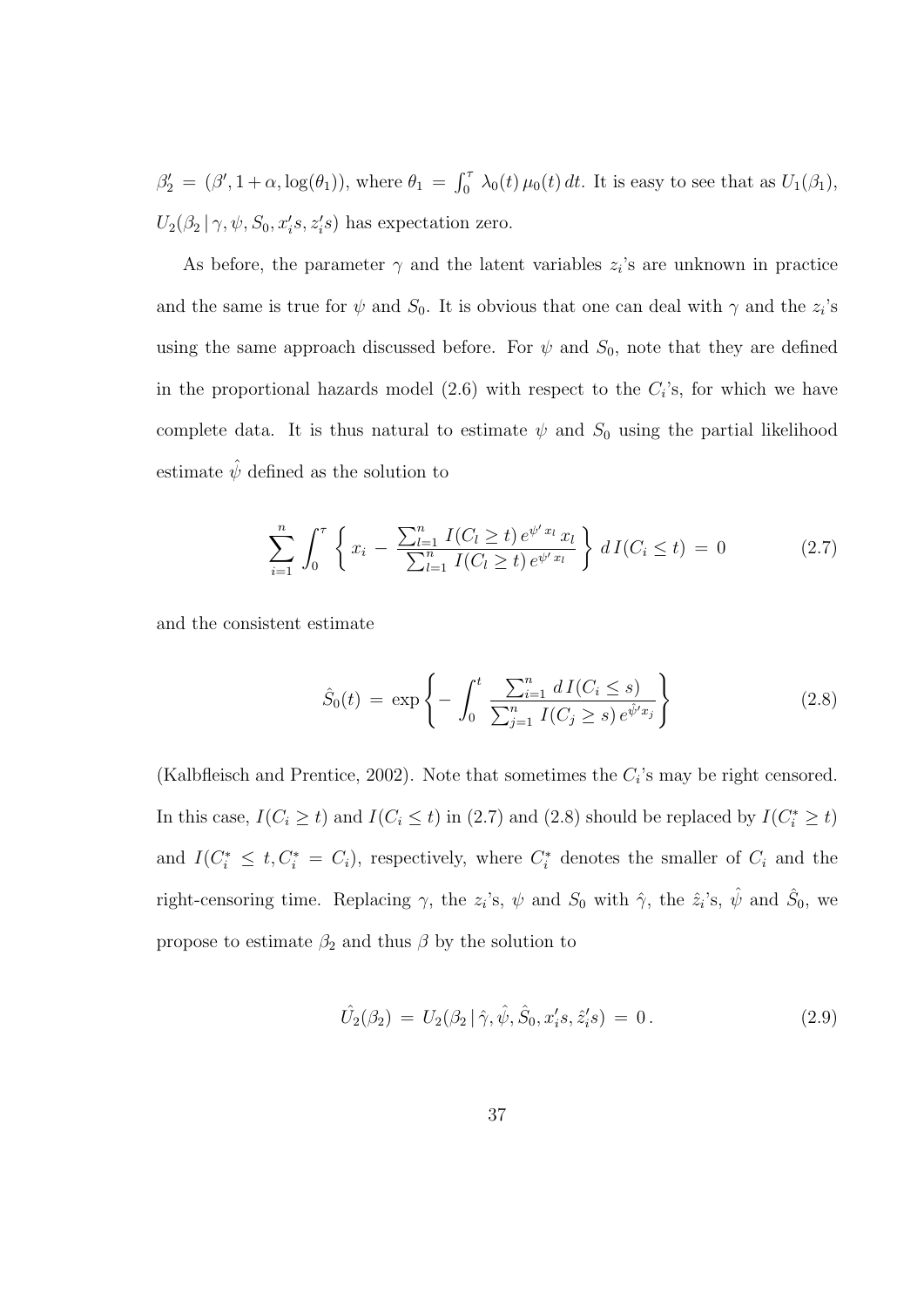Let  $\hat{\beta}_2$  denote the estimate defined above. By using similar approaches to those for  $\hat{\beta}_1$ , one can show that  $\hat{\beta}_2$  is consistent and  $\sqrt{n}(\hat{\beta}_2 - \beta_2)$  converges in probability to a normal random vector with mean zero and the covariance matrix  $\phi^{*-1} \Sigma^* (\phi^{*-1})'$ , where  $\phi^*$  and  $\Sigma^*$  are given in Appendix A. The proof for these results is sketched in Appendix A.

For inference about  $\beta$  as well as  $\alpha$  and  $\gamma$ , one needs consistent estimates of their covariance matrices. For this, following Wang *et al.*  $(2001)$ , we propose to apply the simple bootstrap approach. Note that a more natural approach may be to derive some closed form estimates. However, it can be seen from Appendix A that the asymptotic covariance matrix of  $\hat{\beta}_1$  involves several functions and quantities for which it is very difficult or impossible to derive consistent estimates. Furthermore, even if there exist such estimates, the resulting estimate of the asymptotic covariance matrix of  $\hat{\beta}_1$  would be too complicated in computation to be useful compared to the bootstrap approach. The same is true for  $\hat{\beta}_2$  and was encountered by Wang *et al.* (2001) and Huang and Wang (2004) for the analysis of recurrent event data, who also used the bootstrap procedure.

Sometimes one may be interested in estimation of  $\mu_0(t)$ . For this, note that for subject i, based on model (2.1), a natural estimate of the rate function  $d\mu_0(t)$  is given by the empirical estimate

$$
d\,\hat{\mu}_{i0}(t; \hat{\beta}, \hat{\gamma}, x_i, \hat{z}_i) = \sum_{l=1}^{K_i} \frac{N_i(T_{il}) - N_i(T_{il-1})}{T_{il} - T_{il-1}} \,\hat{z}_i^{-\hat{\alpha}} \, e^{-\hat{\beta}' x_i} \, I(T_{il-1} < t \leq T_{il} \leq C_i^*)\,,
$$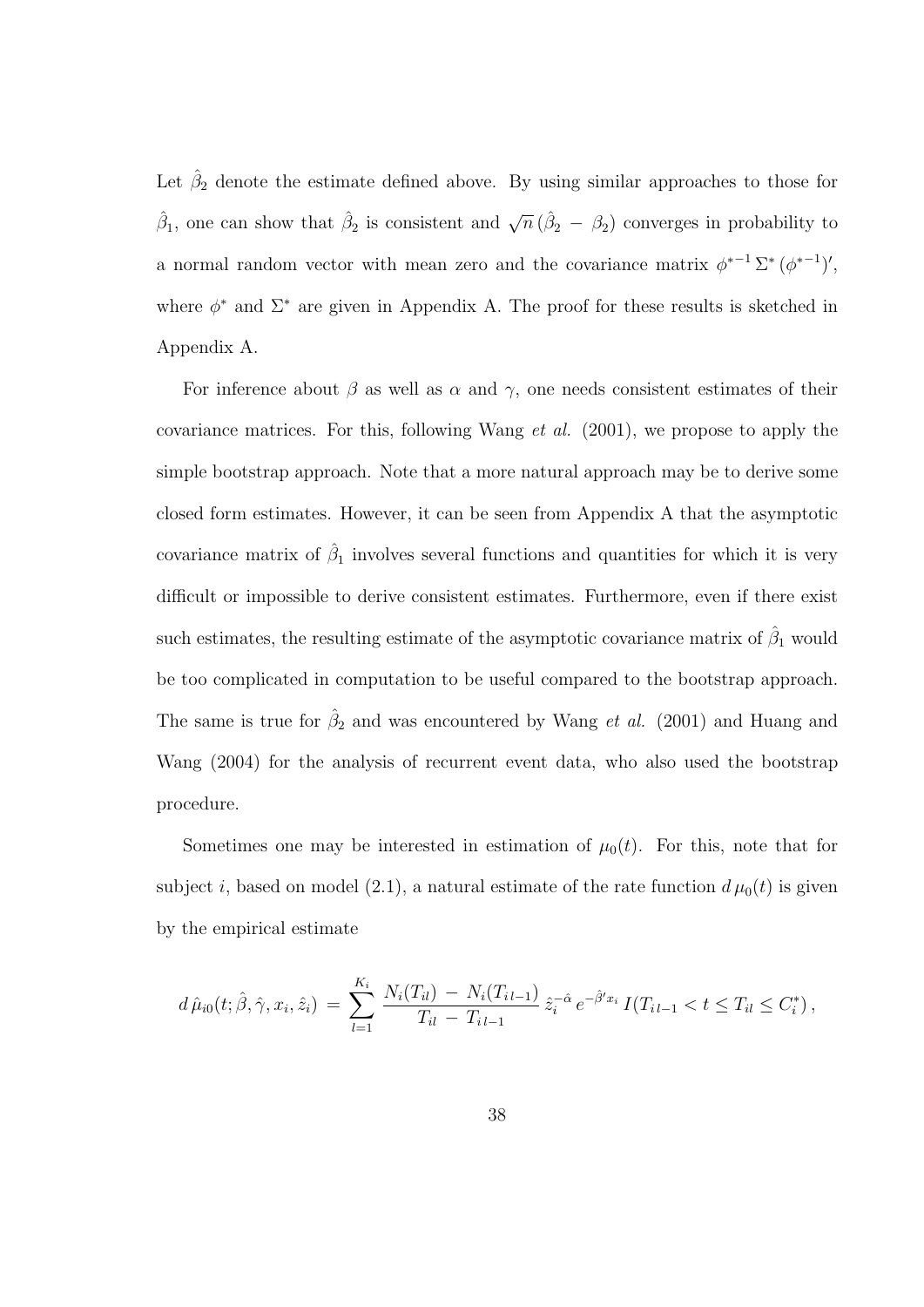where  $T_{i0} = 0, i = 1, ..., n$ . A similar estimate was used in Thall and Lachin (1988). This yields an estimate of  $\mu_0(t)$  given by

$$
\hat{\mu}_0(t) = \int_0^t \frac{\sum_{i=1}^n d\hat{\mu}_{i0}(s; \hat{\beta}, \hat{\gamma}, x_i, \hat{z}_i)}{\sum_{i=1}^n I(s \le C_i^*)}, \qquad (2.10)
$$

for  $0 \leq t \leq \max\{T_{il}; T_{il} \leq C_i^*\}$ . Note that for the special case where all subjects have the same observation times,  $\hat{\mu}_0(t)$  is a step function with jumps at these observation times and its values at these time points equal to the sample means of the  $N_i$ 's at the points adjusted by the  $\hat{z}_i^{-\hat{\alpha}}$  $e^{-\hat{\alpha}}e^{\hat{\beta}'x_i}$ 's.

### 2.4 Numerical Results

We conducted a simulation study to evaluate the performance of the proposed estimation procedures under different situations with the focus on estimation of  $\beta$  and the case where the distribution of the  $C_i$ 's is independent of the  $x_i$ 's. In the study, we assumed that the covariate  $x_i$ 's follow either a Bernoulli distribution with success probability 0.5 or normal distribution with mean 0 and variance 0.25. The subjectspecific frailty  $z_i$  and follow-up time  $C_i$  were generated from a gamma distribution with mean 10 and variance 50 and the uniform distribution over  $(\tau/2, \tau)$  with  $\tau =$ 18, respectively. For the observation process, we considered two situations. One is to assume that  $H_i$  is a homogeneous Poisson process with  $\lambda_0(t) = 1/\tau$ , and the other is to suppose that  $H_i$  is a non-homogeneous Poisson process with  $\lambda_0(t) = (t +$  $1/\{\tau(\tau/2+1)\}.$  For the first set-up, we have that given  $x_i$  and  $z_i$ ,  $K_i^*$ , the number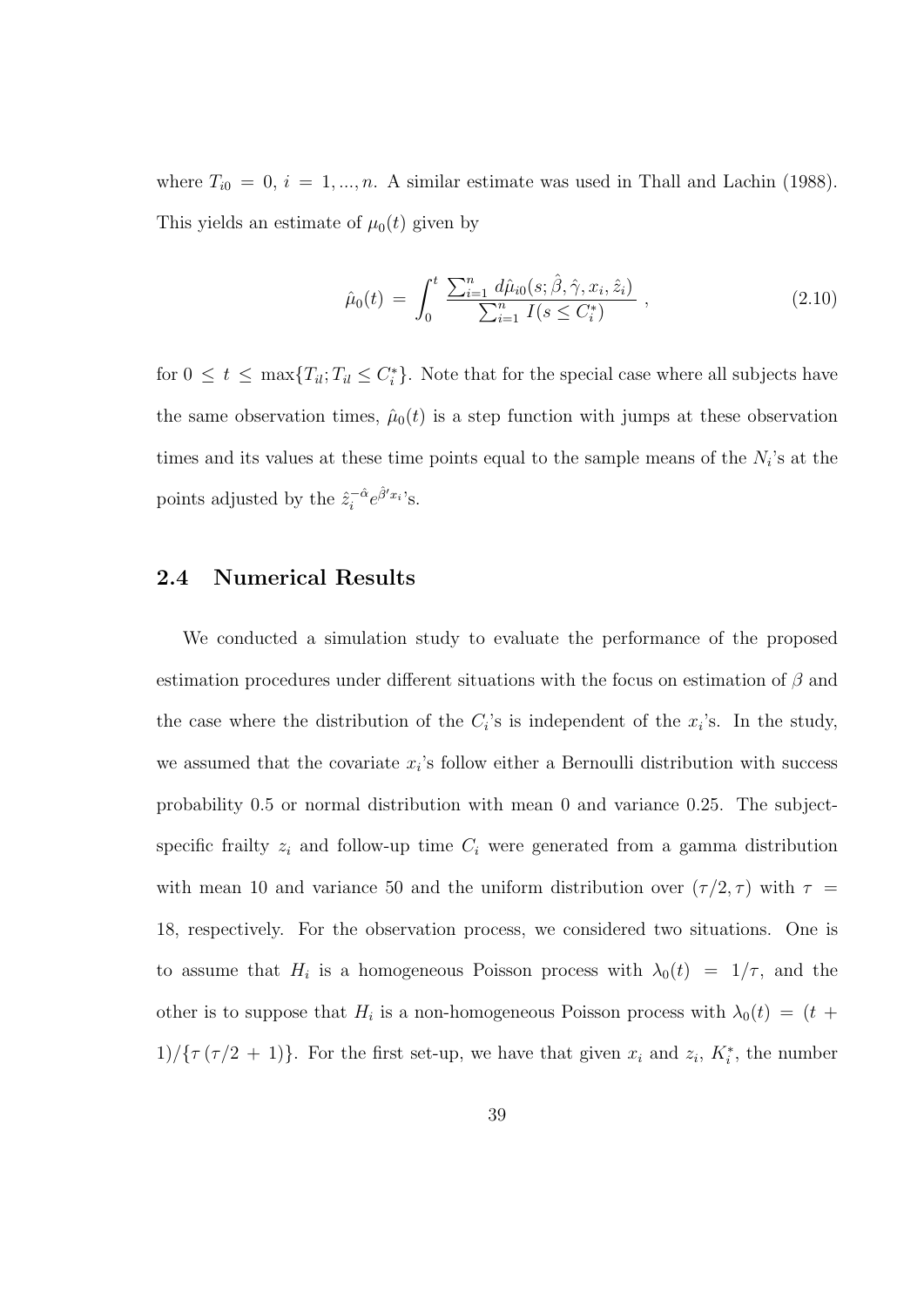of real observation times for subject  $i$ , follows the Poisson distribution with mean

$$
\Lambda(C_i|x_i, z_i) = z_i \Lambda_0(C_i) \exp(\gamma x_i) = \frac{z_i C_i \exp(\gamma x_i)}{\tau} ,
$$

 $i = 1, ..., n$ . Furthermore, in this case, the real observation times  $(T_{i1}, ..., T_{iK_i^*})$  are the order statistics of a random sample of size  $K_i^*$  from the uniform distribution over  $(0, C_i).$ 

For the second set-up about the observation process, given  $x_i$  and  $z_i$ ,  $K_i^*$  follows the Poisson distribution with mean

$$
\Lambda(C_i|x_i, z_i) = z_i \Lambda_0(C_i) \exp(\gamma x_i) = \frac{z_i (C_i^2/2 + C_i) \exp(\gamma x_i)}{\tau (\tau/2 + 1)}
$$

and  $(T_{i1},...,T_{iK_i^*})$  are the order statistics of a random sample of size  $K_i^*$  from the density function

$$
\frac{t^2/2 + t}{C_i^2/2 + C_i} I(0 \le t \le C_i).
$$

Finally we generated panel count data  $N_i(T_{ij})$ 's by taking  $N_i(T_{ij}) = N_i^*(T_{i1}) +$  $N_i^*(T_{i2} - T_{i1}) + \dots + N_i^*(T_{ij} - T_{i j-1}),$  where

$$
N_i^*(t) \sim Poisson(z_i^{\alpha} t \exp(\beta x_i)),
$$

 $j = 1, ..., K_i^*, i = 1, ..., n.$  Here we took  $\mu_0(t) = t$ . The results given below are based on  $n = 100$  and 1000 replications with the size of bootstrap samples taken to be 50.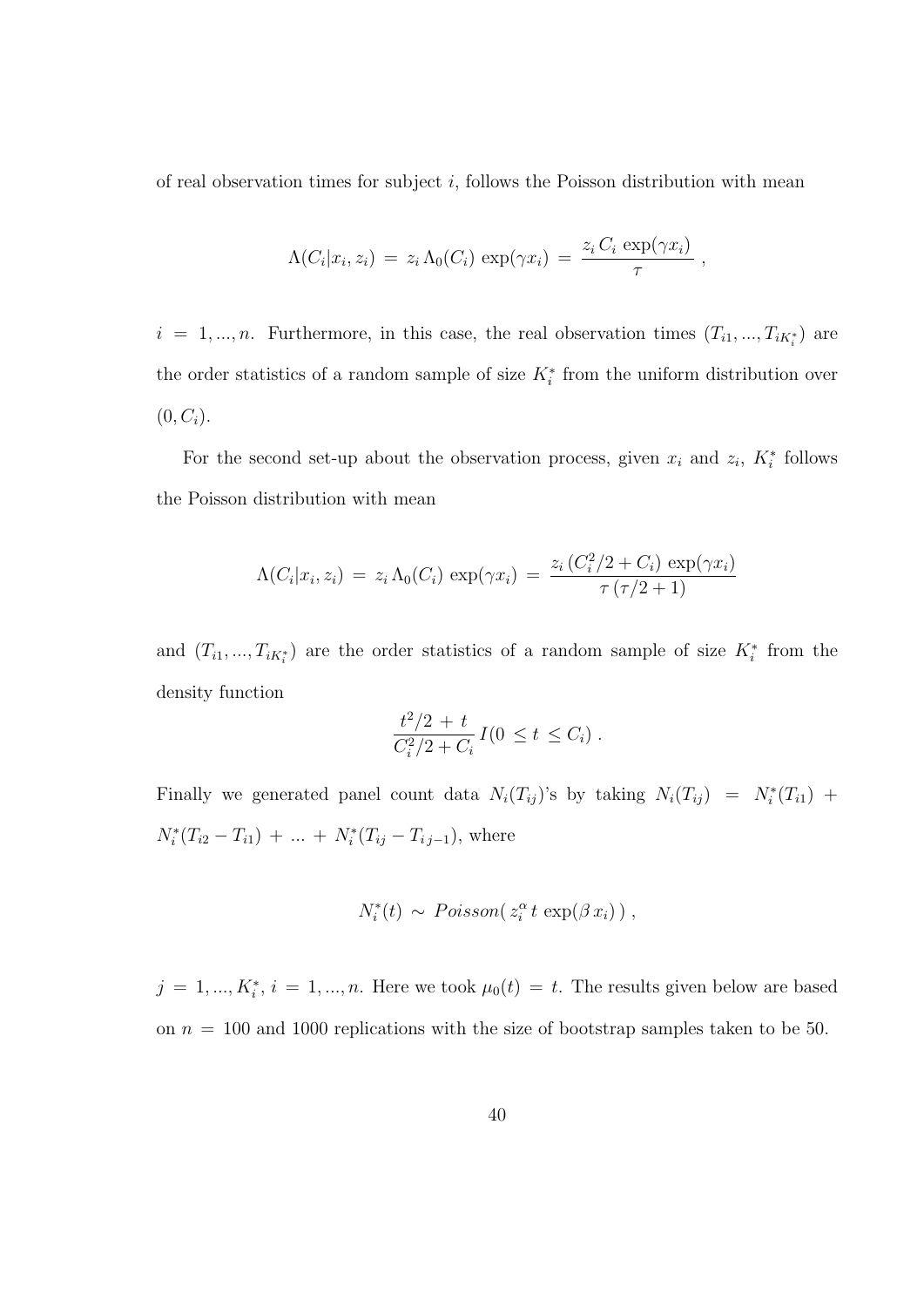Table 2.1 presents simulation results for situations where  $H_i$  is a homogeneous Poisson process,  $\gamma = 1$ ,  $\alpha = 0.5$ , and the  $x_i$ 's follow the Bernoulli or normal distribution. In the table, the true value of  $\beta$  was set to be -2, -1, 0, 1, or 2. The table gives the averages of estimates of  $\beta$  based on simulated data, the sample standard deviations of the estimates (SSD), and the means of bootstrap standard deviation estimates (BSD). The results for the case where  $H_i$  is a nonhomogeneous Poisson process are given in Table 2.2 in which other set-ups are the same as in Table 2.1. The simulation results suggest that the proposed estimation procedure based on the function given in (2.5) performs reasonably well for the situation considered here. In particular, the bootstrap variance estimates and the sample variance estimates are quite close to each other with the former tending to be smaller than the latter. The study of quantile plots of the standardized estimates of  $\beta$  indicates that this does not seem to be a problem.

To assess the performance of the normal approximation to the finite distribution of the estimate of  $\beta$ , we studied the quantile plots of the standardized estimates of  $\beta$ . Figures 2.1 and 2.2 display such plots corresponding to the situations where the true value of  $\beta$  is equal to 0, the  $x_i$ 's follow the Bernoulli distribution, and  $H_i$  is homogeneous and nonhomogeneous Poisson processes, respectively. These figures indicate that the normal approximation is good, and the quantile plots for other set-ups are similar. In the simulation, we investigated the effect of the size  $M$  of bootstrap samples on variance estimation and  $M = 50$  used here seems reasonable. We also considered other set-ups in the simulation study and obtained similar results.

We also considered the situation where the distribution of the  $C_i$ 's depends on the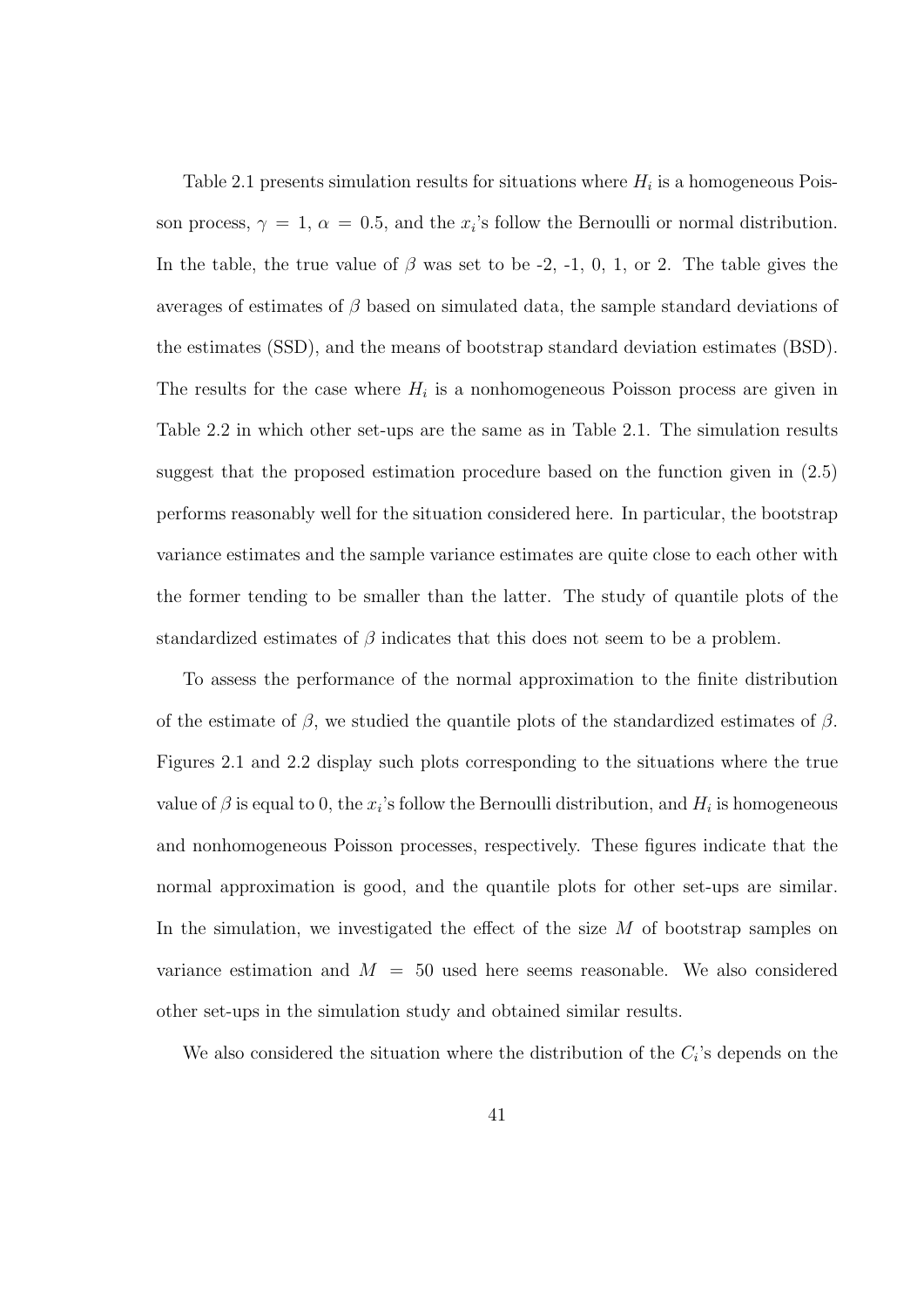$x_i$ 's. Table 2.3 gives the results for the proposed estimate of  $\beta$  based on the estimating equation (2.9) obtained under the same set-up as that for Table 2.1 except that the  $C_i$ 's were assumed to follow model (2.6) with  $\lambda_0^*(t) = t/800$  and  $\psi = 0.5$  and to be right-censored at  $\tau = 18$ . The table contains the same quantities as those given in Table 2.1. It can be seen that the obtained results are similar to those presented in Table 2.1 and indicate that the proposed estimation procedure based on the estimating equation (2.9) seems to perform well.

## 2.5 An Illustrative Example

To illustrate the estimation procedures given in the previous sections, we apply them to the bladder cancer study discussed in Section 1.1.2.3. Here we focus on the 47 bladder cancer patients in the placebo group.

To analyze the data, for patient i, define  $x_{i1}$  to be the number of initial tumors and  $x_{i2}$  to be the size of the largest initial tumor,  $i = 1, ..., 47$ . Assume that the occurrence process of the bladder tumors and the visit process can be described by models (2.1) and (2.2). First we investigated if the distribution of the  $C_i$ 's may depend on the  $x_i$ 's. For this, we assumed that they can be described by model (2.6). The application of the partial likelihood procedure based on (2.7) yielded  $\hat{\psi}_1 = -0.0199$  and  $\hat{\psi}_2 = -0.1115$ with estimated standard deviations of 0.128 and 0.100, respectively. These results suggest that the distribution of the  $C_i$ 's does not seem to be dependent on the  $x_i$ 's and thus for estimation of  $\beta$ , we can use the procedure based on  $\hat{U}_1(\beta_1)$  defined in (2.5).

By applying the estimation procedure based on  $\hat{U}_1(\beta_1)$ , we obtained  $\hat{\beta}_t = 0.1213$ ,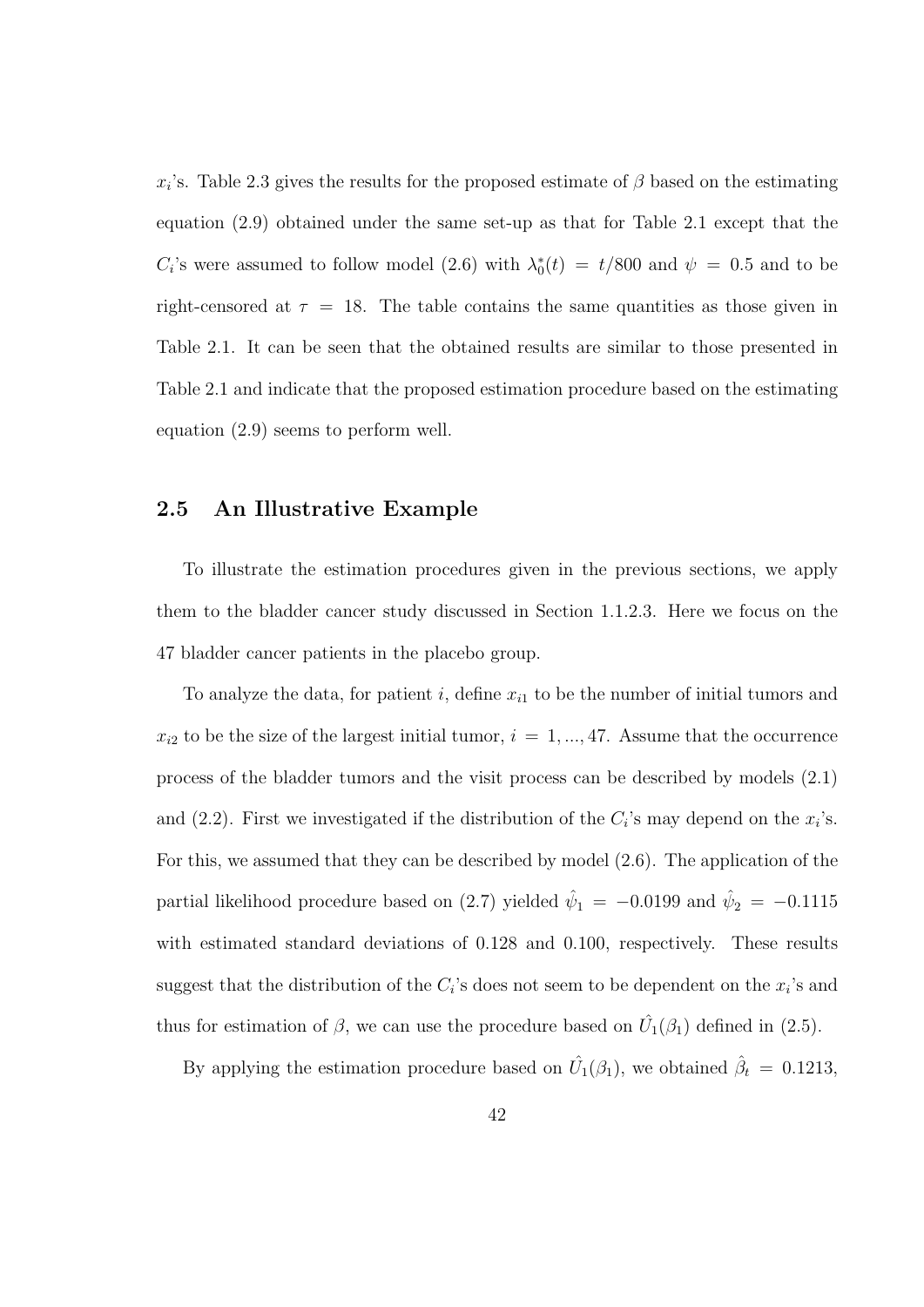$\hat{\beta}_s = -0.0044, \hat{\gamma}_t = 0.0165$ , and  $\hat{\gamma}_s = 0.0139$  with the estimated standard deviations being 0.068, 0.088, 0.059 and 0.063, respectively. Here  $\beta_t$  and  $\gamma_t$  represent regression coefficients corresponding to the number of initial tumors, while  $\beta_s$  and  $\gamma_s$  corresponding to the size of the largest initial tumor. These results suggest that the number of initial tumors seems to be positively and significantly related with the tumor recurrence rate but has no significant effect on the visit process. That is, the higher number of initial tumors implies the higher tumor recurrence rate. The size of the largest initial tumor does not seem to have significant effects on both tumor recurrence rate and visit process.

For the parameter  $\alpha$ , which represents the correlation between the tumor recurrence and visit processes, we obtained  $\hat{\alpha} = -0.5067$  with estimated standard error of 0.085. The result indicates that bladder tumor recurrence and patient visit are negatively correlated, meaning that the patients who visited more often had a smaller tumor recurrence rate given other factors. This is consistent with the sample correlation obtained in Section 2.1. One possible reason for this is that the more visits a patient had, the less time the patient had for tumor recurrence and, in consequence, the smaller number of initial tumors for next visit and thus a lower tumor recurrence rate as suggested above. To further investigate this, we divided the patients into two groups with roughly equal numbers of the patients, rare visit and frequent visit groups, based on the total number of visits. In the rare visit group, every patient had at most 9 visits, while all patients in the frequent visit group had more than 9 visits. Figure 2.3 displays the separate estimates (2.10) of the baseline mean functions of the tumor recurrence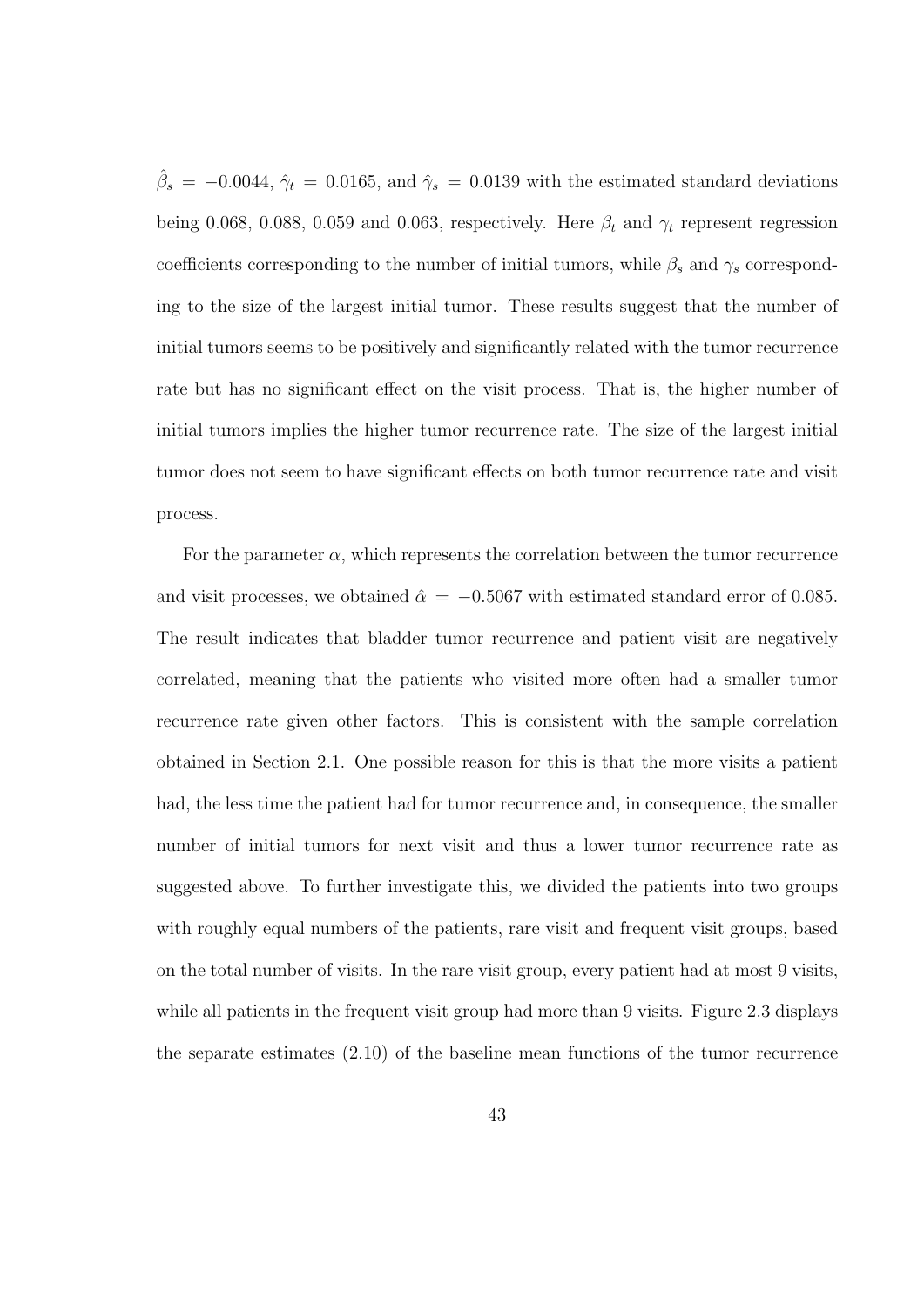processes for the two groups and suggests that as shown above, the patients in the rare visit group had much higher tumor recurrence rate than those in the frequent visit group.

For comparison, we also analyzed the data using the approach given in Sun and Wei (2000), which assumes that the tumor recurrence and visit processes are independent given covariates. The approach yielded  $\hat{\beta}_t = 0.1670$  and  $\hat{\beta}_s = 0.0175$  with the estimated standard deviations being 0.172 and 0.184. It can be seen that without taking into account the correlation between the tumor recurrence and visit processes, one could get some misleading result about or actually miss the effect of the number of initial tumors on tumor recurrence rate. In other words, both the correlation and the effect exist and need to be taken into account in the analysis.

## 2.6 Discussion

In the preceding sections, estimating equation approaches were proposed for regression analysis of panel count data. A key feature of these approaches is that they allow for the dependence between the point process of interest and the observation process in contrast to existing methods, which assume that the two processes are independent given covariates. The simulation study suggests that the presented estimation procedures seem to perform reasonably well for practical situations.

For the association of the point process of interest and the observation process,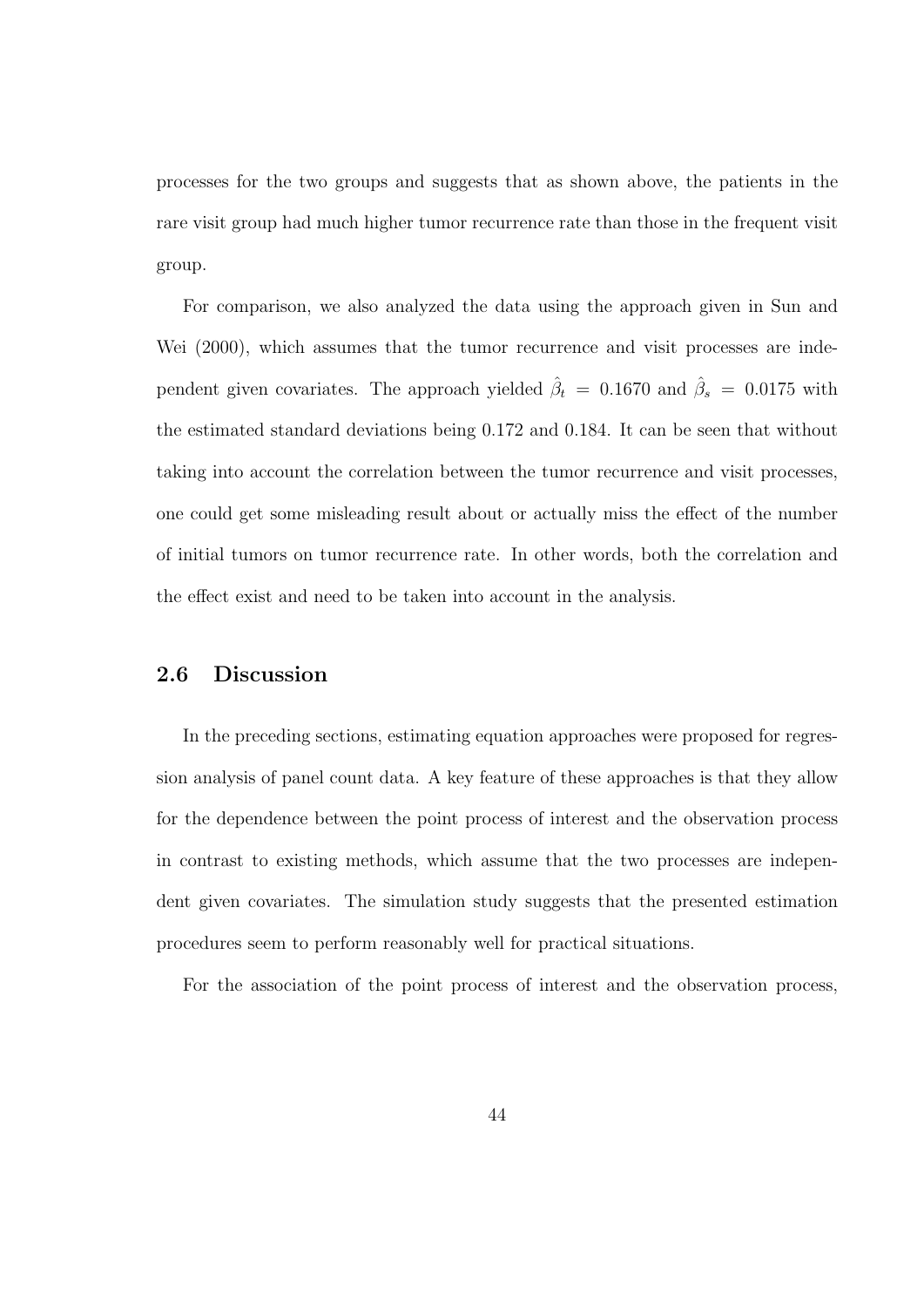instead of model (2.1), a more general model is given by

$$
\mu_i(t) = g(z_i; \varphi) \mu_0(t) \exp(\beta' x_i) ,
$$

where g is a known function depending on some unknown parameter  $\varphi$  and both  $\mu_0(t)$ and  $\beta$  are defined as in model (2.1). For inference, one can develop procedures similar to those given in the previous sections. For the estimation approaches given in the preceding sections, there exist several limitations. One limitation is that  $H_i$  has been assumed to be a Poisson process. It would be useful to generalize the approach to situations where  $H_i$  is a point process with a mean function similar to  $(2.1)$ . Note that for  $H_i$ , we have complete recurrent event data and thus it is relatively easy to check the Poisson assumption in practice.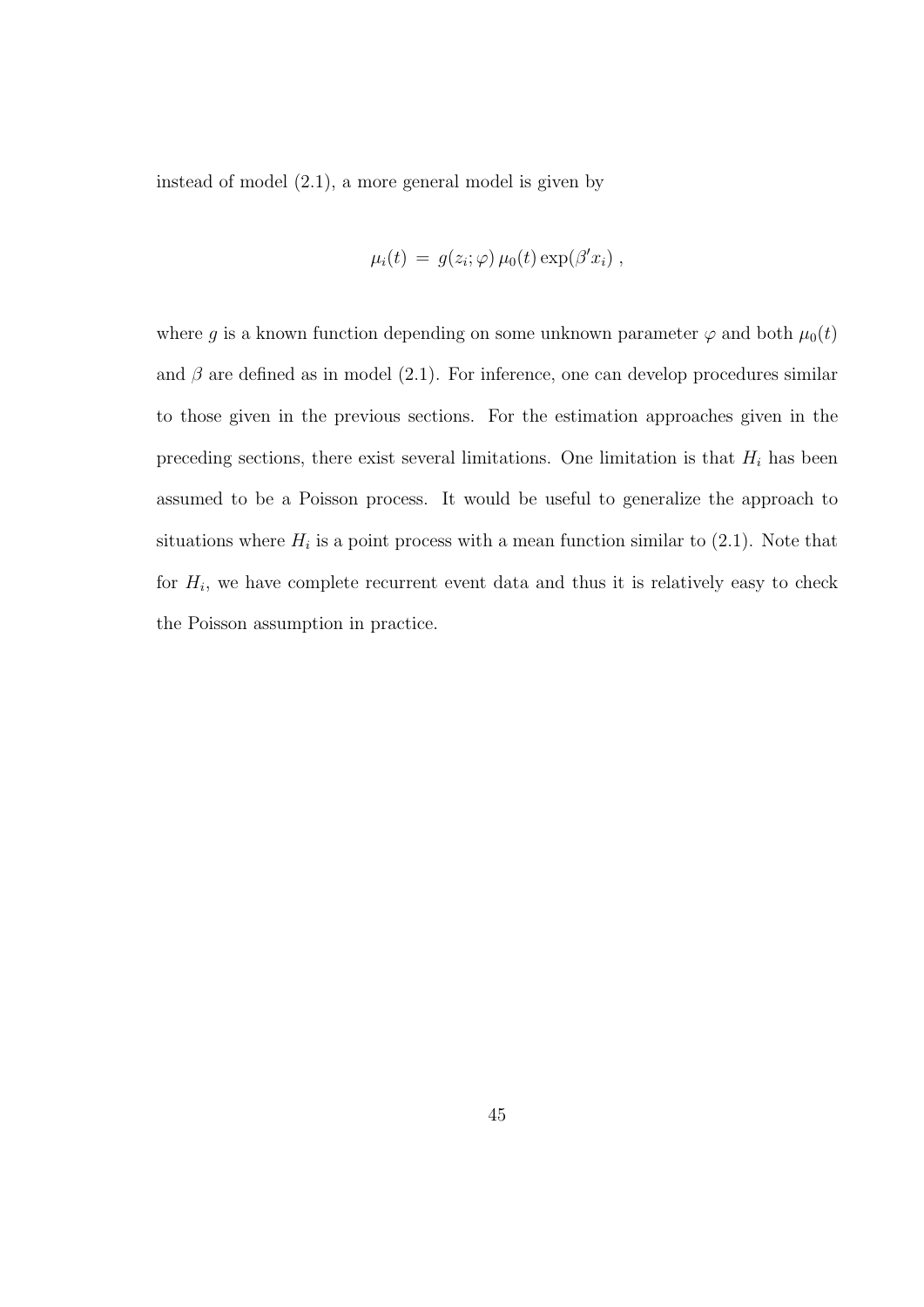## Chapter 3

## REGRESSION ANALYSIS OF MULTIVARIATE PANEL COUNT DATA

## 3.1 Introduction

As discussed before, panel count data arise in studies of recurrent events when each subject is observed only at finite discrete time points instead of continuously (Sun and Wei, 2000; Zhang, 2002). In such settings observations are taken at several distinct time points and only the number of events that occurred between observation times is known; no information is available on subjects between the observation time points. Multivariate panel count data arise if more than one type of recurrent events are of interest (Chen et al., 2005).

Multivariate panel count data arise in studies involving several types of recurrent events in which patients are examined only at periodic follow-up assessments. Chen et al. (2005) described a study of patients with advanced cancer where the events are the development of different types of metastatic bone lesions that are only detectable by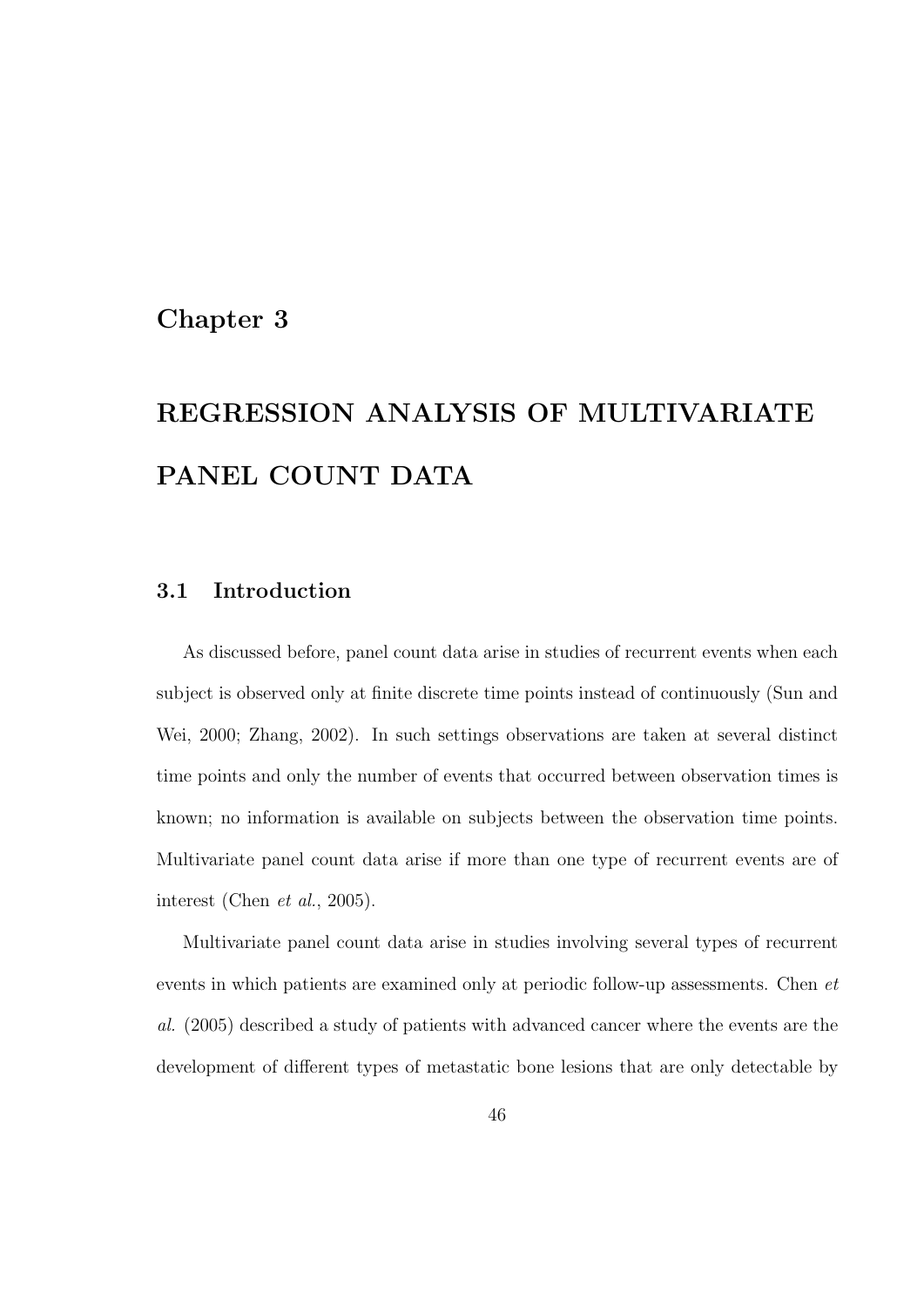bone scans of the entire skeleton carried out when patients visit participating clinical centers. The number of examinations varied from patient to patient, and at each examination, the number of new lesions developed since the previous examination was recorded. Three types of bone lesions arose in these patients, and the interest was in making statements about their respective rates of occurrences of these different events and related covariate effects. Another common example arises in tumorigenicity experiments when several types of tumors can occur together and are of interest. Below we consider a third example arising from a cohort study of patients with psoriatic arthritis conducted at the University of Toronto Psoriatic Arthritis Clinic where the event of interest is the development of joint damage. Clinicians are interested in damage as measured by radiographic changes as well as loss in function as detected by clinical examination, and these constitute the two types of events.

Several authors have considered the analysis of univariate panel count data. For example, Thall and Lachin (1988) and Sun and Kalbfleisch (1993) discussed the treatment comparison problem when only panel count data are available. Sun and Kalbfleisch (1995) and Wellner and Zhang (2000) investigated nonparametric estimation of the cumulative mean function of the underlying point process that generates panel count data. Sun and Wei (2000) and Zhang (2002) gave some approaches for regression analysis of panel count data. For multivariate panel count data, Chen et al. (2005) proposed two approaches based on a mixed Poisson model with piecewise constant baseline intensities. One approach assumes that the different types of recurrent events are related through multivariate log-normal random effects and bases inference on the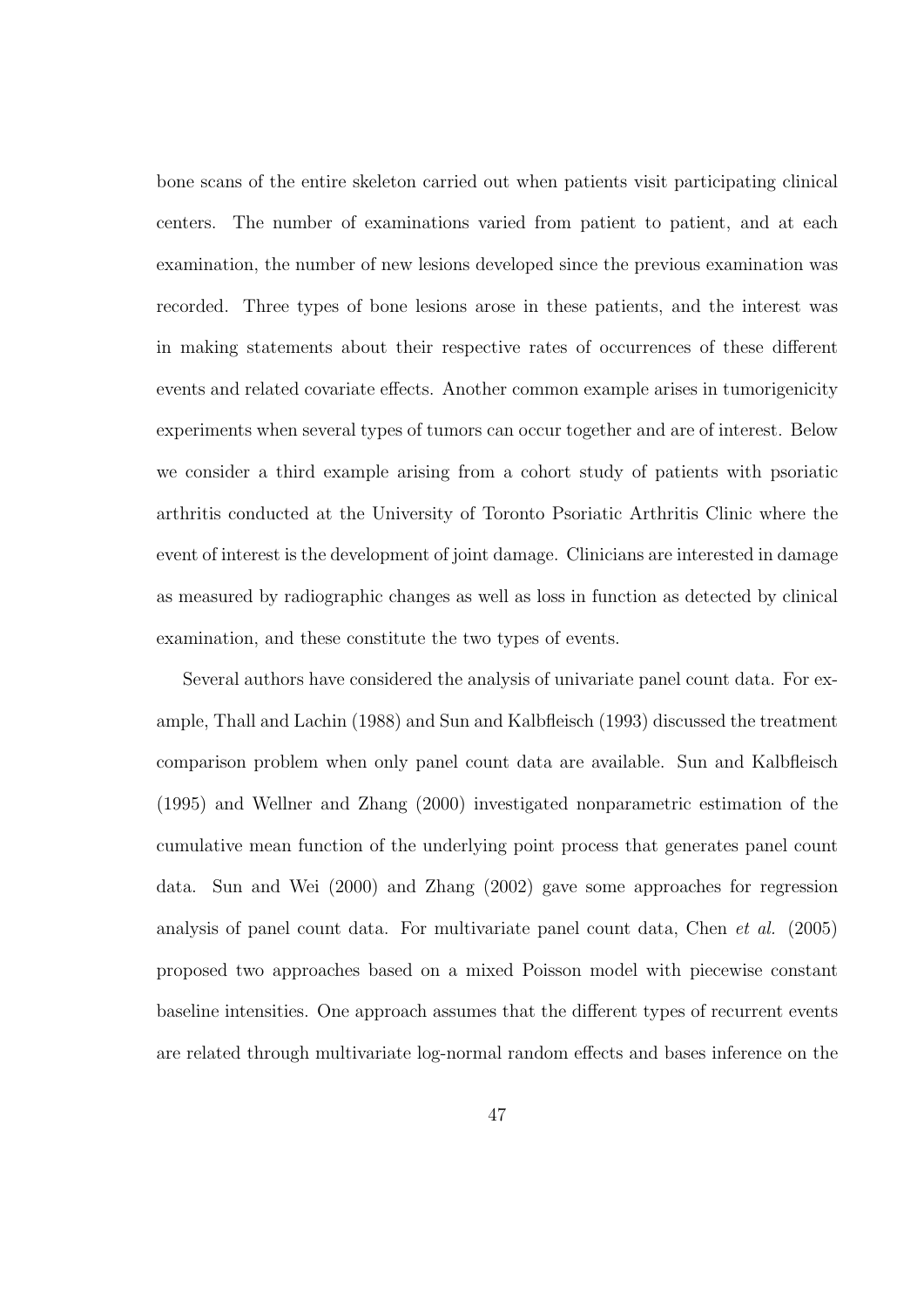resulting full likelihood, while the other makes use of a marginal model approach. In the following, a marginal approach is presented that avoids the Poisson and piecewise constant baseline intensity assumptions.

With multivariate panel count data, one may separately apply methods for univariate panel count data to each type of event. As with multivariate failure time data (Wei et al., 1989; Cai and Prentice, 1995), it is apparent that this would be less efficient than conducting a joint or multivariate analysis if the different types of recurrent events are related and associated covariate effects are the same. Multivariate analyses can, however, also be more efficient even if some covariate effects are different. Finally, separate univariate analyses, unlike multivariate analyses, cannot estimate the correlations between different covariate effects. More discussion on this is given below.

The remainder of this chapter is organized as follows. We begin with introducing some notation and models that are used throughout this chapter in Section 3.2. In particular, marginal mean models are employed for the underlying counting processes that characterize panel count data and observation times, respectively. One major advantage of these models is that they leave the dependence structures for related types of recurrent events completely arbitrary. Section 3.3 discusses estimation of covariate effects and for this, some estimating equations are proposed to give consistent and asymptotically normal estimates of regression parameters. In Section 3.4, some results from simulation studies conducted for evaluation of the proposed estimates are presented and suggest that the presented inference approach seems to work well for practical situations. Section 3.5 applies the method to the psoriatic arthritis study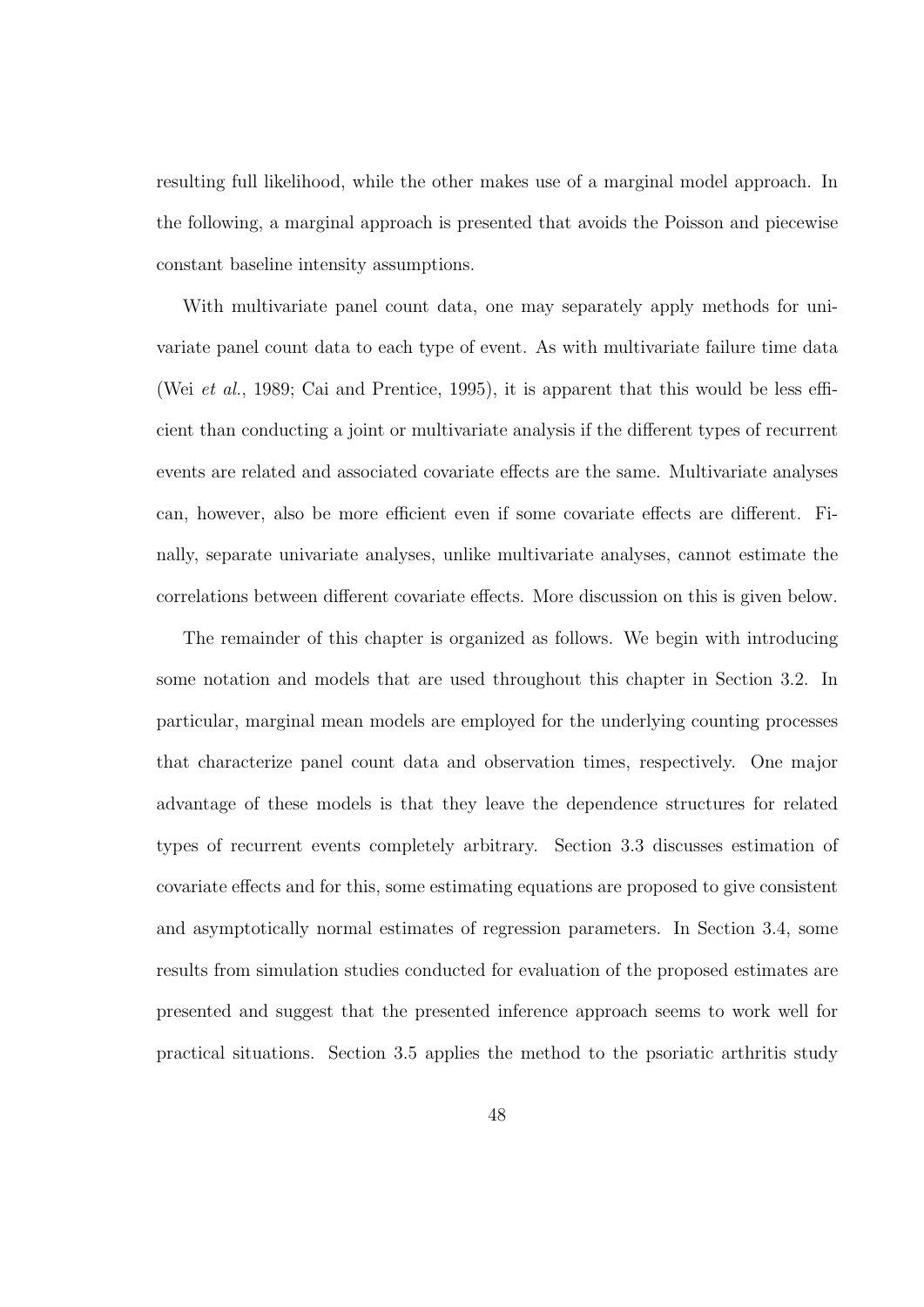discussed in Section 1.1.2.4, and Section 3.6 gives some concluding remarks.

### 3.2 Models and Notation

Consider a recurrent event study that involves  $n$  independent subjects, and suppose that each subject may experience K different types of events. For subject i, let  $N_{ik}(t)$ denote the total number of the  $k$ <sup>th</sup> type events that have occurred up to time  $t$ ,  $0 \leq t \leq \tau$ , where  $\tau$  is a known constant representing study length,  $i = 1, ..., n$ ,  $k = 1, ..., K$ . Also for each i, suppose that there exists a positive random variable  $C_i$ representing the censoring or follow-up time on subject i and a  $p \times 1$  vector of covariates denoted by  $x_i = (x_{i1},...,x_{ip})'$  that may affect the rate of occurrence of type k events. Here, for simplicity of presentation, we assume that the follow-up time or observation period and the covariates that may affect  $N_{ik}(t)$  are the same for different types of recurrent events. The inference approach presented below can be easily generalized to situations where  $C_i$  and  $x_i$  may differ for different types of recurrent events. Define  $Y_i(t) = I(t \leq C_i)$ , indicating if subject i is at risk of experiencing the recurrent events at time  $t, i = 1, ..., n, k = 1, ..., K$ .

For the effects of covariates on  $N_{ik}(t)$ , we assume that given  $x_i$ , the marginal mean function of  $N_{ik}(t)$  has the form

$$
E\{N_{ik}(t) \,|\, x_i\} \,=\, \mu_k(t) \,g_N(x_i' \,\beta_0) \,. \tag{3.1}
$$

In the model above,  $\mu_k(t)$  is an unknown continuous baseline mean function,  $\beta_0$  is a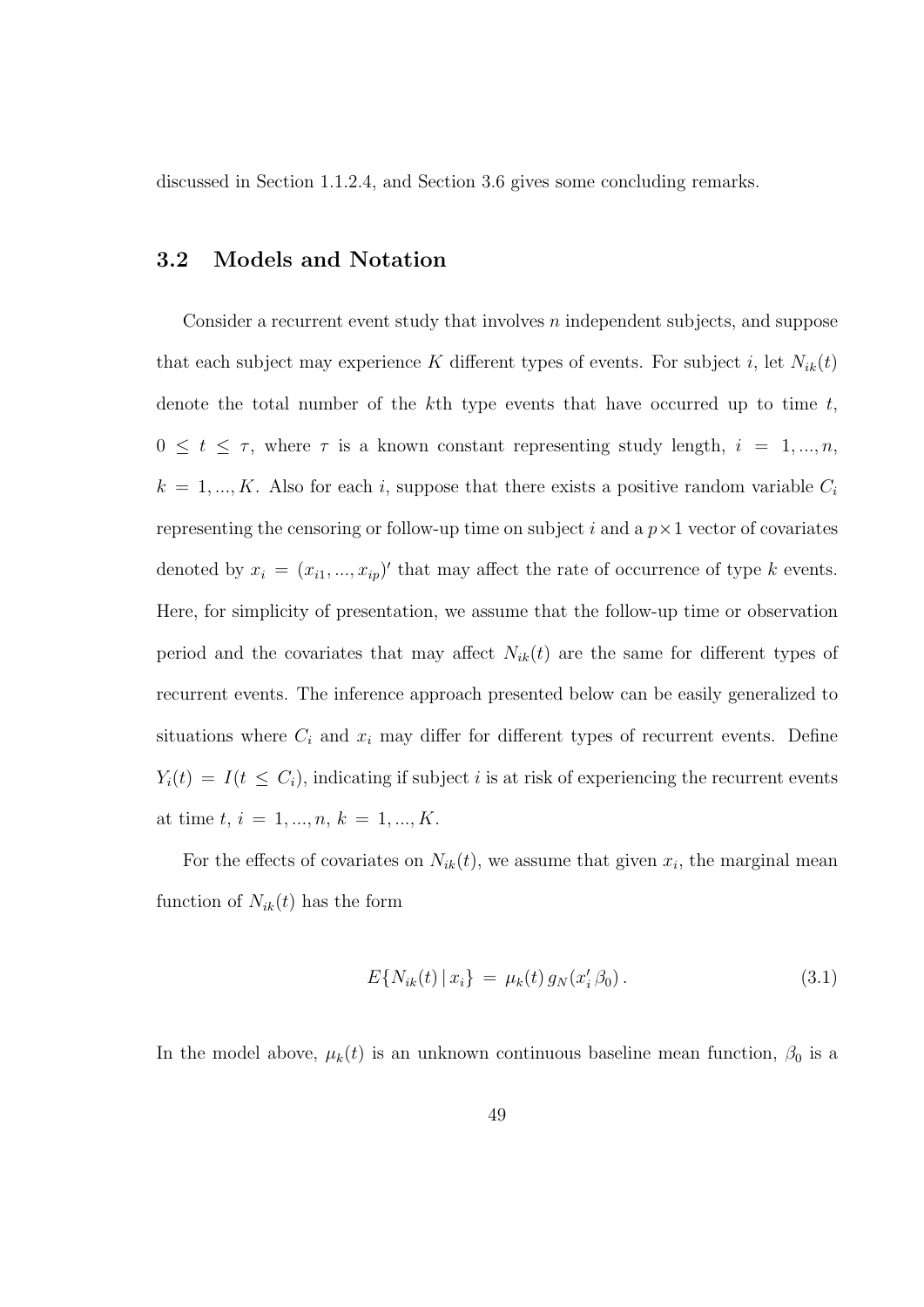$p \times 1$  vector of regression parameters representing the effect of  $x_i$  on  $N_{ik}(t)$ , and  $g_N(\cdot)$ is a known, positive function that is assumed to be strictly increasing and twice differentiable. One common choice for  $g_N(\cdot)$  is  $g_N(x) = \exp(x)$ , the exponential function. Other functions that are often used include  $g_N(x) = 1 + x$  and  $g_N(x) = \log(1 + e^x)$ . Model (3.1) assumes that the baseline mean functions can be different for different types of recurrent events, but the effects of covariates on different types of recurrent events are the same. Some comments are given below for the situation where these effects may be different. The goal here is to estimate regression parameter  $\beta_0$ .

For estimation of  $\beta_0$ , we assume that only panel count data are available for the  $N_{ik}(t)$ 's. Specifically, suppose that  $N_{ik}(\cdot)$  is observed only at finite time points  $T_{ik,1}$  <  $\ldots$  <  $T_{ik,m_{ik}}$ , where  $m_{ik}$  denotes the potential or scheduled number of observations on the kth type of recurrent event for subject  $i, i = 1, ..., n, k = 1, ..., K$ . That is, the observed data have the form

$$
\{T_{ik,\ell}, N_{ik}(T_{ik,\ell}), C_i, x_i, m_{ik}; \ell = 1, ..., m_{ik}, k = 1, ..., K, n = 1, ..., n\}.
$$

For each *i* and *k*, define  $\tilde{N}_{ik}(t) = H_{ik} \{\min(t, C_i)\}\$ , where  $H_{ik}(t) = \sum_{\ell=1}^{m_{ik}} I(T_{ik,\ell} \leq t)$ . Then  $\tilde{N}_{ik}(t)$  is a point process characterizing the observation process on subject i with respect to the kth type recurrent event and jumps by one only at the observation times on  $N_{ik}$ . In the following, we assume that  $H_{ik}$  is a counting process with the marginal mean function

$$
E\{H_{ik}(t) \,|\, x_i\} \,=\, \nu_k(t) \,g_H(x_i' \gamma_0) \tag{3.2}
$$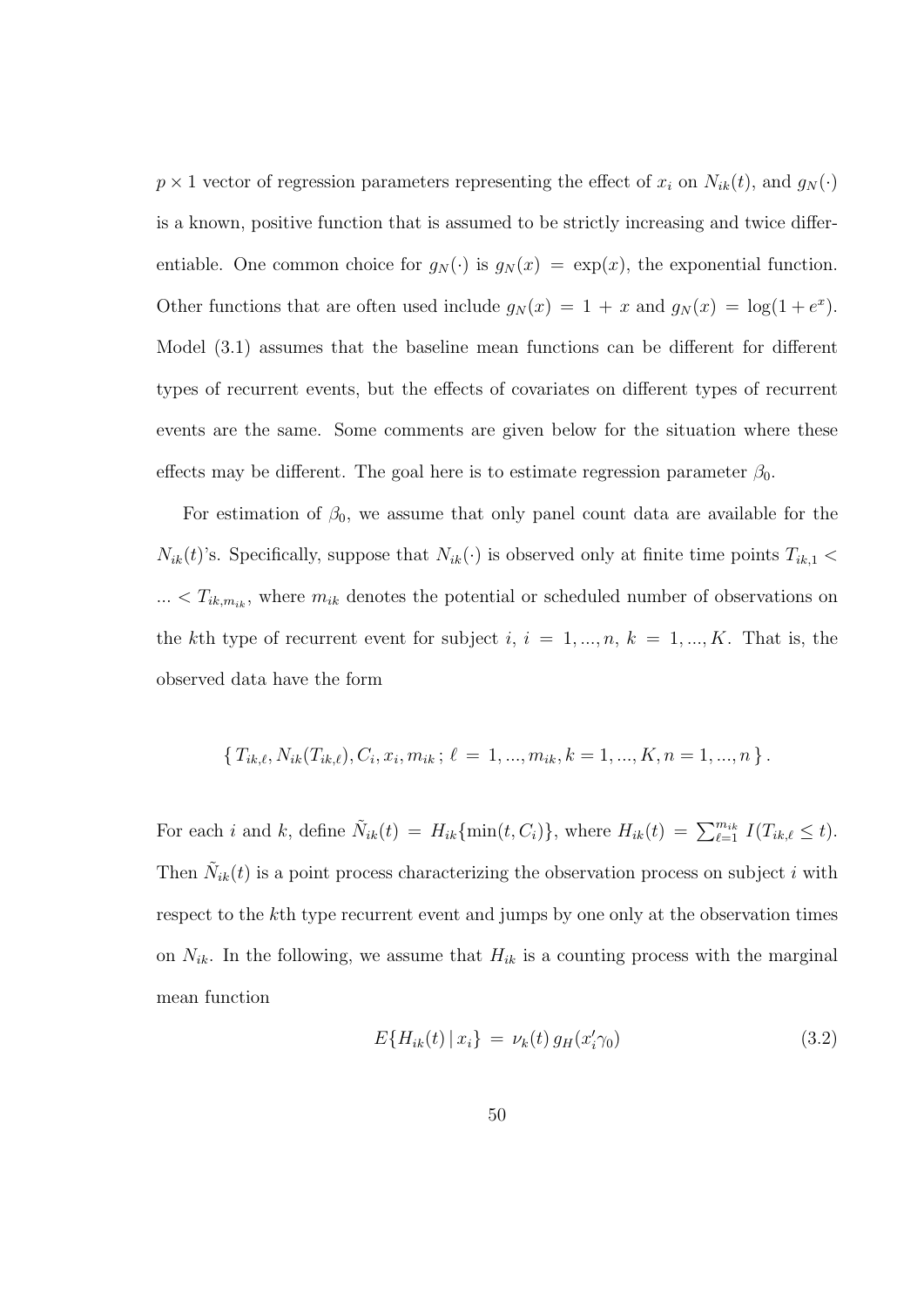given  $x_i$ . Here as with model (3.1),  $\nu_k(t)$  is a completely unknown continuous baseline mean function,  $\gamma_0$  denotes the effect of covariates on  $H_{ik}$ , and  $g_H$  is a known, positive function that is assumed to be strictly increasing and twice differentiable.

In the next section, some estimating equations are developed for estimation of  $\beta_0$ along with  $\gamma_0$ . Note that for both  $N_{ik}$ , the process of interest, and  $H_{ik}$ , the observation process, only marginal mean functions are specified, and no assumption is made about the relationship among  $N_{i1},...,N_{iK}$  or  $H_{i1},...,H_{iK}$ . In the following, we assume that the  $C_i$ 's follow the same distribution function.

### 3.3 Estimation Procedures

For estimation of  $\beta_0$ , we first consider situations in which covariates have no effect on the observation process, that is,  $\gamma_0 = 0$  or  $g_H$  is constant. The estimation procedure is then generalized to situations where the observation process may depend on covariates. For both situations, the focus will be on developing estimating equations for the regression parameters that do not involve the baseline mean functions  $\mu_k$  and  $\nu_k.$ 

#### 3.3.1 Estimation with Covariate-Independent Observation Processes

For simplicity, here we assume that  $g_H(x) = 1$ , and hence that the observation process is independent of the covariates. For each  $i$  and  $k$ , we define

$$
\bar{N}_{ik} = \sum_{\ell=1}^{m_{ik}} N_{ik}(T_{ik,\ell}) I(T_{ik,\ell} \leq C_i) = \int_0^{\tau} N_{ik}(t) d\tilde{N}_{ik}(t),
$$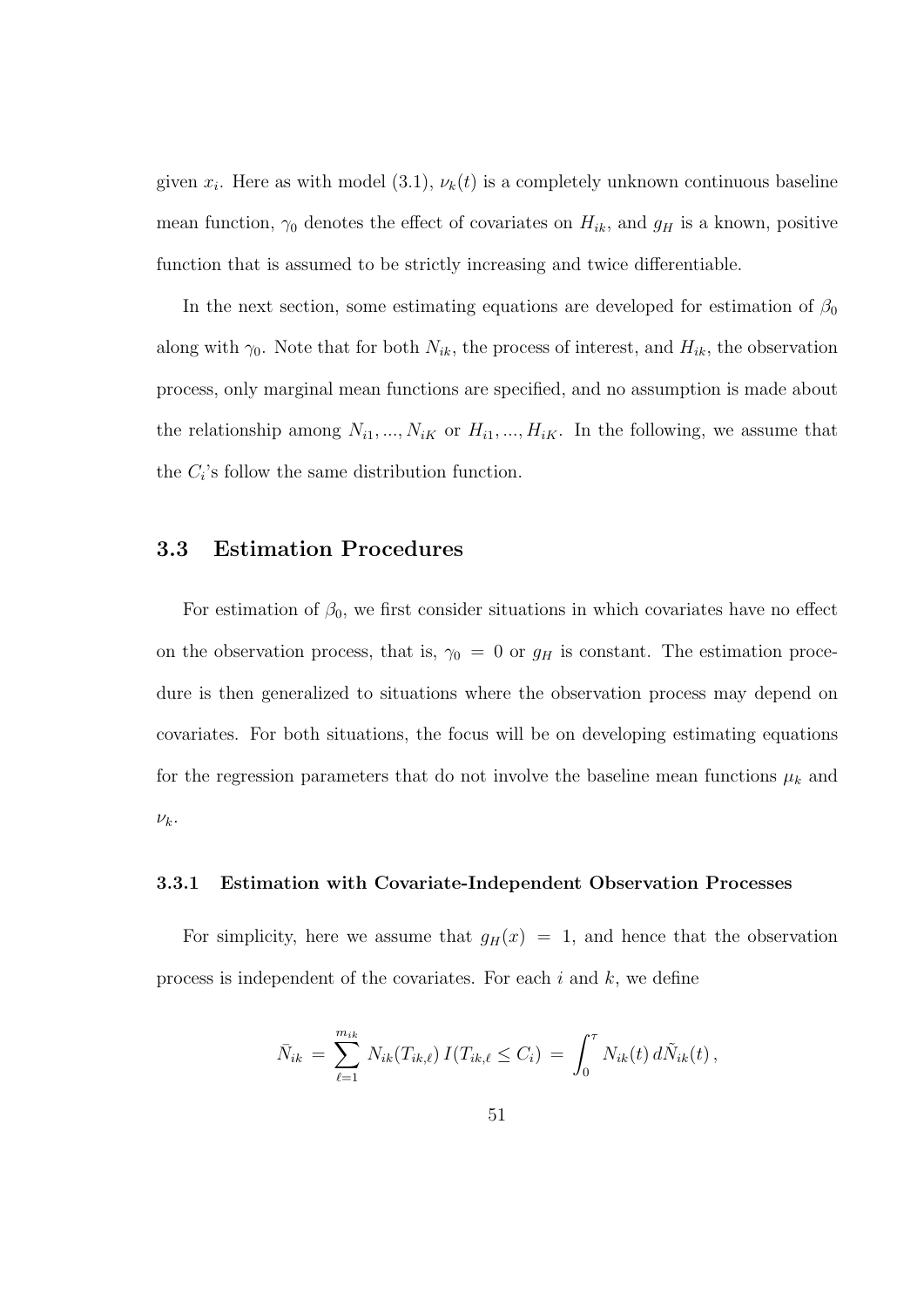$i = 1, \ldots, n, k = 1, \ldots, K$ . Then conditional on  $x_i$  and under models (3.1) and (3.2), we have

$$
E\{\bar{N}_{ik} \,|\, x_i\} \,=\, \alpha_k \,g_N(x_i'\beta_0)\,,
$$

where  $\alpha_k =$  $\int$   $\int$   $\frac{1}{\sqrt{2}}$  $\int_0^{\tau} \mu_k(t) P(C_i \geq t) d\nu_k(t)$ . Without loss of generality, suppose that the covariates  $x_i$ 's are centered. Then by following Sun and Wei  $(2000)$ , a natural, unbiased estimating function for  $\beta_0$  is given by

$$
U_n(\beta) = \frac{1}{\sqrt{n}} \sum_{k=1}^K \sum_{i=1}^n x_i \bar{N}_{ik} \{g_N(x_i'\beta)\}^{-1} , \qquad (3.3)
$$

which is the same as that given in Sun and Wei (2000) if  $K = 1$  and  $g_N(t) = \exp(t)$ .

Define the estimate  $\hat{\beta}_1$  of  $\beta_0$  as the solution to  $U_n(\beta) = 0$ . Let  $g_N^{(0)} = g_N$  and  $g_N^{(r)}$ N denote the rth derivative of  $g_N$ ,  $r = 1, 2$ , so that

$$
\frac{\partial U_n(\beta)}{\partial \beta} = -\frac{1}{\sqrt{n}} \sum_{k=1}^K \sum_{i=1}^n x_i x_i' \bar{N}_{ik} g_N^{(1)}(x_i'\beta) \{g_N(x_i'\beta)\}^{-2},
$$

which is strictly negative definite since  $g_N$  is strictly increasing. Thus the equation  $U_n(\beta) = 0$  has a unique solution and  $\hat{\beta}_1$  is consistent.

To derive the asymptotic distribution of  $\hat{\beta}_1$ , we define  $U_i^*(\beta) = \sum_{k=1}^K x_i \bar{N}_{ik} \{g_N(x'_i\beta)\}^{-1}$ . Then  $U_n(\beta) = n^{-1/2} \sum_{i=1}^n U_i^*(\beta)$ , which is the summation of i.i.d random variables. Thus it can be easily shown that  $\sqrt{n} (\hat{\beta}_1 - \beta_0)$  converges in distribution to a multivariate normal vector with mean zero and covariance matrix  $\Sigma_1 = \phi^{-1} \Sigma_u \phi^{-1}$ , where  $\phi = -E\{\partial U_i^*(\beta_0)/\partial \beta\}$  and  $\Sigma_u = Cov\{U_i^*(\beta_0)\}\$ . A consistent estimate of  $\Sigma_1$  is given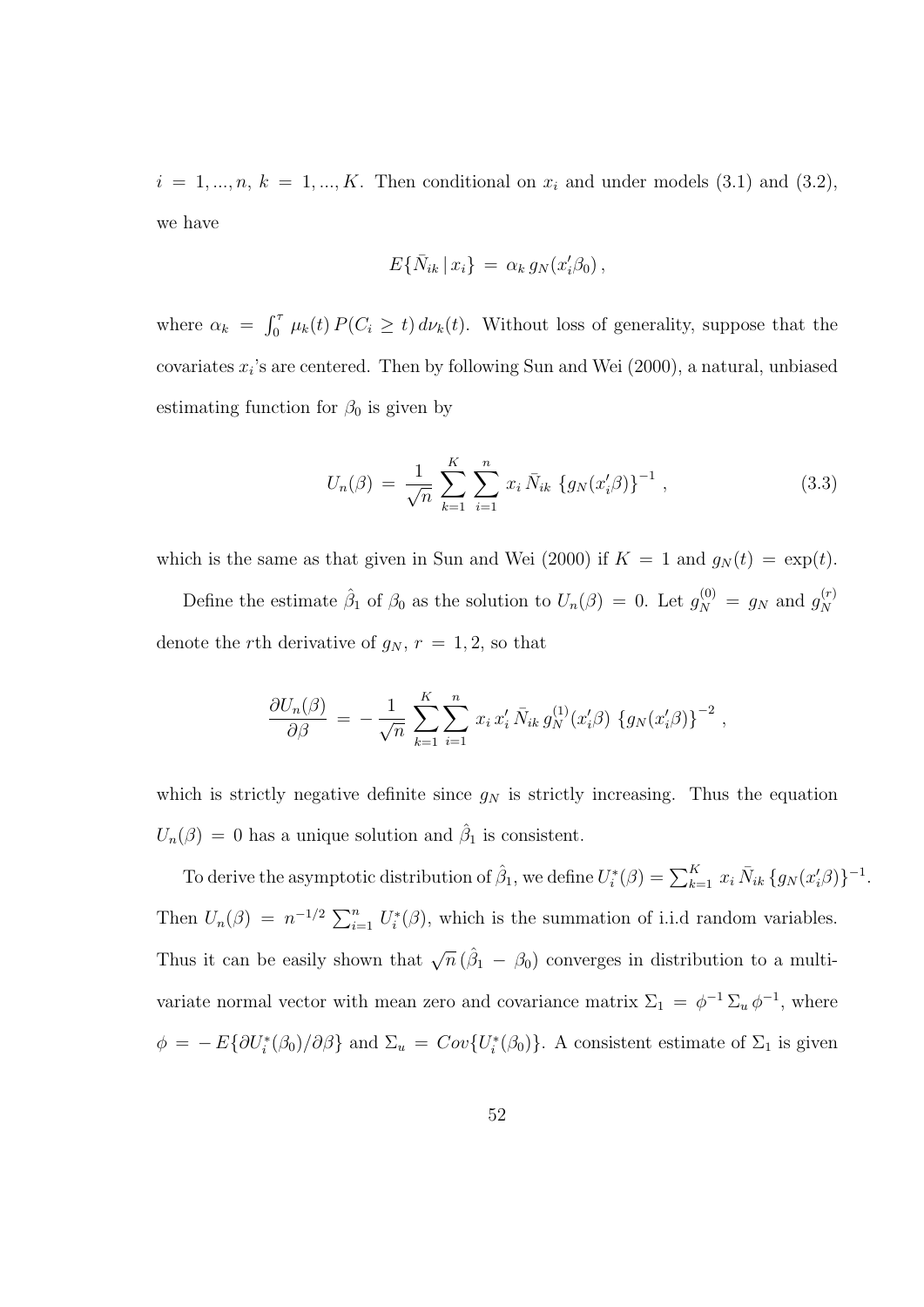by  $\hat{\Sigma}_1 = \hat{\phi}^{-1} \hat{\Sigma}_u \hat{\phi}^{-1}$  (Wei *et al.*, 1989), where

$$
\hat{\phi} = \frac{1}{n} \sum_{i=1}^{n} \sum_{k=1}^{K} x_i x_i' \bar{N}_{ik} g_N^{(1)}(x_i' \hat{\beta}_1) \left\{ g_N(x_i' \hat{\beta}_1) \right\}^{-2}
$$

and

$$
\hat{\Sigma}_u = \frac{1}{n} \sum_{i=1}^n \left[ \sum_{k=1}^K x_i \, \bar{N}_{ik} \, \left\{ g_N(x'_i \hat{\beta}_1) \right\}^{-1} \right]^{\otimes 2}
$$

with  $a^{\otimes 2} = a a'$  for a vector a.

### 3.3.2 Estimation with Covariate-Dependent Observation Processes

Consider now the more general situation in which the observation process  $H_{ik}(t)$  is affected by the covariates as well as  $N_{ik}(t)$ . If  $\bar{N}_{ik}$  is defined as before, under models  $(3.1)$  and  $(3.2)$ , we have

$$
E\{\bar{N}_{ik} \,|\, x_i\} \,=\, \alpha_k \,g_N(x_i'\beta_0)\,g_H(x_i'\gamma_0)
$$

given  $x_i$ , where  $\alpha_k$  is defined earlier. If  $\gamma_0$  is known, this along with  $U_n(\beta)$  suggests to estimate  $\beta_0$  based on the estimating equation  $U_n(\beta, \gamma_0) = 0$ , where

$$
U_n(\beta, \gamma) = \frac{1}{\sqrt{n}} \sum_{k=1}^K \sum_{i=1}^n x_i \bar{N}_{ik} \left\{ g_N(x_i' \beta) \right\}^{-1} \left\{ g_H(x_i' \gamma) \right\}^{-1}.
$$
 (3.4)

In practice, of course, the parameter  $\gamma_0$  is unknown. Unlike for  $N_{ik}(t)$ , however, here we have complete recurrent event data (Cai and Schaubel, 2004a) for the observation process  $\{\tilde{N}_{ik}(s), 0 \le s \le C_i\}$ , making estimation of  $\gamma_0$  relatively easy. To see this,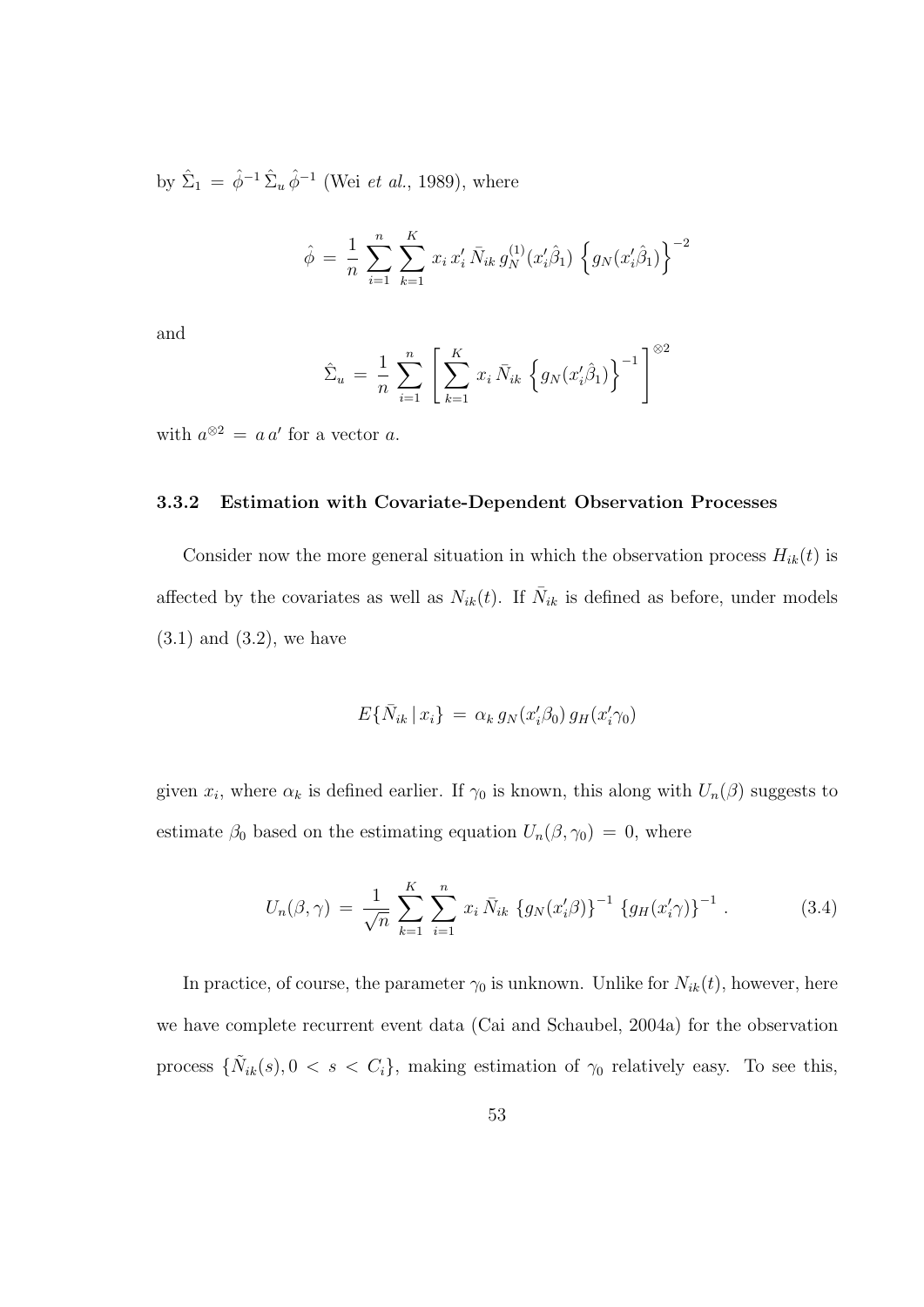define

$$
S_k^{(d)}(t; \gamma) = \frac{1}{n} \sum_{i=1}^n Y_i(t) x_i^{\otimes d} g_H^{(d)}(x_i' \gamma),
$$

for  $d = 0, 1, 2,$  and

$$
S_k^{(3)}(t; \gamma) = \frac{1}{n} \sum_{i=1}^n Y_i(t) x_i^{\otimes 2} \left\{ g_H^{(1)}(x_i' \gamma) \right\}^2 \left\{ g_H(x_i' \gamma) \right\}^{-1},
$$

 $k = 1, ..., K$ , where  $Y_i(t) = I(t \leq C_i)$ . Also for  $k = 1, ..., K$ , define

$$
E_k(t; \gamma) = \frac{S_k^{(1)}(t; \gamma)}{S_k^{(0)}(t; \gamma)}
$$

and

$$
V_k(t; \gamma) = \frac{S_k^{(3)}(t; \gamma)}{S_k^{(0)}(t; \gamma)} - E_k(t; \gamma)^{\otimes 2},
$$

and suppose that the limits of  $S_k^{(d)}$  $k_k^{(a)}(t; \gamma)$ ,  $E_k(t; \gamma)$  and  $V_k(s; \gamma)$  exist.

Following Cai and Schaubel (2004b), we propose to estimate  $\gamma_0$  by  $\hat{\gamma}$ , the solution to the estimating equation  $H_n(\gamma) = 0$ , where

$$
H_n(\gamma) = \frac{1}{\sqrt{n}} \sum_{i=1}^n \sum_{k=1}^K \int_0^{\tau} \left\{ x_i \frac{g_H^{(1)}(x_i' \gamma)}{g_H(x_i' \gamma)} - E_k(s; \gamma) \right\} d\tilde{N}_{ik}(s).
$$
 (3.5)

Note that estimation of  $\gamma_0$  depends only on the observed information on the observation process  $\tilde{N}_{ik}$ . It is then natural to estimate  $\beta_0$  by  $\hat{\beta}_2$  defined as the solution to  $U_n(\beta, \hat{\gamma}) =$ 0.

For the asymptotic properties of  $\hat{\beta}_2$  and  $\hat{\gamma}$ , Cai and Schaubel (2004b) proved that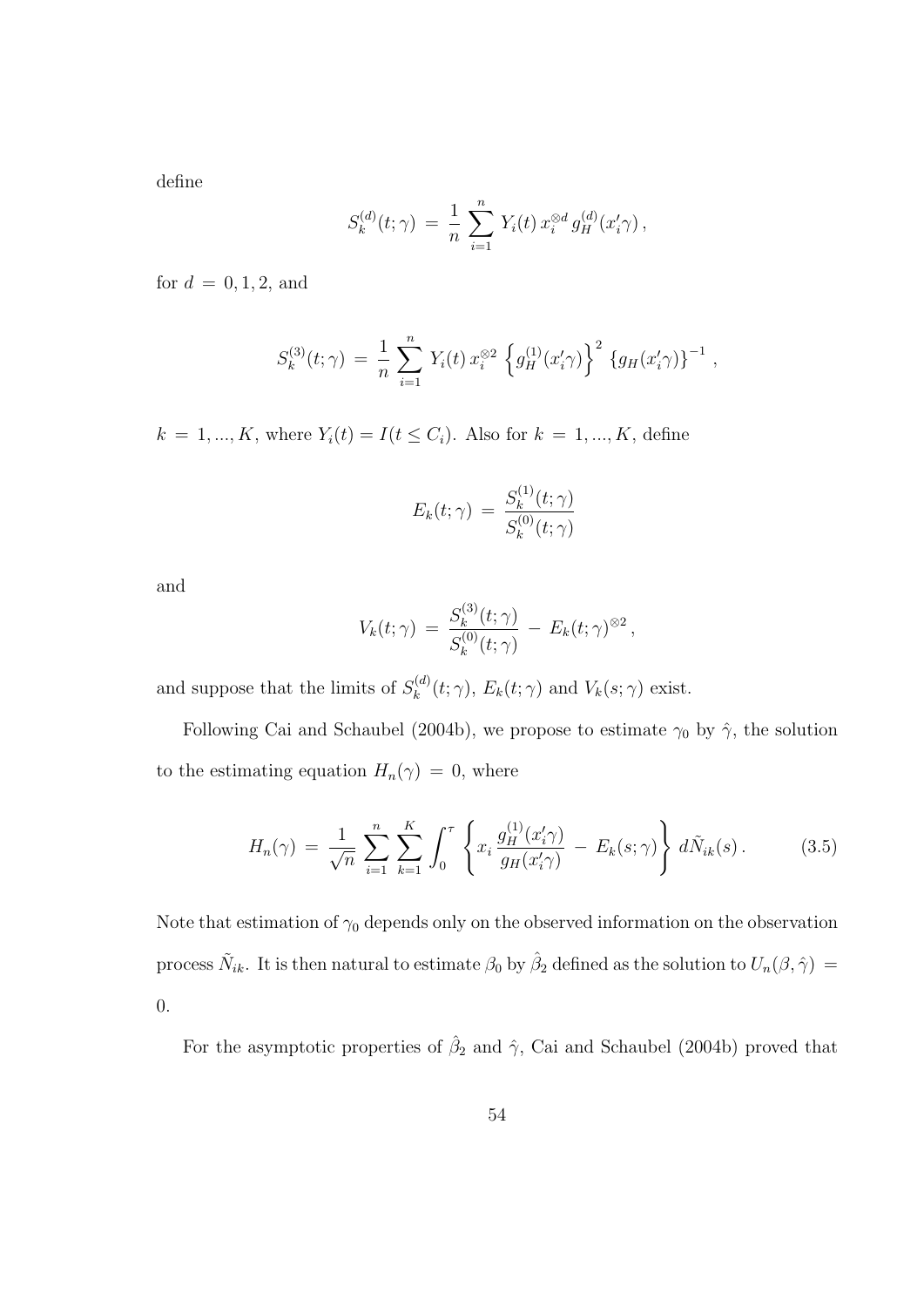under mild regularity conditions,  $\hat{\gamma}$  is unique and consistent and asymptotically follows a normal distribution. For  $\hat{\beta}_2$ , it can be easily shown that it is unique and consistent as  $\hat{\beta}_1$ . For the asymptotic distribution of  $\hat{\beta}_2$ , we show in Appendix B that under some regularity conditions described there,  $\sqrt{n}$  ( $\hat{\beta}_2 - \beta_0$ ) asymptotically follows a multivariate normal distribution with mean zero and variance matrix that can be consistently estimated by

$$
\hat{\Sigma}_2 = \hat{F}^{-1} \hat{G}_1 \hat{\Gamma} \hat{G}'_1 \hat{F'}^{-1}.
$$
\n(3.6)

In this formula,  $\hat{G}_1 = (I_p, -\hat{D}\hat{A}^{-1}(\hat{\gamma})),$ 

$$
\hat{F} = -\frac{1}{n} \sum_{i=1}^{n} \sum_{k=1}^{K} \left\{ g_N(x_i'\hat{\beta}_2) \right\}^{-2} g_N^{(1)}(x_i'\hat{\beta}_2) \left\{ g_H(x_i'\hat{\gamma}) \right\}^{-1} \bar{N}_{ik} x_i x_i',
$$
  

$$
\hat{D} = -\frac{1}{n} \sum_{i=1}^{n} \sum_{k=1}^{K} \left\{ g_N(x_i'\hat{\beta}_2) \right\}^{-1} g_H^{(1)}(x_i'\hat{\gamma}) \left\{ g_H(x_i'\hat{\gamma}) \right\}^{-2} \bar{N}_{ik} x_i x_i',
$$
  

$$
\hat{A}(\gamma) = -\frac{1}{n} \sum_{k=1}^{K} \int_0^{\tau} V_k(t;\gamma) d\tilde{N}_{ik}(t),
$$

and  $\hat{\Gamma}$  is given in Appendix B, where  $I_p$  denotes the  $p \times p$  identity matrix and  $\tilde{N}_{k}(t) =$  $\sum_{i=1}^n \tilde{N}_{ik}(t)$ .

One may sometimes be interested in the joint distribution of  $\hat{\beta}_2$  and  $\hat{\gamma}$ , and estimating the baseline mean functions  $\mu_k(t)$  and  $\nu_k(t)$ ,  $k = 1, ..., K$ . In Appendix B we show that one can asymptotically approximate the joint distribution of  $\sqrt{n} (\hat{\beta}_2 - \beta_0)$ and  $\sqrt{n}(\hat{\gamma} - \gamma_0)$  by a multivariate normal distribution with mean zero and covariance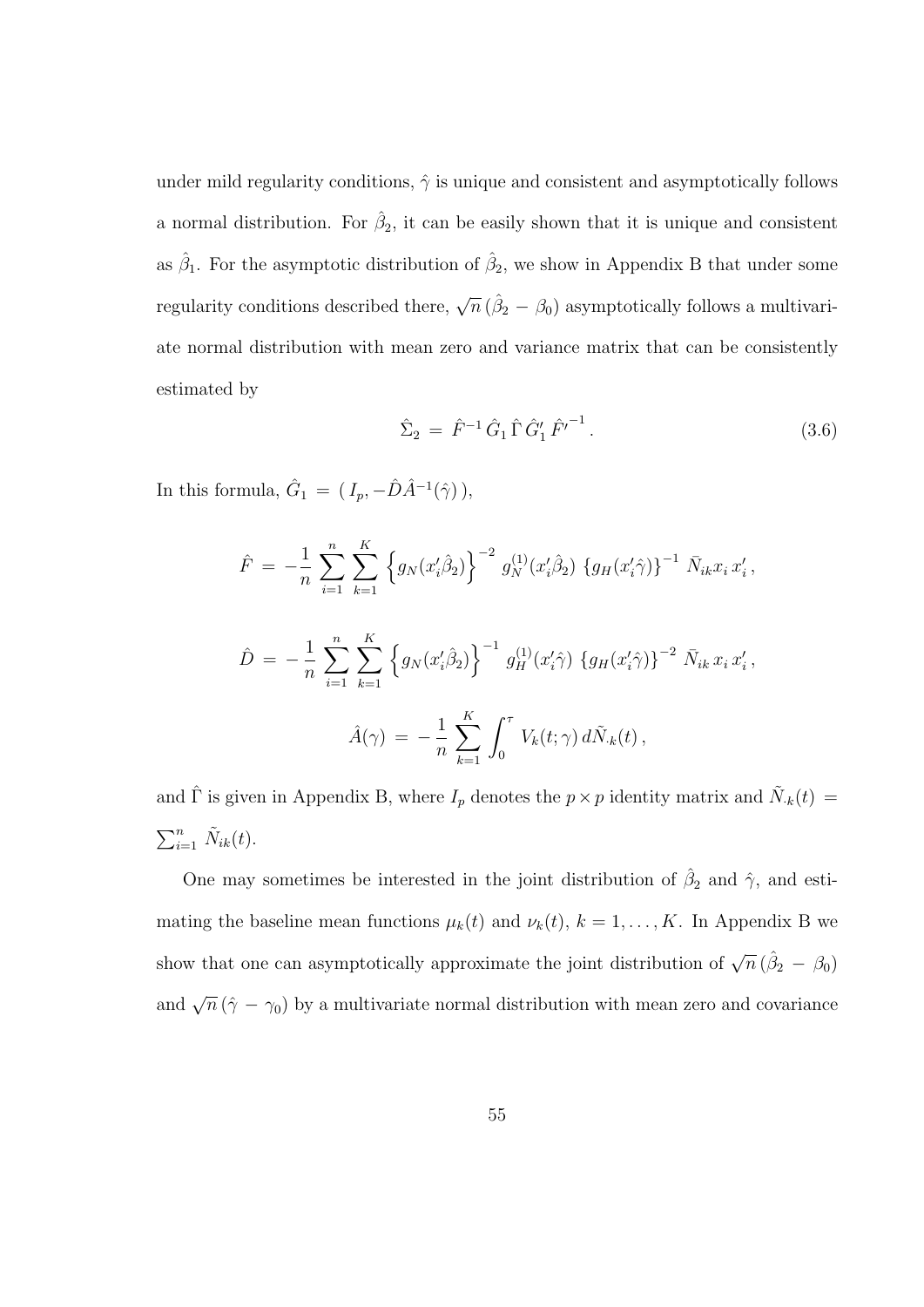matrix

$$
-\hat{F}^{-1}\hat{G}_1\,\hat{\Gamma}\,\hat{G}'_0\,,\tag{3.7}
$$

where  $\hat{G}_0 = (\mathbf{0}_p, -\hat{A}^{-1}(\hat{\gamma}))$  with  $\mathbf{0}_p$  denoting the  $p \times p$  zero matrix.

Given  $\hat{\beta}_2$  and  $\hat{\gamma}$ , one may want to estimate the baseline mean functions  $\mu_k(t)$  and  $\nu_k(t)$ ,  $k = 1, ..., K$ . The estimation of  $\nu_k(t)$  is relatively easy, since one has recurrent event data, and in particular, a consistent estimate of it is given by

$$
\hat{\nu}_k(t; \hat{\gamma}) \, = \, \int_0^t \, \frac{d\tilde{N}_{\cdot \, k}(s)}{n \, S_k^{(0)}(s; \hat{\gamma})}
$$

(Andersen *et al.*, 1993),  $k = 1, ..., K$ . For  $\mu_k(t)$ , first consider the estimation with respect to each subject. Given  $x_i$  and under model  $(3.1)$ , a natural estimate of the rate function  $d \mu_k(t)$  is the empirical estimate

$$
d\,\hat{\mu}_{ik}(t; \hat{\beta}_2) = \sum_{\ell=1}^{m_{ik}} \frac{N_{ik}(t_{ik,\ell}) - N_{ik}(t_{ik,\ell-1})}{t_{ik,\ell} - t_{ik,\ell-1}} \left\{ g_N(x_i'\hat{\beta}_2) \right\}^{-1} I(t_{ik,\ell-1} < t \leq t_{ik,\ell}),
$$

where  $t_{ik,0} = 0, i = 1, ..., n, k = 1, ..., K$ . Thall and Lachin (1988) considered the same estimate. This leads to an estimate of  $\mu_k(t)$  given by

$$
\hat{\mu}_k(t; \hat{\beta}_2) = \int_0^t d\,\hat{\mu}_k(s) = \int_0^t \frac{\sum_{i=1}^n d\hat{\mu}_{ik}(s)}{\sum_{i=1}^n I(s \le t_{ik,m_{ik}})}\tag{3.8}
$$

for  $0 \le t \le \max\{t_{ik,m_{ik}}\}, k = 1, ..., K$ . Note that a similar, natural estimate of  $\mu_k(t)$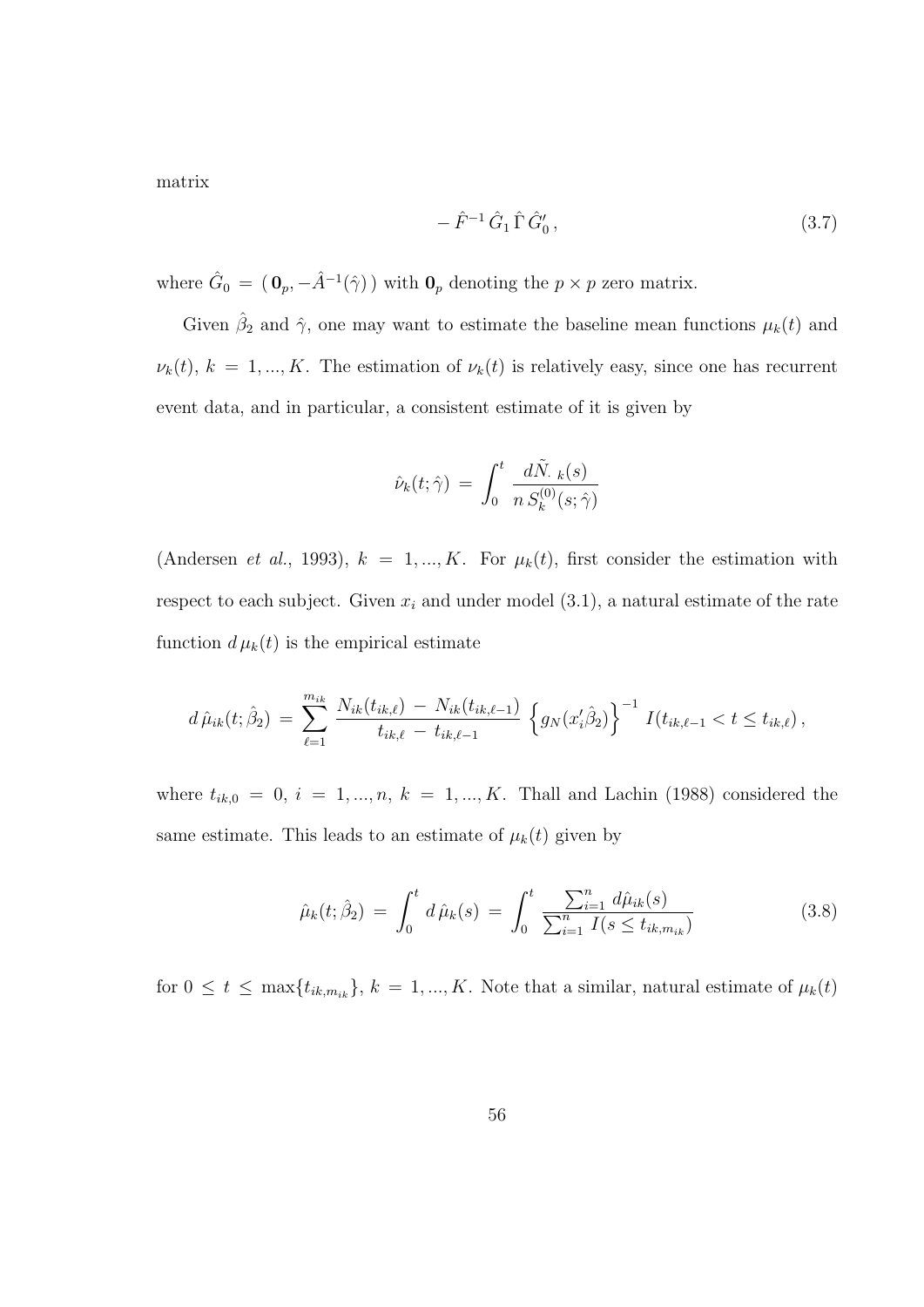is given by

$$
\frac{\sum_{i=1}^{n} \sum_{\ell=1}^{m_{ik}} N_{ik}(t_{ik,\ell}) \left\{ g_N(x_i' \hat{\beta}_2) \right\}^{-1} I(t_{ik,\ell-1} < t \le t_{ik,\ell})}{\sum_{i=1}^{n} I(t \le t_{ik,m_{ik}})}
$$

or

$$
\frac{\sum_{i=1}^{n} \sum_{\ell=1}^{m_{ik}} N_{ik}(t_{ik,\ell-1}) \left\{ g_N(x_i'\hat{\beta}_2) \right\}^{-1} I(t_{ik,\ell-1} < t \le t_{ik,\ell})}{\sum_{i=1}^{n} I(t \le t_{ik,m_{ik}})},
$$

the weighted sample mean estimates. However, unless the  $m_{ik}$ 's are large, the former can seriously overestimate  $\mu_k(t)$  while the latter can underestimate  $\mu_k(t)$ .

## 3.4 Simulation Studies

This section reports some results obtained from simulation studies conducted to assess the performance of the estimation procedures proposed in the previous sections under various situations. In the simulation studies, we focused on the two sample comparison problem with  $x_i = -1$  for half subjects and 1 for the others, and first generated the follow-up times  $C_i$ 's from the uniform distribution over  $(\tau/3, \tau)$ , where  $\tau$  is a positive constant. For the observation times  $T_{ik,\ell}$ 's, it was assumed that  $H_{ik}(t)$ follows the mixed effects marginal mean model

$$
E\{H_{ik}(t) | x_i, P_i\} = P_i g_H(x_i\gamma_0) \nu_k(t),
$$

given  $x_i$  and random effect  $P_i$ ,  $i = 1, ..., n$ ,  $k = 1, 2$ . In the model above, the  $P_i$ 's were generated from the gamma distribution with mean one and variance  $\sigma_P^2$ ,  $\nu_1(t) = 0.5 t$ ,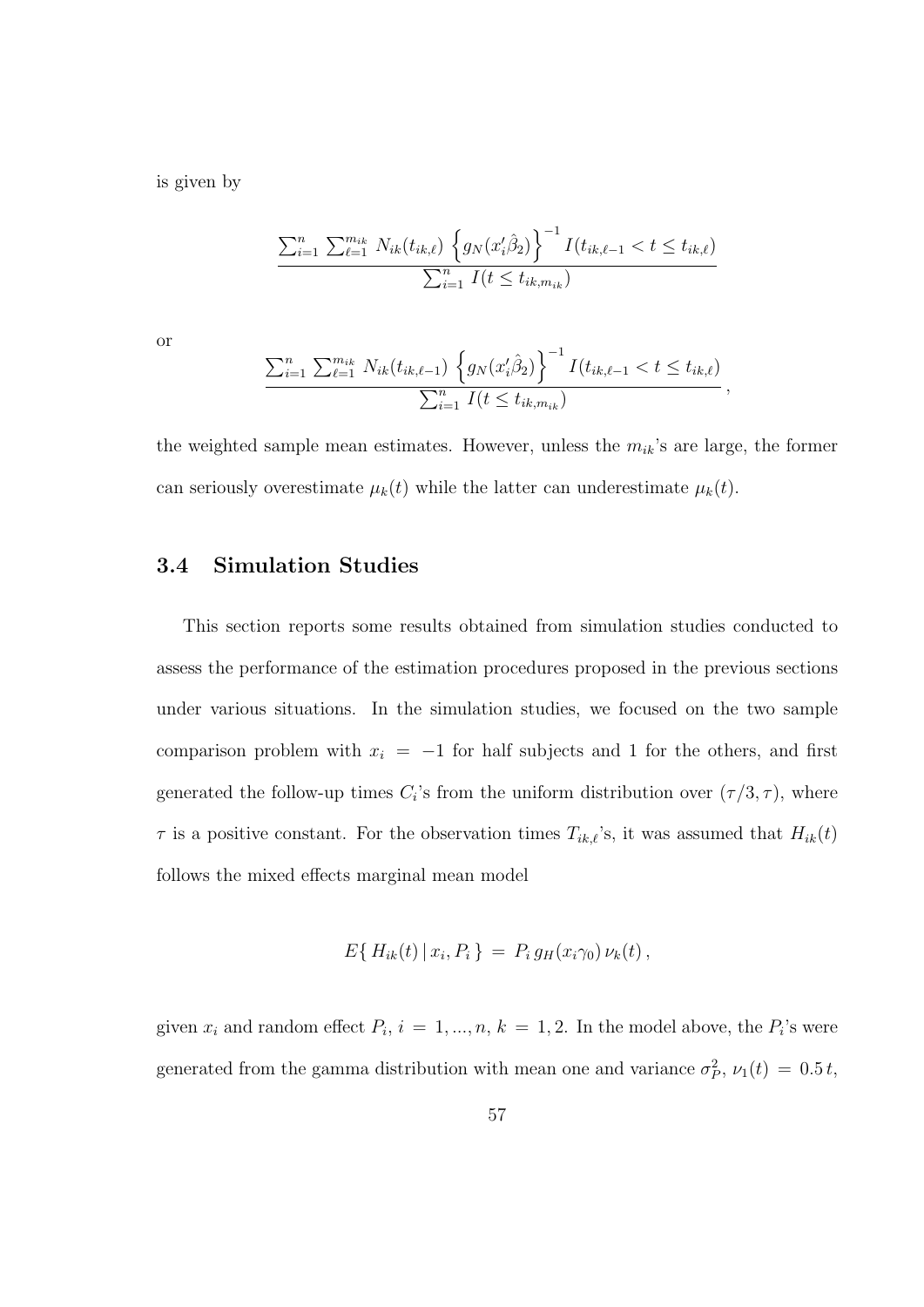$\nu_2(t) = t$ , and  $g_H(x)$  was set to be the identity function for the case in which the observation time is independent of covariates and  $g_H(x) = e^x$  if the observation time is dependent of covariates. Then by following Cai and Schaubel (2004b), the observation times  $(T_{ik,1},...,T_{ik,m_{ik}})$  were defined as

$$
T_{ik,\ell+1} = T_{ik,\ell} - \log(U_{ik,\ell+1}) \{ P_i g_H(x_i \gamma_0) d\nu_k \}^{-1},
$$

where  $T_{ik,0} = 0, U_{ik,\ell} \sim U(0, 1)$ , and  $m_{ik}$  is the number of the  $T_{ik,\ell}$ 's that fall within  $(0, C_i).$ 

Given  $m_{ik}$  and  $(T_{ik,1}, ..., T_{ik,m_{ik}})$ , we generated the panel count data  $N_{ik}(T_{ik,\ell})$ 's from the mixed Poisson processes as

$$
N_{ik}(T_{ik,\ell}) = N_{ik}^* \left[ \mu_k(T_{ik,1}) \right] + N_{ik}^* \left[ \mu_k(T_{ik,2}) - \mu_k(T_{ik,1}) \right] + \ldots + N_{ik}^* \left[ \mu_k(T_{ik,\ell}) - \mu_k(T_{ik,\ell-1}) \right],
$$

 $\ell = 1, ..., m_{ik}, k = 1, 2, i = 1, ..., n.$  In the above,  $N_{ik}^*[\mu_k(t)]$  denotes the random number generated from the Poisson distribution with mean  $Q_i \mu_k(t) \exp(x_i \beta_0)$ , where  $Q_i$  is the random number arising from the gamma distribution with mean one and variance  $\sigma_Q^2$ ,  $\mu_1(t) = t$ , and  $\mu_2 = t^2$ . The results given below are based on  $n = 100$ , or 200,  $\tau = 12$ ,  $\sigma_P = 1$ ,  $\gamma_0 = 1$ , and 1000 replications.

Table 3.1 presents the simulation results obtained for covariate-independent observation process situations with  $\beta_0 = -1$ , 0, or 1 and  $\sigma_Q^2 = 1$  or 2. The table includes the estimated bias (BIAS) given by the mean of the point estimate  $\hat{\beta}_1$  minus the true value of  $\beta_0$ , the average of the standard deviation estimates (SEE), the sample standard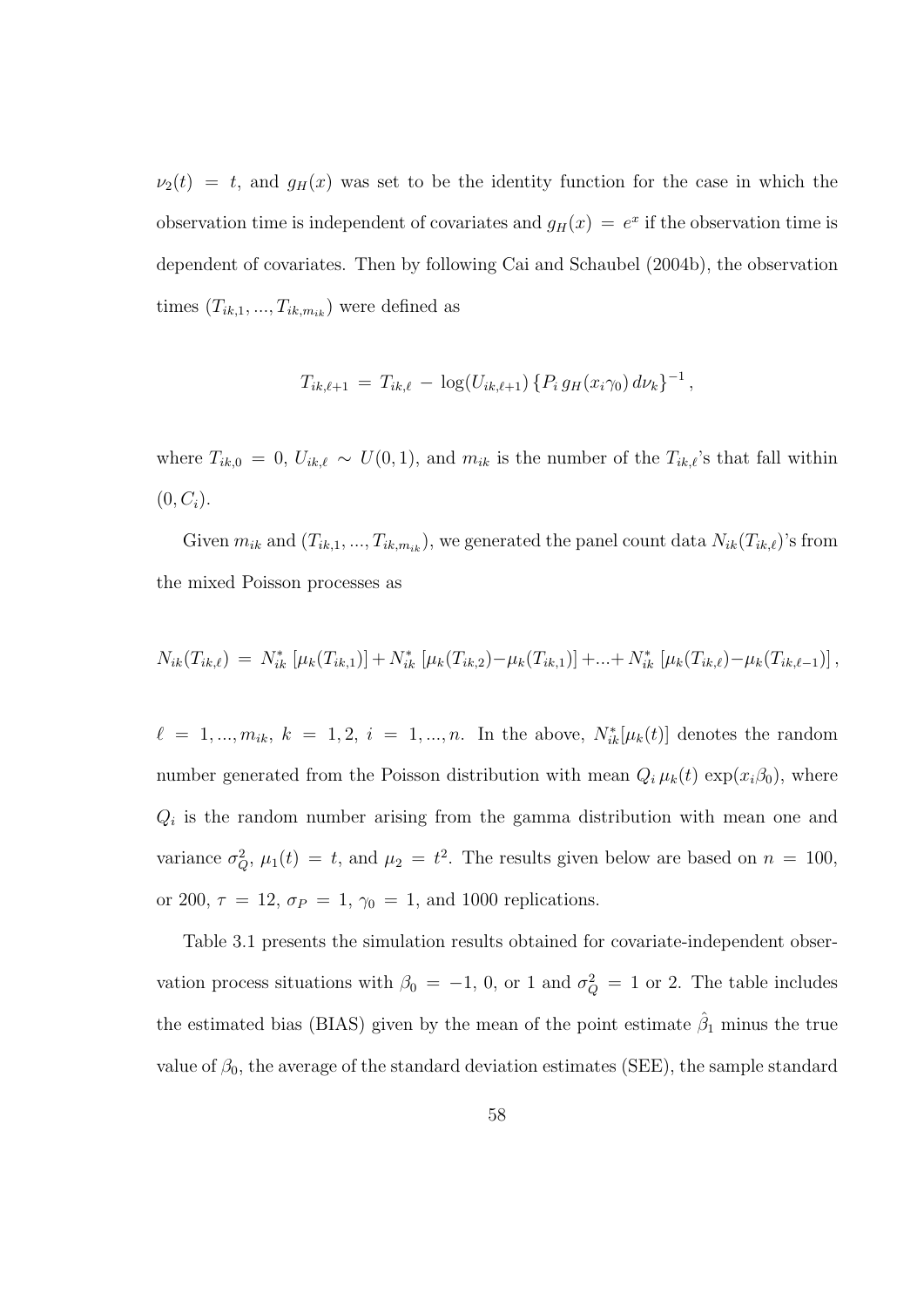deviation (SSE), and the empirical 95% coverage probability (CP) for  $\beta_0$ . It can be seen that the estimated covariate effect seems unbiased and the two standard deviation estimates seem quite close to each other, suggesting that the proposed variance estimate is reasonable. The table also shows that as expected, the results become better when the sample size increases. Note that  $\sigma_Q^2$  measures the correlation between the two recurrent processes  $N_{i1}$  and  $N_{i2}$ . The simulation results indicate that as expected, the covariate effect can be estimated more efficiently for smaller  $\sigma_Q^2$ , meaning that the two recurrent processes are less related.

The simulation results for covariate-dependent observation processes or  $\hat{\beta}_2$  are given in Table 3.2, which presents the same quantities as in Table 3.1. Note that here we only give the results about  $\beta_0$  because as shown in Cai and Schaubel (2004b), the estimation procedure for  $\gamma_0$  seems to work as well as the estimation procedure for  $\beta_0$ . Table 3.2 basically gives the same results as in Table 3.1 and again suggests that as given in Section 3.3.1, the proposed estimation procedure in Section 3.3.2 also seems to work reasonably well for the situations considered here. To evaluate the normal approximation to the finite-sample distribution of  $\hat{\beta}_1$  or  $\hat{\beta}_2$ , we studied the quantile plots of the standardized estimates against the standard normal distribution. These plots, which are not given here, indicate that the normal approximation seems good.

## 3.5 An Application

Now we consider the application of the proposed method to the psoriatic arthritis study described in Section 1.1.2.4. We restrict our attention to 177 female patients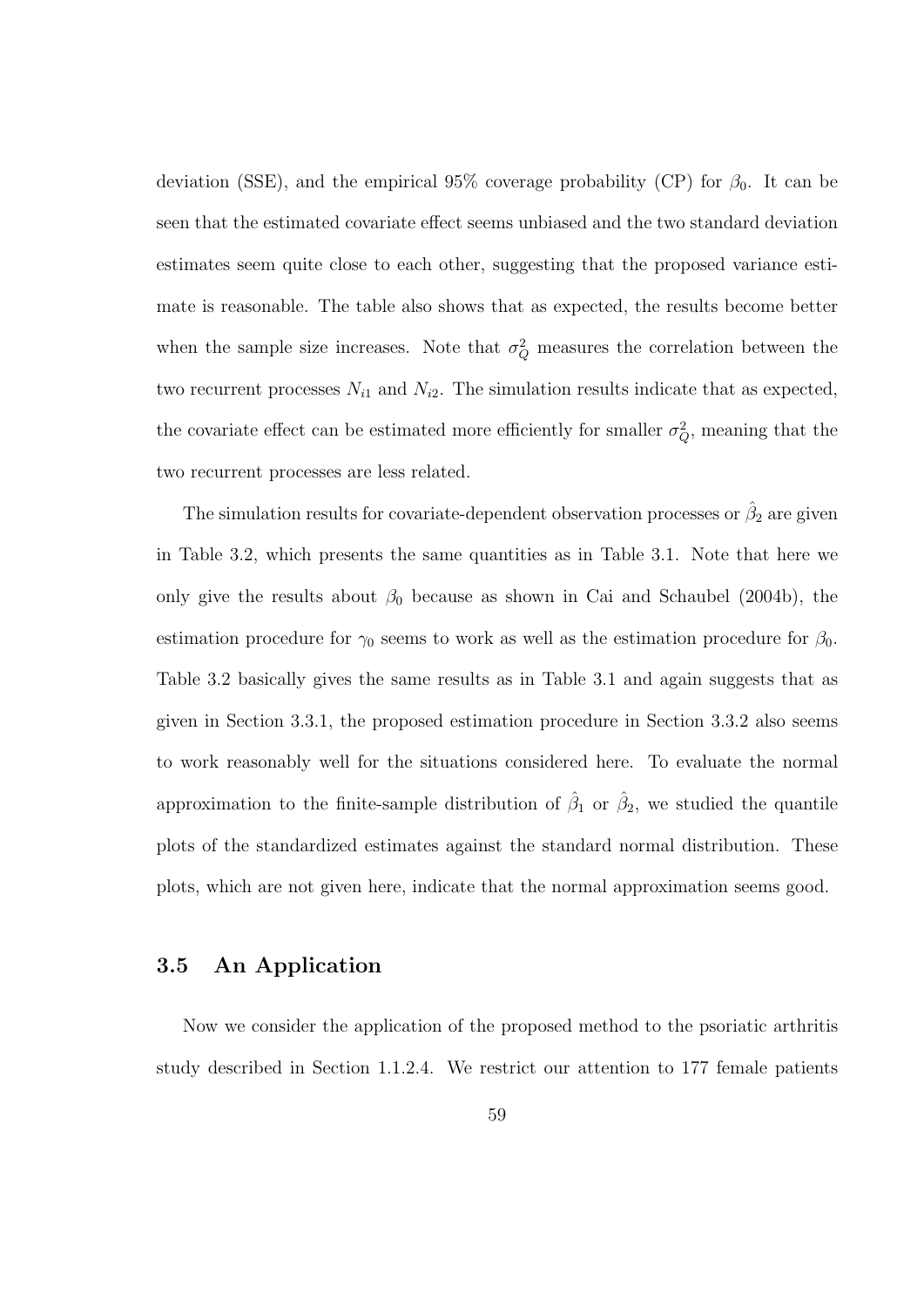having a baseline, at least one follow-up assessment and complete covariate data.

Figure 3.1 contains a timeline diagram for a sample of 10 patients. The length of the horizontal lines indicates the duration of time from clinic entry to last contact for functional assessments (solid lines) and radiological assessments (dashed lines). The vertical dashes indicate the respective assessment times and the corresponding numbers indicate the number of newly damaged joints detected since the last assessment by the corresponding method of assessment. The figure reveals that the two methods of assessment are sometimes coincident, but often not, and there can be large gaps during which no assessments are available (see individuals A, B and E). To give an idea about the relationship between the two types of events, Figure 3.2 contains a scatter plot of the crude event rates defined as the number of damaged joints detected from clinic entry to the last assessment divided by the time since clinic entry to the last assessment for all patients (the dashed line has slope 1). There is a slight tendency for the crude rates of radiological damage to be higher than those for functional damage, but it should be noted that there is considerable sampling variability in these rates.

The data on damaged joint counts as defined by functional and radiological criteria form bivariate panel count data; our interest lies in estimating covariate effects on the respective rate functions and estimating the cumulative mean number of damaged joints according to each criterion. Of course, one way for this is to apply the methods developed for univariate panel count data to each type of damaged joint counts separately. On the other hand, Figure 3.2 indicates that the two types of damaged joints are correlated and thus a joint analysis would be preferred as discussed earlier.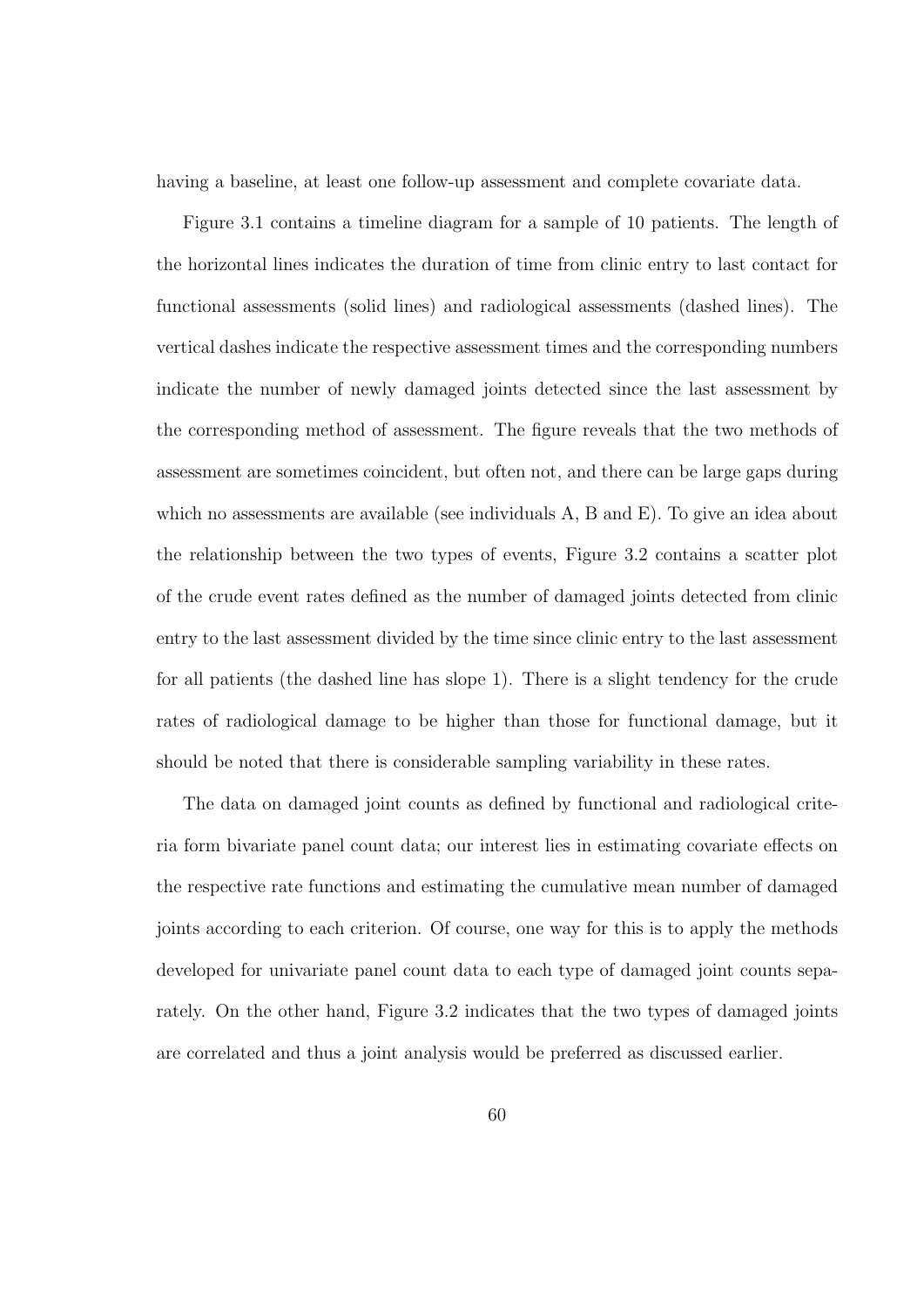For the analysis, define  $N_{i1}(t)$  and  $N_{i2}(t)$  as the cumulative numbers of radiologically and functionally damaged joints up to time t for patient i, respectively,  $i = 1, ..., 177$ . Also for the *i*th patient, define  $x_{i1} = 1$  if he or she had a family history of psoriasis and 0 otherwise, and  $x_{i2}$  and  $x_{i3}$  to be equal to the arthritis duration and the number of active joints at clinic entry, respectively. Table 3.3 gives the joint analysis results obtained by the application of the method proposed in Section 3.3.2 and includes the point estimates  $\hat{\gamma}$  and  $\hat{\beta}_2$ , their estimated standard errors (SE) and the *p*-values for testing these parameters equal to zero. The first three columns of numbers pertain to the models for the observation process and the last three to the joint damage processes  $N_{i1}(t)$  and  $N_{i2}(t)$ . For comparison, we also performed univariate analyses and included the results in Table 3.3. The univariate results involve separate modeling of covariate effects on the rate functions for radiologically damaged joint counts and functionally damaged joint counts.

The results based on the joint analysis suggest that all three covariates had significant effects on the rates of both radiological and functional damage in joints. Specifically, the patients with a family history of psoriasis seem to have lower rates of damage, suggesting that the skin component of the disease is more active in these patients. Both a longer history of psoriatic arthritis and the higher number of active joints at clinic entry imply an increased damage rate. The results also indicate that all three covariates seem to have no effects on the observation process.

The univariate analyses gave similar conclusions for most of the covariates effects except that they significantly underestimated the effect of arthritis duration on the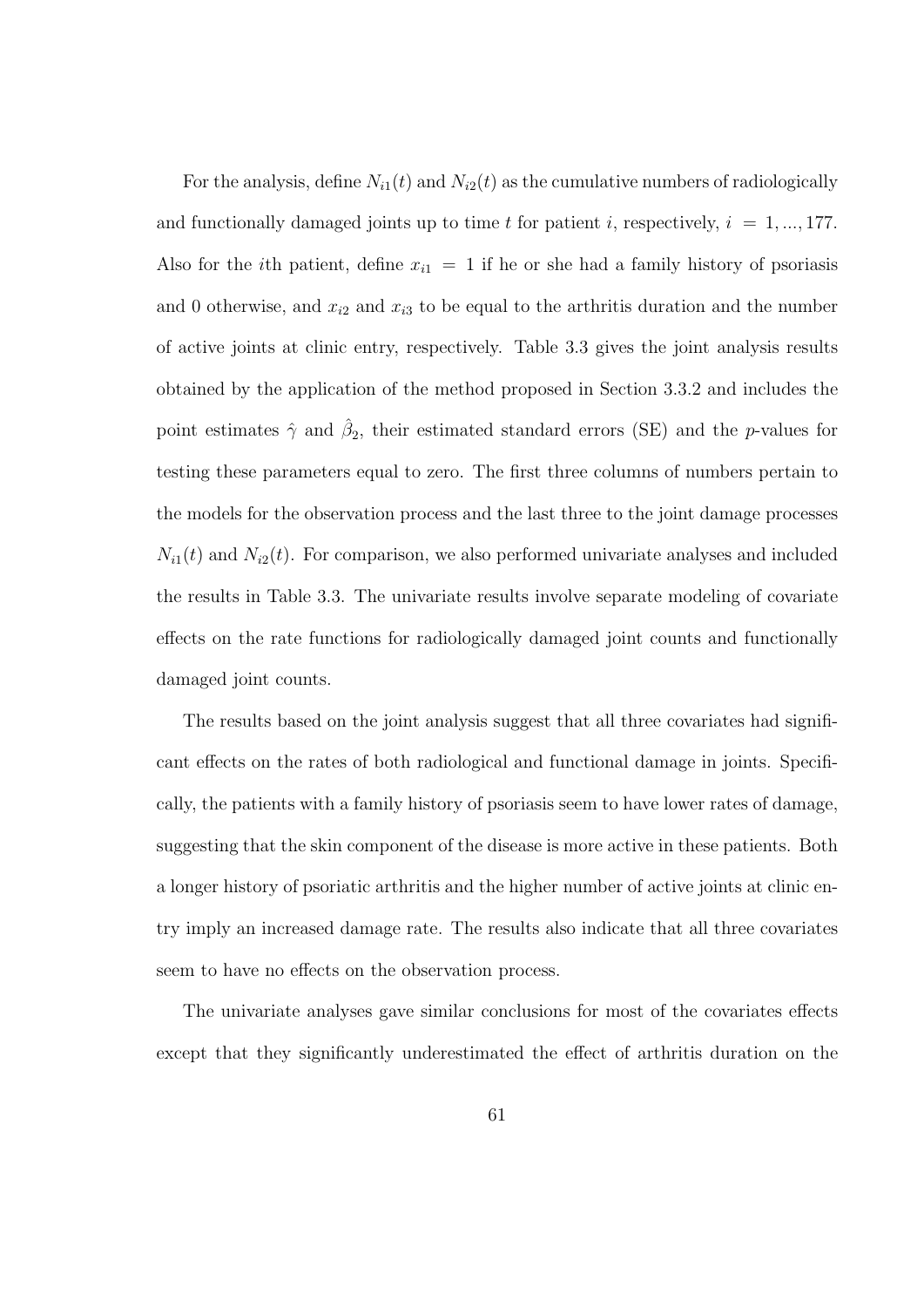rate of radiologically damaged joints. It can be seen that the estimated effects of all covariates based on the joint analysis are intermediate between those based on the two univariate analyses. Also the estimated covariate effects from the two univariate analyses are reasonably close, which suggests that the assumption of the same covariate effects on the two types of joint damage seems reasonable.

Figure 3.3 presents the estimates given in (3.8) of the baseline cumulative mean functions for the numbers of joints damaged according to the radiological and functional criteria. The figure includes the estimates obtained based on both joint and univariate analyses. The close agreement between the mean functions from the univariate and bivariate models again reflects the plausibility of the assumption of common regression coefficients. It is clear that one can expect a greater number of joints to be classified as damaged by the radiological criteria than by the functional criteria. This is consistent with the notion that damage tends to be detected earlier by radiological assessment compared to functional assessment (Siannis et al., 2006). Also the joint analysis suggested a larger difference between the two criteria than the univariate analysis.

### 3.6 Concluding Remarks

Multivariate panel count data often arise in periodic follow-up studies that concern recurrent events. In the preceding sections, some marginal mean models were presented for regression analysis, and estimating equation approaches were proposed for inference about regression parameters. One main advantage of the proposed methodology is that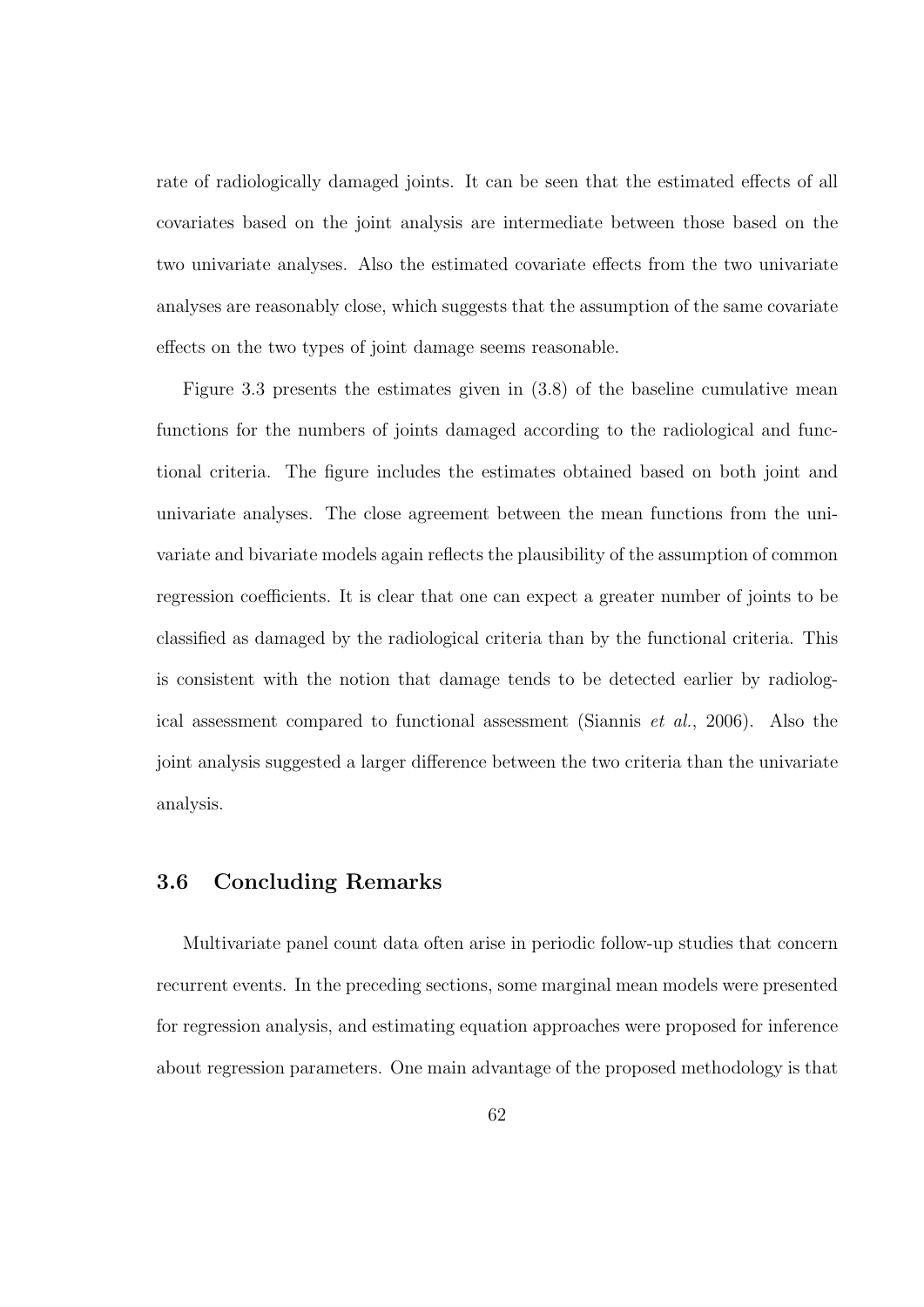it leaves the relationship of different types of recurrent events completely unspecified. Also compared to the parametric approach proposed in Chen et al. (2005), it does not rely on the Poisson process and piecewise constant baseline intensity assumptions and can be relatively easily implemented. The application of the proposed methodology to the psoriatic arthritis data suggests that all three covariates, a family history of psoriasis, arthritis duration, and the number of active joints at clinic entry, had significant effects on the rate of the damaged joints.

When facing the analysis of multi-type data it is often natural to assess whether joint or multivariate analyses are warranted over separate univariate analyses. This is particularly true for models which do not provide parametric estimates of association parameters. Joint methods are helpful when interest lies in the global assessment of covariate effects across two or more processes. More discussion on this aspect can be found in Wei et al. (1989) for multivariate failure time data and Chen et al. (2005) for the current setting. Multivariate methods are also helpful when interest lies in obtaining common estimates of covariate effects. In general, separate univariate analyses will give different estimates, but when it appears reasonable and the estimates are comparable, constraining the regression coefficients to be common can simplify discussion. Also under the assumption of common effects, as discussed before, the use of joint analysis will often produce more efficient estimates of the effects. That is, the common effects can be estimated more precisely based on the joint analysis than based on either of the separate analysis. In contrast, the separate analysis cannot give a direct estimation of the common effects.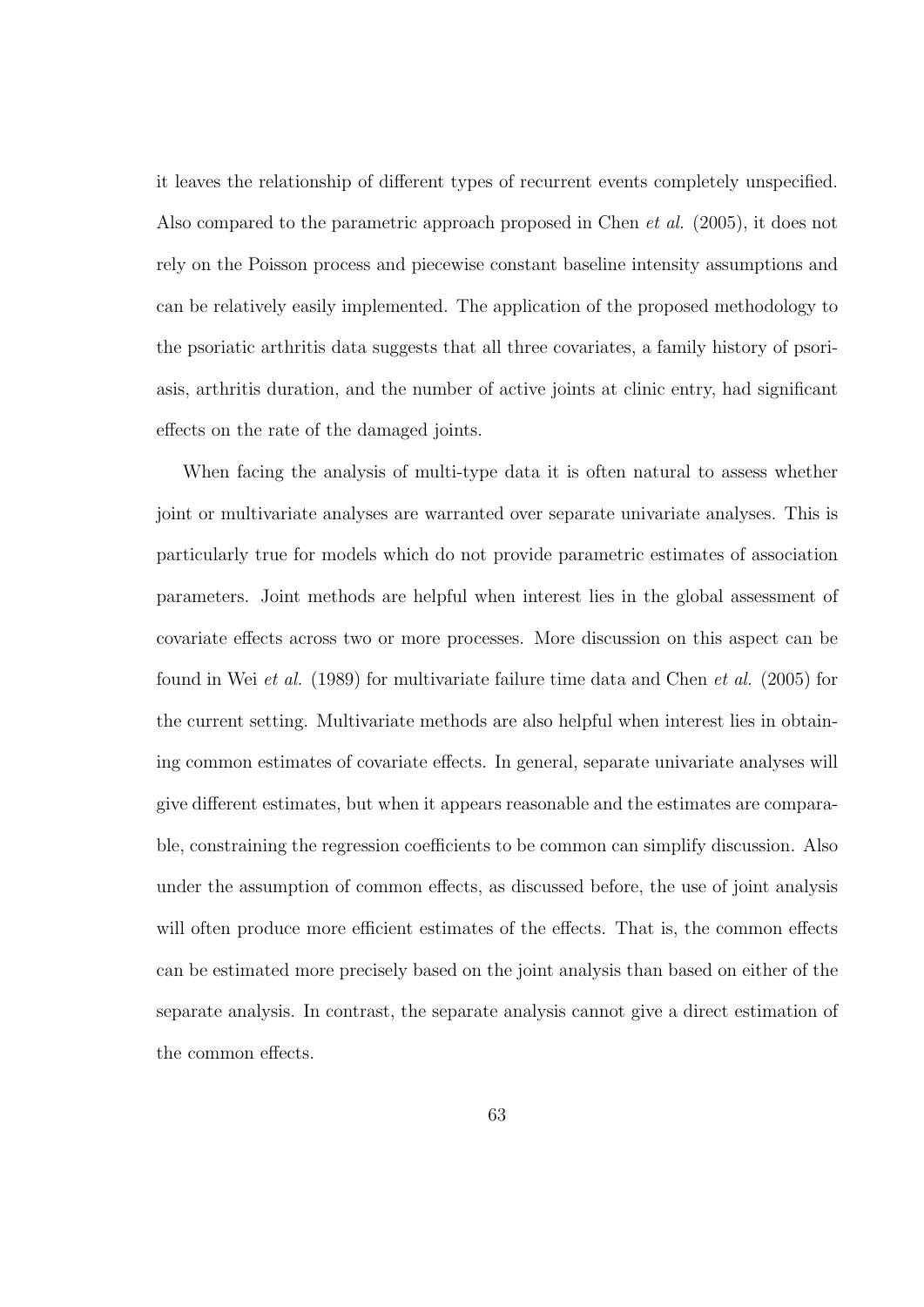The method presented in the previous sections can be generalized in several directions. One is that models (3.1) and (3.2) assume that the covariates that affect different types of recurrent events are the same. However, in practice, there may exist typespecific covariates for each particular type of recurrent events and for this, methods similar to those given above can be developed. Note that models (3.1) and (3.2) also assume that the covariate effects on different types of recurrent events are identical. Sometimes this may not be true. In this case, one can redefine a larger, type-specific covariate vector that corresponds to a new and larger vector of covariate effects that includes all different covariate effects but is the same for different types of recurrent events.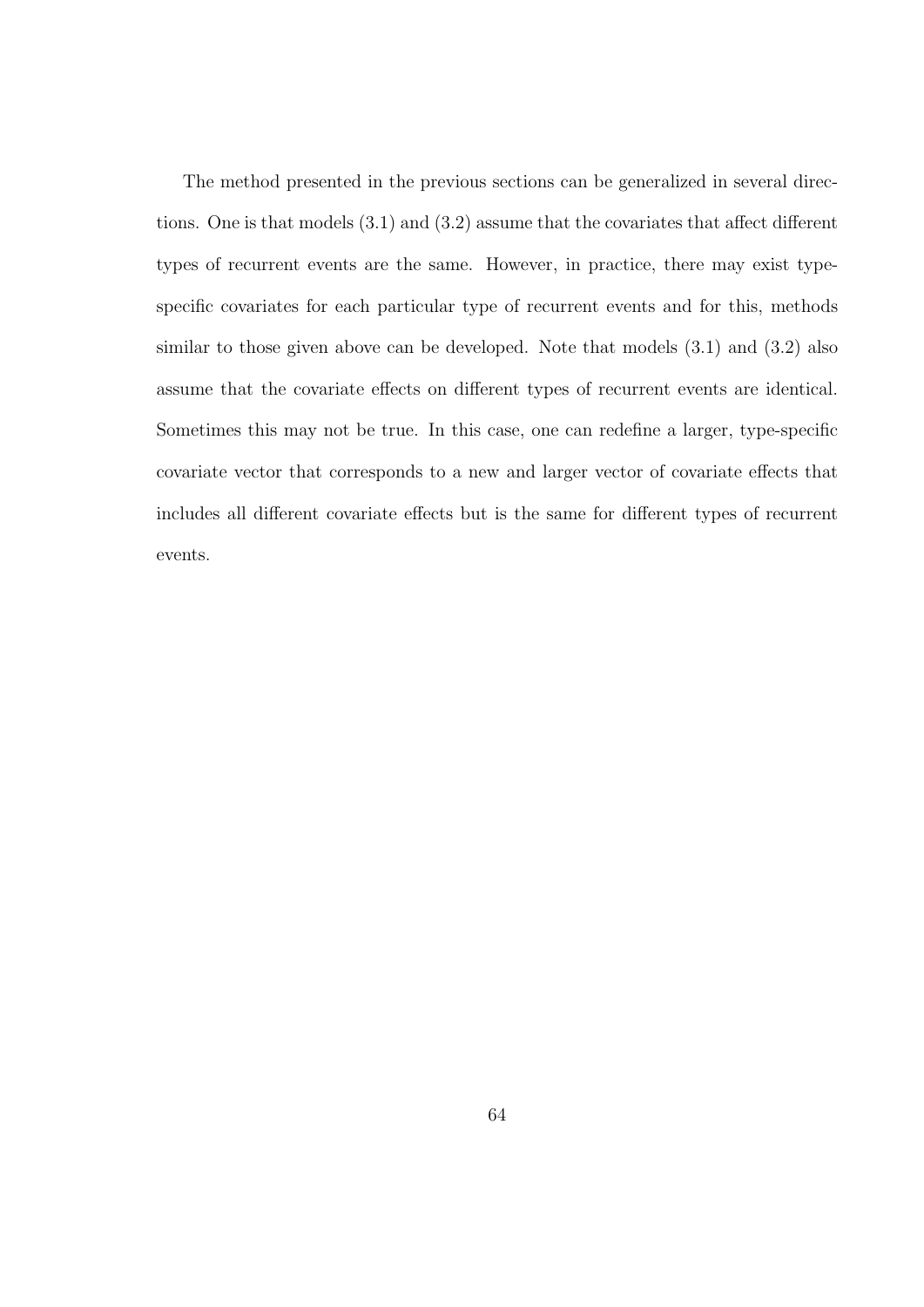## Chapter 4

# SEMIPARAMETRIC ANALYSIS OF PANEL COUNT DATA WITH CORRELATED OBSERVATION AND FOLLOW-UP TIMES

## 4.1 Introduction

In Chapter 2, we assumed that the follow-up or censoring time is independent of the observation and response processes given covariates, but this may be violated in practice. For example, the follow-up times may be times to some terminal events related to the recurrent event of interest. Some recent references that discuss this for recurrent event data include Huang and Wang (2004), Liu et al. (2004) and Ye et al. (2007). Wang *et al.* (2001) also considered the same phenomenon and described an study of AIDS patients in which the recurrent and terminal events are hospitalization and death, respectively. Note that for recurrent event data, only the underlying counting process and the follow-up process are involved. Also one could face the same correlated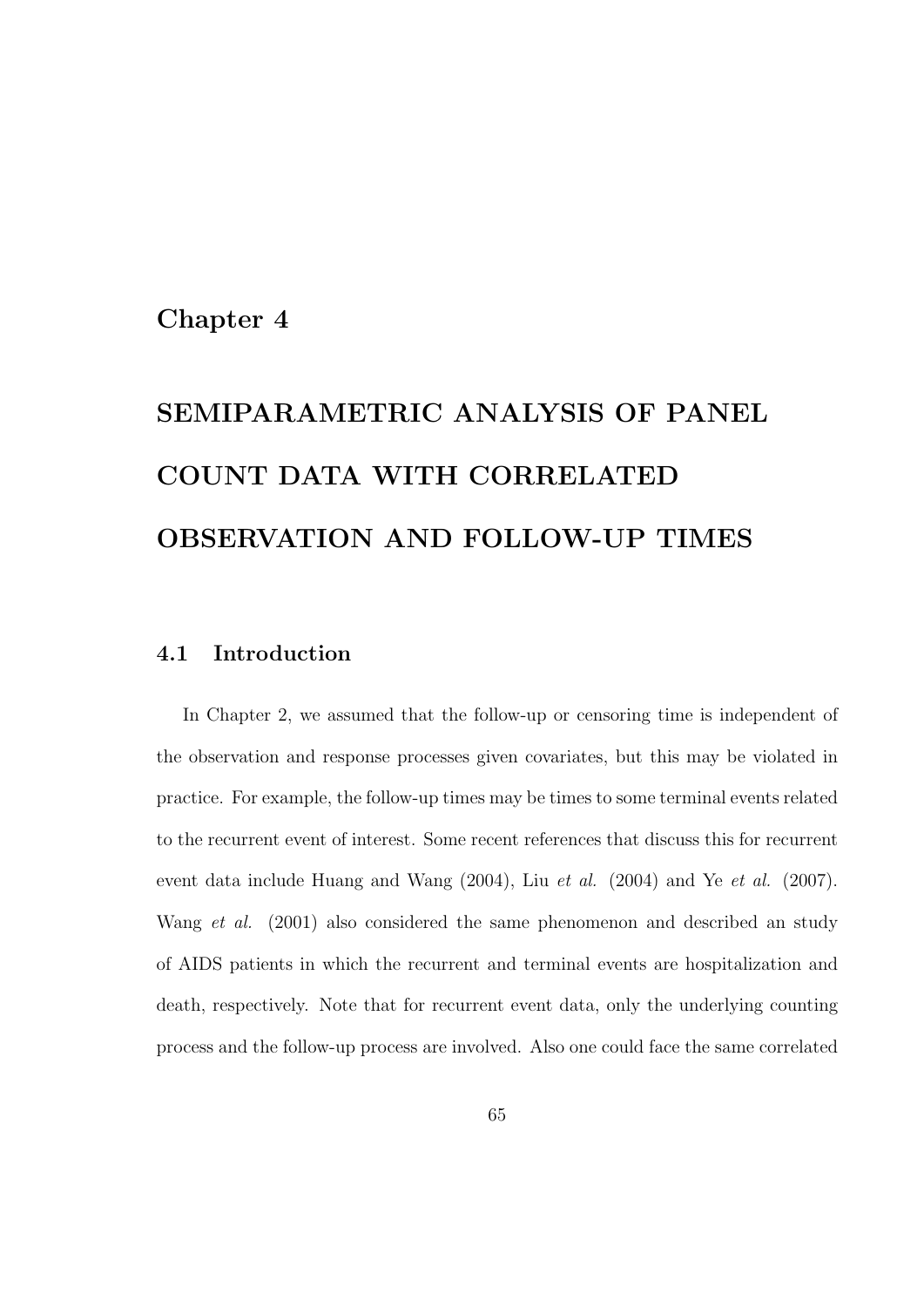problem in general longitudinal studies and for this, an extensive literature has been developed (De Gruttola and Tu, 1994; Wulfsohn and Tsiatis, 1997; Roy and Lin, 2002; Song et al., 2002).

For panel count data, as mentioned above, one could have to deal with three related processes and the same could be true for longitudinal studies. For example, Huang et al. (2006) considered the bladder cancer study discussed in Section 1.1.2.3 where the response process and the observation process are related. In the AIDS study discussed in Wang et al. (2001), suppose that one is interested in some symptoms related to AIDS such as CD4 counts or the time at which the patient's CD4 counts cross some threshold. Then the response process may be correlated with the observation process as well as the follow-up process. Lipsitz *et al.* (2002) presented a set of longitudinal data from a study of children with acute lymphoblastic leukemia which involves correlated response and observation processes. In this chapter, we consider situations where all three processes may be correlated.

The remainder of this chapter is organized as follows. Section 4.2 introduces notation and describes joint models for the three processes. To characterize the correlation, we employ some shared frailty models, a commonly used approach in both survival and longitudinal data analyses when a joint analysis is required. In Section 4.3, we consider estimation of regression parameters and for this, the estimating equation approach is applied. To implement the approach, a three-step estimation procedure is developed, and the proposed estimates of regression parameters are consistent and have asymptotically a normal distribution. Section 4.4 presents some results obtained from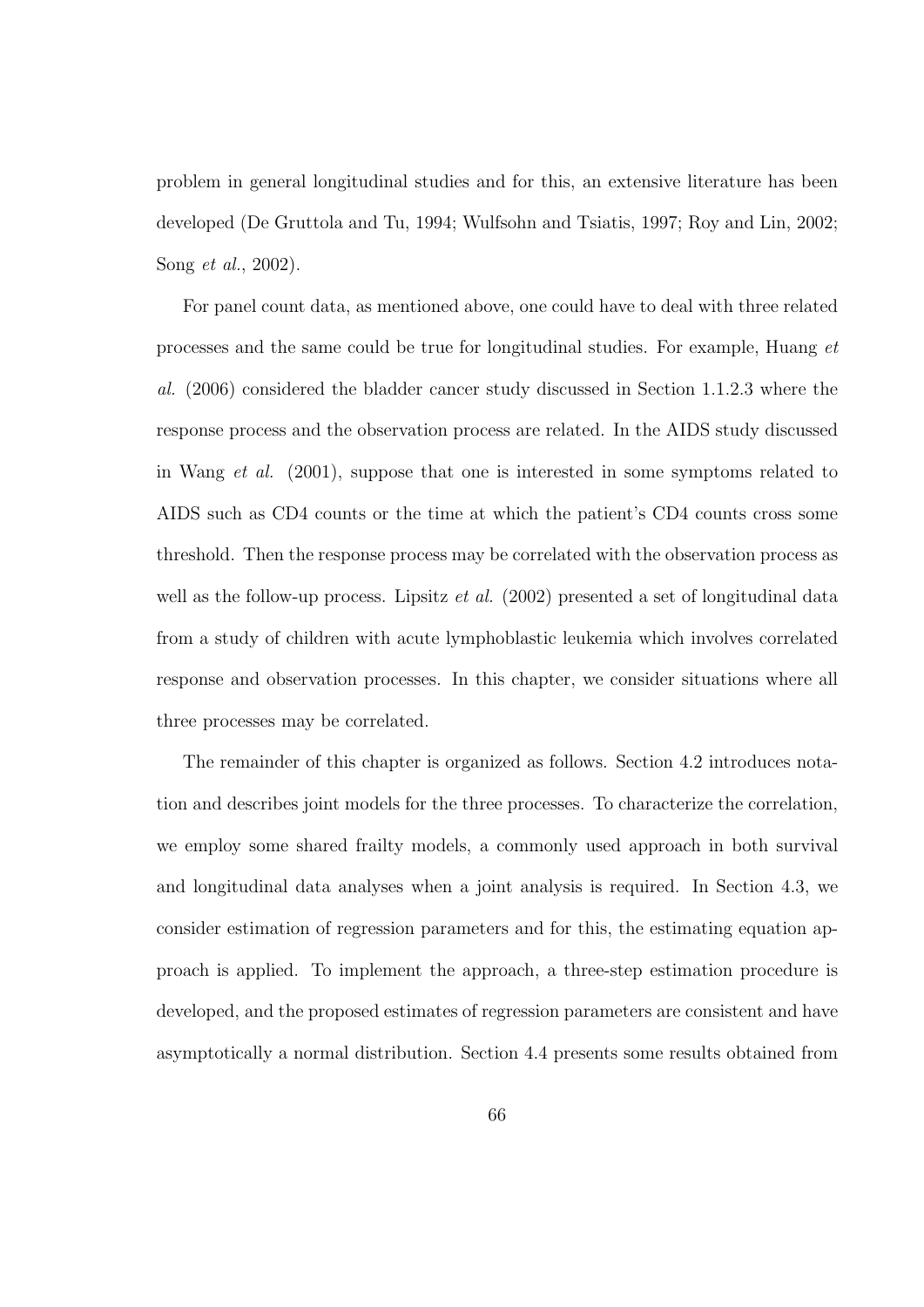a simulation study for assessing the proposed inference approach, and we will revisit the bladder cancer study in Section 4.5. Some concluding remarks are given in Section 4.6.

## 4.2 Models and Notation

Consider a recurrent event study that consists of n independent subjects and let  $N_i(t)$  denote the number of occurrences of the recurrent event of interest before or at time t for subject i. Suppose that for each subject, there exists a vector of covariates denoted by  $x_i$  and given  $x_i$  and two latent variables  $u_i$  and  $v_i$ , the mean function of  $N_i(t)$  has the form

$$
E\{N_i(t)|x_i, u_i, v_i\} = \mu_N(t) \exp(x_i'\beta_1 + u_i\beta_2 + v_i\beta_3). \tag{4.1}
$$

Here  $\mu_N(t)$  is a completely unknown continuous baseline mean function, and  $\beta_1$ ,  $\beta_2$ and  $\beta_3$  are unknown regression parameters.

For subject i, suppose that  $N_i(\cdot)$  is observed only at finite time points  $T_{i1} < ... <$  $T_{iK_i}$ , where  $K_i$  denotes the potential number of observation times,  $i = 1, ..., n$ . That is, only the values of  $N_i(t)$  at these observation times are known and we have panel count data on the  $N_i(t)$ 's. Also for subject i, suppose that there exist two follow-up times  $C_i^*$  and  $\tau_i$ , where  $C_i^*$  may be related to  $N_i(t)$  and the  $T_{il}$ 's, and  $\tau_i$  is independent of them. Assume that one only observes  $C_i = \min(C_i^*, \tau_i)$  and  $\delta_i = I(C_i = C_i^*)$ and thus  $N_i(t)$  is observed only at these  $T_{il}$ 's with  $T_{il} \leq C_i$ ,  $i = 1, ..., n$ . Define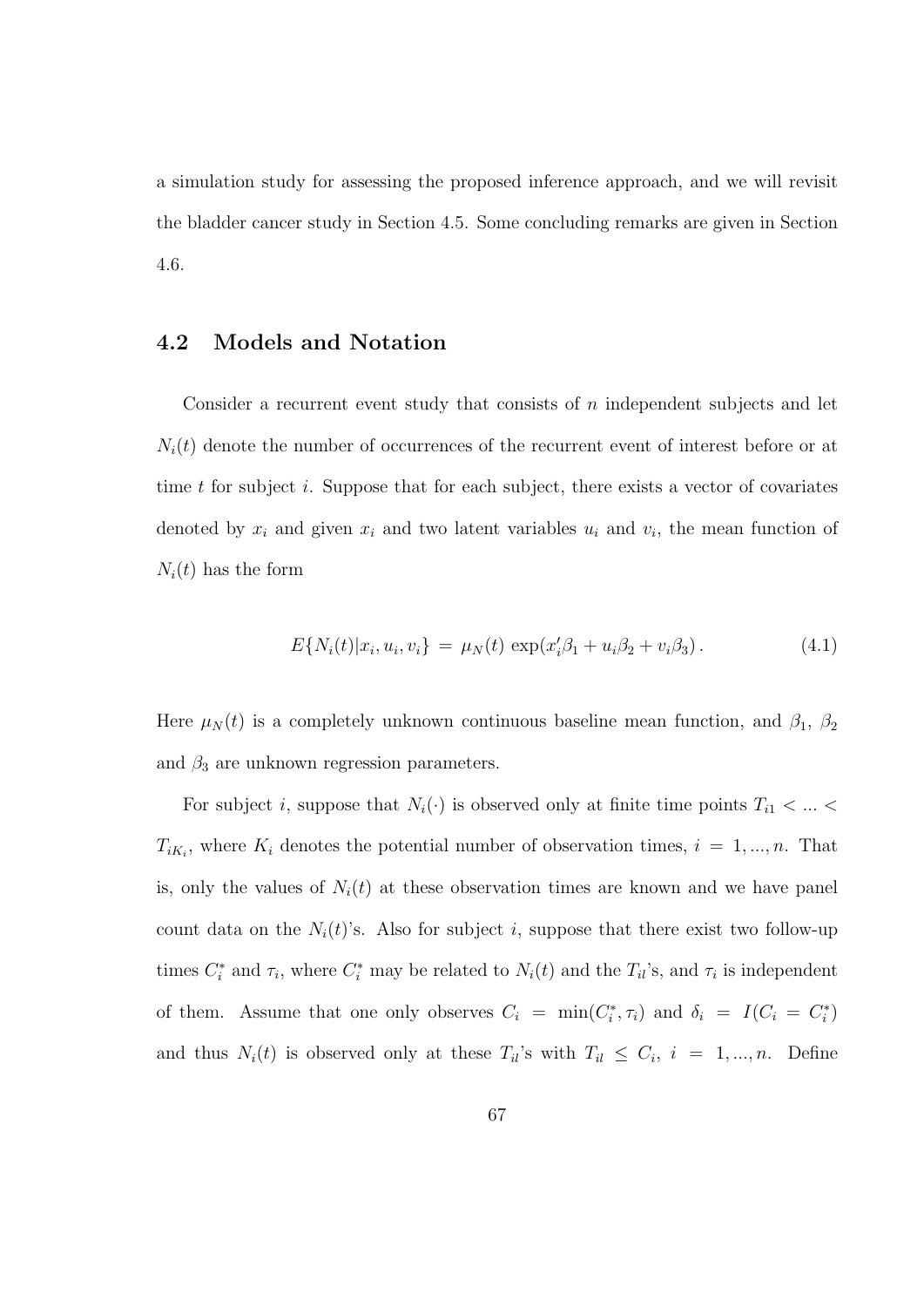$\tilde{N}_i(t) = H_i\{\min(t, C_i)\}\$ , where  $H_i(t) = \sum_{l=1}^{K_i} I(T_{il} \leq t)$ ,  $i = 1, ..., n$ . Then  $\tilde{N}_i(t)$  is a point process characterizing the ith subject's observation process and jumps only at the observation times.

In the following, we assume that given  $(x_i, u_i)$ ,  $H_i(\cdot)$  is a non-homogeneous Poisson process with the intensity function

$$
\lambda_h(t) = \lambda_{0h}(t) \exp(x_i' \alpha_1 + u_i). \tag{4.2}
$$

In the model above,  $\lambda_{0h}(t)$  is a completely unknown continuous baseline intensity function and  $\alpha_1$  denotes the vector of regression parameters. For the follow-up time  $C_i^*$ , it will be assumed that its hazard function is given by

$$
\lambda_c(t) = \lambda_{0c}(t) \exp(x'_i \gamma_1 + u_i \gamma_2 + v_i)
$$
\n(4.3)

given  $x_i$ ,  $u_i$  and  $v_i$ , where  $\lambda_{0c}(t)$  denotes an unknown baseline hazard function, and  $\gamma_1$ and  $\gamma_2$  are regression parameters.

There exists a great deal of research on each of the three models (4.1) - (4.3) and their special cases individually. For example, model (4.3) without the latent variables is the well-known proportional hazards model (Kalbfleisch and Prentice, 2002) and a number of methods have been developed for the same model with  $\gamma_2 = 0$ . Wang et al. (2001) and Huang and Wang (2004) considered a model similar to model (4.2) for recurrent event data. There also exists some limited work on the joint analysis of two of these models (Cheng and Wei, 2000). In the following, we study the joint analysis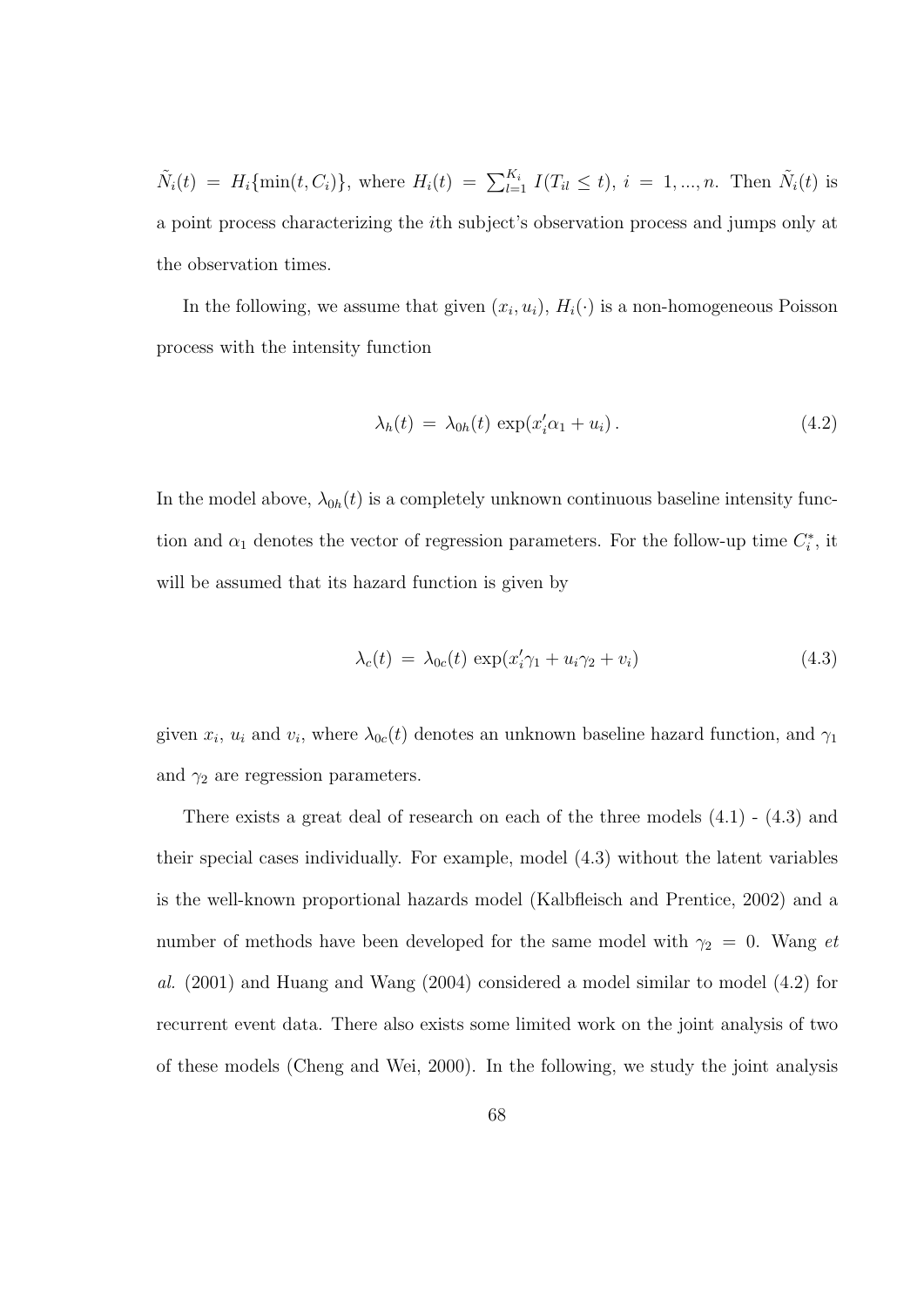of all three models together with the focus on estimation of regression parameters  $\beta_1$ along with  $\alpha_1$  and  $\gamma_1$ . Let  $\Lambda_{0h}(t) = \int_0^t \lambda_{0h}(s)ds$ . We will assume that  $\Lambda_{0h}(\tau) = 1$  for identifiability and  $E(u_i|x_i) = E(u_i)$ , where  $\tau$  denotes the length of study. Also it will be assumed that  $v_i \sim N(0, \sigma^2)$ , where  $\sigma^2$  is an unknown parameter.

### 4.3 Estimation of Regression Parameters

In this section, we consider estimation of  $\beta_1$  along with other parameters. For this, note that if the latent effects  $u_i$ 's and  $v_i$ 's are known, then model  $(4.1)$  becomes the usual proportional means model and several methods such as that given in Cheng and Wei (2000) can be used. Unfortunately they are not known in practice. To deal with this, we borrow the idea used in Huang and Wang (2004) to first estimate or predict these unknown latent variables. For  $i = 1, ..., n$ , let  $x'_{1i} = (x'_i, u_i), x'_{2i} = (x'_i, u_i, v_i), \beta' =$  $(\beta'_1, \beta_2, \beta_3), \alpha' = (\alpha'_1, 1, 0), \text{ and } \gamma' = (\gamma'_1, \gamma_2).$  The proposed estimation procedure consists of the following three steps.

#### 4.3.1 Estimation of Model (4.2)

To estimate  $\beta_1$ , we first consider inference about model (4.2), for which we have recurrent event data. Let  $K_i^* = \tilde{N}_i(C_i)$ , the total number of observations on subject  $i, i = 1, ..., n$ . Also let the  $s_j$ 's denote the ordered and distinct time points of all the observation times  ${T_{il}}$ ,  $d_j$  the number of the observation times equal to  $s_j$ , and  $n_j$  the number of the observation times satisfying  $T_{il} \leq s_j \leq C_i$  among all subjects. Define  $x'_{3i} = (x'_i, 1), \alpha'_* = (\alpha'_1, \alpha_2) = (\alpha'_1, E(u_i)).$  Then following Huang and Wang (2004),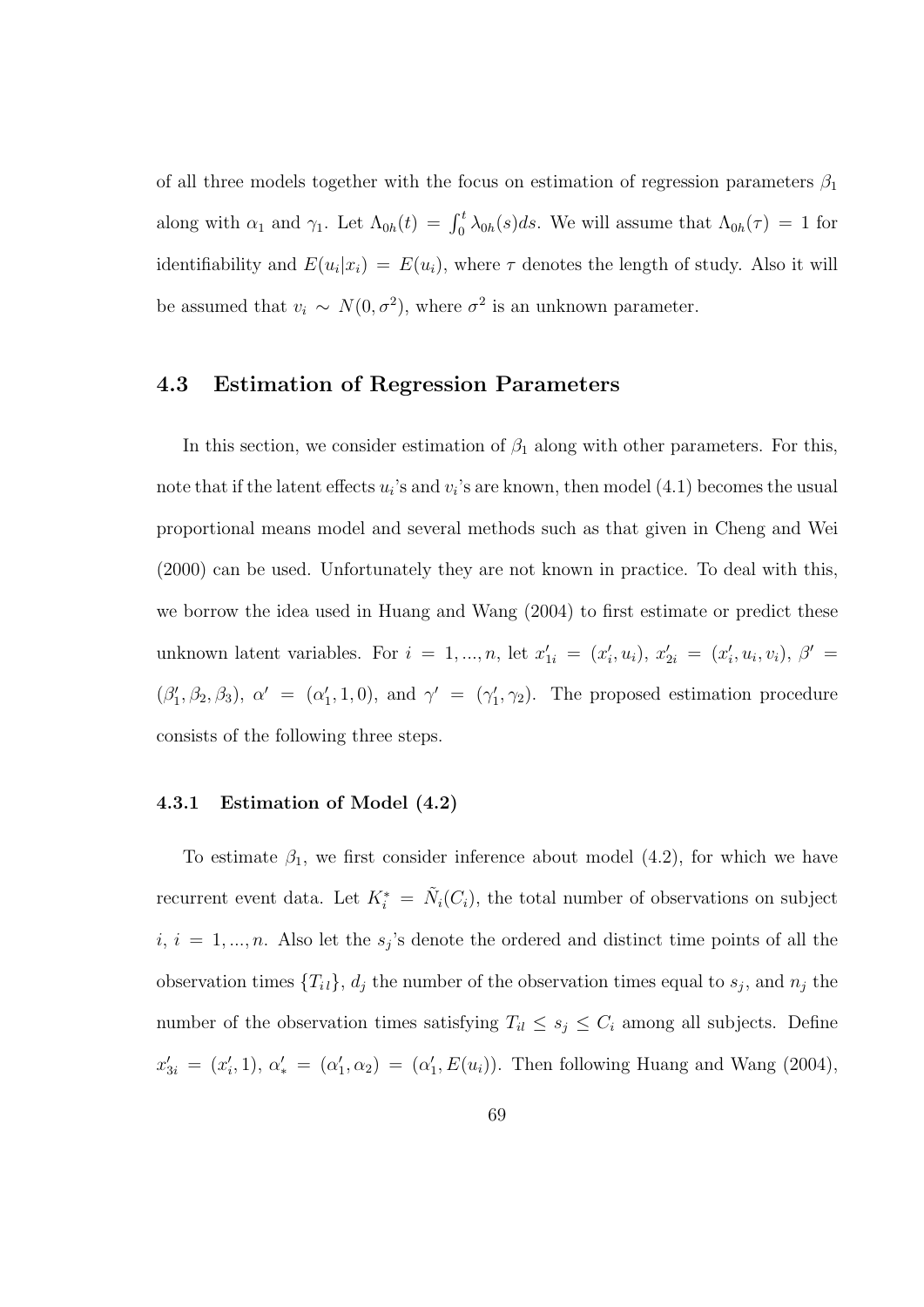one can first estimate  $\Lambda_{0h}(t)$  and  $\alpha_*$  by

$$
\widehat{\Lambda}_{0h}(t) = \prod_{s_l > t} \left( 1 - \frac{d_l}{n_l} \right)
$$

and the estimating equation

$$
\sum_{i=1}^{n} w_i x_{3i} \left\{ K_i^* \widehat{\Lambda}_{0h}^{-1}(C_i) - \exp(\alpha'_* x_{3i}) \right\} = 0 , \qquad (4.4)
$$

respectively. In equation (4.4), the  $w_i$ 's are some weights that could depend on  $x_i$ ,  $C_i$ and  $\Lambda_{0h}$ . A key fact used in deriving the above estimating eugation is that conditional on  $(x_i, C_i, u_i, K_i^*)$ , the observation times  $\{T_{i1},...,T_{iK_i^*}\}\$  are the order statistics of a simple random sample of size  $K_i^*$  from the density function

$$
\frac{\lambda_{0h}(t)\exp(\alpha'_1x_i+u_i)}{\Lambda_{0h}(C_i)\exp(\alpha'_1x_i+u_i)}\,I(0\leq t\leq C_i)\,=\,\frac{\lambda_{0h}(t)}{\Lambda_{0h}(C_i)}\,I(0\leq t\leq C_i)\,.
$$

Let  $\hat{\alpha}'_* = (\hat{\alpha}'_1, \hat{\alpha}_2)$  denote the estimate of  $\alpha'_*$  given by equation (4.4). Note that given  $(x_i, C_i, u_i)$ , the expected value of  $K_i^*$  is equal to  $\Lambda_{0h}(C_i) \exp(\alpha'_1 x_i + u_i)$ . Thus it is natural to predict  $u_i$  by

$$
e^{\hat{u}_i} = \frac{K_i^*}{\hat{\Lambda}_{0h}(C_i) e^{\hat{\alpha}'_1 x_i}}.
$$
\n(4.5)

#### 4.3.2 Estimation of Model (4.3)

In this subsection, we discuss estimation of model (4.3). For this, let  $O = (O_1, ..., O_n)$ , where  $O_i' = (C_i, \delta_i, x_i', u_i)$  denotes the observed data on subject i assuming that  $u_i$  is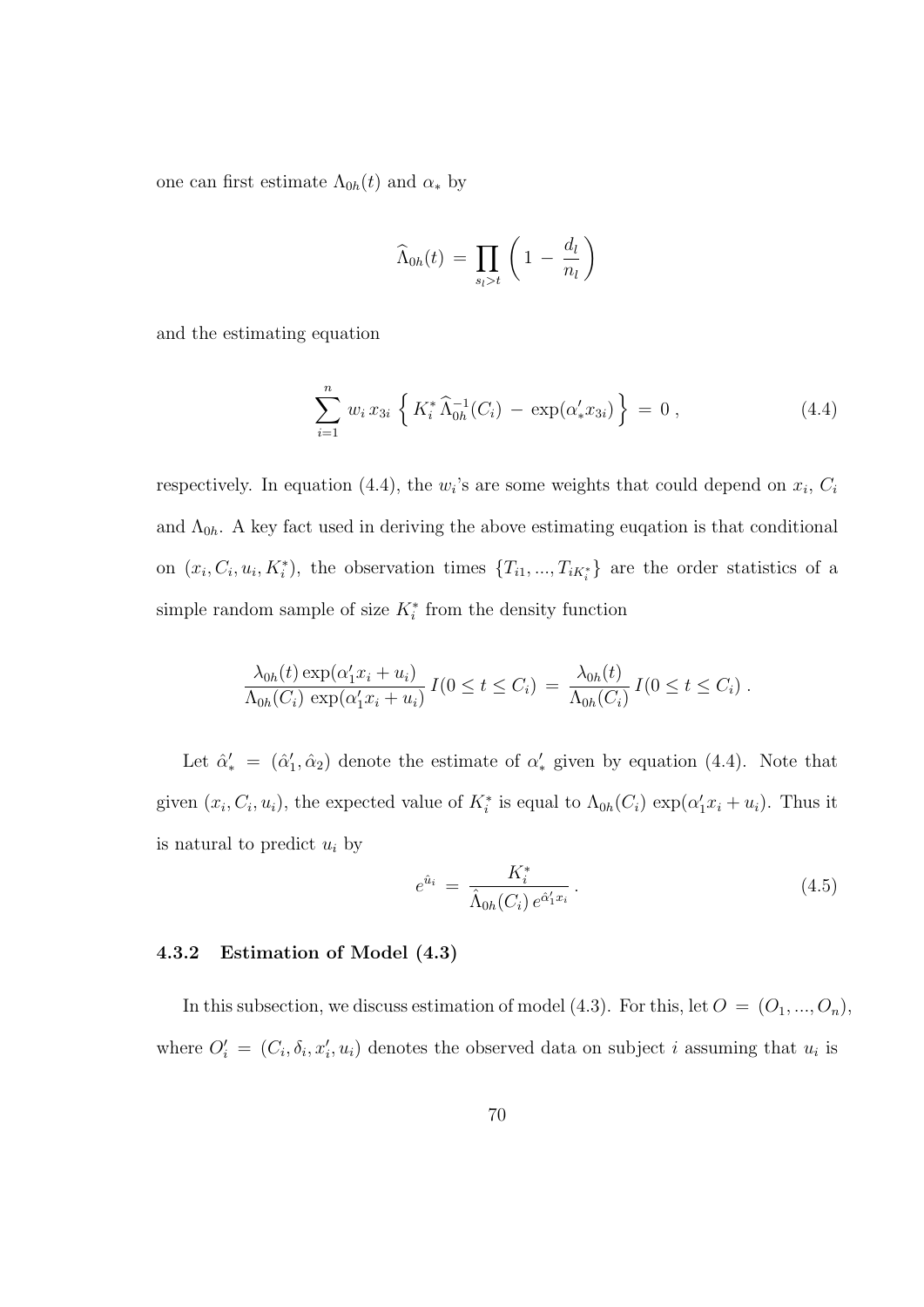known. Also let  $c_1 < \cdots < c_k$  denote the ordered observed failure times and assume that we can write  $\Lambda_{0c}(t)$  as

$$
\Lambda_{0c}(t) = \sum_{j=1}^k a_j I(t \geq c_j),
$$

where  $a' = (a_1, ..., a_k)$  is a vector of unknown parameters. Define  $\theta = (a', \gamma', \sigma^2)'$ . Then the full likelihood function has the form

$$
L(\theta) = \prod_{i=1}^n \left\{ \lambda_{0c}(C_i) \exp(x'_{1i}\gamma + v_i) \right\}^{\delta_i} \exp\{-\Lambda_{0c}(C_i) \exp(x'_{1i}\gamma + v_i) \} \phi(v_i; \sigma)
$$

based on the pseudo complete data O and the  $v_i$ 's, where  $\phi(\cdot;\sigma)$  denotes the density function of  $N(0, \sigma^2)$ .

To maximize  $L(\theta)$  with respect to  $\theta$ , we propose to replace  $u_i$  in  $L(\theta)$  by its prediction given in (4.5) and then use the EM algorithm to deal with the latent variables  $v_i$ 's as usual. To implement the EM algorithm, we first consider the E-step, which computes the conditional expectation of the log likelihood function given the current estimate of  $\theta$  and the observed data O. To this end, note that the log likelihood function can be written as

$$
l(\theta) = \sum_{i=1}^{n} \left\{ \delta_i \left[ \log \{ \lambda_{0c}(C_i) \} + x'_{1i} \gamma + v_i \right] - \Lambda_{0c}(C_i) \exp(x'_{1i} \gamma + v_i) + \log \phi(v_i; \sigma) \right\}
$$

$$
= \sum_{i=1}^{n} \delta_i \left[ \log \{ \lambda_{0c}(C_i) \} + x'_{1i} \gamma \right] + \sum_{i=1}^{n} g(v_i; \theta),
$$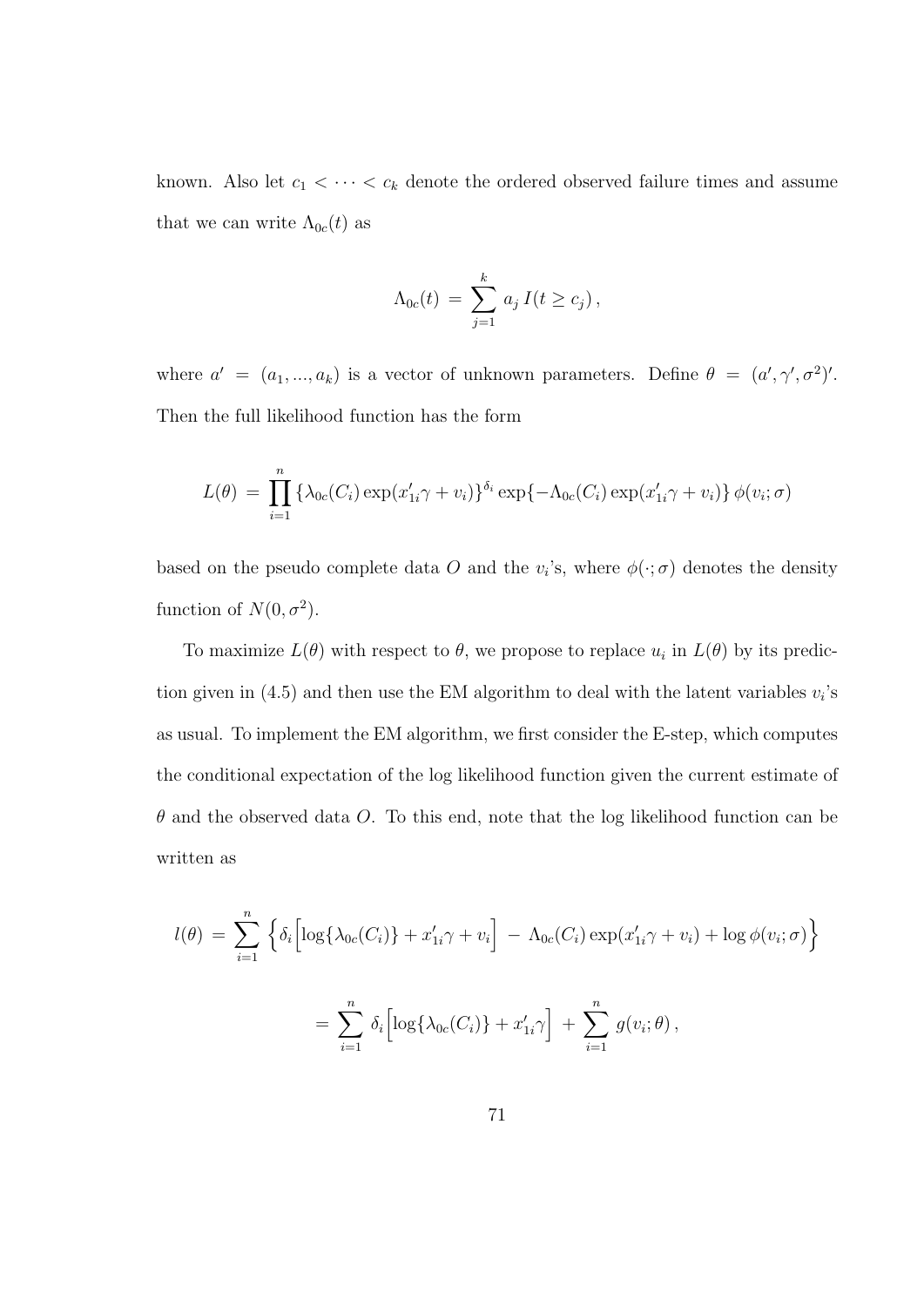where

$$
g(v_i; \theta) = \delta_i v_i - \Lambda_{0c}(C_i) \exp(x'_{1i}\gamma + v_i) + \log \phi(v_i; \sigma).
$$

To calculate  $E\{l(\theta)|O,\theta^{(m)}\}$ , one needs to calculate

$$
E_i\{g(v_i;\theta)|O_i,\theta^{(m)}\} = \int g(v_i;\theta) f(v_i|O_i,\theta^{(m)}) dv_i,
$$

where  $\theta^{(m)}$  denotes the current estimate of  $\theta$  and

$$
f(v_i|O_i, \theta) = \frac{\exp(\delta_i v_i) \exp\{-\Lambda_{0c}(C_i) \exp(x'_{1i}\gamma + v_i)\}\phi(v_i; \sigma)}{\int \exp(\delta_i v_i) \exp\{-\Lambda_{0c}(C_i) \exp(x'_{1i}\gamma + v_i)\}\phi(v_i; \sigma) dv_i},
$$

the conditional density of  $v_i$  given  $O_i$  and  $\theta$ . It is apparent that this integration has no closed form. For this, with  $\theta = \theta^{(m)}$ , let  $\{v_i^{(l)}\}$  $i_i^{(l)}$ ;  $i = 1, ..., n, l = 1, ..., L$  } be L i.i.d. samples from  $N(0, {\{\sigma^{(m)}\}}^2)$ . Then one can approximate  $E_i\{g(v_i; \theta)|O_i, \theta^{(m)}\}$  by

$$
\hat{E}\{g(v_i;\theta)|O_i,\theta^{(m)}\} = \frac{\sum_{l=1}^{L} g(v_i^{(l)};\theta) \exp(\delta_i v_i^{(l)}) \exp\{-\Lambda_{0c}^{(m)}(C_i) \exp(x_{1i}'\gamma^{(m)} + v_i^{(l)})\}}{\sum_{l=1}^{L} \exp(\delta_i v_i^{(l)}) \exp\{-\Lambda_{0c}^{(m)}(C_i) \exp(x_{1i}'\gamma^{(m)} + v_i^{(l)})\}}.
$$
\n(4.6)

Now we consider the M-step of the EM algorithm, which maximizes  $E\{l(\theta)|O,\theta^{(m)}\}$ with respect to  $\theta$ . For this, by taking its derivatives with respect to  $\theta$  and setting the derivatives equal to zero, we obtain the following equations

$$
a_j^{(m+1)} = \left[\sum_{i=1}^n E_i \left\{ \exp(x_{1i}'\gamma + v_i)I(C_i \ge c_j) \right\} \right]^{-1},\tag{4.7}
$$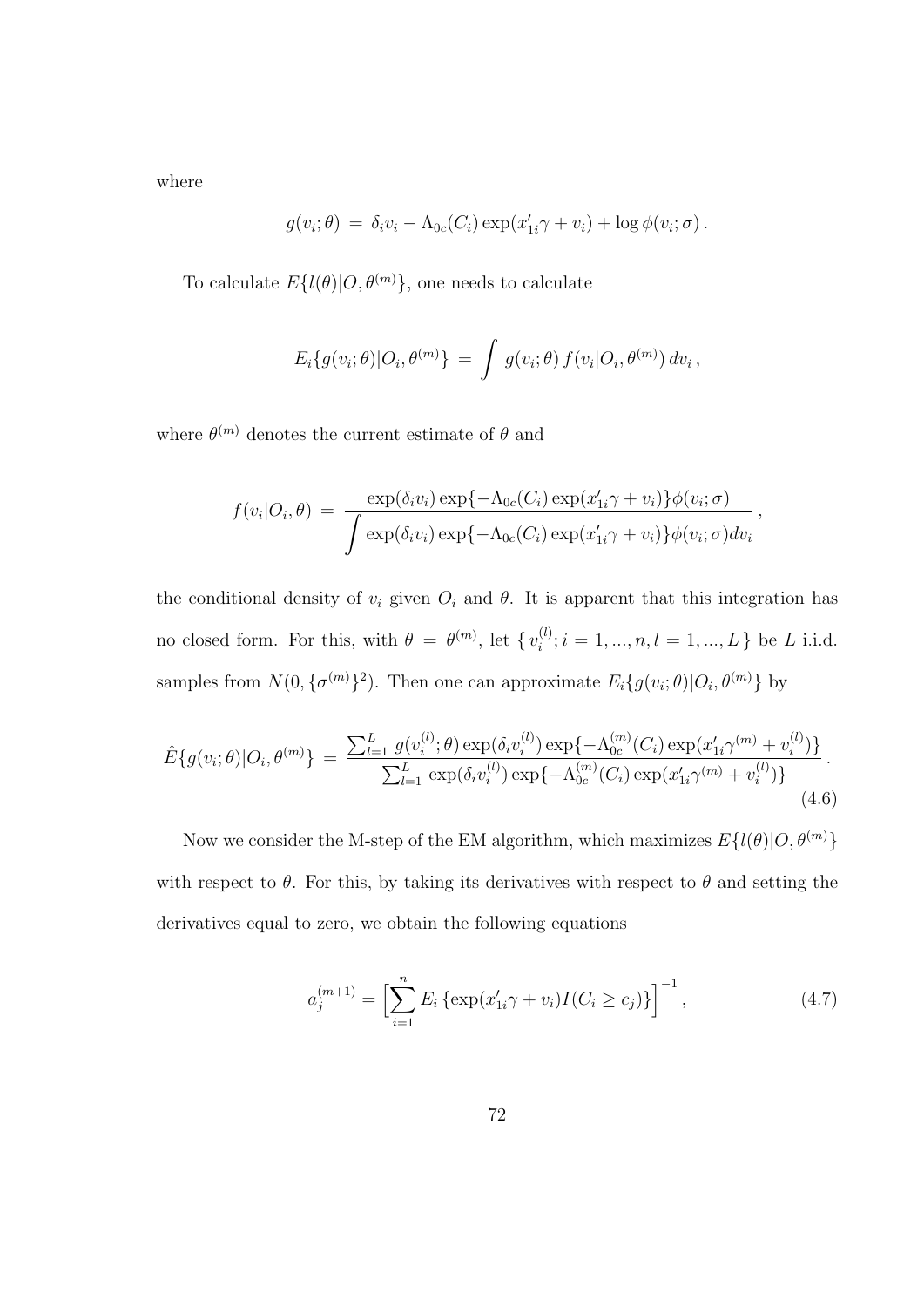for  $j = 1, ..., k, \sigma^{(m+1)} = \{n^{-1} \sum_{i=1}^{n} E_i(v_i^2)\}^{1/2}$ , and

$$
\sum_{i=1}^{n} E_i \Big[ x_{1i} \left\{ \delta_i - \Lambda_{0c}(C_i) \exp(x'_{1i} \gamma + v_i) \right\} \Big] = 0 \tag{4.8}
$$

for the updated estimate  $\theta^{(m+1)}$  of  $\theta$ . In practice, we propose to obtain the  $a_i^{(m+1)}$  $j^{(m+1)}$  and thus  $\Lambda_{0c}^{(m+1)}$  first by using (4.7) with letting  $\theta = \theta^{(m)}$ . Then by replacing  $\Lambda_{0c}$  with  $\Lambda_{0c}^{(m+1)}$  $_{0c}^{(m+1)}$ , one can solve (4.8) to get  $\gamma^{(m+1)}$  and  $\{\sigma^{(m+1)}\}^2$ . Finally, given the estimate  $\hat{\theta}$ of  $\theta$ , one could calculate the conditional expectation of  $v_i$  given  $O_i$  as or predict  $v_i$  by

$$
\hat{v}_i = E_i(v_i|O_i, \hat{\theta}), \qquad (4.9)
$$

which can be approximated by  $(4.6)$ .

#### 4.3.3 Estimation of Model (4.1)

Now we are ready to estimate  $\beta_1$  or  $\beta$  in model (4.1). For this, define  $Y_i(t) = I(t \leq$  $C_i$ ) and

$$
S_j(\beta; t) = \frac{1}{n} \sum_{i=1}^n Y_i(t) \exp\{x'_{2i}(\beta + \alpha)\} x_{2i}^{\otimes j},
$$

for  $j = 0, 1, 2$ , where  $a^{\otimes 0} = 1$ ,  $a^{\otimes 1} = a$  and  $a^{\otimes 2} = a a'$  for a vector a. Note that if all the  $u_i$ 's and  $v_i$ 's are known, following Cheng and Wei (2000), one can estimate  $\beta$ using the estimating function

$$
U(\beta) = \frac{1}{\sqrt{n}} \sum_{i=1}^{n} \int_0^{\tau} \left\{ x_{2i} - \frac{S_1(\beta; t)}{S_0(\beta; t)} \right\} N_i(t) d\tilde{N}_i(t).
$$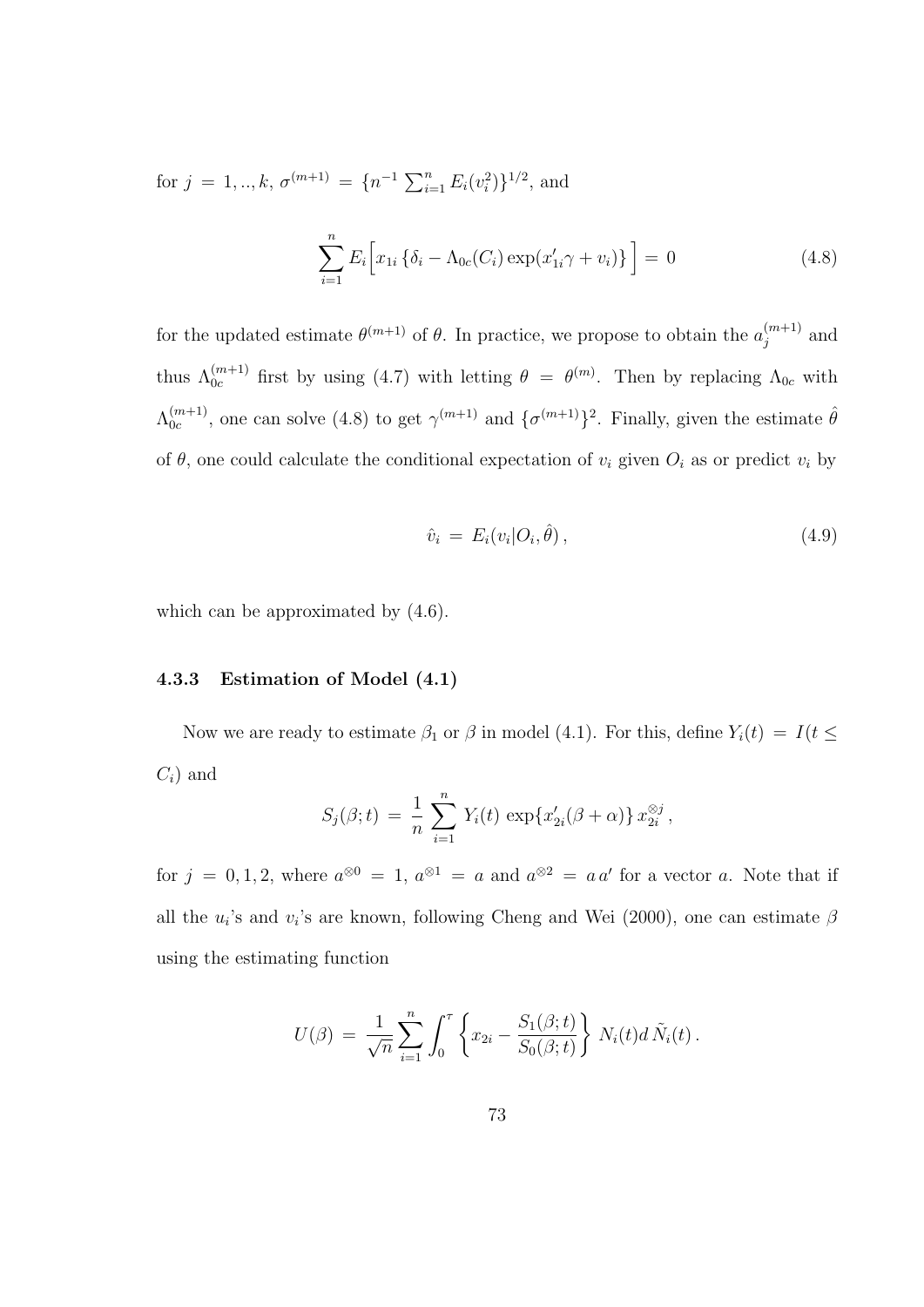Motivated by this, we propose to estimate  $\beta$  based on the following estimating function

$$
\hat{U}(\beta) = \frac{1}{\sqrt{n}} \sum_{i=1}^{n} \int_{0}^{\tau} \left\{ \hat{x}_{2i} - \frac{\hat{S}_{1}(\beta; t)}{\hat{S}_{0}(\beta; t)} \right\} N_{i}(t) d \tilde{N}_{i}(t).
$$
\n(4.10)

Here  $\hat{x}_{2i} = (x'_i, \hat{u}_i, \hat{v}_i)'$  with the  $\hat{u}_i$  and  $\hat{v}_i$  given by (4.5) and (4.9), respectively, and  $\hat{S}_j(\beta; t)$  denotes  $S_j(\beta; t)$  with the  $x_{2i}$ 's and  $\alpha$  replaced by the  $\hat{x}_{2i}$ 's and  $\hat{\alpha} = (\hat{\alpha}'_1, 1, 0)'$ , respectively.

Define the estimate  $\hat{\beta}$  of  $\beta$  as the solution to  $\hat{U}(\beta) = 0$ . Note that  $\hat{x}_{2i}$  is independent of  $\beta$  and we have

$$
\frac{\partial \hat{U}(\beta)}{\partial \beta} = -\frac{1}{\sqrt{n}} \sum_{i=1}^n \int_0^\tau \left\{ \frac{\hat{S}_2(\beta; t) \hat{S}_0(\beta; t) - \hat{S}_1(\beta; t) \hat{S}_1(\beta; t)'}{\hat{S}_0^2(\beta; t)} \right\} N_i(t) d\tilde{N}_i(t),
$$

which is strictly negative. Thus  $\hat{\beta}$  is unique. Also it is expected that  $\hat{\beta}$  is consistent and its distribution can be approximated by a normal distribution when  $n$  is large.

For estimation of the covariance matrix of  $\hat{\beta}_1$  or  $\hat{\beta}$ , we propose to use the following simple bootstrap procedure. Let B denote a prespecified positive integer. For each  $b$ , where  $1 \leq b \leq B$ , draw a simple random sample of size n,

$$
D^{(b)} = \left\{ T_{i1}^{(b)}, \ldots, T_{iK_i^*}^{(b)}, N_i^{(b)}(T_{i1}^{(b)}), \ldots, N_i^{(b)}(T_{iK_i^*}^{(b)}), C_i^{(b)}, \delta_i^{(b)}, x_i^{(b)'}; i = 1, \ldots, n \right\},
$$

with replacement from the observed data

$$
D = \{T_{i1}, \ldots, T_{iK_i^*}, N_i(T_{i1}), \ldots, N_i(T_{iK_i^*}), C_i, \delta_i, x_i'; i = 1, \ldots, n\}.
$$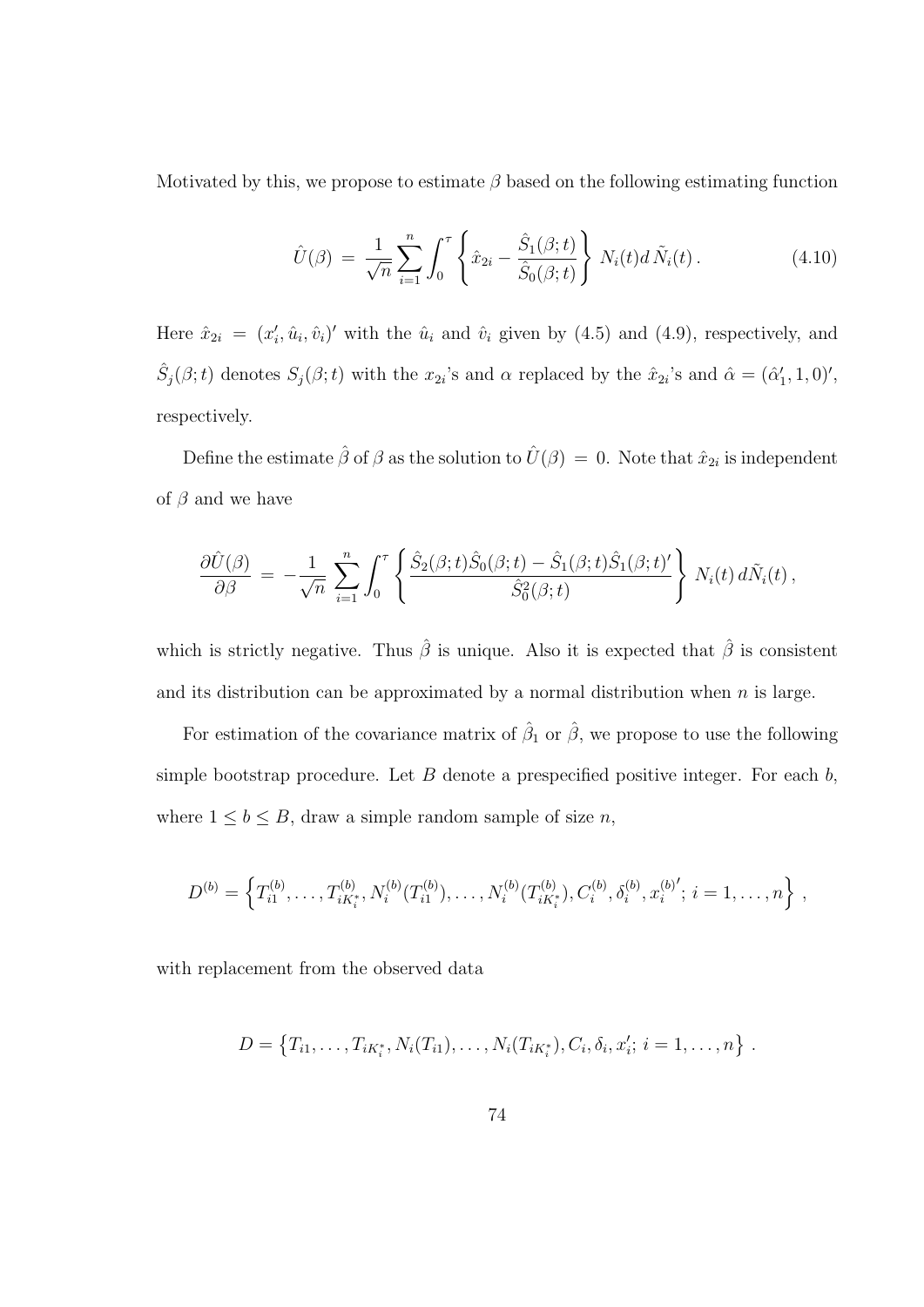Let  $\hat{\beta}^{(b)}$  be the proposed estimate of  $\beta$  based on the data set  $D^{(b)}$  defined above. Then a natural estimate of the covariance matrix of  $\hat{\beta}$  is given by

$$
\hat{\Sigma} = \frac{1}{B-1} \sum_{b=1}^{B} \left\{ \hat{\beta}^{(b)} - \frac{1}{B} \sum_{b=1}^{B} \hat{\beta}^{(b)} \right\}^{2}.
$$

## 4.4 Numerical Results

We conducted a simulation study to assess the performance of the estimation procedure proposed in the previous sections under different situations with the focus on estimation of  $\beta_1$ . In the study, the covariate  $x_i$ 's were assumed to follow a Bernoulli distribution with success probability 0.5. To generate the simulated data, we first generated the  $u_i^* = \exp(u_i)$  and  $v_i$  from the gamma distribution with mean 10 and variance 50 and the normal distribution with mean 0 and variance  $\sigma^2 = 0.25$ , respectively. Given  $x_i$ ,  $u_i$  and  $v_i$ ,  $C_i^*$  was generated under model (4.3) with  $\lambda_{0c}(t) = 0.002$ and it was assumed that  $\tau = 18$ .

For the observation process, we assumed that  $H_i$  follows the homogeneous Poisson process with  $\lambda_{0h}(t) = \tau^{-1}$ . Then given  $x_i$  and  $u_i$ ,  $K_i^*$ , the number of real observation times for subject  $i$ , follows the Poisson distribution with mean

$$
\Lambda_h(C_i|x_i, u_i) = \Lambda_{0h}(C_i) \exp(x_i \alpha_1 + u_i) = \frac{C_i \exp(x_i \alpha_1 + u_i)}{\tau},
$$

 $i = 1, 2, \ldots, n$ . Furthermore, the observation times  $(T_{i1}, ..., T_{iK_i^*})$  are the order statistics of a random sample of size  $K_i^*$  from the uniform distribution over  $(0, C_i)$ . Given  $K_i^*$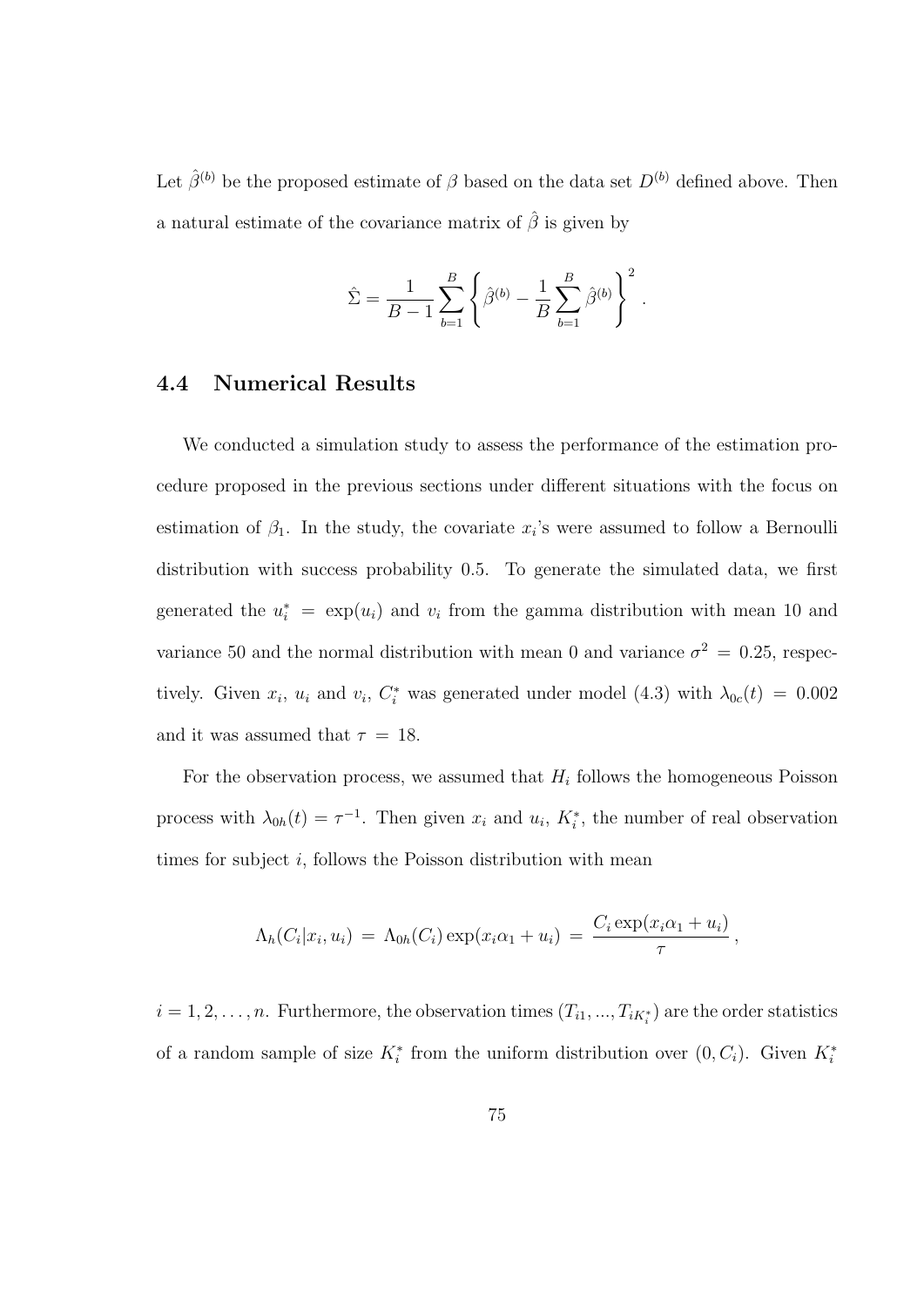and  $(T_{i1},...,T_{iK_i^*})$ , we generated  $N_i(T_{ij})$  using the formula

$$
N_i(T_{ij}) = N_i^*[\lambda_N(T_{i1})] + N_i^*[\lambda_N(T_{i2}) - \lambda_N(T_{i1})] + \ldots + N_i^*[\lambda_N(T_{ij}) - \lambda_N(T_{ij-1})]
$$

for  $j = 1, ..., K_i^*$  and  $i = 1, ..., n$ . Here  $N_i^*[\lambda_N(t)]$  denotes the random number generated from the Poisson distribution with mean

$$
t \exp(x_i\beta_1 + u_i\beta_2 + v_i\beta_3).
$$

The results given below are based on  $n = 100$  or 200,  $L = 50$  in equation (4.6),  $B = 20$ in the bootstrap procedure for variance estimation, and 1000 replications.

Table 4.1 presents the simulation results on estimation of  $\beta_1$  for the situations where  $\beta_1 = -2, -1, 0, 1, 2$  along with  $\beta_2 = \beta_3 = 0$  and  $\alpha_1 = \gamma_1 = \gamma_2 = 1$ . The table includes the averages of proposed estimates of  $\beta_1$  based on the simulated data, the sample standard deviations of the estimates (SSD), the means of the bootstrap standard deviation estimates (BSD), and the empirical 95% coverage probabilities (CP) for  $\beta_1$ . Table 4.2 gives the estimation results for the same situations as in Table 1 except that  $\beta_2 = \beta_3 = 0.2$ . These results indicate that the estimate  $\hat{\beta}_1$  seems to be unbiased and the bootstrap variance estimation procedure provides reasonable estimates. Also the results on the empirical coverage probabilities indicate that the normal approximation seems to be appropriate.

To assess the performance of the normal approximation to the finite-sample distribution of the estimate of  $\beta_1$ , we studied the quantile plots of the standardized estimates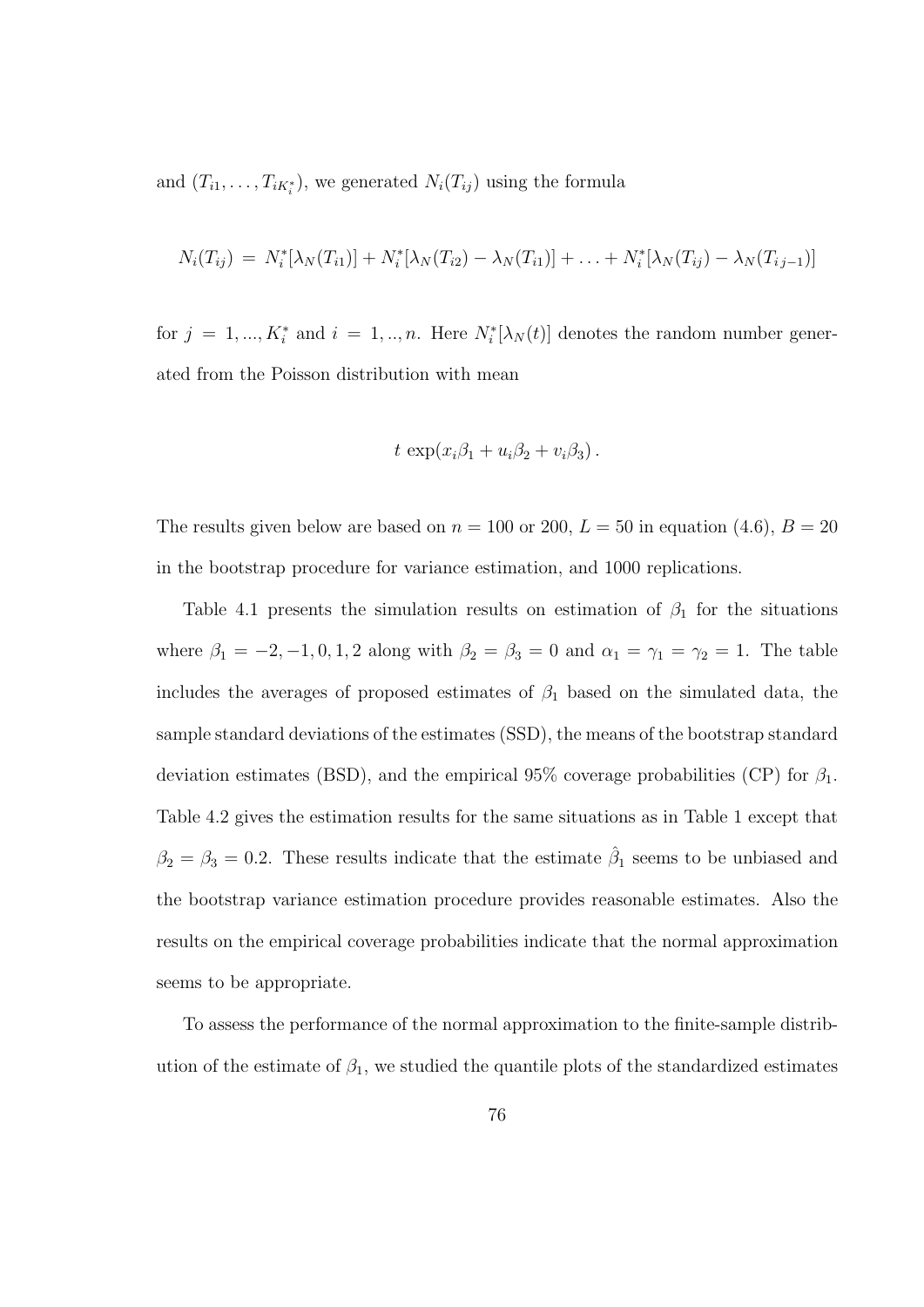of  $\beta_1$ . Figures 4.1 and 4.2 display such plots corresponding to the situations where  $n = 100, \beta_1 = 0$  or 1 with  $\beta_2 = \beta_3 = 0$ . These figures indicate that the normal approximation seems reasonable. Similar plots were obtained for other setups.

## 4.5 An Application

In this section, we illustrate the proposed methodology by revisiting the data set from the bladder cancer study discussed in Chapters 1 and 2. Following Sun and Wei (2000), we restrict our attention to the patients in the placebo (47) and thiotepa (38) groups.

For the analysis, define the first component of  $x_i$  to be equal to 1 if the *i*th patient was given the thiotepa treatment and 0 otherwise. Also define the second and third components of  $x_i$  to be the number of initial tumors and the size of the largest initial tumor of the patient, respectively. Assume that the occurrence process of the bladder tumors, the clinical visit process and the follow-up process can be described by models (4.1), (4.2) and (4.3), respectively. The application of the estimation procedure proposed in the previous sections gave  $\hat{\beta}_1 = (-1.8483, 0.1996, 0.0015)'$  with the estimated standard errors of  $(0.6879, 0.3181, 0.3562)'$ . These results suggest that the thiotepa treatment significantly reduced the occurrence rate of the bladder tumors. However, the occurrence rate of the bladder tumors does not seem to be significantly related with the number of initial tumors and the size of the largest initial tumor.

For comparison, we noticed that Sun and Wei (2000) assumed that the three processes involved are independent of each other given the covariates and estimated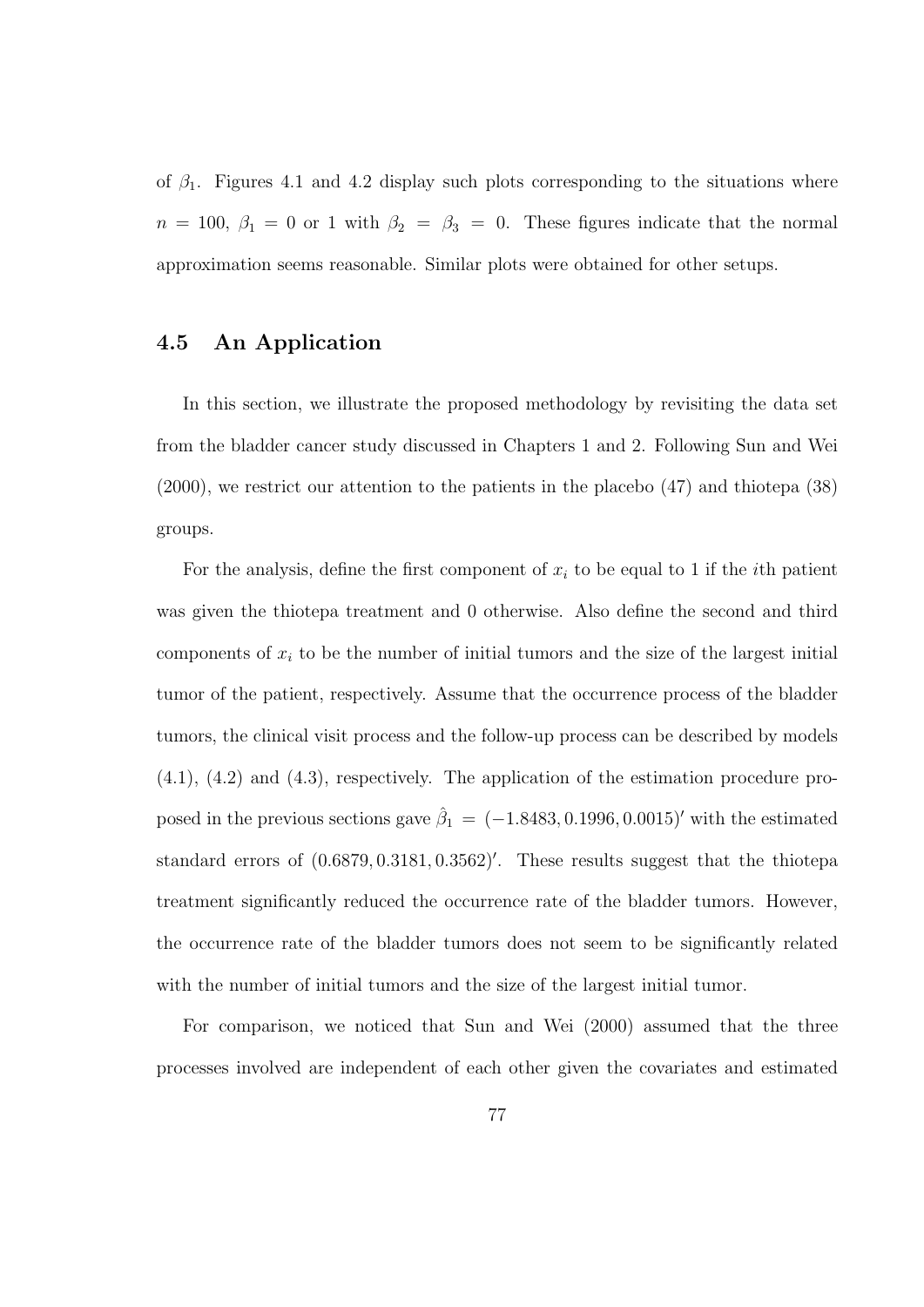the effects of three covariates as  $(-2.0249, 0.6620, -0.1229)'$  with the estimated standard errors being  $(0.4500, 0.2133, 0.2035)'$ . It can be seen that the results from the two methods are similar but the approach that took into account the possible correlation among the three processes gave smaller estimated effects. In other words, without taking into account the correlation, one could overestimate the treatment or covariate effects. One possible reason for this is that part of the estimated effect given by the approach assuming the independence may be due to the correlation of the three processes. Huang et al. (2006) studied a similar problem and gave a similar conclusion.

### 4.6 Discussion

In this chapter, we considered regression analysis of panel count data when all three processes involved may be related and for the purpose, some shared frailty models were proposed. For inference, an estimating equation approach and an EM algorithm were developed for estimation of regression parameters representing covariate effects. A key advantage of the proposed approach over existing methods for panel count data is that it allows both the observation process and the follow-up process to be related with the response process of interest. In general, it may be hard to have enough evidence to verify or assess the independence assumption or the existence of the correlation. But as mentioned before, this could happen quite often in practice.

In the preceding sections, our focus has been on estimation of regression parameter  $β_1$ . Sometimes, one may be interested in estimating the baseline mean function  $μ_N(t)$ in model (4.1). For this, one could develop an estimate following the one given in Thall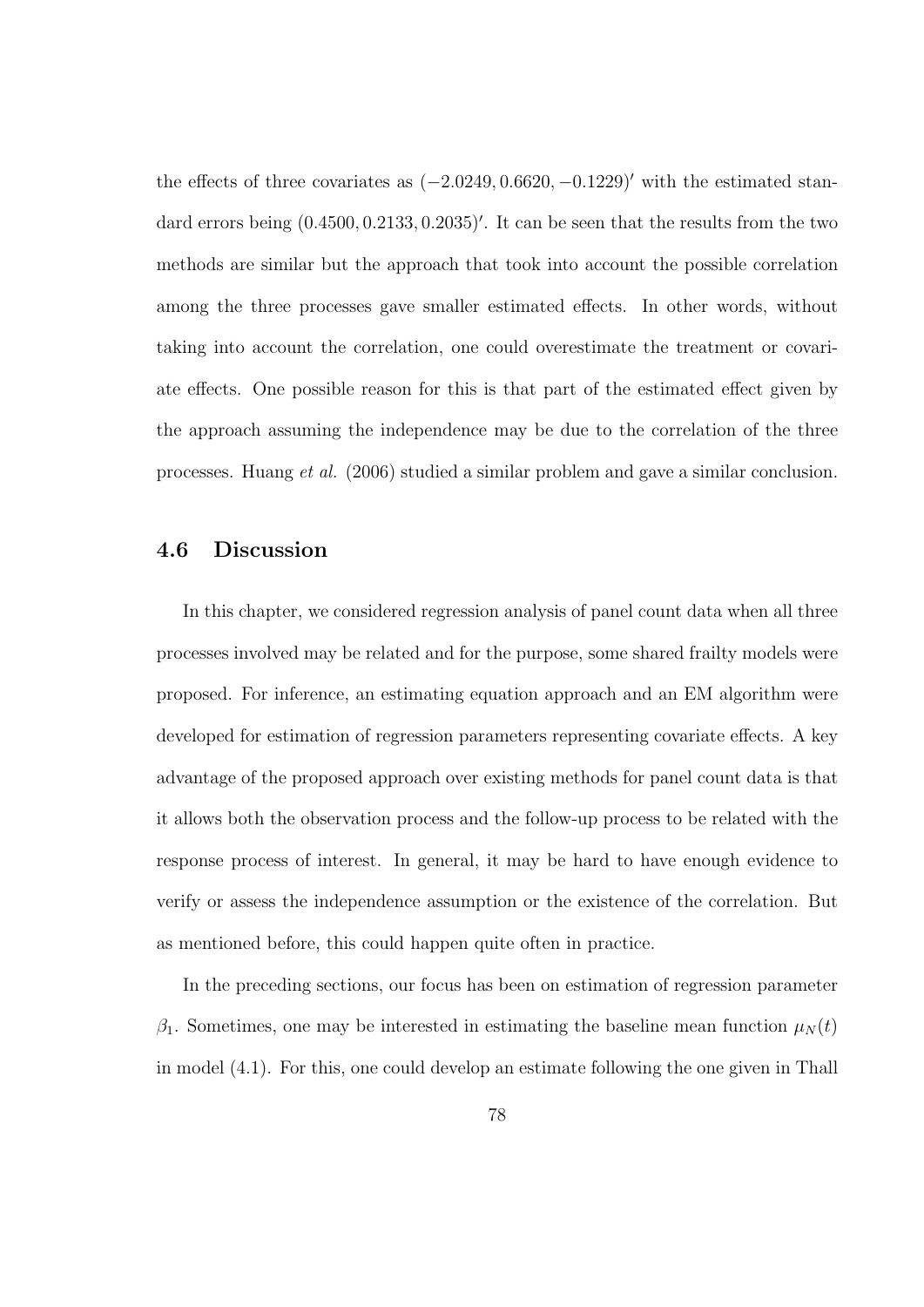and Lachin (1988) or others by treating  $u_i$  and  $v_i$  to be known and replaced with  $\hat{u}_i$ and  $\hat{v}_i$  given in (4.5) and (4.9), respectively.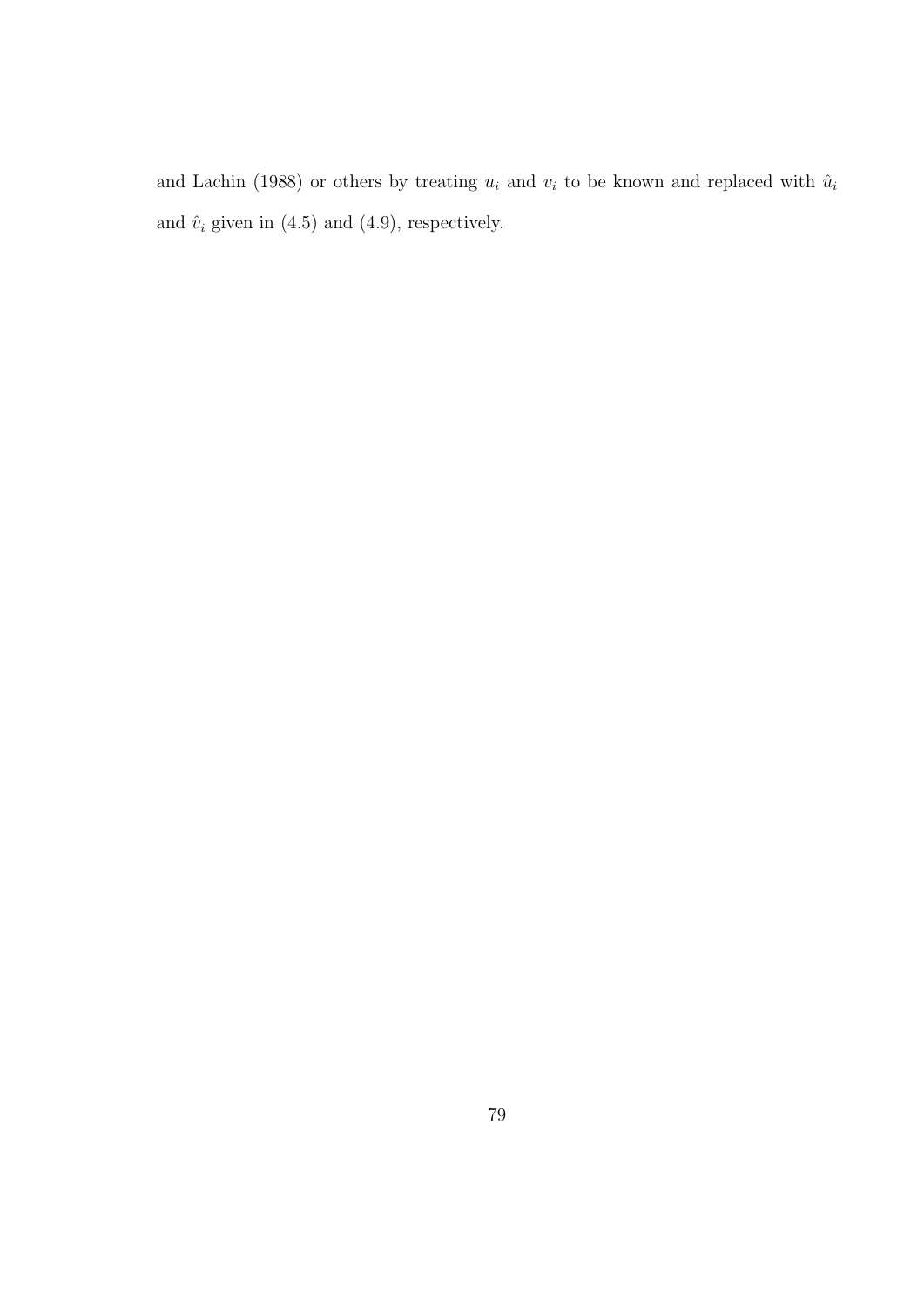## Chapter 5

## FUTURE RESEARCH

In this chapter, we discuss several potential directions for future research that are related to the analysis of panel count data.

#### 5.1 More Efficient Estimation for Regression Parameters

In this dissertation, estimating equation-based approaches were used to estimate regression parameters in semiparametric models. For example, the estimating equations  $(2.4)$  and  $(2.5)$  involve weight functions  $w_{2i}$  and  $w_{1i}$ , respectively, which could depend on  $x_i$ ,  $C_i$  and  $\Lambda_0$  in Chapter 2. In Chapter 4, the weight function  $w_i$  in equation (4.4) could depend on  $x_i$ ,  $C_i$  and  $\Lambda_{0h}$ . As future research, it would be useful to investigate how to choose these weight functions to obtain efficient or optimal estimates. Similarly, one could apply some weight functions to the estimating functions defined in  $(3.3), (3.4), (3.5)$  and the equation  $(4.10)$  and ask the same question.

Another approach for more efficient estimates is to develop new estimating equations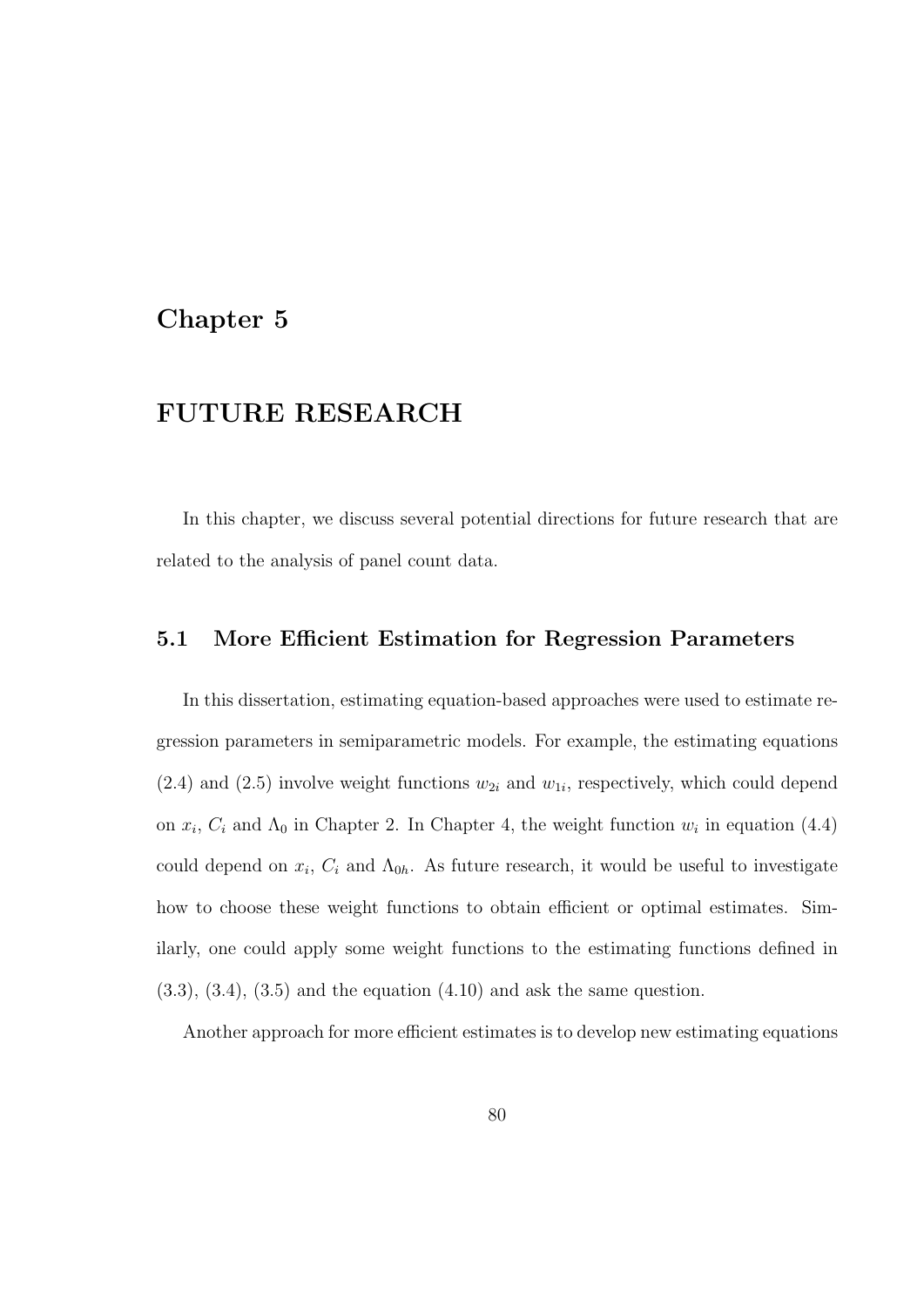for the problems considered in the previous chapters. For example, in the construction of the estimating equation (2.5), we used  $\bar{N}_i = \bar{N}_i(\tau) = \int_0^{\tau} N_i(t) d\tilde{N}_i(t)$ . Although this equation is natural and intuitive, a more efficient estimating equation may be derived directly based on the two processes  $N_i(t)$  and  $\tilde{N}_i(t)$  at all the observation times (Cheng and Wei, 2000). A similar idea was applied in Chapter 4.

## 5.2 Regression Analysis of Multivariate Panel Count Data with Time-Dependent Covariates

In Chapter 3, we considered regression analysis of multivariate panel count data with time-invariant covariates. However, the values taken by the covariates may vary over time in many longitudinal studies (e.g, age since clinic entry, blood pressure, and current smoking status). It is useful to study how to generalize the proposed methods to the situation where the covariates of interest may be time-dependent. Some new inference procedures would be needed.

# 5.3 Likelihood-Based Approach to the Analysis of Panel Count Data with Dependent Observation and Follow-up Times

As discussed in Chapters 2 and 4, both marginal and random effect approaches can be used in the analysis of panel count data. However, there seems to have few likelihood-based methods for panel count data. Recently, Zeng and Lin (2007) proposed a class of semiparametric transformation models with random effects for recurrent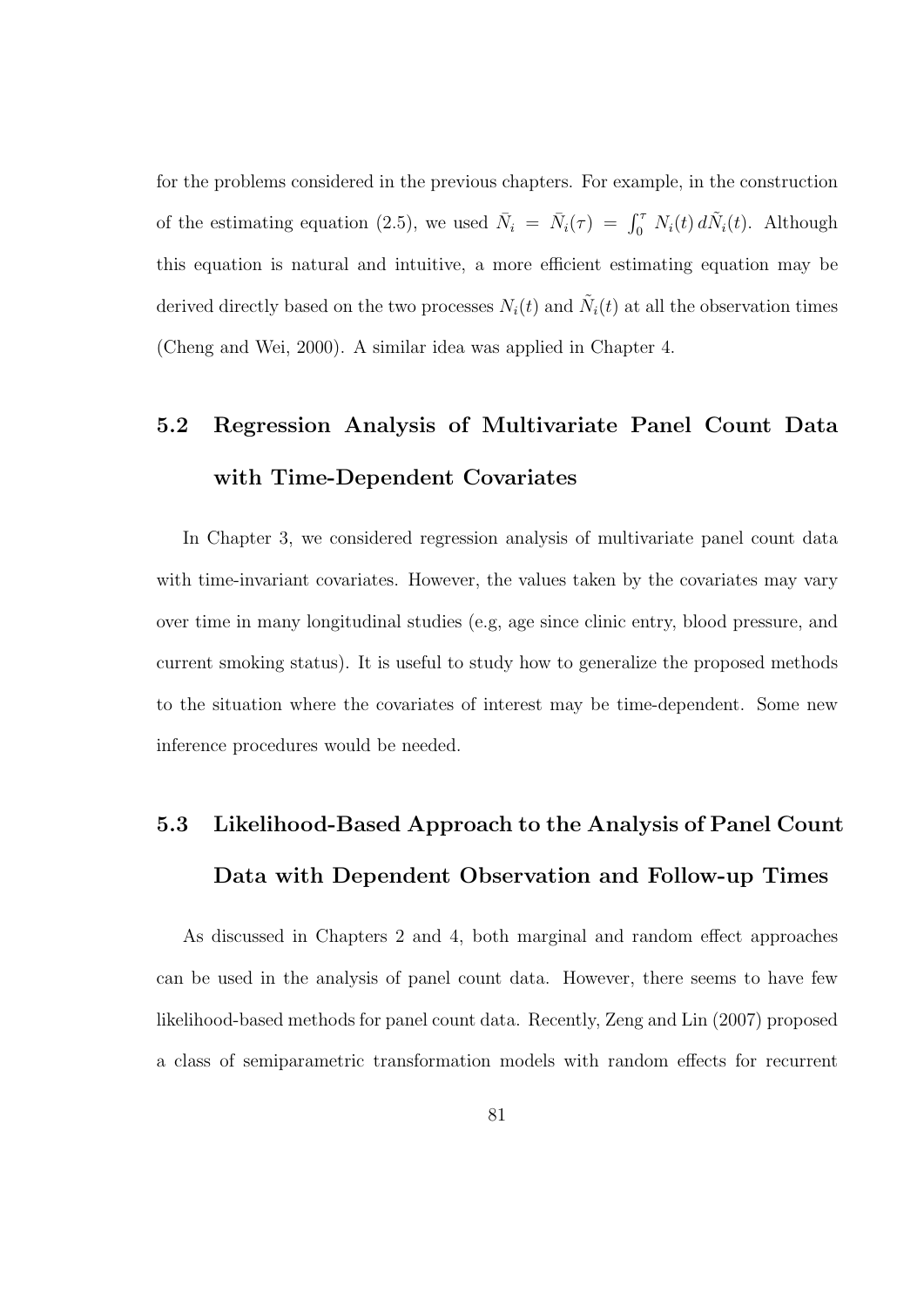event data by accounting for the dependence of the recurrent event times within the same subject and developed nonparametric maximum likelihood estimators (NPMLEs) for regression parameters. A generalization of their method to the analysis of panel count data for the situation, where the censoring mechanism is dependent of both the response and observation processes, will be an interesting and possible direction for future research.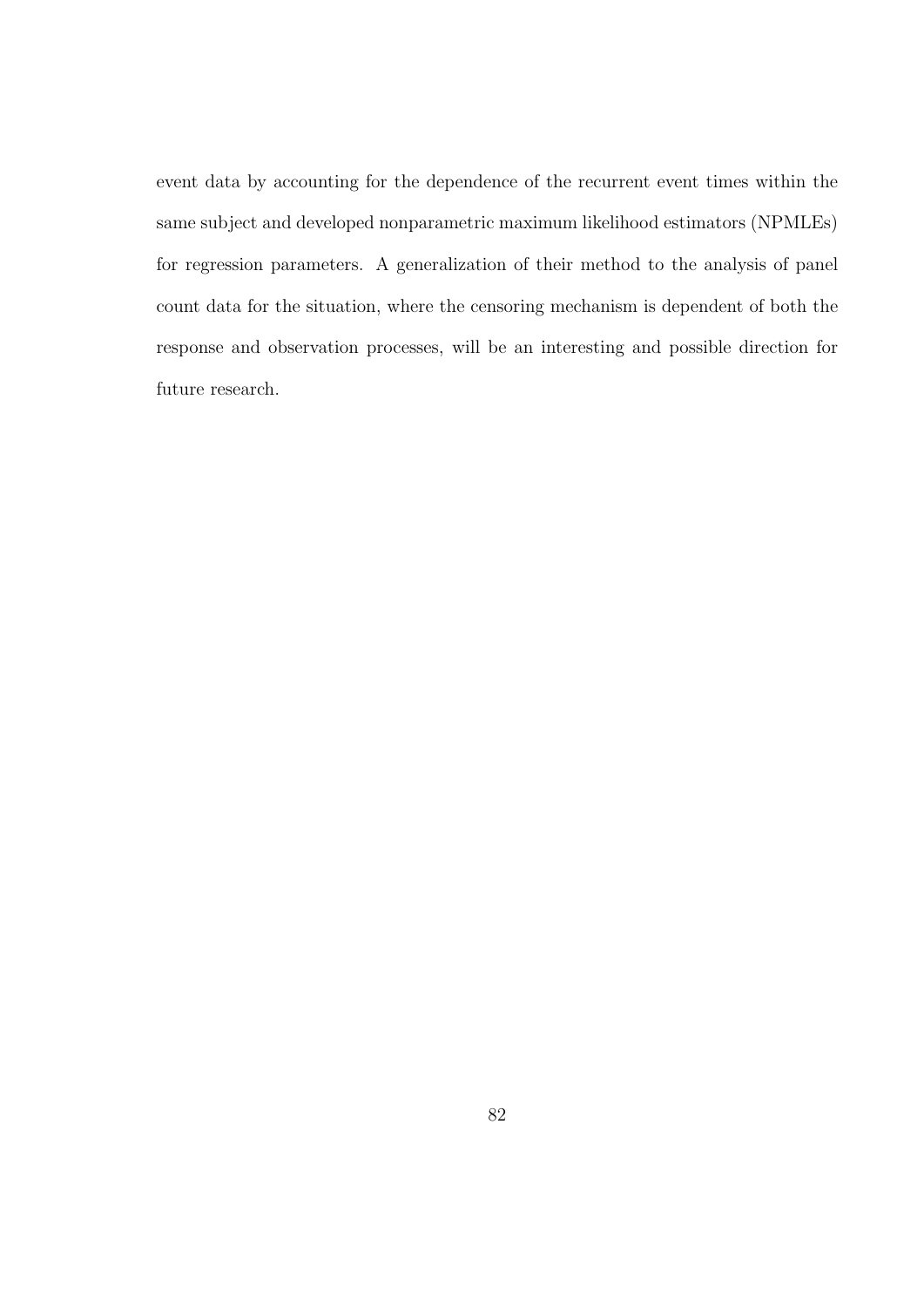## APPENDIX

### Appendix A:

## Proof of the Asymptotic Properties of  $\hat{\beta}_1$  and  $\hat{\beta}_2$  in Chapter 2

In this appendix, we prove the consistency and normality of  $\hat{\beta}_1$  and  $\hat{\beta}_2$ . First we consider  $\hat{\beta}_1$ . Let  $N_i$ ,  $\tilde{N}_i$ ,  $T_{ij}$ ,  $x_i$ ,  $x_{1i}$ ,  $x_{2i}$ ,  $z_i$ ,  $K_i^*$ ,  $w_{1i}$ ,  $w_{2i}$ ,  $C_i$ ,  $\hat{U}_1$  and  $\hat{U}_2$  be defined as in Sections 2.2 and 2.3, and  $X, X_1, X_2, Z, K^*, W_1, W_2$  and  $C$  denote the underlying random variables of the  $x_i$ 's,  $x_{1i}$ 's,  $x_{2i}$ 's,  $z_i$ 's,  $K_i^*$ 's,  $w_{1i}$ 's,  $w_{2i}$ 's and  $C_i$ 's, respectively. For the proof, we need the following regular conditions that are similar to those given in Huang and Wang (2004):

(a)  $P(C \geq \tau, Z > 0) > 0;$ 

(b) X is uniformly bounded;

(c) the variance of Z is bounded and there exists a positive small constant  $\epsilon > 0$  such that  $Z > \epsilon$  almost surely;

(d)  $G(u) = E\{ZI(C \ge u)\}\$ is continuous for  $u \in [0, \tau]$ .

Let  $V_1$  and  $V_2$  denote the joint distributions of  $(C, Z)$  and  $(W_2, X_2, K^*, C)$ , re-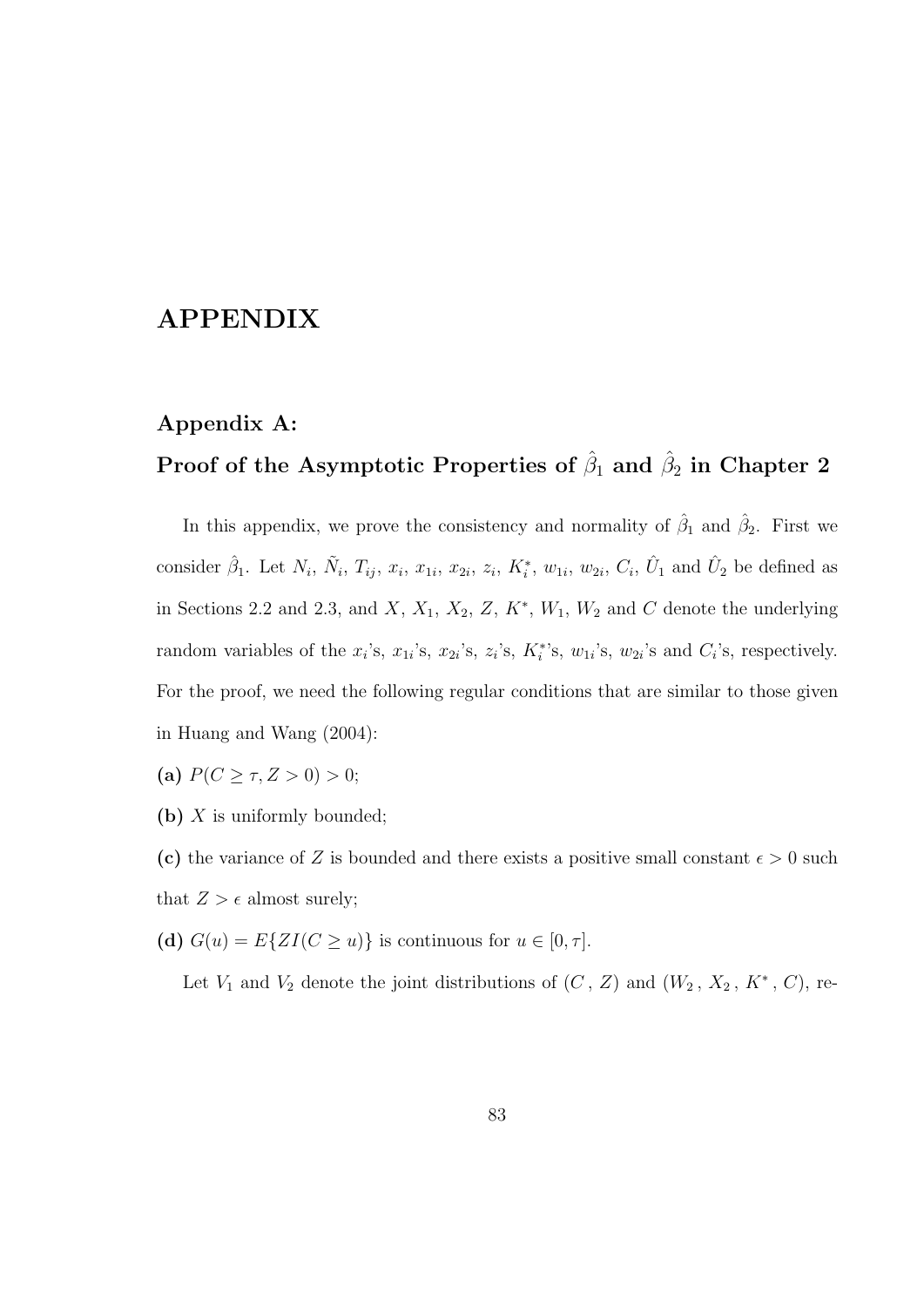spectively. Define  $Q(u) = \int_0^u G(v) d\Lambda_0(v)$ ,  $R(u) = G(u)\Lambda_0(u)$ ,

$$
b_i(t) = \sum_{j=1}^{K_i^*} \left\{ \int_t^\tau \frac{I(T_{ij} \le u \le C_i) dQ(u)}{R^2(u)} - \frac{I(t \le T_{ij} \le \tau)}{R(T_{ij})} \right\},
$$
  

$$
f_{i2} = \int \frac{w_2 x_2 k^* b_i(c)}{\Lambda_0(c)} dV_2(w_2, x_2, k^*, c) + w_{2i} x_{2i} \left\{ K_i^* \Lambda_0^{-1}(C_i) - \exp(\gamma_2' x_{2i}) \right\},
$$

and  $f_i$  to be the vector function  $E\{-\partial f_{i2}/\partial \gamma_2\}^{-1} f_{i2}$  without the last entry. Then we have  $G(u) = E\{ZI(C \ge u)\}$  = R  $zI(c \geq u) dV_1(c, z),$ 

$$
\widehat{\gamma} - \gamma = \frac{1}{n} \sum_{i=1}^{n} f_i + o_p(n^{-1/2})
$$
 (A.1)

and

$$
\widehat{\Lambda}_0(t) - \Lambda_0(t) = \frac{1}{n} \Lambda_0(t) \sum_{i=1}^n b_i(t) + o_p(n^{-1/2}), \quad t \le \tau
$$
\n(A.2)

(Wang et al., 2001; Huang and Wang, 2004).

For the consistency of  $\widehat{\beta}_1$ , let

$$
m_i = E\{z_i | K_i^*, x_i, C_i\} = \frac{K_i^*}{\Lambda_0(C_i) \exp(\gamma' x_i)}
$$

and  $\beta_1^*$  denote the solution to the equation

$$
U_1^*(\beta_1) = \frac{1}{n} \sum_{i=1}^n w_{1i} x_{3i} \{\bar{N}_i - \exp(\gamma' x_i) \exp(\beta'_1 x_{3i})\} = 0,
$$

where  $x_{3i} = (x'_i, \log(m_i), 1)'$ . Let  $X_3$  denote the underlying random variable of the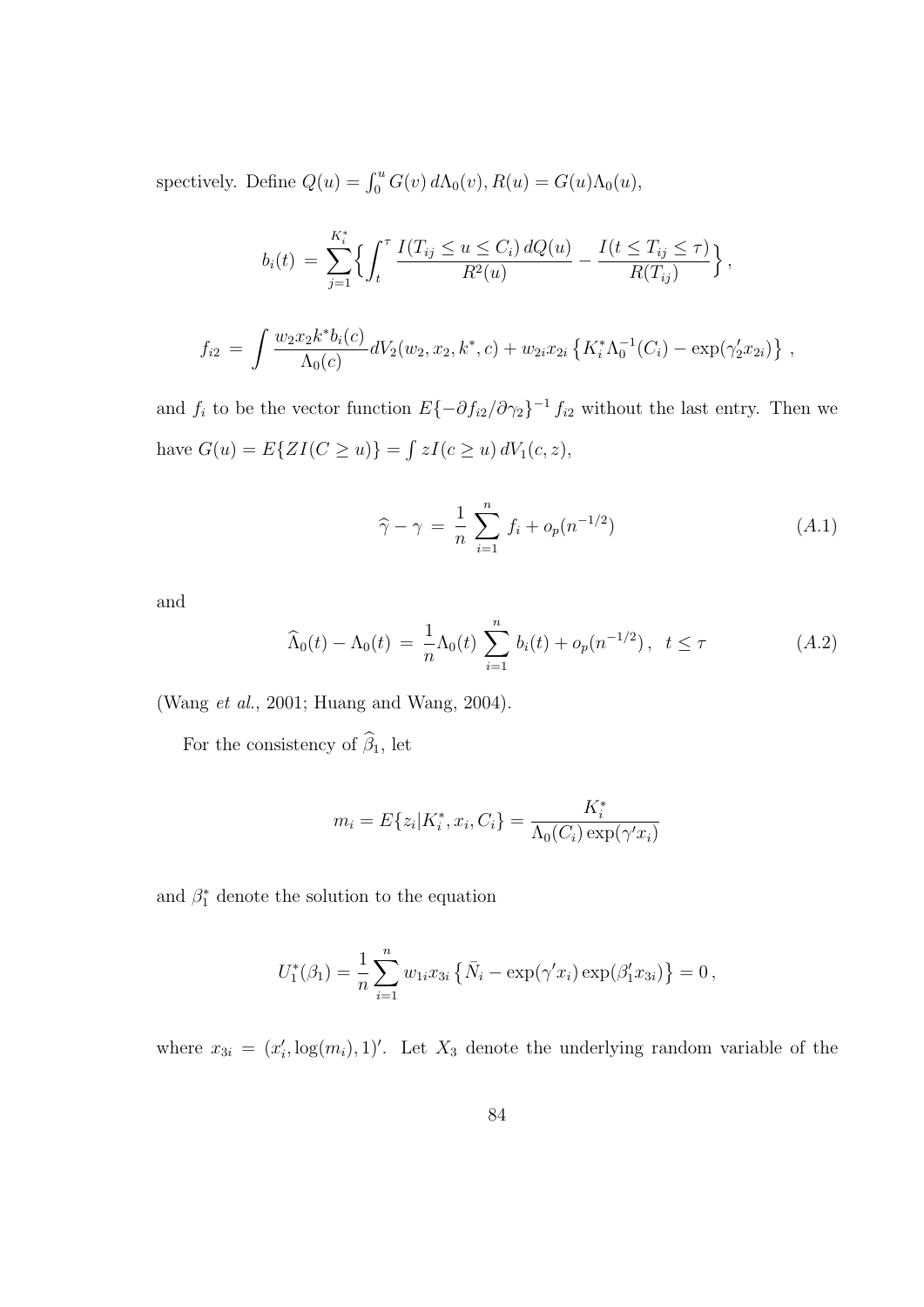$x_{3i}$ 's. Then it can be easily shown that  $\beta_1^*$  is a consistent estimate of the true value  $\beta_1$  if  $\Lambda_0$  and  $\gamma$  are known. Thus for the consistency of  $\widehat{\beta}_1$ , it is sufficient to show that  $\widehat{\beta}_1 - \beta_1^*$  converges to zero in probability. To this end, define

$$
A_n(b) = \frac{1}{n} \sum_{i=1}^n w_{1i} \Big[ \bar{N}_i (b - \beta_1^*)' \hat{x}_{1i} + \exp(\hat{\gamma}' x_i) \{ \exp(\beta_1^* \hat{x}_{1i}) - \exp(b' \hat{x}_{1i}) \} \Big],
$$
  

$$
A(b) = \frac{1}{n} \sum_{i=1}^n w_{1i} \Big[ \bar{N}_i (b - \beta_1^*)' x_{3i} + \exp(\gamma' x_i) \{ \exp(\beta_1^* x_{3i}) - \exp(b' x_{3i}) \} \Big].
$$

It is easy to see that  $\hat{U}_1(b)$  and  $U_1^*(b)$  are derivatives of  $A_n(b)$  and  $A(b)$  and  $\hat{\beta}_1$  and  $\beta_1^*$ are the unique maximums of  $A_n$  and  $A$ , respectively. Thus the consistency follows from the facts that  $\hat{\gamma}$  and  $\hat{\Lambda}_0(C_i)$  converge with  $\sqrt{n}$ -convergence rate (Wang *et al.*, 2001) and both  $A_n(b)$  and  $A(b)$  are concave functions.

For the asymptotic normality of  $\hat{\beta}_1$ , note that using some algebra, we have

$$
\frac{1}{\sqrt{n}} \sum_{i=1}^{n} w_{1i} \hat{x}_{1i} \left\{ \bar{N}_i - \exp(\hat{\gamma}' x_i) \exp(\beta'_1 \hat{x}_{1i}) \right\} = H_{1n} - H_{2n} - H_{3n} + H_{4n} + o_p(1),
$$

where

$$
H_{1n} = \frac{1}{\sqrt{n}} \sum_{i=1}^{n} g_{1i}(\beta_1) = \frac{1}{\sqrt{n}} \sum_{i=1}^{n} w_{1i} x_{3i} \{ \bar{N}_i - \exp(\gamma' x_i) \exp(\beta'_1 x_{3i}) \},
$$
  
\n
$$
H_{2n} = \frac{1}{\sqrt{n}} \sum_{i=1}^{n} w_{1i} x_{3i} \exp(\beta'_1 x_{3i}) \{ \exp(\hat{\gamma}' x_i) - \exp(\gamma' x_i) \},
$$
  
\n
$$
H_{3n} = \frac{1}{\sqrt{n}} \sum_{i=1}^{n} w_{1i} x_{3i} \exp(\gamma' x_i) \{ \exp(\beta'_1 x_{1i}) - \exp(\beta'_1 x_{3i}) \},
$$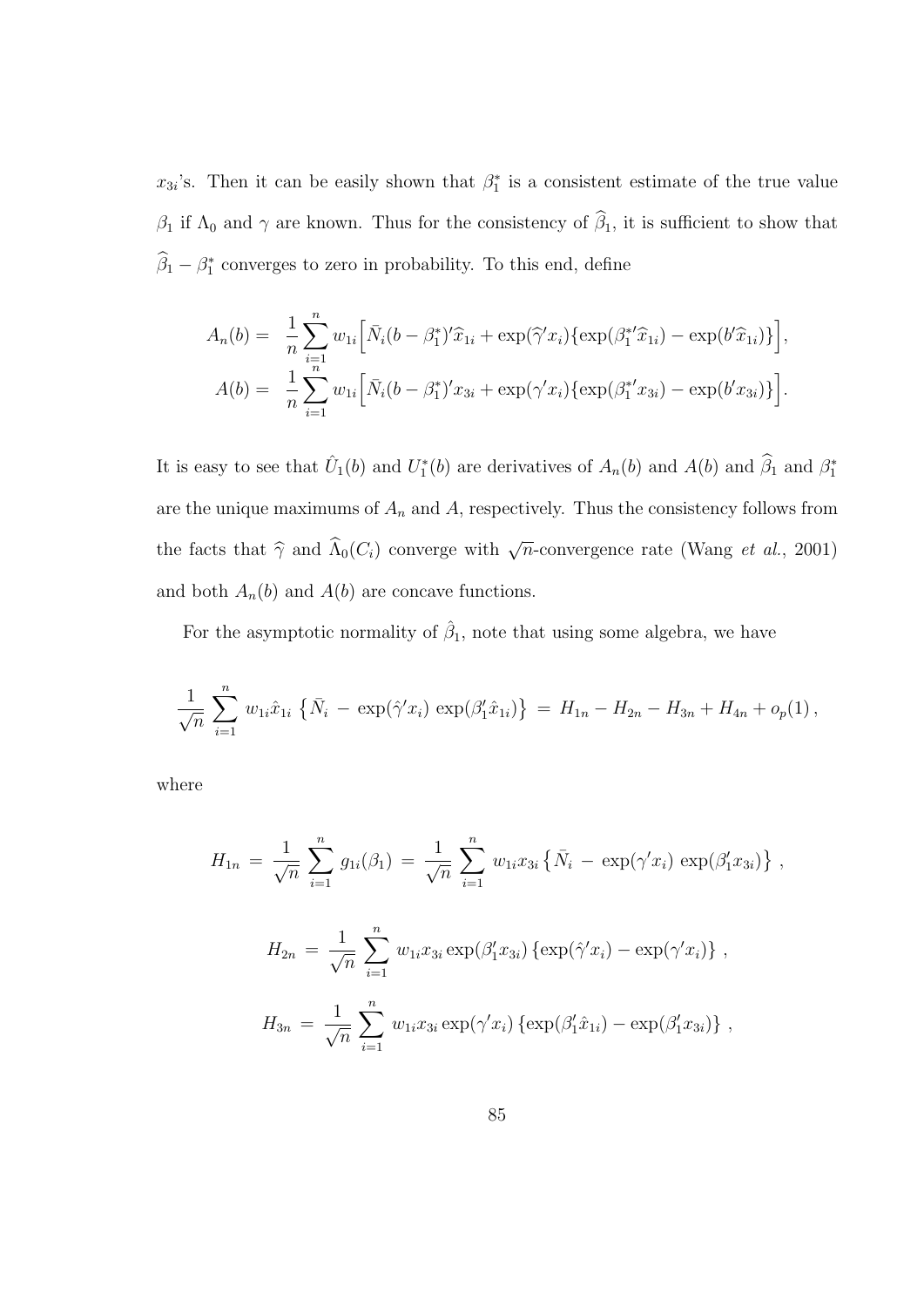and

$$
H_{4n} = \frac{1}{\sqrt{n}} \sum_{i=1}^{n} w_{1i} (\hat{x}_{1i} - x_{3i}) \{ \bar{N}_i - \exp(\gamma' x_i) \exp(\beta'_1 x_{3i}) \}.
$$

Define  $e_{p+2}$  be a  $(p+2)$ -dimensional vector whose elements are all zero except that the  $(p+1)$ th element is equal to 1. Then it can be easily shown that

$$
H_{2n} = \frac{1}{\sqrt{n}} \sum_{i=1}^{n} g_{2i}(\beta_1) + o_p(1)
$$
  
= 
$$
\frac{1}{\sqrt{n}} \sum_{i=1}^{n} E_{W_1,X_3}\{W_1X_3 \exp(\beta_1'X_3 + \gamma'X)X'\}f_i + o_p(1),
$$

$$
H_{3n} = \frac{1}{\sqrt{n}} \sum_{i=1}^{n} g_{3i}(\beta_1) + o_p(1)
$$
  
= 
$$
-\frac{1}{\sqrt{n}} \sum_{i=1}^{n} E_{W_1, X_3, C} \Big[ W_1 X_3 \exp(\beta_1' X_3 + \gamma' X) \beta_1' \mathbf{e}_{p+2} \{b_i(C) + X' f_i\} \Big] + o_p(1),
$$

$$
H_{4n} = \frac{1}{\sqrt{n}} \sum_{i=1}^{n} g_{4i}(\beta_1) + o_p(1)
$$
  
= 
$$
-\frac{1}{\sqrt{n}} \sum_{i=1}^{n} \mathbf{e}_{p+2} E_{W_1, X_3, \bar{N}, C} \Big[ W_1 \left\{ \bar{N} - \exp(\gamma' X + \beta'_1 X_3) \right\} \left\{ b_i(C) + X' f_i \right\} \Big] + o_p(1),
$$

where  $E_{W_1,X_3}$ ,  $E_{W_1,X_3,C}$  and  $E_{W_1,X_3,\bar{N},C}$  denote the expectations with respect to the joint distribution of  $(W_1, X_3)$ ,  $(W_1, X_3, C)$  and  $(W_1, X_3, \overline{N}, C)$ , respectively.

Let  $g_i(\beta_1) = \sum_{j=1}^4 g_{ji}(\beta_1)$ . It follows from the above results that

$$
\hat{U}_1(\beta_1) = \frac{1}{n} \sum_{i=1}^n g_i(\beta_1) + o_p(n^{-1/2}).
$$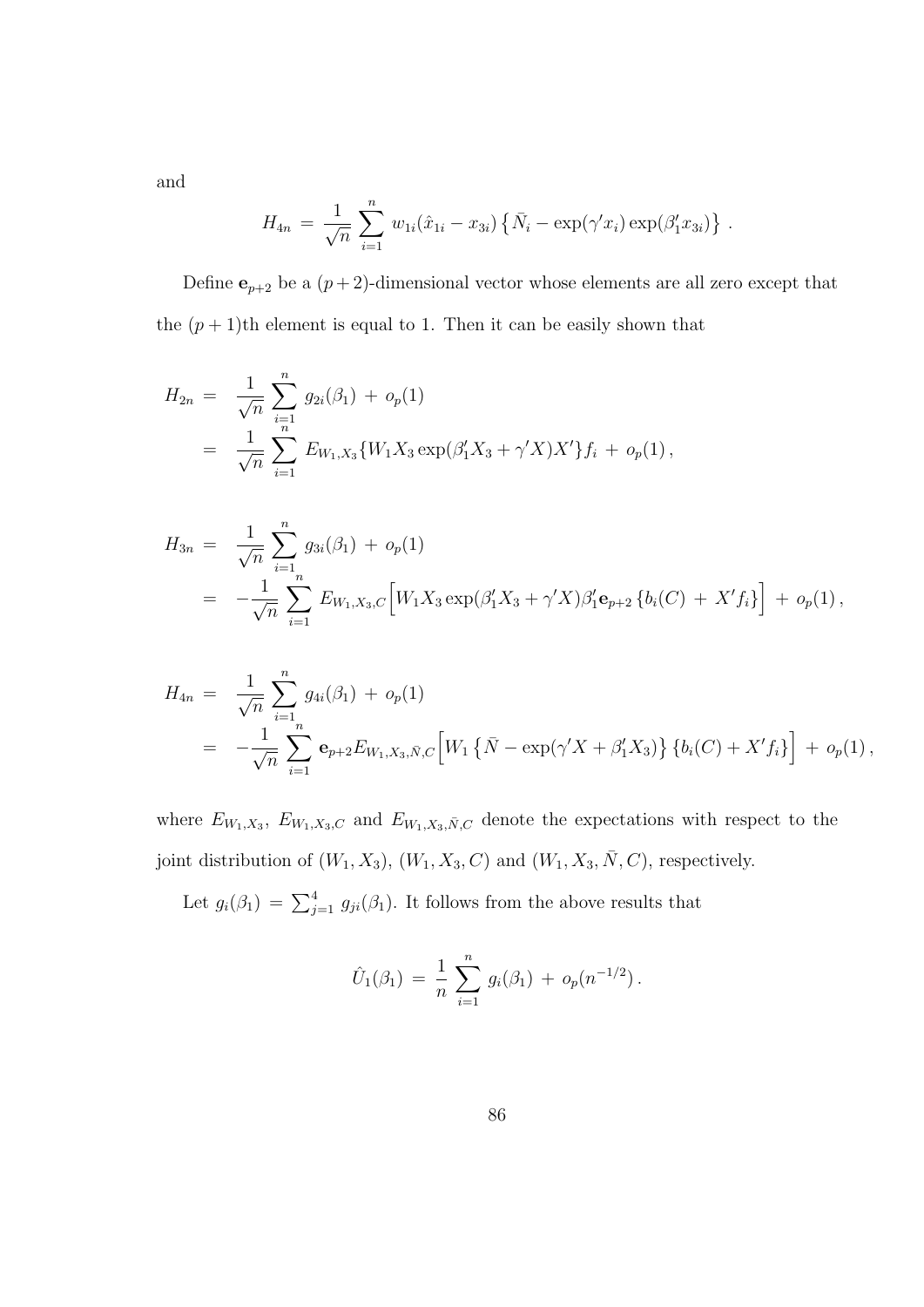This along with the Taylor series expansion yields that

$$
\sqrt{n}(\hat{\beta}_1 - \beta_1) = \frac{1}{\sqrt{n}} \phi^{-1} \sum_{i=1}^n g_i(\beta_1) + o_p(1),
$$

where  $\phi = E(-\partial g_i/\partial \beta_1) = E_{W_1,X_3}\{W_1X_3X_3'\exp(\gamma'X+\beta_1'X_3)\}\.$  Thus  $\sqrt{n}(\hat{\beta}_1 - \beta_1)$  has an asymptotic normal distribution with mean zero and covariance matrix  $\phi^{-1} \Sigma (\phi^{-1})'$ , where  $\Sigma = E(g_i g'_i)$ .

Now we study  $\hat{\beta}_2$  in Chapter 2. The consistency follows the same arguments as those for the consistency of  $\hat{\beta}_1$  and thus we will only prove the asymptotical normality. Define  $\Lambda_0^*(t) = \int_0^t \lambda_0^*(s) ds$ , the baseline cumulative hazard function of the  $C_i$ 's, and let  $C_i^*$  be defined as in Section 2.3. Also define the counting process  $N_i^*(t) = I(C_i^* \leq t, C_i^* = C_i)$ and the martingale  $M_i^*(t) = N_i^*(t) - \int_0^t$  $\sum_{i=0}^{t} I(C_i^* \geq s) \lambda_0^*(s) \exp(\psi' x_i) ds, i = 1, ..., n$ . It then follows from Andersen et al. (1982) and Sun and Wei (2000) so that we have

$$
\hat{\psi} - \psi = \frac{1}{n} \sum_{i=1}^{n} e_i + o_p(n^{-1/2})
$$
\n(A.3)

and

$$
\hat{\Lambda}_0^*(t) - \Lambda_0^*(t) = \frac{1}{n} \sum_{i=1}^n h_i(t) + o_p(n^{-1/2}), \ t \in [0, \tau], \tag{A.4}
$$

where  $h_i(t) = \int_0^t S_0(s)^{-1} dM_i^*(s)$  and

$$
e_i = \left[ \int_0^{\tau} \left\{ \frac{a_2(s)}{a_0(s)} - \frac{a_1(s)a_1'(s)}{a_0^2(s)} \right\} dN^*(s) \right]^{-1} \int_0^{\tau} \left\{ x_i - \frac{a_1(s)}{a_0(s)} \right\} dN_i^*(s)
$$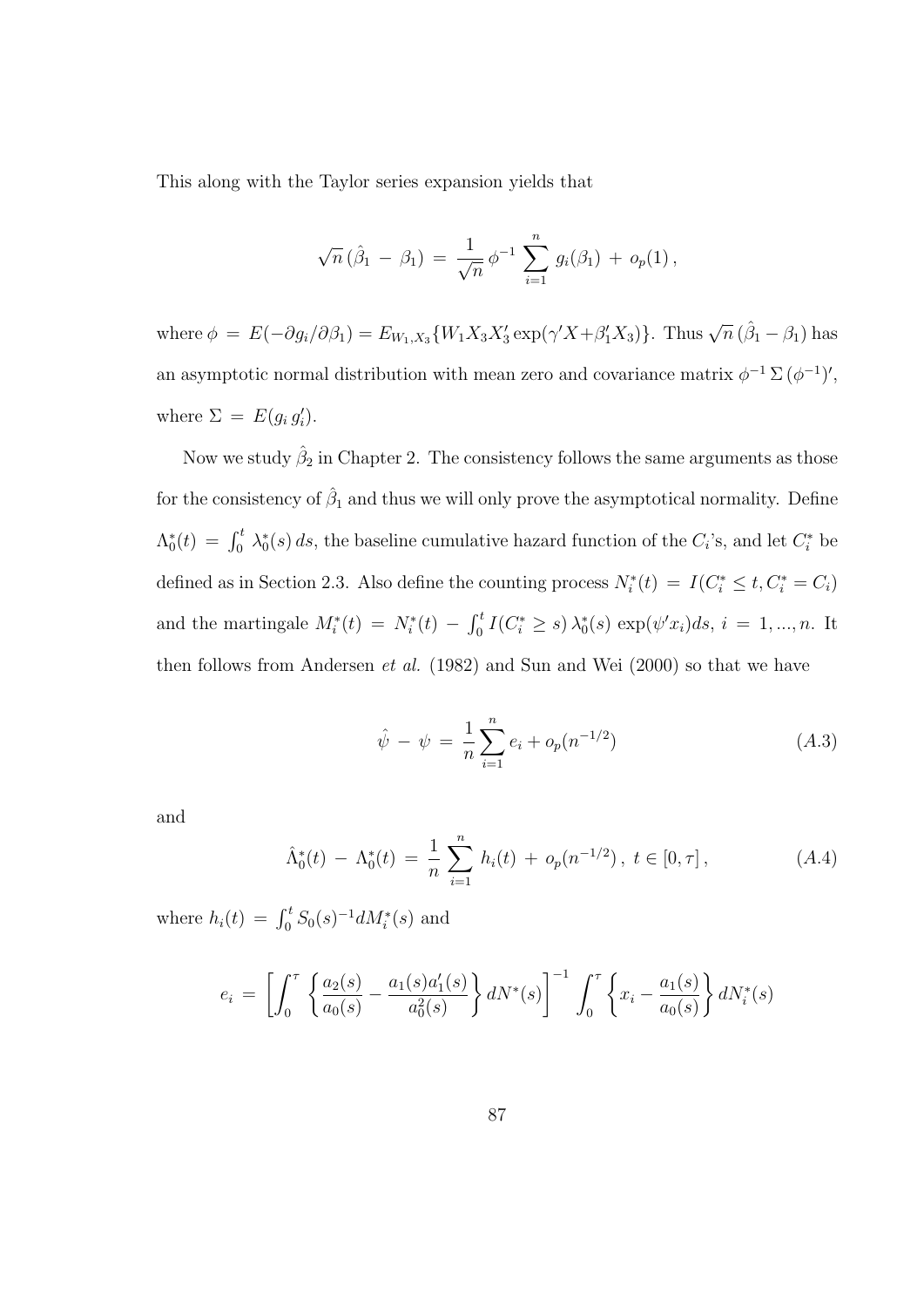with  $a_0(s) = \sum_{i=1}^n I(C_i^* \geq s) \exp(\psi' x_i), a_1(s) = \sum_{i=1}^n I(C_i^* \geq s) \exp(\psi' x_i) x_i$  and  $a_2(s) = \sum_{i=1}^n I(C_i^* \geq s) \exp(\psi' x_i) x_i x_i'.$ 

For  $i = 1, \dots, n$ , define

$$
\bar{N}_i = \int_0^{\tau} \frac{N_i(t) d\tilde{N}_i(t)}{\{S_0(t)\}^{\exp(\psi' x_i)}} , \ \hat{\bar{N}}_i = \int_0^{\tau} \frac{N_i(t) d\tilde{N}_i(t)}{\{\hat{S}_0(t)\}^{\exp(\hat{\psi}' x_i)}}
$$

and

$$
H_{5n}(\beta_2) = \frac{1}{\sqrt{n}} \sum_{i=1}^n w_{1i} x_{3i} (\hat{\bar{N}}_i - \bar{N}_i).
$$

Using Taylor series expansion and the properties (A.3) and (A.4), one can show that

$$
H_{5n}(\beta_2) = \frac{1}{\sqrt{n}} \sum_{i=1} g_{5i}(\beta_2) + o_p(1),
$$

where

$$
g_{5i}(\beta_2)
$$
  
=  $E_{W_1, X_3, N, \tilde{N}, C} \left[ W_1 X_3 \int_0^{\tau} N(t) \exp\{\Lambda_0^*(t) \exp(\psi' X) + \psi' X\} \{h_i(t) + \Lambda_0^*(t) X' e_i\} d\tilde{N}(t) \right],$ 

the expectation with respect to the joint distribution of  $(W_1, X_3, N, \tilde{N}, C)$ . Let  $g_i^*(\beta_2)$  $\sum_{j=1}^{5} g_{ji}(\beta_2)$ . Then it follows from the proof of the asymptotical normality for  $\hat{\beta}_1$  that

$$
\hat{U}_2(\beta_2) = \hat{U}_1(\beta_2) + \frac{1}{n} \sum_{i=1}^n w_{1i} x_{3i} (\hat{\overline{N}}_i - \overline{N}_i)
$$
  
= 
$$
\frac{1}{n} \sum_{i=1}^n g_i^*(\beta_2) + o_p(n^{-1/2}).
$$

This implies that  $\sqrt{n}(\hat{\beta}_2 - \beta_2)$  has an asymptotically normal distribution with mean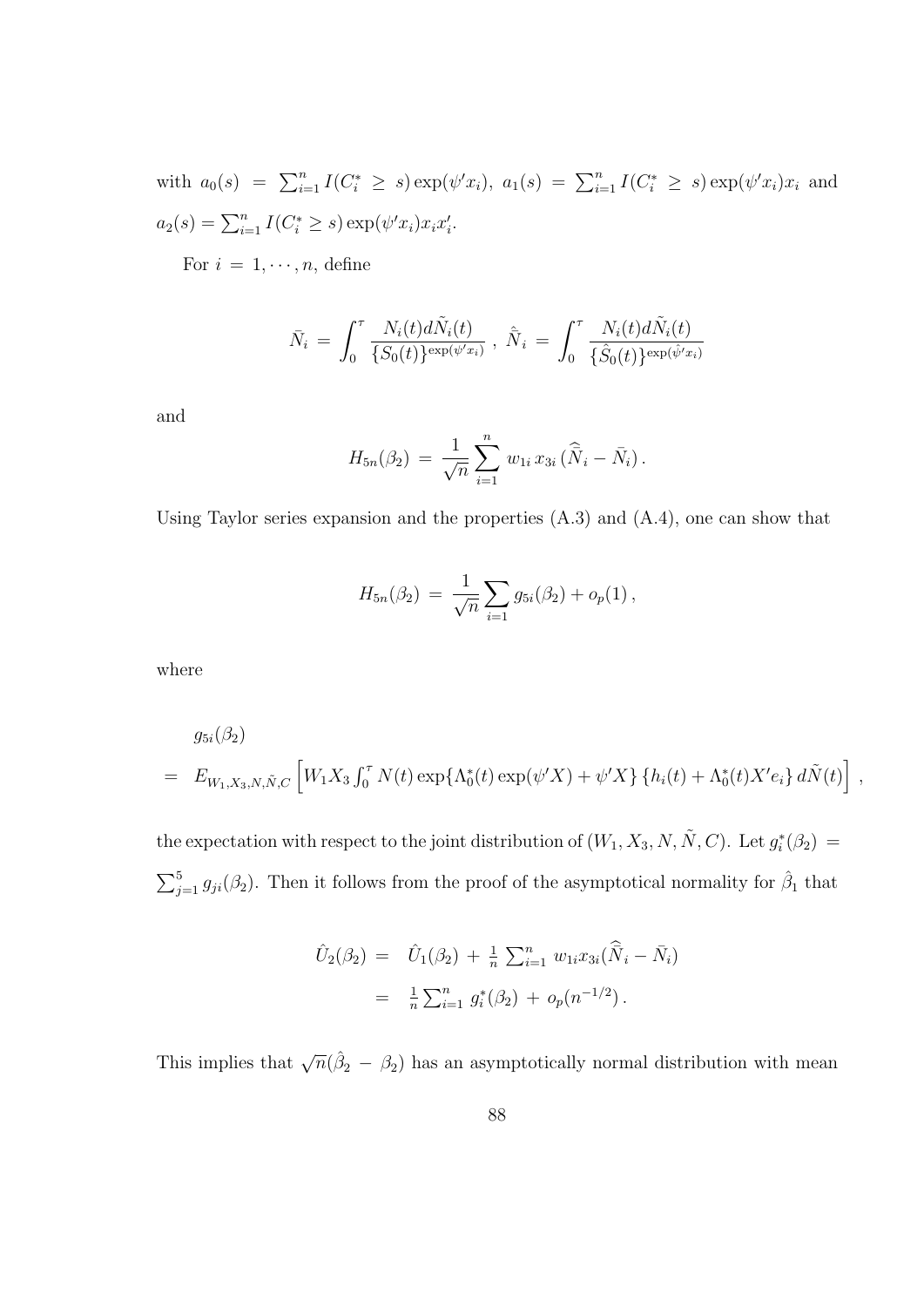zero and covariance matrix  $\phi^{*-1} \Sigma^* (\phi^{*-1})'$ , where  $\Sigma^* = E(g_i^* g_i^{*})$  $i^*$ ) and  $\phi^* = E(-\partial g_i^*/\partial \beta_2)$  = φ.

## Appendix B:

## Proof of the Asymptotic Normality of  $\hat{\beta}_2$  and  $\hat{\gamma}$  in Chapter 3

Let  $N_{ik}(t)$ ,  $\tilde{N}_{ik}(t)$ ,  $Y_i(t)$ ,  $S_k^{(d)}$  $k_k^{(a)}(t; \gamma)$ ,  $E_k(t; \gamma)$  and  $V_k(s; \gamma)$  be defined as in Chapter 3 and  $s_k^{(d)}$  $k_k^{(d)}(t; \gamma)$ ,  $e_k(t; \gamma)$  and  $v_k(s; \gamma)$  denote the limit processes of  $S_k^{(d)}$  $k^{(a)}(t; \gamma)$ ,  $E_k(t; \gamma)$  and  $V_k(s; \gamma)$ , respectively. Define

$$
A(\gamma) = \sum_{k=1}^{K} \int_0^{\tau} v_k(t; \gamma) s_k^{(0)}(t; \gamma) d\nu_k(t)
$$

and

$$
F(\beta, \gamma) = E\left[\sum_{k=1}^K \{g_N(x_i'\beta)\}^{-2} g_N^{(1)}(x_i'\beta) \{g_H(x_i'\gamma)\}^{-1} \bar{N}_{ik} x_i x_i'\right].
$$

For the asymptotic normality of  $\hat{\beta}_2$  and  $\hat{\gamma}$ , we assume that the regularity conditions given in Cai and Schaubel (2004b) hold. Also we need the following conditions:

- (a)  $\{N_{ik}(\cdot), Y_i(\cdot), x'_i, H_{ik}(\cdot)\}_{k=1}^K$  are i.i.d. for  $i = 1, \dots, n$ ;
- (**b**)  $P(Y_i(\tau) = 1) > 0;$

(c)  $|x_{ii}|$  <  $c_1$  almost surely for all i and l, where  $c_1$  is a positive constant and  $x_{ii}$ denotes the *l*<sup>th</sup> component of  $x_i$ ;

- (d) both matrices  $A(\gamma)$  and  $F(\beta, \gamma)$  are positive definite;
- (e)  $N_{ik}(\tau) < c_2$  and  $H_{ik}(\tau) < c_2$  almost surely for all  $i = 1, ..., n$  and  $k = 1, ..., K$ ,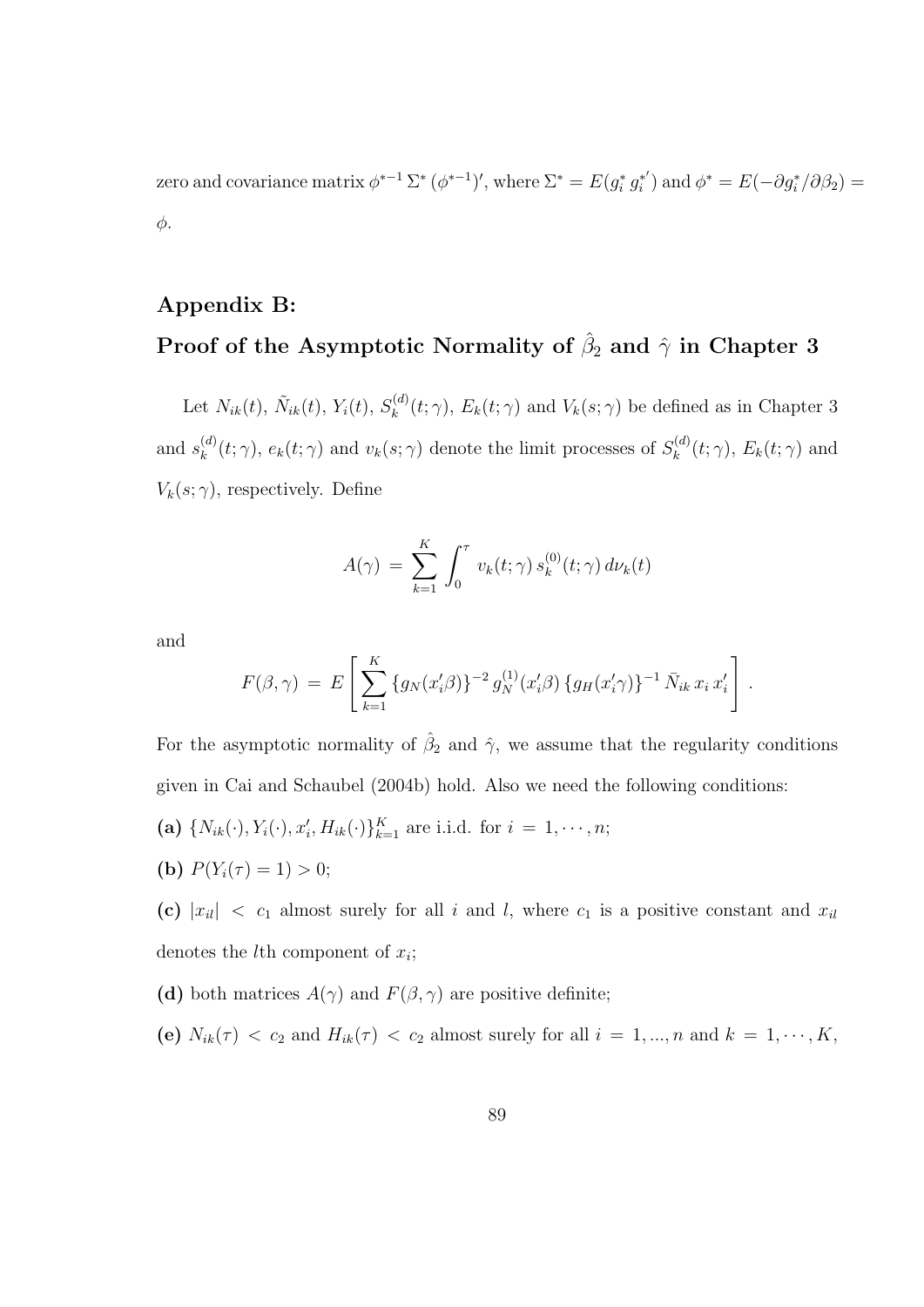where  $c_2$  is a positive constant;

(f) there exist some neighborhoods of  $\beta_0$  and  $\gamma_0$ , respectively, within which  $g_N(x_i'\beta) \geq$  $c_3$  and  $g_H(x'_i \gamma) \geq c_3$ , and  $s_k^{(d)}$  $\binom{a}{k}(t; \gamma)$  is uniformly continuous with respect to  $\gamma$  and  $t \in [0, \tau]$ , where again  $c_3$  is a positive constant,  $d = 0, 1, 2$ .

For each i and k and given  $\gamma$ , define

$$
d\hat{M}_{ik}(t;\gamma) = d\tilde{N}_{ik}(t) - Y_{ik}(t) g_H(x'_i\gamma) d\hat{\nu}_k(t;\gamma) ,
$$

which is a zero-mean process under model (3.2). Also define

$$
\hat{\Sigma}_U = \frac{1}{n} \sum_{i=1}^n \left[ \sum_{k=1}^K x_i \bar{N}_{ik} \{ g_N(x_i' \hat{\beta}_2) \}^{-1} \{ g_H(x_i' \hat{\gamma}) \}^{-1} \right]^{\otimes 2}, \qquad (B.1)
$$

$$
\hat{\Sigma}_H = \frac{1}{n} \sum_{i=1}^n \left[ \sum_{k=1}^K \int_0^\tau \left\{ x_i \frac{g_H^{(1)}(x_i' \hat{\gamma})}{g_H(x_i' \hat{\gamma})} - E_k(t; \hat{\gamma}) \right\} d\hat{M}_{ik}(t; \hat{\gamma}) \right]^{\otimes 2}, \quad (B.2)
$$

and

$$
\hat{\Sigma}_{\gamma} = A^{-1}(\hat{\gamma}) \,\hat{\Sigma}_H \, A^{-1}(\hat{\gamma})\,.
$$

The asymptotic normality of  $\hat{\gamma}$  is given in Theorem 1 in Cai and Schaubel (2004b). In particular, they showed that  $\sqrt{n}(\hat{\gamma} - \gamma_0)$  converges in distribution to a multivariate normal vector with mean zero and covariance matrix that can be consistently estimated by  $\hat{\Sigma}_{\gamma}$ . For the asymptotic normality of  $\hat{\beta}_2$ , using the Taylor series expansions of  $U_n(\hat{\beta}_2, \hat{\gamma})$  and  $H_n(\hat{\gamma})$  around  $\beta_0$  and  $\gamma_0$  and based on the regularity conditions given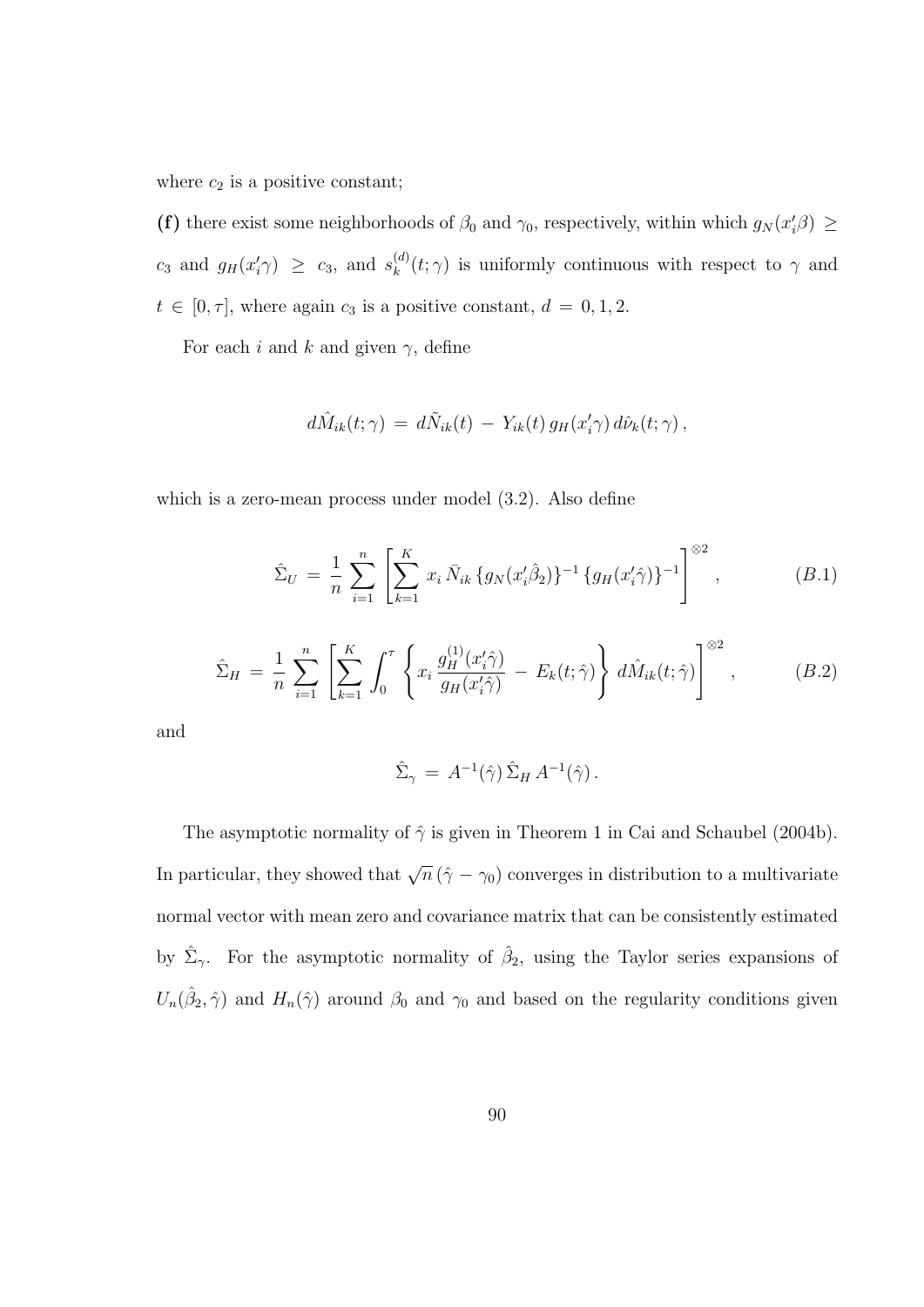above, one can easily show that  $\sqrt{n} (\hat{\beta}_2 - \beta_0)$  has the same asymptotic distribution as

$$
- F^{-1} \left\{ U_n(\beta_0, \gamma_0) - D A^{-1}(\gamma_0) H_n(\gamma_0) \right\}, \qquad (B.3)
$$

where

$$
F = F(\beta_0, \gamma_0) = E \left\{ \frac{\partial U_i^*(\beta, \gamma_0)}{\partial \beta} \right\}_{\beta = \beta_0},
$$
  

$$
D = D(\beta_0, \gamma_0) = E \left\{ \frac{\partial U_i^*(\beta_0, \gamma)}{\partial \gamma} \right\}_{\gamma = \gamma_0},
$$

and

$$
U_i^*(\beta, \gamma) = \sum_{k=1}^K x_i \bar{N}_{ik} \{g_N(x_i'\beta)\}^{-1} \{g_H(x_i'\gamma)\}^{-1}.
$$

For  $U_n(\beta_0, \gamma_0)$  and  $H_n(\gamma_0)$ , as in Sun and Wei (2000), it can be easily shown that they asymptotically have a joint multivariate normal distribution with mean zero and covariance matrix that can be approximated by

$$
\hat{\Gamma} = \left( \begin{array}{cc} \hat{\Sigma}_U & \hat{\Sigma}_{UH} \\ \hat{\Sigma}'_{UH} & \hat{\Sigma}_H \end{array} \right),
$$

where  $\hat{\Sigma}_U$  are  $\hat{\Sigma}_H$  are defined in (B.1) and (B.2), respectively, and

$$
\hat{\Sigma}_{UH} = \frac{1}{n} \sum_{i=1}^{n} \left[ \sum_{k=1}^{K} x_i \bar{N}_{ik} \{ g_N(x_i'\hat{\beta}_2) \}^{-1} \{ g_H(x_i'\hat{\gamma}) \}^{-1} \right]
$$
\n
$$
\times \left[ \sum_{k=1}^{K} \int_0^{\tau} \left\{ x_i \frac{g_H^{(1)}(x_i'\hat{\gamma})}{g_H(x_i'\hat{\gamma})} - E_k(t;\hat{\gamma}) \right\} d\hat{M}_{ik}(t;\hat{\gamma}) \right]^{\prime}.
$$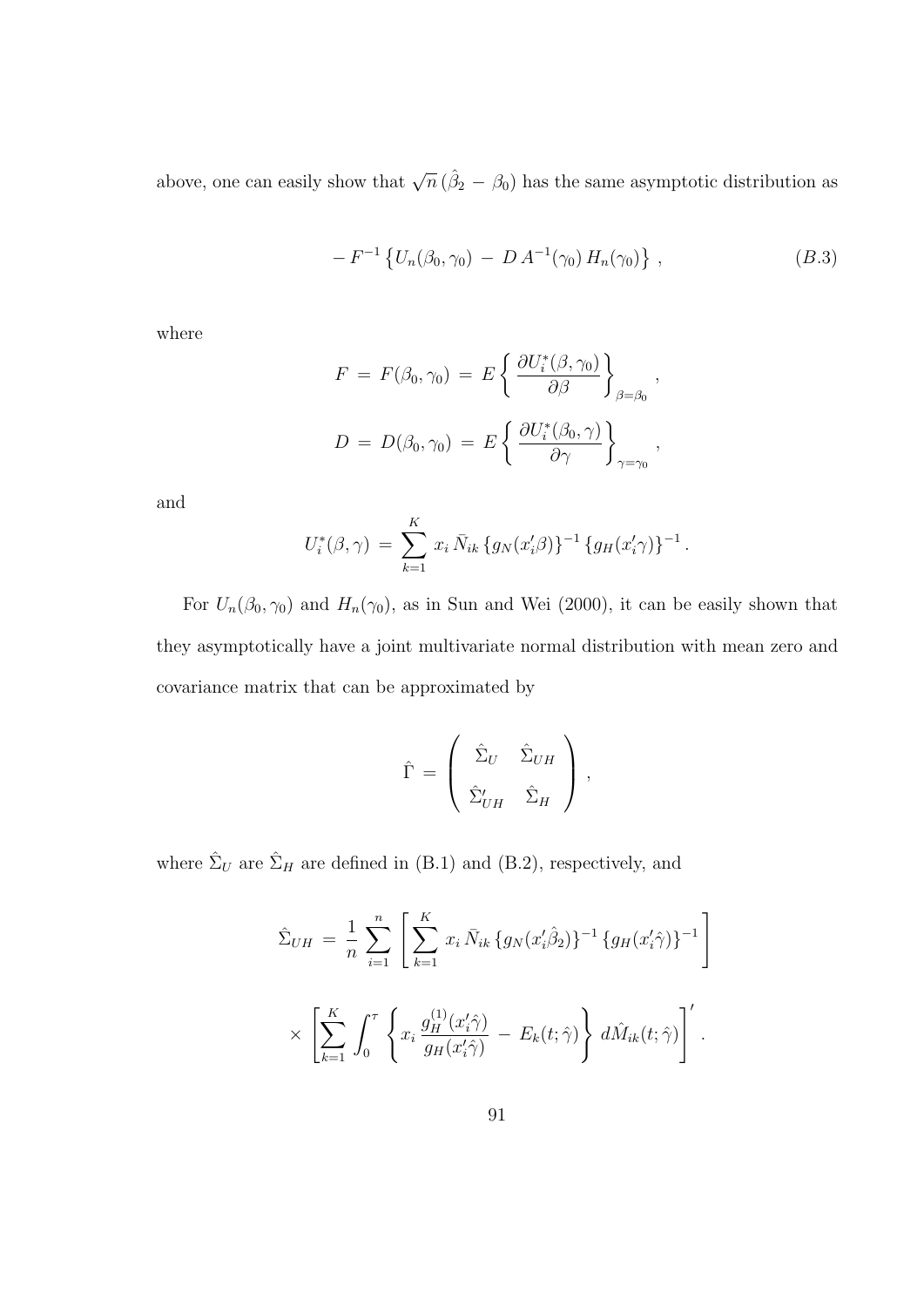Thus it follows from (B.3) that  $\sqrt{n} (\hat{\beta}_2 - \beta_0)$  has an asymptotic normal distribution with mean zero and covariance matrix that can be consistently estimated by the quantity given in  $(3.6)$ .

The joint asymptotic normality of  $\hat{\beta}_2$  and  $\hat{\gamma}$  directly follows from (B.3) and the fact that  $\sqrt{n} (\hat{\gamma} - \gamma_0)$  has the same asymptotic distribution as

$$
G_0(U_n(\beta_0, \gamma_0)', H_n(\gamma_0)')'
$$
.

These also prove the consistency of the estimate given in (3.7) for their covariance matrix.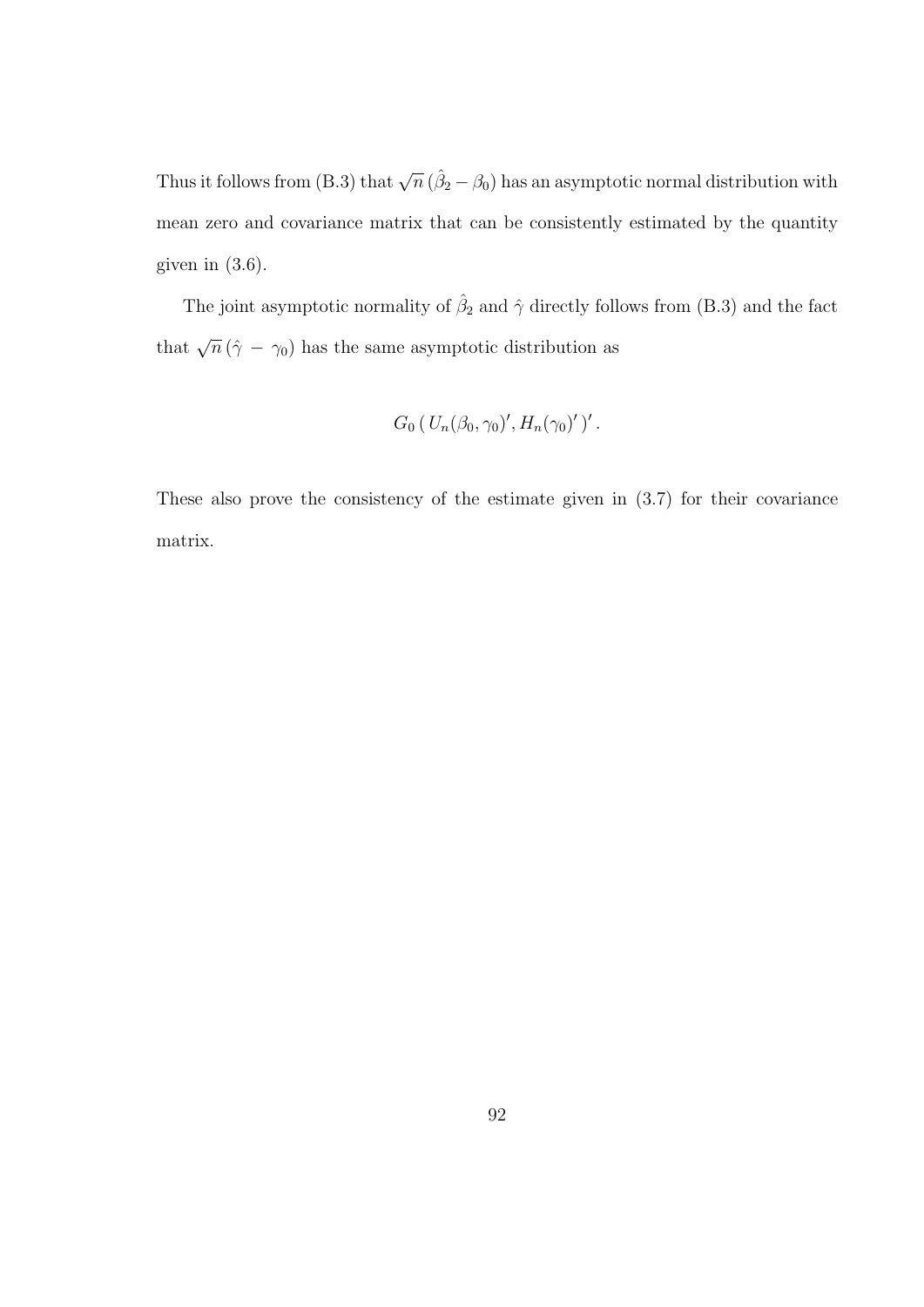## BIBLIOGRAPHY

- Aalen, O. O. (1975). Statistical Inference for a Family of Counting Processes. PhD Thesis, University of California, Berkeley.
- Andersen, P. K., Borgan, Ø., Gill, R. D., and Keiding, N. (1993). Statistical Models Based on Counting Processes. New York: Springer.
- Andersen, P. K. and Gill, R. D. (1982). Cox's regression model for counting processes: a large sample study. The Annals of Statistics 10, 1100-1120.
- Andrews, D. F. and Herzberg, A. M. (1985). Data: A Collection of Problems from Many Fields for the Student and Research Worker. New York: Springer-Verlag.
- Barlow, R. E., Bartholomew, D. J., Bremner, J. M., and Brunk, H. D. (1972). Statistical Inference under Order Restrictions. New York: Wiley.
- Breslow, N. E. (1984). Extra-Poisson variation in log-linear models. Applied Statistics 33, 38-44.
- Byar, D. P. (1980). The veterans administration study of chemoprophylaxis for recurrent stage I bladder tumors: comparisons of placebo, pyridoxine, and topical thiotepa. In Bladder Tumors and Other Topics in Urological Oncology, M. Pavane-Macaluso, P. H. Smith, and F. Edsmyr (eds), 363-370. New York: Plenum.
- Cai, J. and Prentice, R. L. (1995). Estimating equations for hazard ratio parameters based on correlated failure time data. Biometrika 82, 151-164.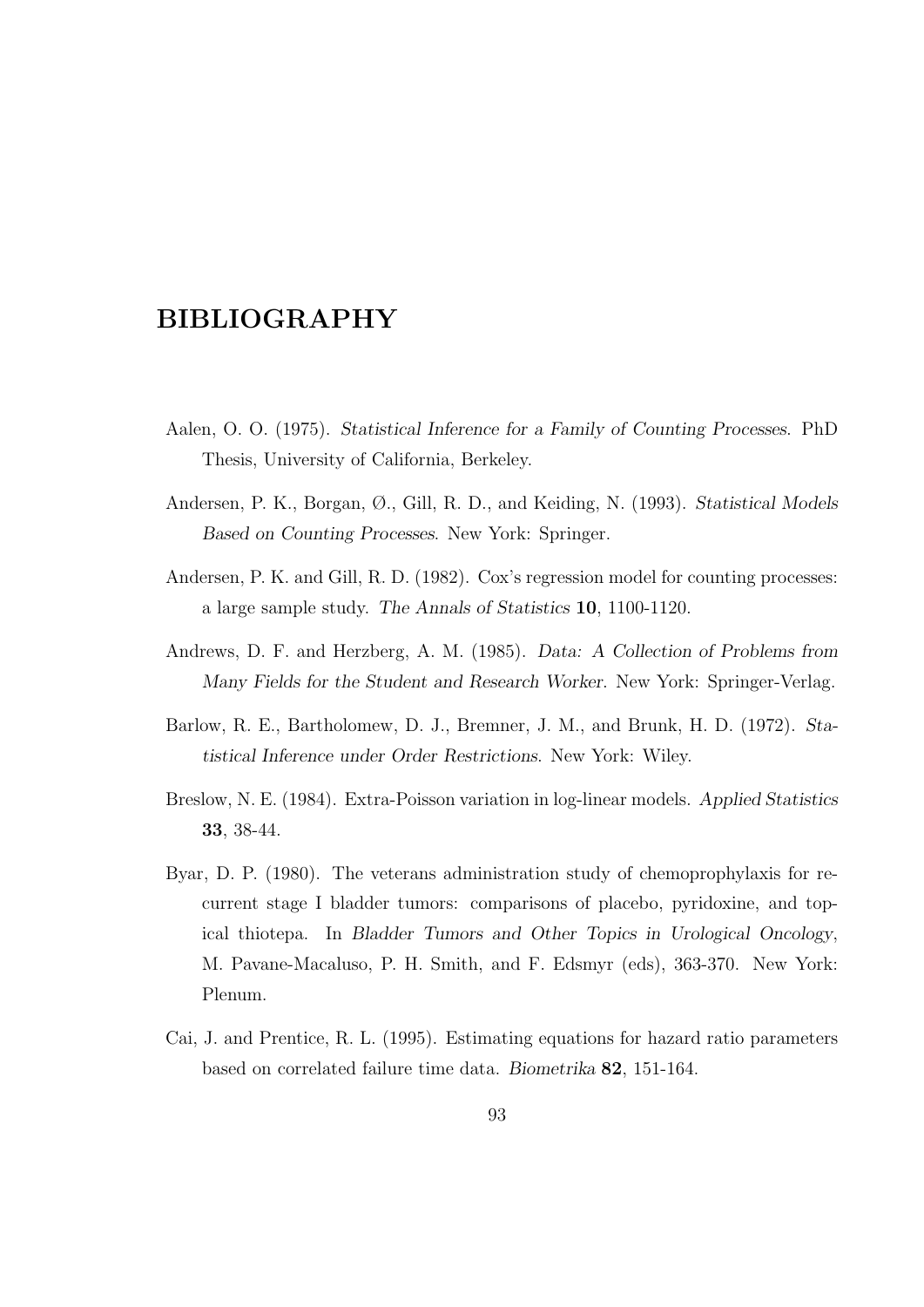- Cai, J. and Schaubel, D. E. (2004a). Analysis of recurrent event data. Handbook of Statistics 23, 603-623.
- Cai, J. and Schaubel, D. E. (2004b). Marginal means/rates models for multiple type recurrent event data. Lifetime Data Analysis 10, 121-138.
- Chen, B. E., Cook, R. J., Lawless, J. F., and Zhan, M. (2005). Statistical methods for multivariate interval-censored recurrent events. Statistics in Medicine 24, 671-691.
- Chen, Y. Q., Wang, M.-C., and Huang, Y. (2004). Semiparametric regression analysis on longitudinal pattern of recurrent gap times. Biostatistics 5, 277-290.
- Cheng, S. C. and Wei, L. J. (2000). Inferences for a semiparametric model with panel data. Biometrika 87, 89-97.
- Cook, R. J. and Lawless, J. F. (1997). Marginal analysis of recurrent events and a terminal event. Statistics in Medicine 16, 911-924.
- Cook, R. J., Lawless, J. F., and Nadeau, J. C. (1996). Robust tests for treatment comparisons based on recurrent event responses. Biometrics 52, 557-571.
- Cox, D. R. (1972). Regression models and life-tables. Journal of the Royal Statistical Society, Series B 34, 187-220.
- Cox, D. R. (1975). Partial likelihood. Biomerika 62, 269-276.
- De Gruttola, V. and Tu, X. (1994). Modelling progression of CD4-lymphocyte count and its relationship to survival time. Biometrics 50, 1003-1014.
- Diamond, I. D. and McDonald, J. W. (1991). The analysis of current status data. In Demographic Applications of Event History Analysis, J. Trussel, R. Hankinson, and J. Tilton (eds), 231-252. Oxford: Oxford University Press.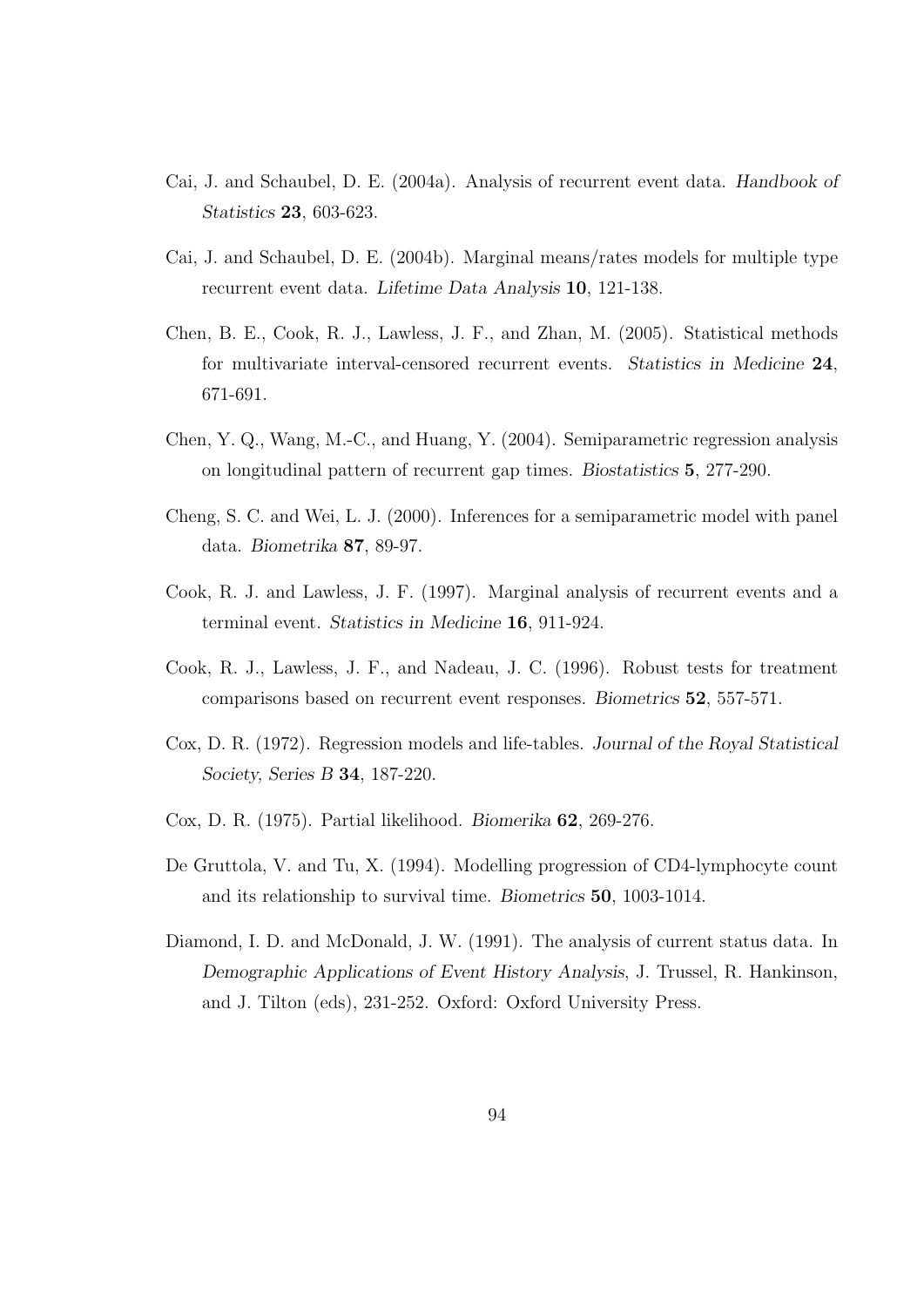- Diamond, I. D., McDonald, J. W., and Shah, I. H. (1986). Proportional hazards models for recurrent status data: application to the study of differentials in age at weaning in Pakistan. Demography 23, 607-620.
- Diggle, P. J., Liang, K.-Y., and Zeger, S. L. (1994). Analysis of Longitudinal Data. New York: Oxford University Press.
- Dinse, G. E. and Lagakos, S. W. (1983). Regression analysis of tumor prevalence data. Applied Statistics 32, 236-248.
- Fleming, T. R. and Harrington, D. P. (1991). Counting Process and Survival Analysis. New York: Wiley.
- Gladman, D. D., Farewell, V. T., and Nadeau, C. (1995). Clinical indicators of progression in psoriatic arthritis (PsA): multivariate relative risk model. Journal of Rheumatology 22, 675-679.
- Hinde, J. (1982). Compound Poisson regression models. In GLIM 82: Proceedings of the International Conference in Generalized Linear Models, R. Gilchrist (ed), 109-121. Berlin: Springer-Verlag.
- Hu, X. J., Sun, J., and Wei, L. J. (2003). Regression parameter estimation from panel counts. Scandinavian Journal of Statistics 30, 25-43.
- Huang, C.-Y. and Wang, M.-C. (2004). Joint modeling and estimation for recurrent event processes and failure time data. Journal of the American Statistical Association 99, 1153-1165.
- Huang, C.-Y., Wang, M.-C., and Zhang, Y. (2006). Analysing panel count data with informative observation times. Biometrika 93, 763-775.
- Huang, Y. and Chen, Y. Q. (2003). Marginal regression of gaps between recurrent events. Lifetime Data Analysis 9, 293-303.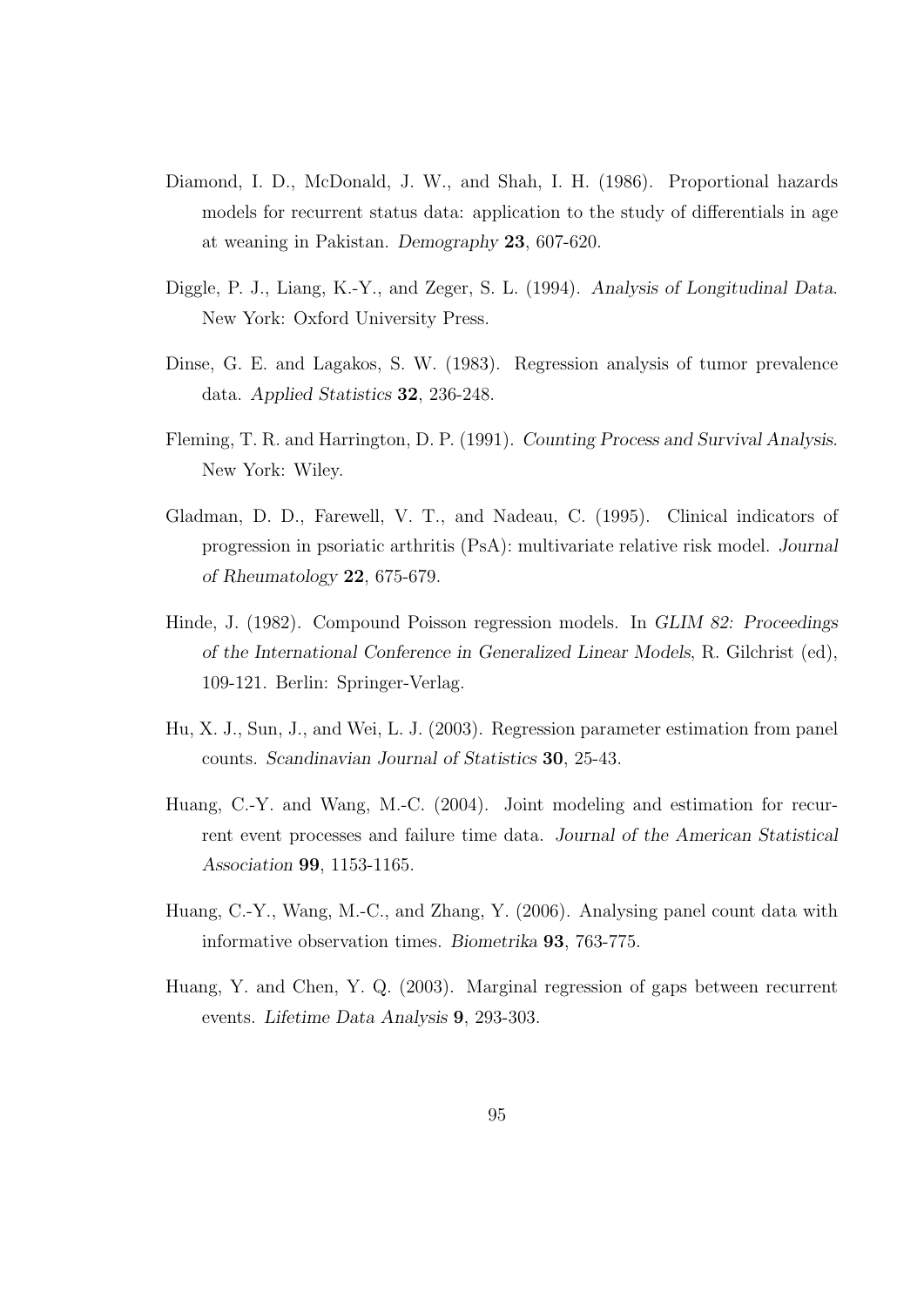- Kalbfleisch, J. D. and Lawless, J. F. (1985). The analysis of panel data under a Markov assumption. Journal of the American Statistical Association 80, 863-871.
- Kalbfleisch, J. D. and Prentice, R. L. (2002). The statistical analysis of failure time data. Second edition, New York: Wiley.
- Lawless, J. F. (1987). Regression models for Poisson process data. Journal of the American Statistical Association 82, 808-815.
- Lawless, J. F. and Nadeau, J. C. (1995). Some simple robust methods for the analysis of recurrent events. Technometrics 37, 158-168.
- Lawless, J. F. and Zhan, M. (1998). Analysis of interval-grouped recurrent-event data using piecewise constant rate functions. The Canadian Journal of Statistics 26, 549-565.
- Liang, K.-Y. and Zeger, S. L. (1986). Longitudinal data analysis using generalized linear models. Biometrika 73, 13-22.
- Lin, D. Y., Sun, W., and Ying, Z. (1999). Nonparametric estimation of the gap time distributions for serial events with censored data. Biometrika 86, 59-70.
- Lin, D. Y., Wei, L. J., and Ying, Z. (1998). Accelerated failure time models for counting processes. Biometrika 85, 605-618.
- Lin, D. Y., Wei, L. J., Yang, I., and Ying, Z. (2000). Semiparametric regression for the mean and rate functions of recurrent events. Journal of the Royal Statistical Society, Series B 62, 711-730.
- Lipsitz S. R., Fitzmaurice, G. M., Ibrahim, J. G., Gelber, R., and Lipshultz, S. (2002). Parameter estimation in longitudinal studies with outcome-dependent follow-up. Biometrics 58, 621-630.
- Liu, L., Wolfe, R. A., and Huang, X. (2004). Shared frailty models for recurrent events and a terminal event. Biometrics 60, 747-756.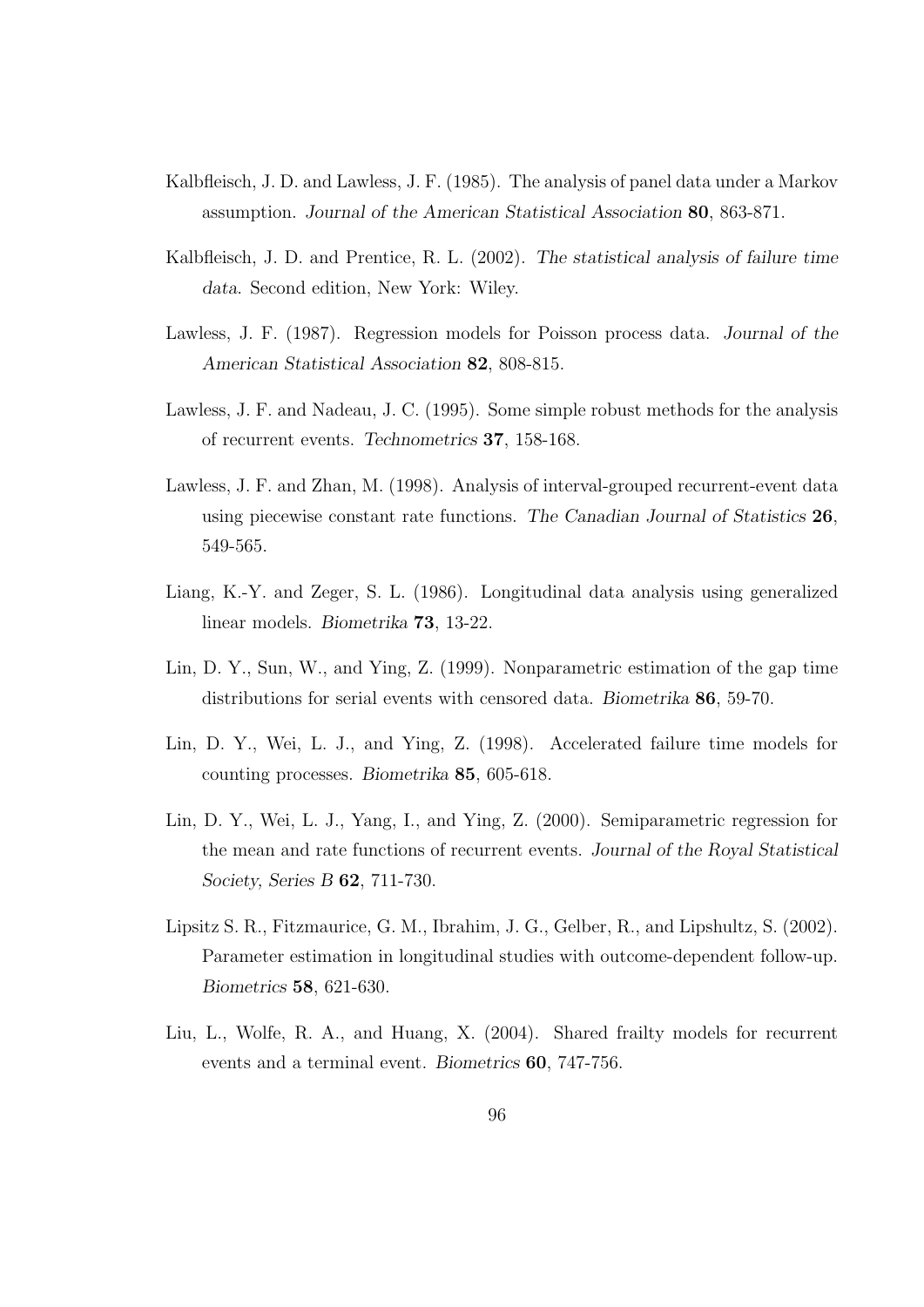- Pepe, M. S. and Cai, J. (1993). Some graphical displays and marginal regression analyses for recurrent failure times and time dependent covariates. Journal of the American Statistical Association 88, 811-820.
- Prentice, R. L., Williams, B. J., and Peterson, A. V. (1981). On the regression analysis of multivariate failure time data. Biometrika 68, 373-379.
- Robertson, T., Wright, F. T., and Dykstra, R. (1988). Order Restricted Statistical Inference. New York: Wiley.
- Roy, J. and Lin, X. (2002). Analysis of multivariate longitudinal outcomes with non-ignorable dropouts and missing covariates: changes in methadone treatment practices. Journal of the American Statistical Association 97, 40-52.
- Schoenfield, L. J., Lachin, J. M., the Steering Committee, and the NCGS Group (1981). Chenodiol (chenodeoxycholic acid) for dissolution of gallstones: The National Cooperative Gallstone Study. Annals of Internal Medicine 95, 257-282.
- Siannis, F., Farewell, V. T., Cook, R. J., Schentag, C. T., and Gladman, D. D. (2006). Clinical and radiological damage in psoriatic arthritis. Annals of Rheumatic Disease 65, 478-481.
- Sinha, D. and Maiti, T. (2004). A Bayesian approach for the analysis of panel-count data with dependent termination. Biometrics 60, 34-40.
- Song, X., Davidian, M., and Tsiatis, A. A. (2002). A semiparametric likelihood approach to joint modeling of longitudinal and time-to-event data. Biometrics 58, 742-753.
- Staniswalls, J. G., Thall, P. F., and Salch, J. (1997). Semiparametric regression analysis for recurrent event interval counts. Biometrics 53, 1334-1353.
- Sun, J. and Fang, H. B. (2003). A nonparametric test for panel count data. Biometrika 90, 199-208.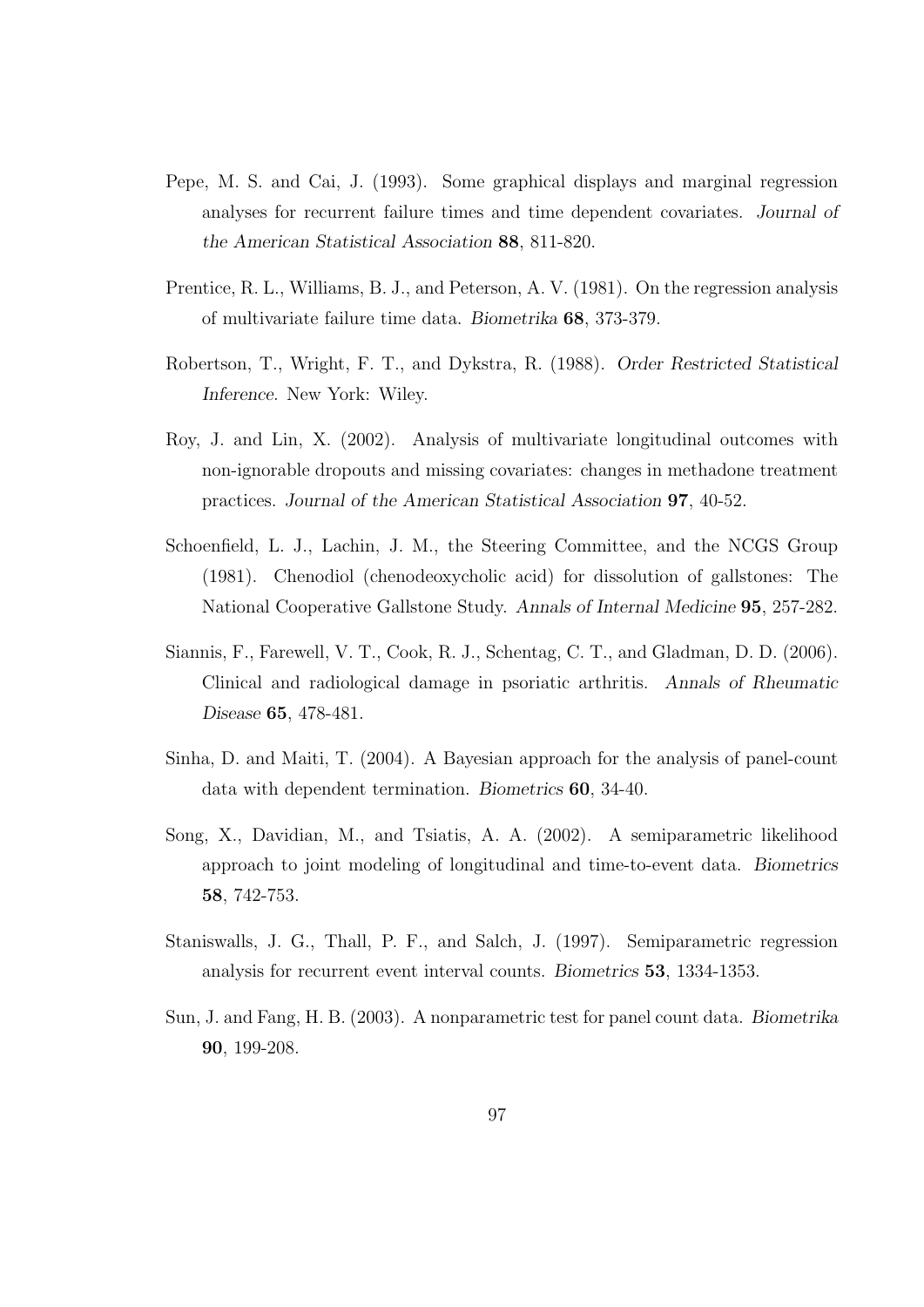- Sun, J. and Kalbfleisch, J. D. (1993). The analysis of current status data on point processes. Journal of the American Statistical Association 88, 1449-1454.
- Sun, J. and Kalbfleisch, J. D. (1995). Estimation of the mean function of point processes based on panel count data. Statistica Sinica 5, 279-290.
- Sun, J. and Matthews, D. E. (1997). A random-effect regression model for medical follow-up studies. The Canadian Journal of Statistics 25, 101-111.
- Sun, J. and Rai, S. N. (2001). Non-parametric tests for the comparison of point processes based on incomplete data. Scandinavian Journal of Statistics 28, 725- 732.
- Sun, J. and Wei, L. J. (2000). Regression analysis of panel count data with covariatedependent observation and censoring times. Journal of the Royal Statistical Society, Series B 62, 293-302.
- Sun, L., Park, D., and Sun, J. (2006). The additive hazards model for recurrent gap times. Statistica Sinica 16, 919-932.
- Thall, P. F. (1988). Mixed Poisson likelihood regression models for longitudinal interval count data. Biometrics 44, 197-209; correction, 45, 1039.
- Thall, P. F. and Lachin, J. M. (1988). Analysis of recurrent events: nonparametric methods for random-interval count data. Journal of the American Statistical Association 83, 339-347.
- Thall, P. F. and Vail, S. C. (1990). Some covariance models for longitudinal count data with overdispersion. Biometrics 46, 657-671.
- Wang, M.-C. and Chang, S.-H. (1999). Nonparametric estimation of a recurrent survival function. Journal of the American Statistical Association 94, 146-153.
- Wang, M.-C., Qin, J., and Chiang, C.-T. (2001). Analyzing recurrent event data with informative censoring. Journal of the American Statistical Association **96**, 1057-1065.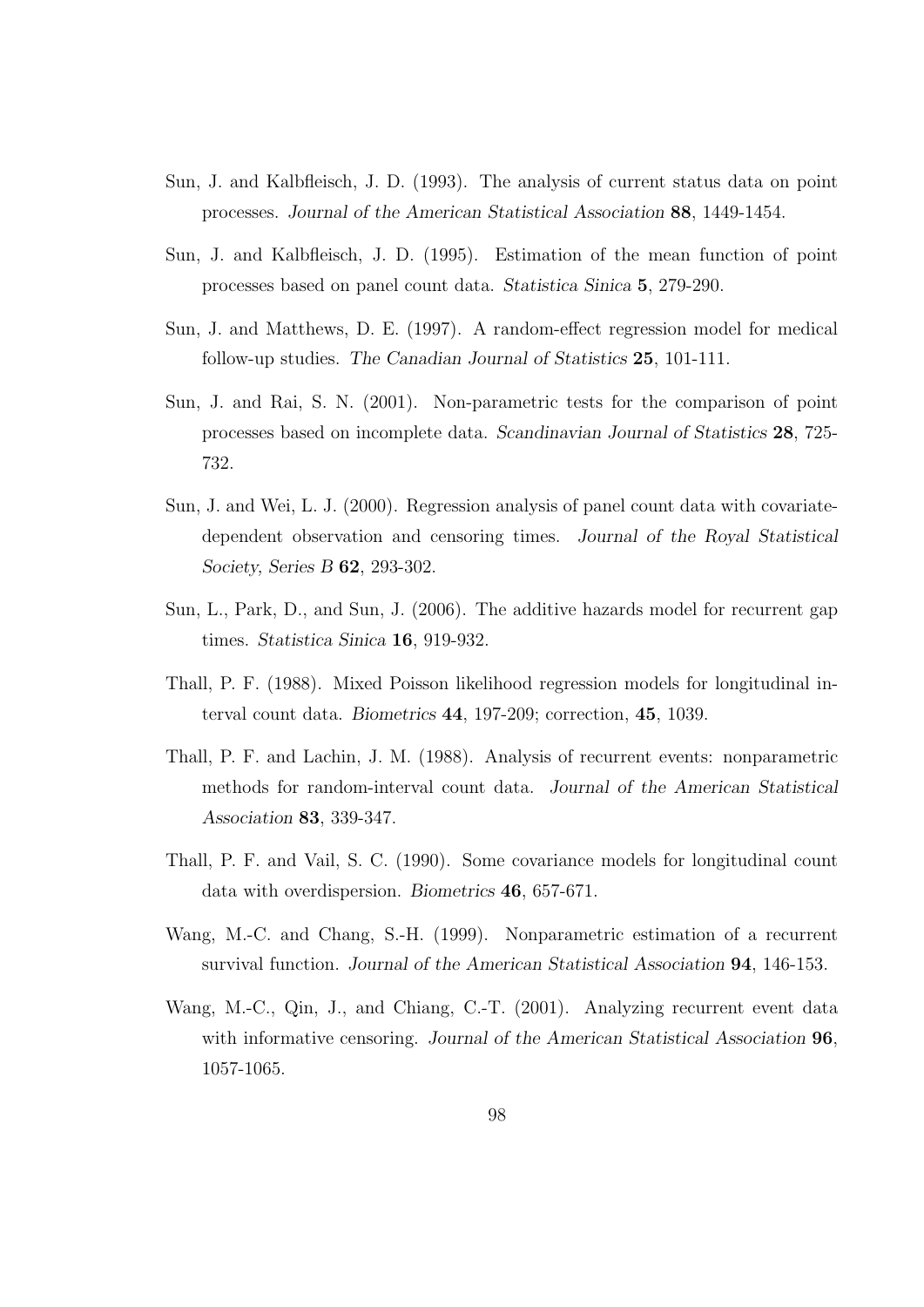- Wei, L. J. and Lachin, J. M. (1984). Two-sample asymptotically distribution-free tests for incomplete multivariate observations. Journal of the American Statistical Association 79, 653-661.
- Wei, L. J., Lin, D. Y., and Weissfeld, L. (1989). Regression analysis of multivariate incomplete failure time data by modeling marginal distributions. Journal of the American Statistical Association 84, 1065-1073.
- Wellner, J. A. and Zhang Y. (1998). Large sample theory for an estimator of the mean of a counting process with panel count data. Technical Report. Department of Statistics, University of Washington, Seattle.
- Wellner, J. A. and Zhang Y. (2000). Two estimators of the mean of a counting process with panel count data. The Annals of Statistics 28, 779-814.
- Wellner, J. A., Zhang, Y., and Liu, H. (2004). A semiparametric regression model for panel count data: when do pseudo-likelihood estimators become badly inefficient? Proceedings of the Second Seattle Symposium in Biostatistics, New York: Springer, 143-174.
- Wulfsohn, M. S. and Tsiatis, A. A. (1997). A joint model for survival and longitudinal data measured with error. Biometrics 53, 330-339.
- Ye, Y., Kalbfleisch, J. D., and Schaubel, D. E. (2007). Semiparametric analysis of correlated recurrent and terminal events. Biometrics 63, 78-87.
- Zeng, D. and Lin, D. Y. (2007). Semiparametric transformation models with random effects for recurrent events. Journal of the American Statistical Association 102, 167-180.
- Zhang, Y. (2002). A semiparametric pseudolikelihood estimation method for panel count data. Biometrika 89, 39-48.
- Zhang, Y. and Jamshidian, M. (2003). The gamma-frailty Poisson model for the nonparametric estimation of panel count data. Biometrics 59, 1099-1106.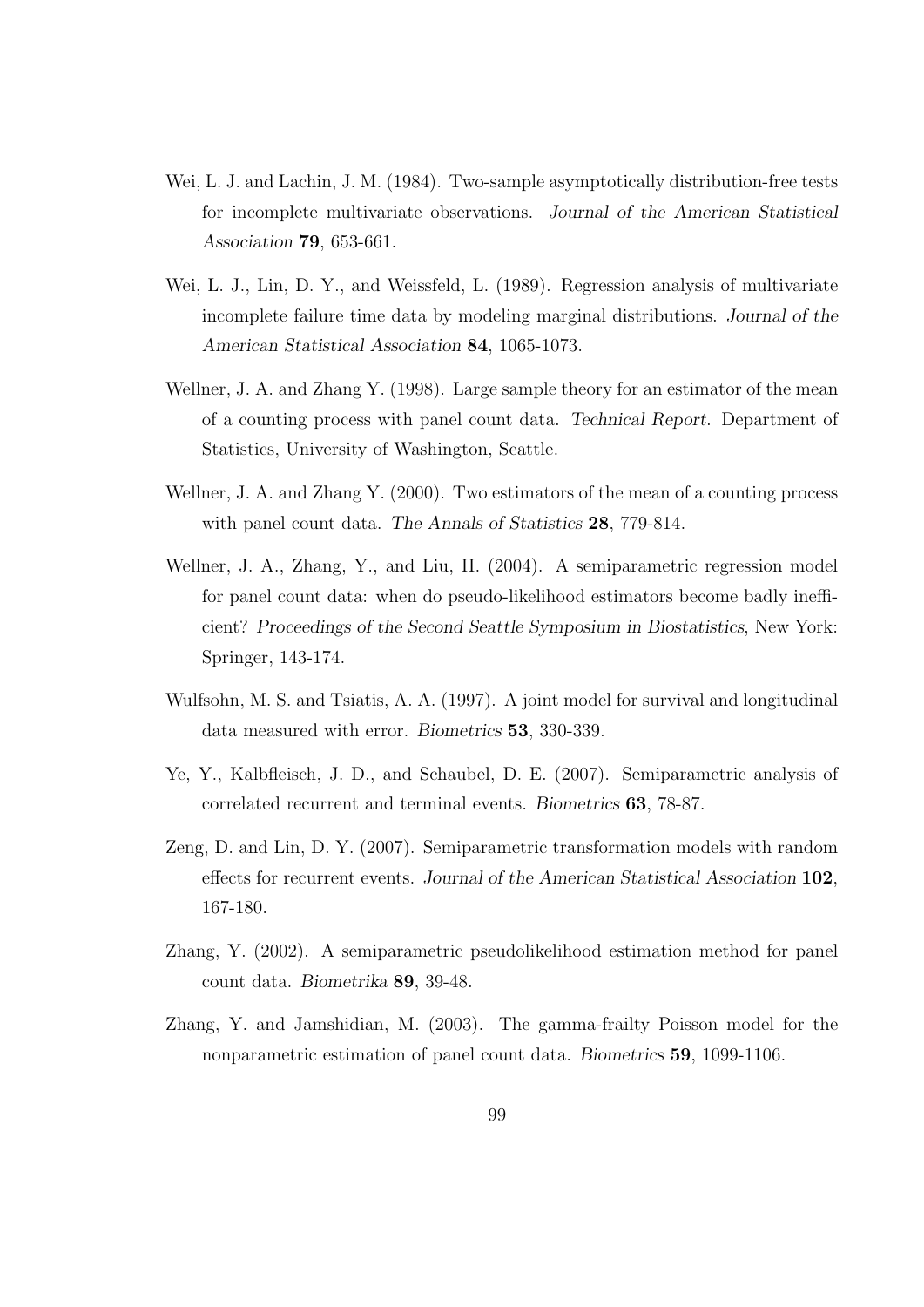|            |           |                                              | True $\beta$                |        |        |
|------------|-----------|----------------------------------------------|-----------------------------|--------|--------|
|            | $-2$      | $-1$                                         | 0                           | 1      | 2      |
|            |           |                                              | $x_i \sim Bernoulli(0.5)$   |        |        |
| Ĝ          | $-1.9890$ | $-0.9818$                                    | $0.0241$ 1.0160             |        | 2.0236 |
| <b>SSD</b> |           | $0.1717$ $0.1528$ $0.1434$ $0.1442$ $0.1452$ |                             |        |        |
| BSD        |           | $0.1597$ $0.1451$ $0.1402$ $0.1391$ $0.1417$ |                             |        |        |
|            |           |                                              | $x_i \sim N(0, 0.25)$       |        |        |
| Ĝ          | $-1.9638$ |                                              | $-0.9845$ $0.0115$ $1.0062$ |        | 2.0043 |
| <b>SSD</b> | 0.3082    |                                              | 0.3106 0.3198 0.3187        |        | 0.3640 |
| BSD        |           | $0.3025$ $0.2957$ $0.2926$                   |                             | 0.3080 | 0.3361 |

Table 2.1: Estimation of  $\beta$  with a Homogeneous Observation Process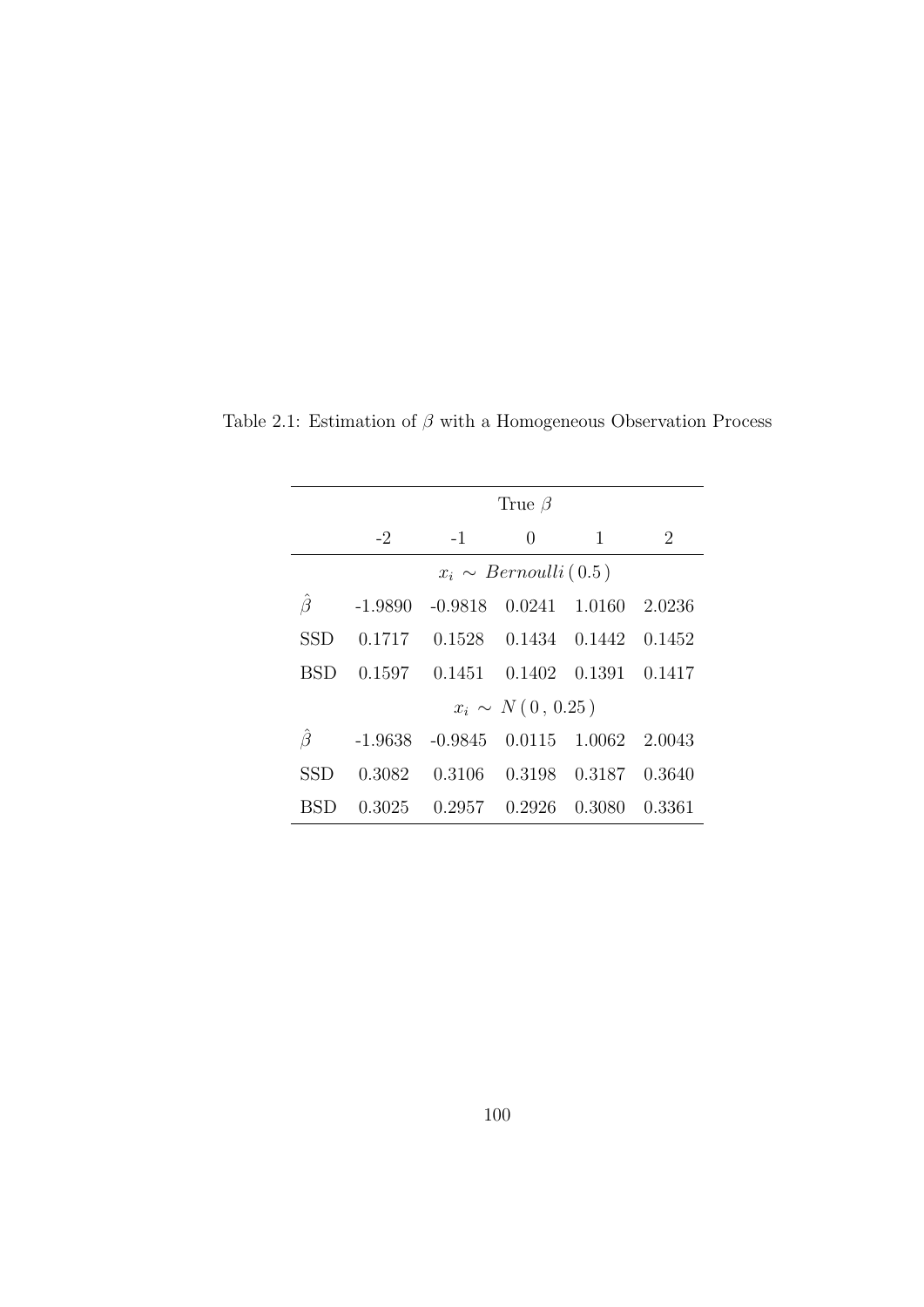|     |           |           | True $\beta$              |               |                |
|-----|-----------|-----------|---------------------------|---------------|----------------|
|     | $-2$      | $-1$      | 0                         | 1             | $\overline{2}$ |
|     |           |           | $x_i \sim Bernoulli(0.5)$ |               |                |
| Ĝ   | $-1.9670$ | $-0.9755$ | 0.0329                    | 1.0330        | 2.0340         |
| SSD | 0.1987    | 0.1876    |                           | 0.1806 0.1842 | 0.1840         |
| BSD | 0.1886    | 0.1770    |                           | 0.1748 0.1767 | 0.1755         |
|     |           |           | $x_i \sim N(0, 0.25)$     |               |                |
| Ĝ   | $-1.9391$ | $-0.9472$ | 0.0334                    | 1.0268        | 2.0137         |
| SSD | 0.3799    | 0.3761    |                           | 0.3737 0.3995 | 0.4468         |
| BSD | 0.3645    | 0.3557    | 0.3558                    | 0.3783        | 0.4131         |

Table 2.2: Estimation of  $\beta$  with a Nonhomogeneous Observation Process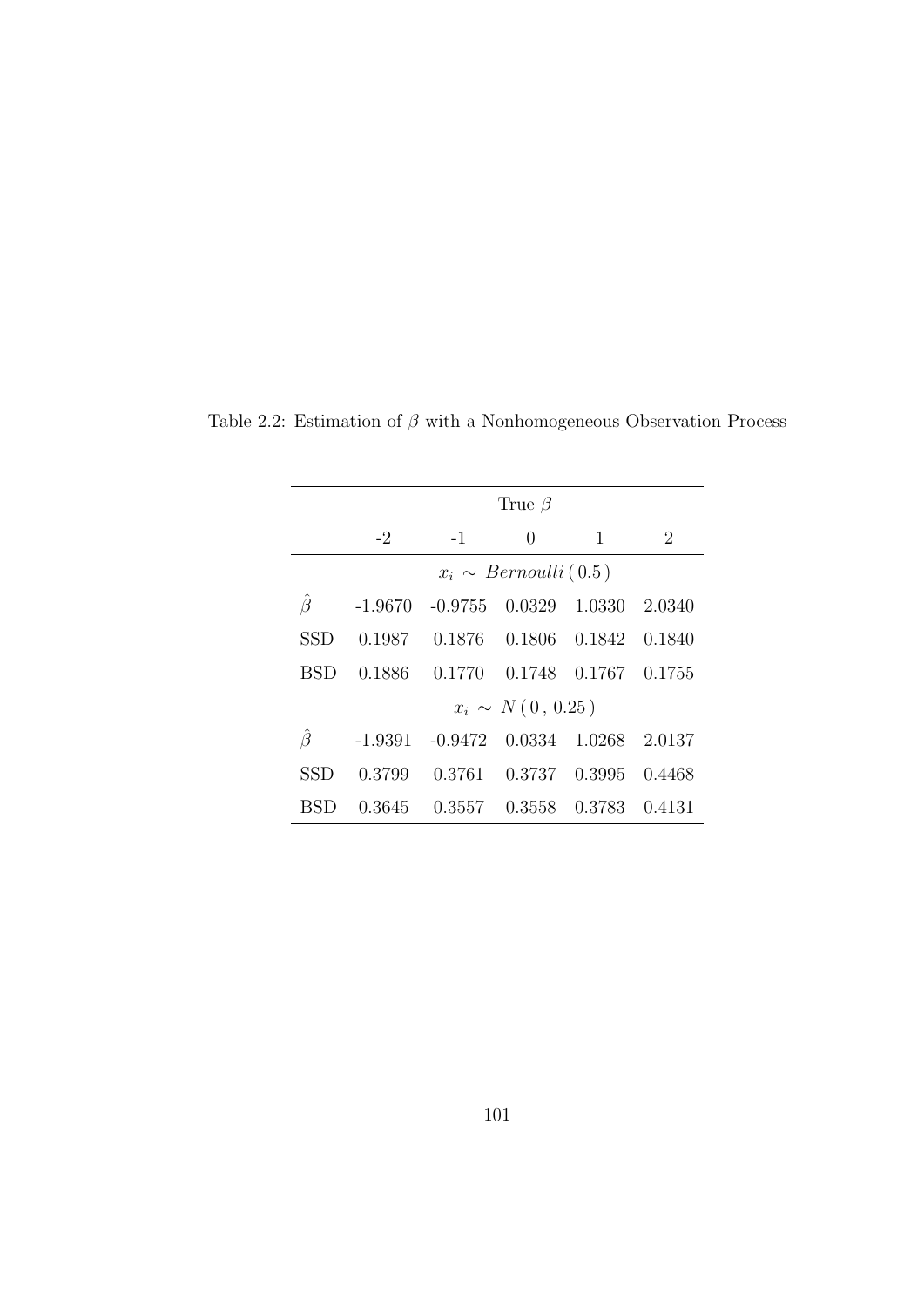|     |           |                                              | True $\beta$              |                            |                |
|-----|-----------|----------------------------------------------|---------------------------|----------------------------|----------------|
|     | $-2$      | $-1$                                         | $\theta$                  | 1                          | $\overline{2}$ |
|     |           |                                              | $x_i \sim Bernoulli(0.5)$ |                            |                |
| Ĝ   |           | $-1.9815 - 0.9903$                           |                           | $0.0200 \quad 1.0127$      | 2.0227         |
| SSD |           | $0.1447$ $0.1216$ $0.1305$ $0.1216$ $0.1273$ |                           |                            |                |
| BSD | 0.1340    | 0.1216                                       |                           | $0.1167$ $0.1154$ $0.1176$ |                |
|     |           |                                              | $x_i \sim N(0, 0.25)$     |                            |                |
| Ĝ   | $-1.9816$ | $-0.9881$                                    |                           | 0.0265 1.0184 2.0211       |                |
| SSD | 0.2558    | 0.2426                                       |                           | 0.2530 0.2865 0.3133       |                |
|     |           | $0.2447$ $0.2364$ $0.2410$ $0.2540$          |                           |                            | 0.2831         |

Table 2.3: Estimation of  $\beta$  with Covariate-Dependent Follow-up Times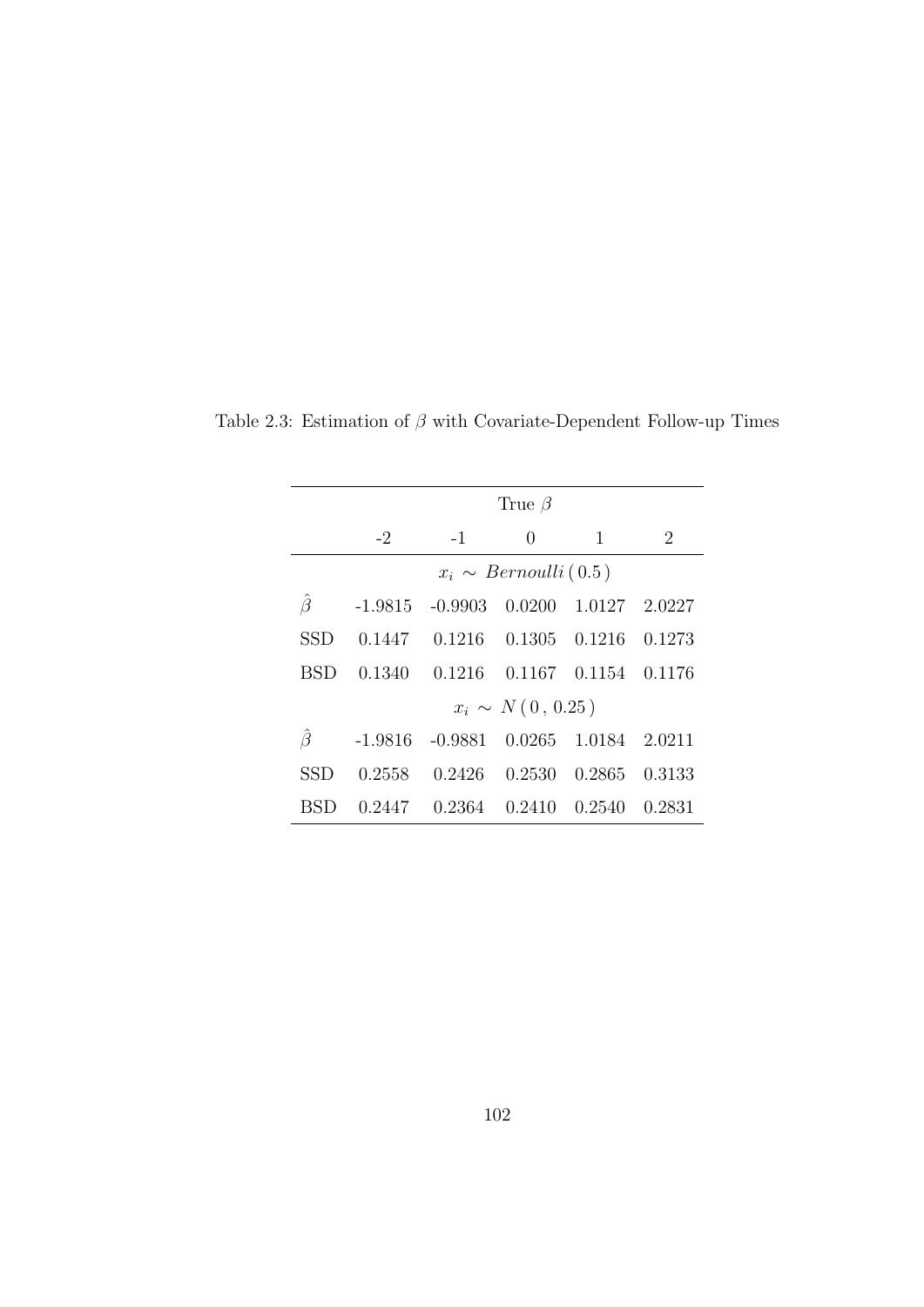| Sample Size | $\sigma_O^2$   | $\beta_0$      | <b>BIAS</b> | <b>SEE</b> | <b>SSE</b> | CP    |
|-------------|----------------|----------------|-------------|------------|------------|-------|
|             | $\mathbf{1}$   | $-1$           | $-0.0025$   | 0.2276     | 0.2330     | 0.945 |
|             |                | $\overline{0}$ | 0.0045      | 0.2273     | 0.2331     | 0.946 |
| $n = 100$   |                | 1              | 0.0020      | 0.2271     | 0.2378     | 0.935 |
|             | 2              | $-1$           | 0.0058      | 0.2600     | 0.2796     | 0.930 |
|             |                | $\theta$       | 0.0133      | 0.2618     | 0.2849     | 0.923 |
|             |                | 1              | $-0.0042$   | 0.2619     | 0.2853     | 0.927 |
|             | $\mathbf{1}$   | $-1$           | $-0.0095$   | 0.1683     | 0.1616     | 0.957 |
|             |                | $\overline{0}$ | 0.0009      | 0.1698     | 0.1621     | 0.952 |
| $n = 200$   |                | $\mathbf{1}$   | $-0.0042$   | 0.1690     | 0.1666     | 0.946 |
|             | $\overline{2}$ | $-1$           | $-0.0054$   | 0.1993     | 0.2012     | 0.939 |
|             |                | $\overline{0}$ | 0.0045      | 0.1963     | 0.1996     | 0.941 |
|             |                | 1              | $-0.0032$   | 0.1995     | 0.2084     | 0.947 |

Table 3.1: Simulation Results for Covariate-Independent Observation Processes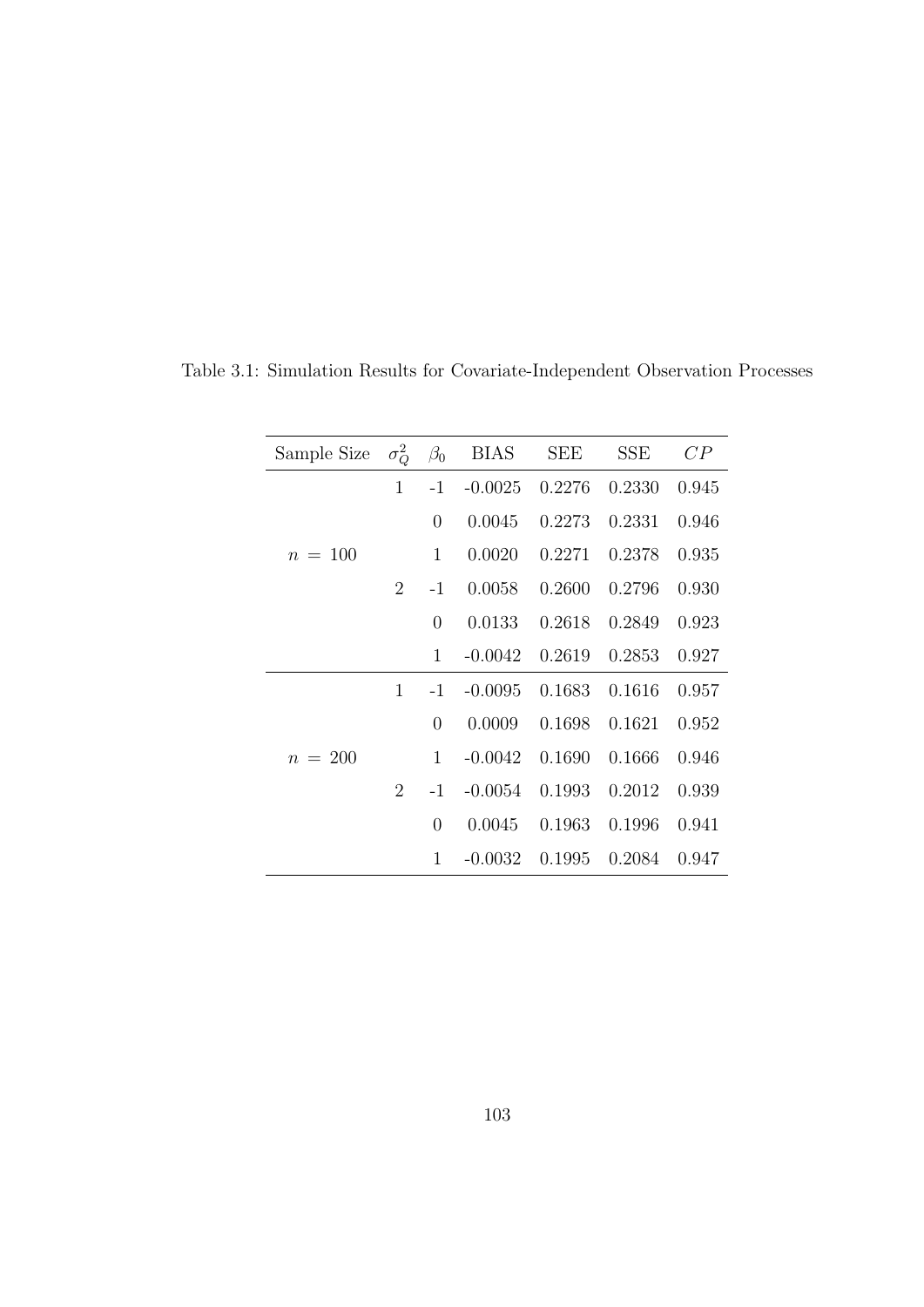| Sample Size | $\sigma_Q^2$   | $\beta_0$      | <b>BIAS</b> | <b>SEE</b> | <b>SSE</b> | $\rm CP$ |
|-------------|----------------|----------------|-------------|------------|------------|----------|
|             | $\mathbf{1}$   | $-1$           | $-0.0056$   | 0.2042     | 0.2059     | 0.949    |
|             |                | $\overline{0}$ | 0.0072      | 0.2045     | 0.2015     | 0.952    |
| $n = 100$   |                | $\mathbf 1$    | 0.0111      | 0.2045     | 0.2111     | 0.940    |
|             | 2              | $-1$           | 0.0097      | 0.2409     | 0.2628     | 0.933    |
|             |                | $\overline{0}$ | 0.0103      | 0.2408     | 0.2630     | 0.922    |
|             |                | 1              | $-0.0033$   | 0.2413     | 0.2669     | 0.921    |
|             | 1              | $-1$           | $-0.0004$   | 0.1518     | 0.1467     | 0.959    |
|             |                | $\overline{0}$ | 0.0029      | 0.1520     | 0.1441     | 0.955    |
| $n = 200$   |                | $\mathbf{1}$   | 0.0116      | 0.1538     | 0.1449     | 0.956    |
|             | $\overline{2}$ | $-1$           | 0.0149      | 0.1825     | 0.1889     | 0.940    |
|             |                | $\overline{0}$ | 0.0093      | 0.1827     | 0.1878     | 0.928    |
|             |                | 1              | 0.0120      | 0.1824     | 0.1880     | 0.951    |

Table 3.2: Simulation Results for Covariate-Dependent Observation Processes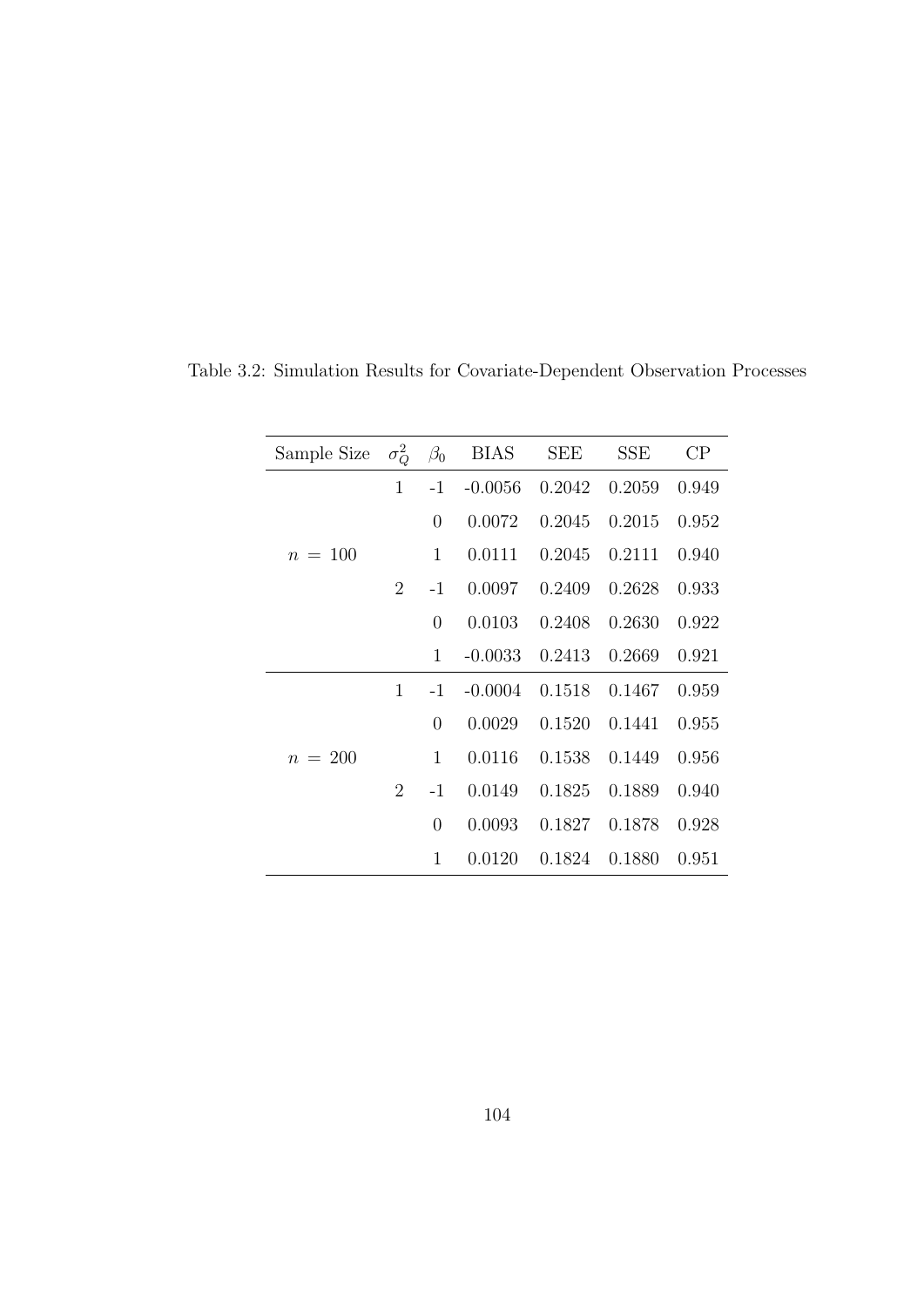|  |  |  | Table 3.3: Results of Joint and Univariate Analyses of Radiological and Functional |  |
|--|--|--|------------------------------------------------------------------------------------|--|
|  |  |  | Joint Damage Data from the University of Toronto Psoriatic Arthritis Clinic        |  |

|                             | <b>Observation Process</b> |                       |                                           | Joint Damage Process |                              |            |
|-----------------------------|----------------------------|-----------------------|-------------------------------------------|----------------------|------------------------------|------------|
| Covariate                   | $\hat{\gamma}$             | $SE(\hat{\gamma})$    | $p$ -value                                | $\hat{\beta}_2$      | $\mathrm{SE}(\hat{\beta}_2)$ | $p$ -value |
|                             |                            |                       |                                           |                      |                              |            |
|                             |                            | Multivariate Analysis |                                           |                      |                              |            |
| Family history of psoriasis | 0.1689                     | 0.1165                | 0.1470                                    | $-1.4111$            | 0.3913                       | 0.0003     |
| Duration of PsA in years    | $-0.0015$                  | 0.0057                | 0.7936                                    | 0.0587               | 0.0197                       | 0.0029     |
| Number of active joints     | 0.0030                     | 0.0060                | 0.6106                                    | 0.0669               | 0.0194                       | 0.0006     |
|                             |                            |                       |                                           |                      |                              |            |
|                             |                            |                       | Univariate Analysis - Radiological Damage |                      |                              |            |
| Family history of psoriasis | 0.1375                     | 0.1403                | 0.3271                                    | $-0.9376$            | 0.3653                       | 0.0103     |
| Duration of PsA in years    | $-0.0043$                  | 0.0063                | 0.4940                                    | 0.0340               | 0.0210                       | 0.1057     |
| Number of active joints     | $-0.0079$                  | 0.0075                | 0.2957                                    | 0.0751               | 0.0182                       | < 0.0001   |
|                             |                            |                       |                                           |                      |                              |            |
|                             |                            |                       | Univariate Analysis - Functional Damage   |                      |                              |            |
| Family history of psoriasis | 0.1609                     | 0.1200                | 0.1799                                    | $-1.5467$            | 0.4397                       | 0.0004     |
| Duration of PsA in years    | $-0.0007$                  | 0.0058                | 0.9024                                    | 0.0646               | 0.0206                       | 0.0017     |
| Number of active joints     | 0.0048                     | 0.0059                | 0.4154                                    | 0.0662               | 0.0211                       | 0.0017     |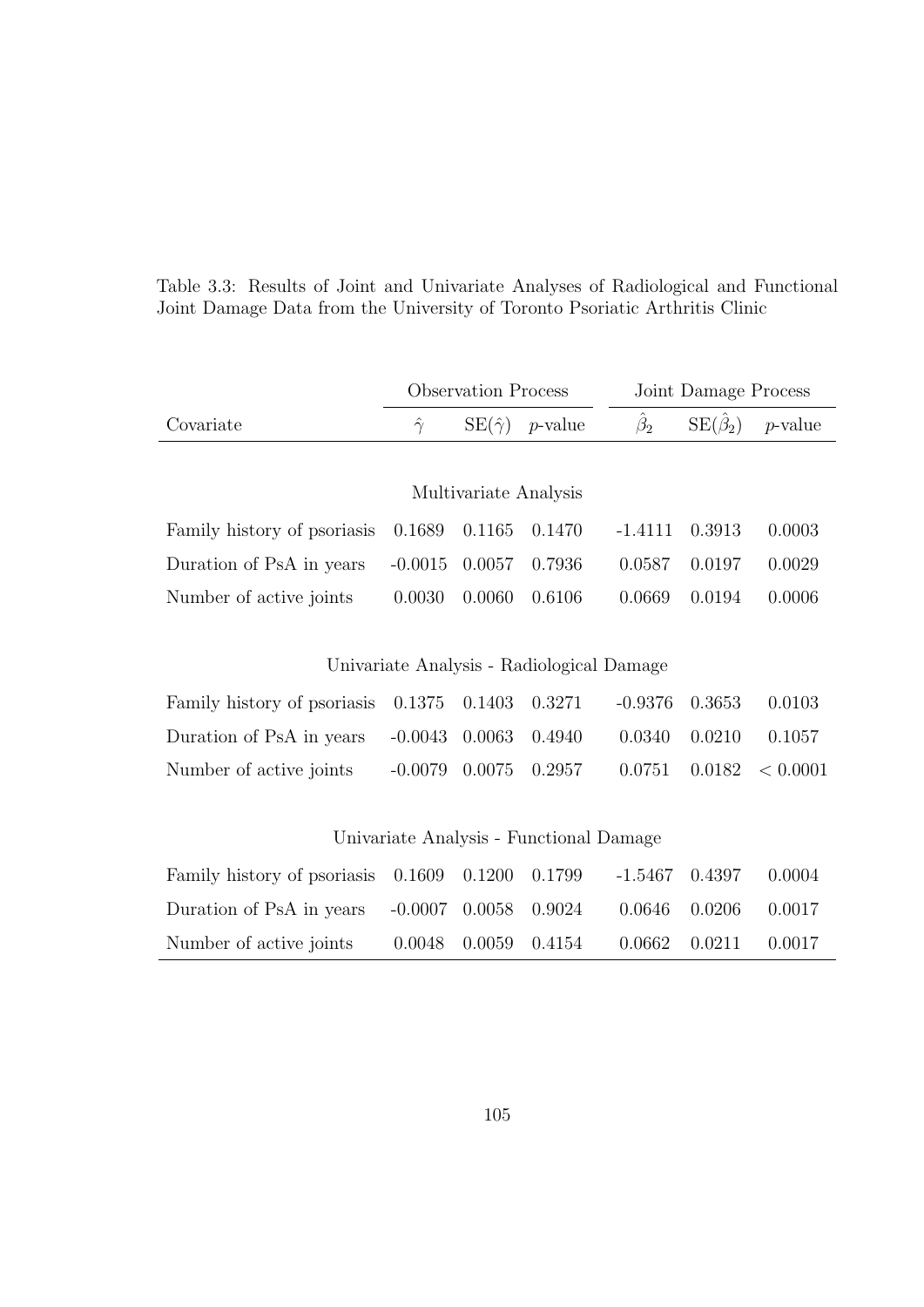|                 | True $\beta_1$ |                   |           |              |        |  |  |  |  |
|-----------------|----------------|-------------------|-----------|--------------|--------|--|--|--|--|
|                 | $-2$           | $-1$<br>0         |           | $\mathbf{1}$ | 2      |  |  |  |  |
|                 |                |                   | $n = 100$ |              |        |  |  |  |  |
| $\hat{\beta_1}$ |                | $-2.0159 -1.0019$ | 0.0027    | 0.9966       | 2.0071 |  |  |  |  |
| SSD             | 0.1843         | 0.1224            | 0.0967    | 0.0807       | 0.0778 |  |  |  |  |
| <b>BSD</b>      | 0.1847         | 0.1287            | 0.1001    | 0.0876       | 0.0837 |  |  |  |  |
| CP              | 0.930          | 0.943             | 0.937     | 0.946        | 0.945  |  |  |  |  |
|                 |                |                   | $n = 200$ |              |        |  |  |  |  |
| $\hat{\beta_1}$ | $-2.0143$      | $-1.0045$         | $-0.0013$ | 1.0018       | 2.0009 |  |  |  |  |
| <b>SSD</b>      | 0.1273         | 0.0877            | 0.0660    | 0.0601       | 0.0539 |  |  |  |  |
| BSD             | 0.1282         | 0.0900            | 0.0708    | 0.0624       | 0.0583 |  |  |  |  |
| CР              | 0.930          | 0.942             | 0.957     | 0.948        | 0.947  |  |  |  |  |

Table 4.1: Estimation of  $\beta_1$  with  $\beta_2 = \beta_3 = 0$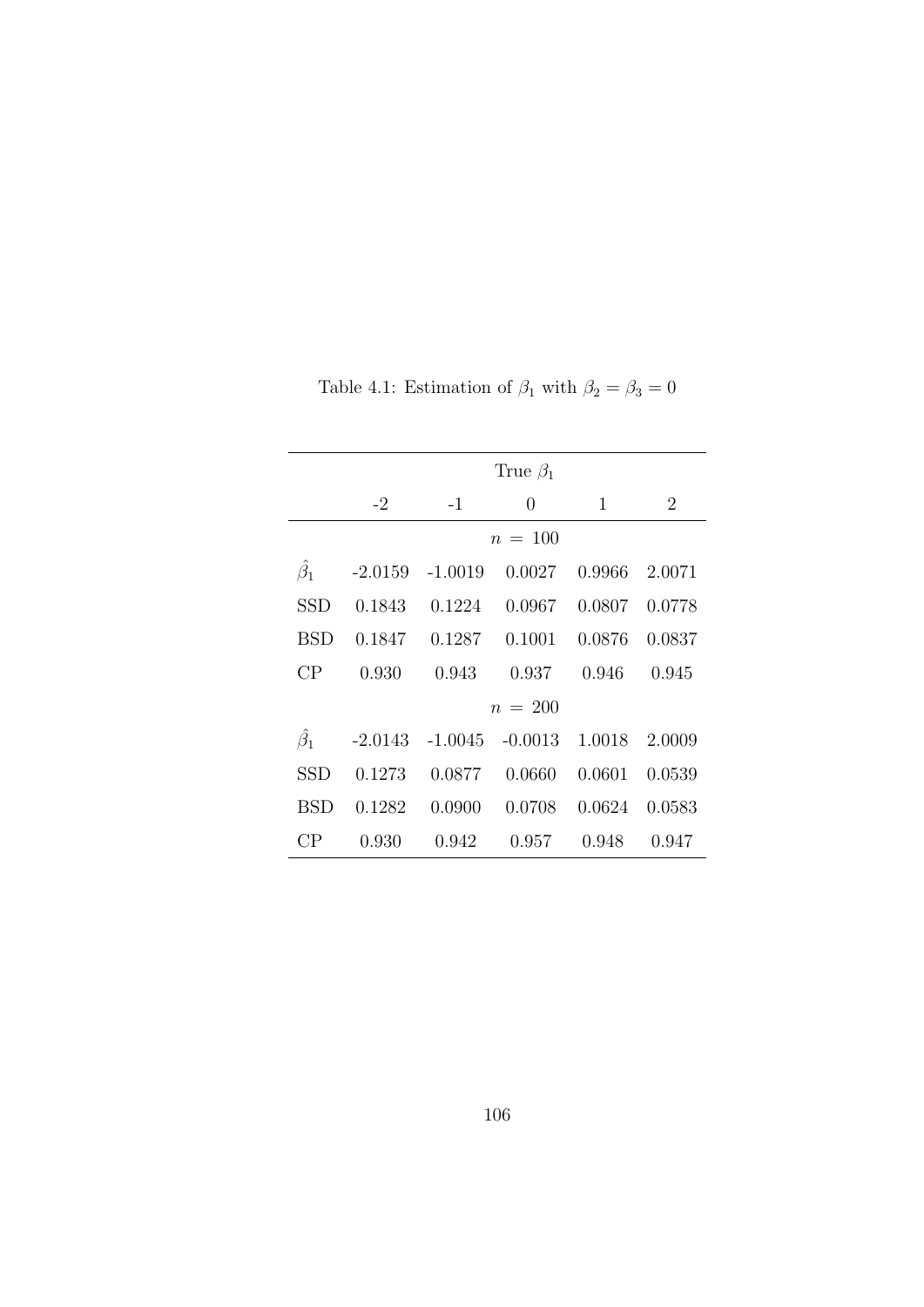|                 | True $\beta_1$ |                               |                    |        |        |  |  |  |  |
|-----------------|----------------|-------------------------------|--------------------|--------|--------|--|--|--|--|
|                 | $-2$           | $-1$                          | 0                  | 1      | 2      |  |  |  |  |
|                 |                |                               | $n = 100$          |        |        |  |  |  |  |
| $\hat{\beta_1}$ |                | $-2.0135$ $-1.0037$ $-0.0097$ |                    | 0.9936 | 1.9925 |  |  |  |  |
| SSD             | 0.1700         | 0.1264                        | 0.1107             | 0.1043 | 0.1076 |  |  |  |  |
| <b>BSD</b>      | 0.1644         |                               | $0.1248$ $0.1096$  | 0.1023 | 0.1036 |  |  |  |  |
| CP              | 0.920          | 0.933                         | 0.944              | 0.934  | 0.942  |  |  |  |  |
|                 |                |                               | $n = 200$          |        |        |  |  |  |  |
| $\hat{\beta_1}$ | $-2.0097$      |                               | $-1.0051 - 0.0054$ | 0.9938 | 1.9980 |  |  |  |  |
| <b>SSD</b>      | 0.1334         | 0.0941                        | 0.0895             | 0.0861 | 0.0890 |  |  |  |  |
| <b>BSD</b>      | 0.1242         | 0.0950                        | 0.0847             | 0.0838 | 0.0827 |  |  |  |  |
| СP              | 0.938          | 0.946                         | 0.940              | 0.939  | 0.940  |  |  |  |  |

Table 4.2: Estimation of  $\beta_1$  with  $\beta_2 = \beta_3 = 0.2$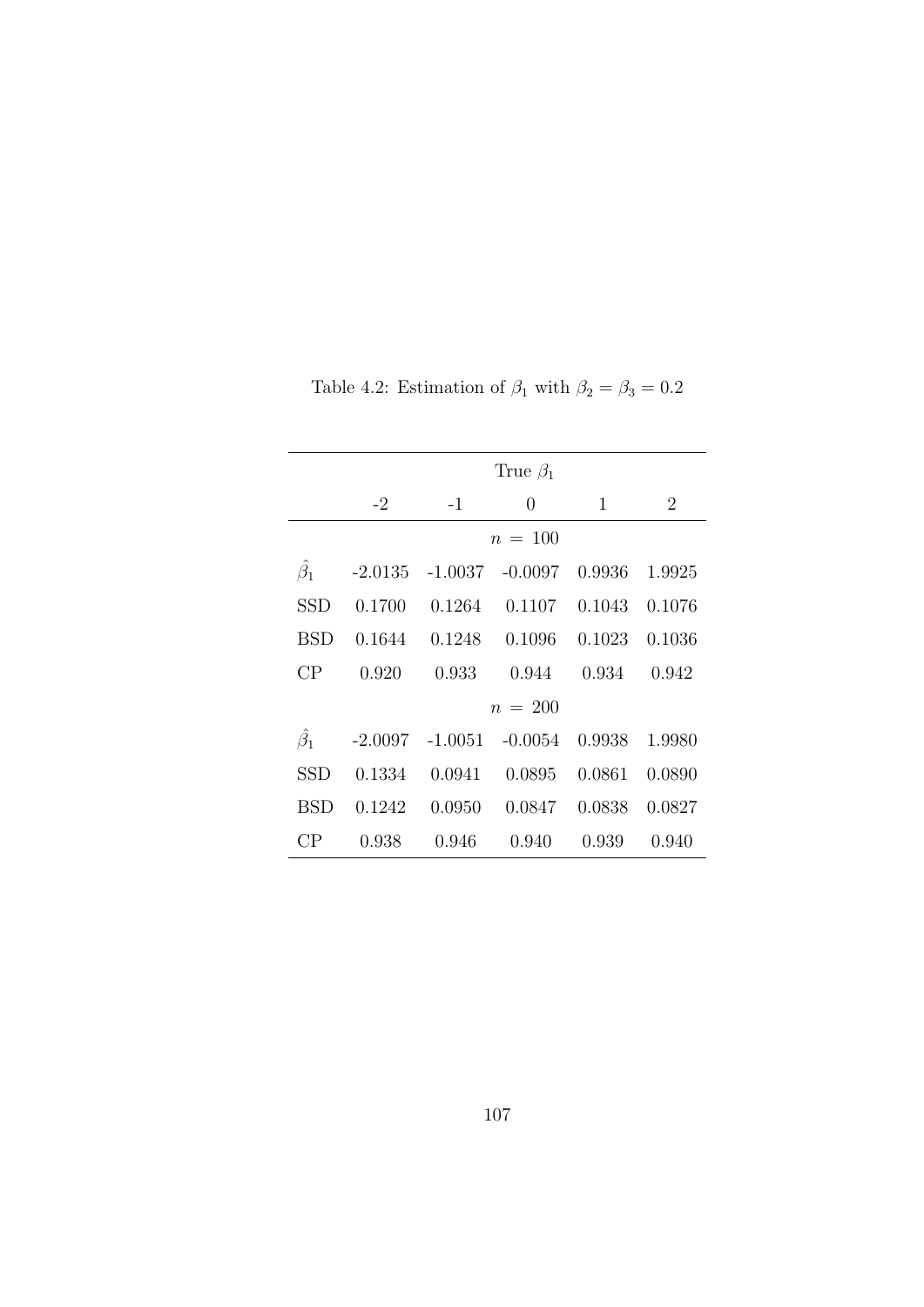

Figure 2.1: Quantile Plot with a Homogeneous Observation Process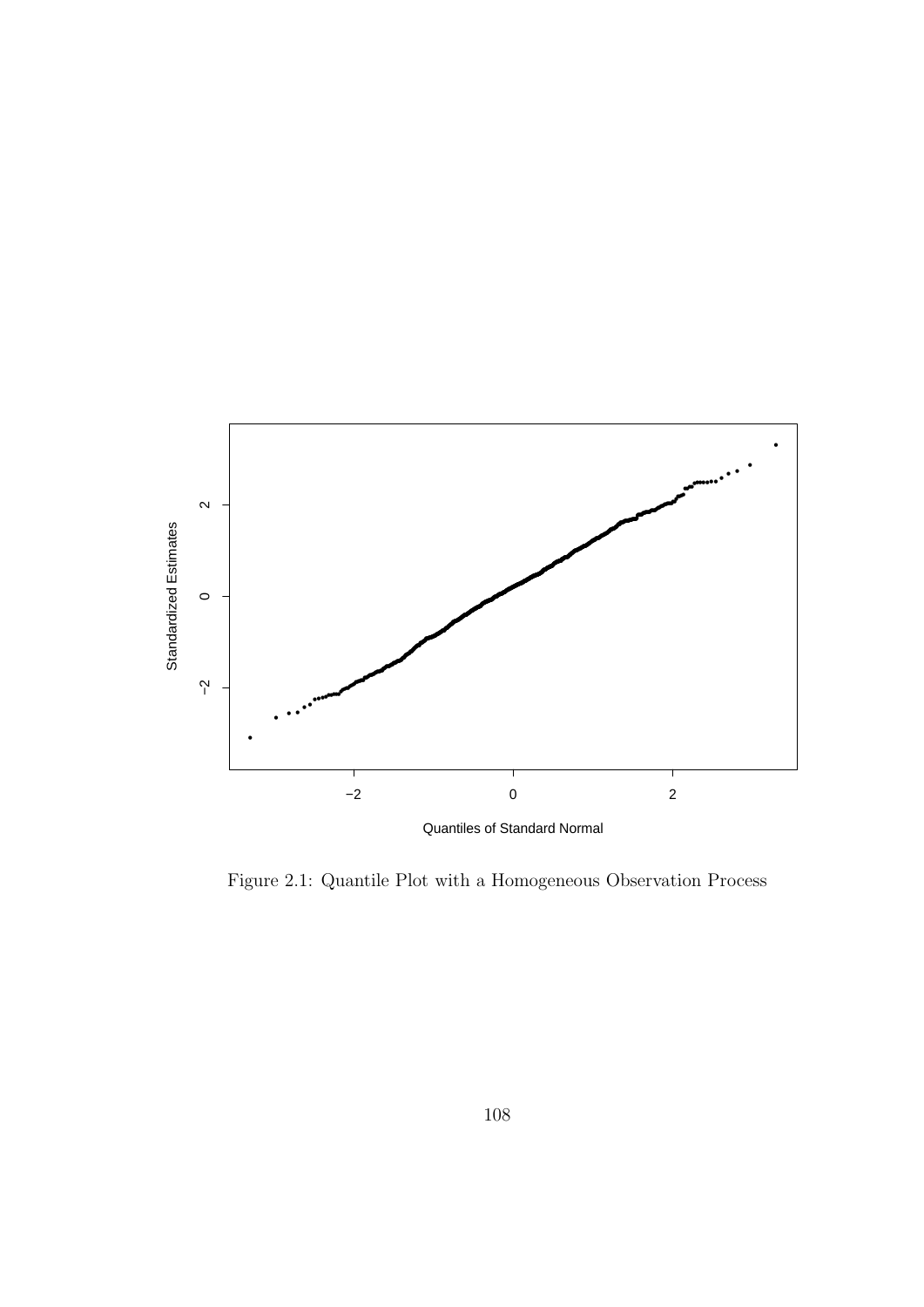

Figure 2.2: Quantile Plot with a Nonhomogeneous Observation Process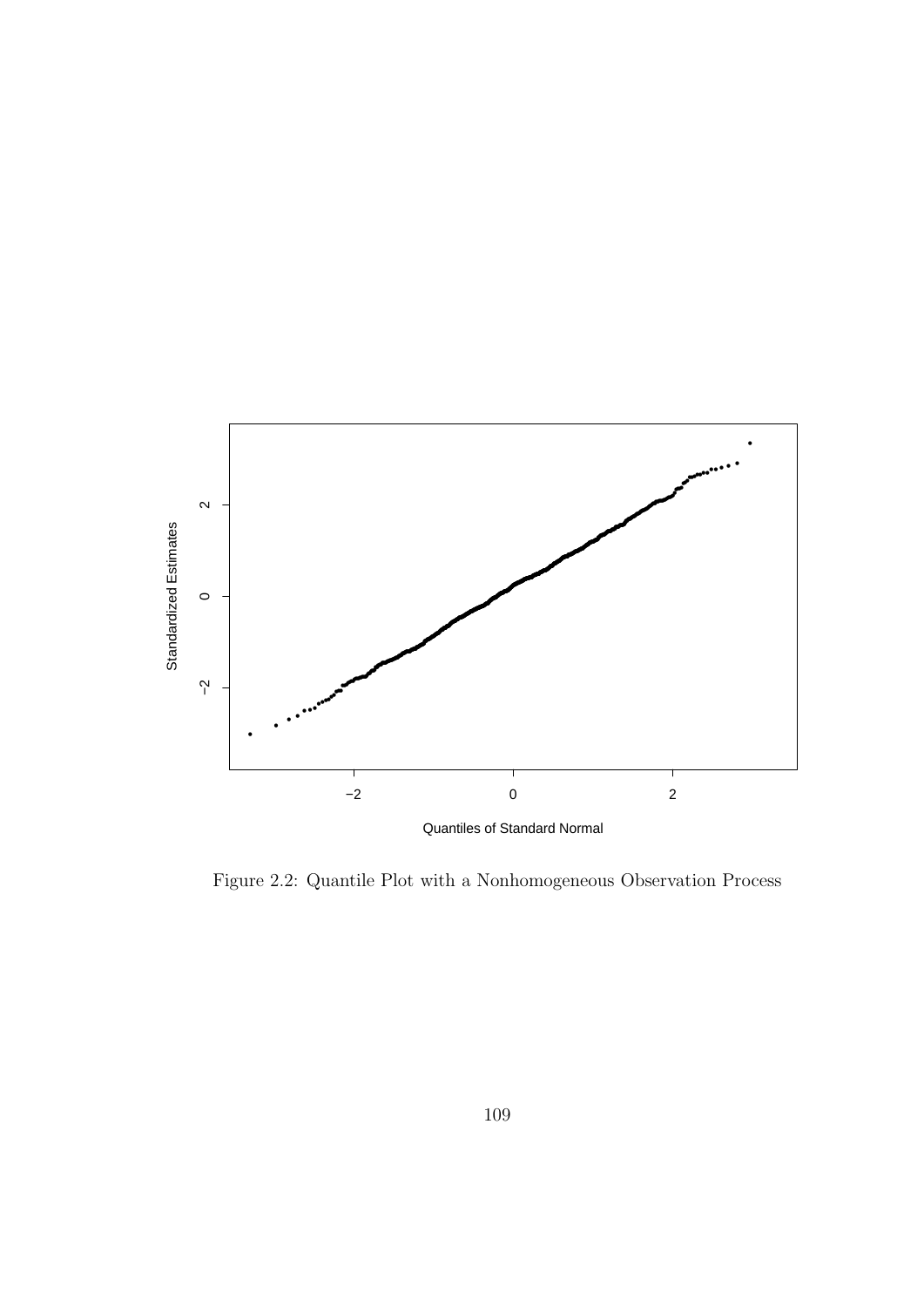

Figure 2.3: Estimates of the Baseline Mean Functions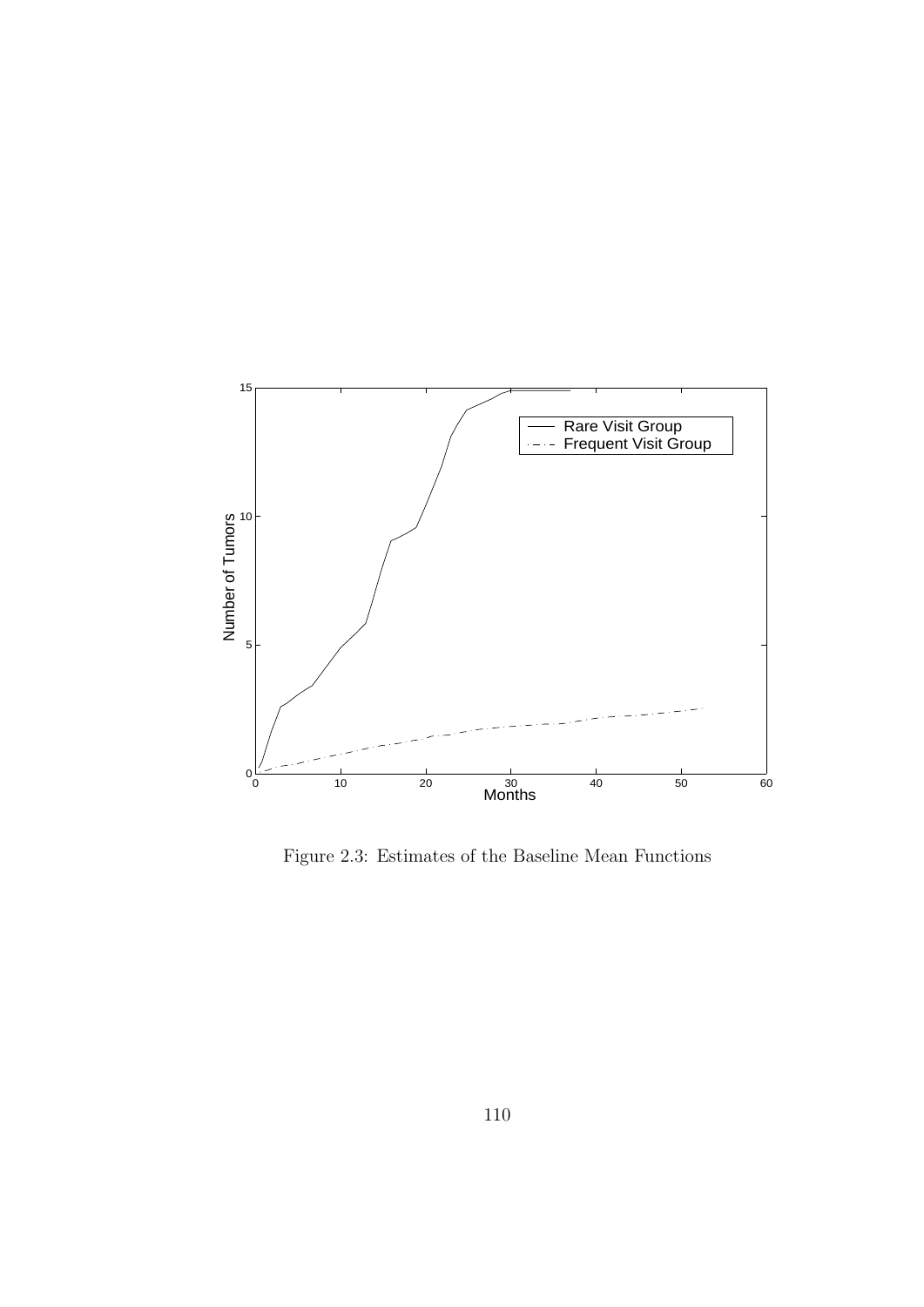

Figure 3.1: Timeline Diagram of Visits, Event Counts and Follow-up Durations for Sample of Patients in the University of Toronto Psoriatic Arthritis Clinic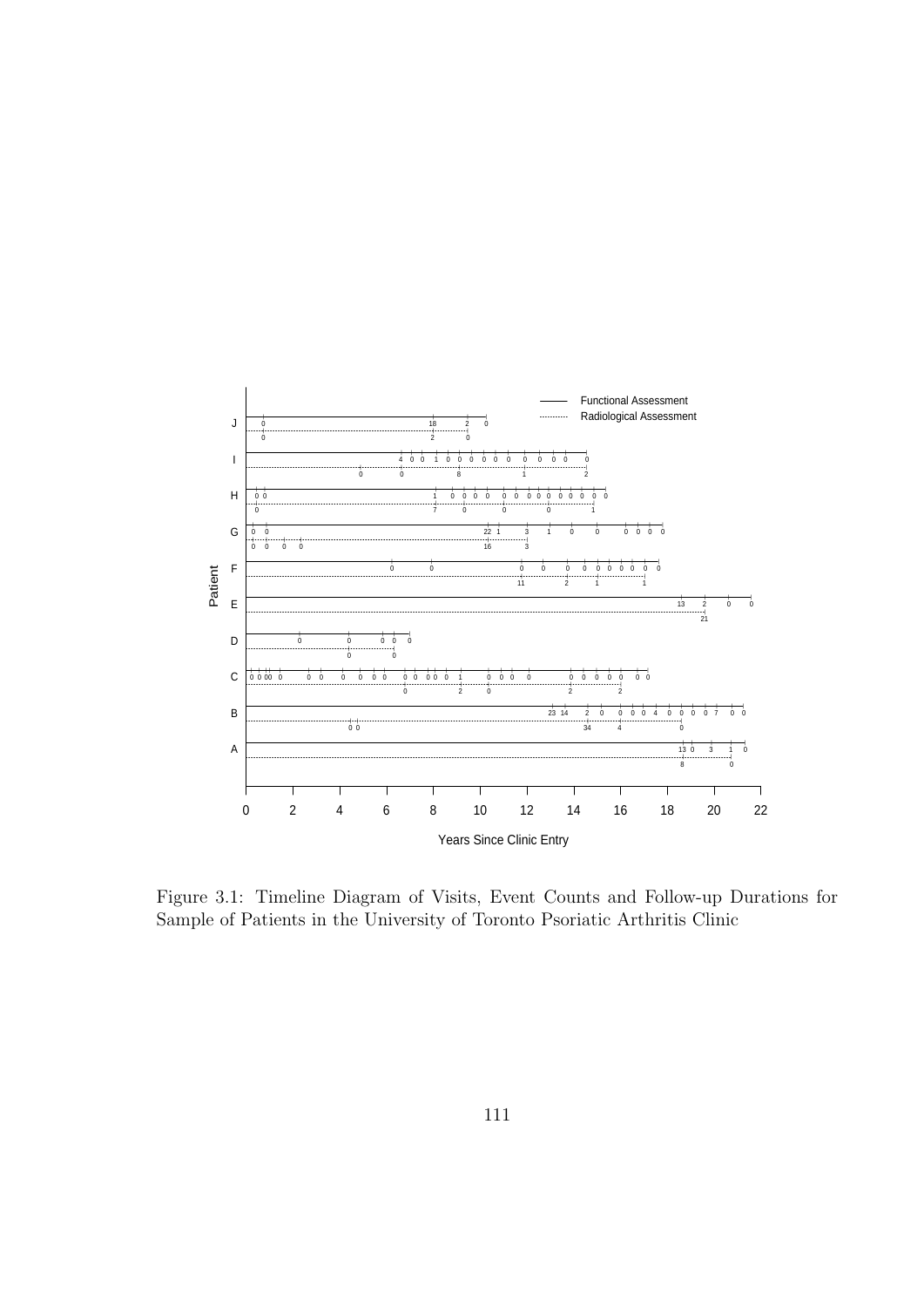

Figure 3.2: Crude Event Rates for Radiological Damage Against Functional Damage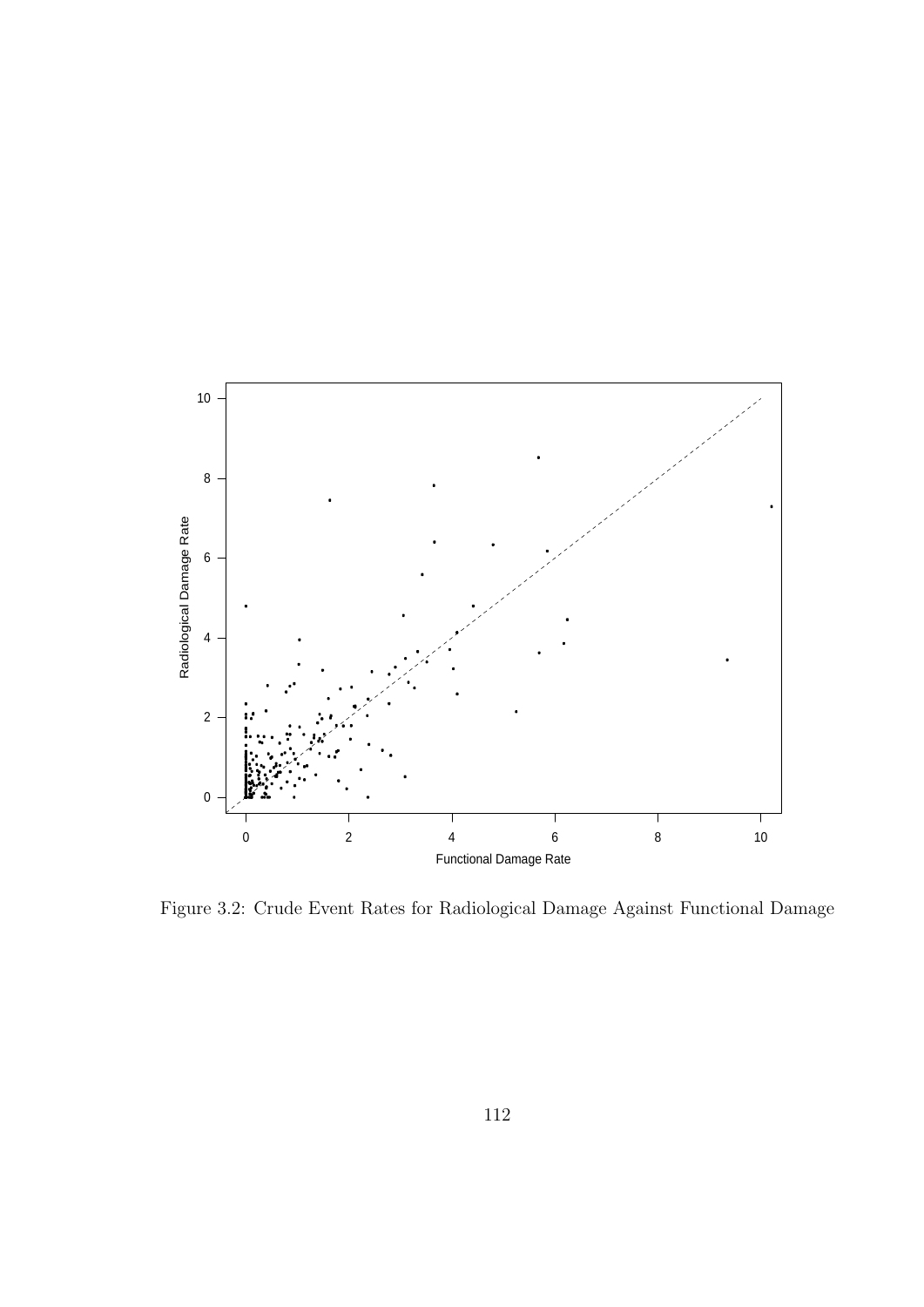

Figure 3.3: Estimated Baseline Cumulative Mean Functions from Univariate and Bivariate Regression Models Applied to Data from the University of Toronto Psoriatic Arthritis Clinic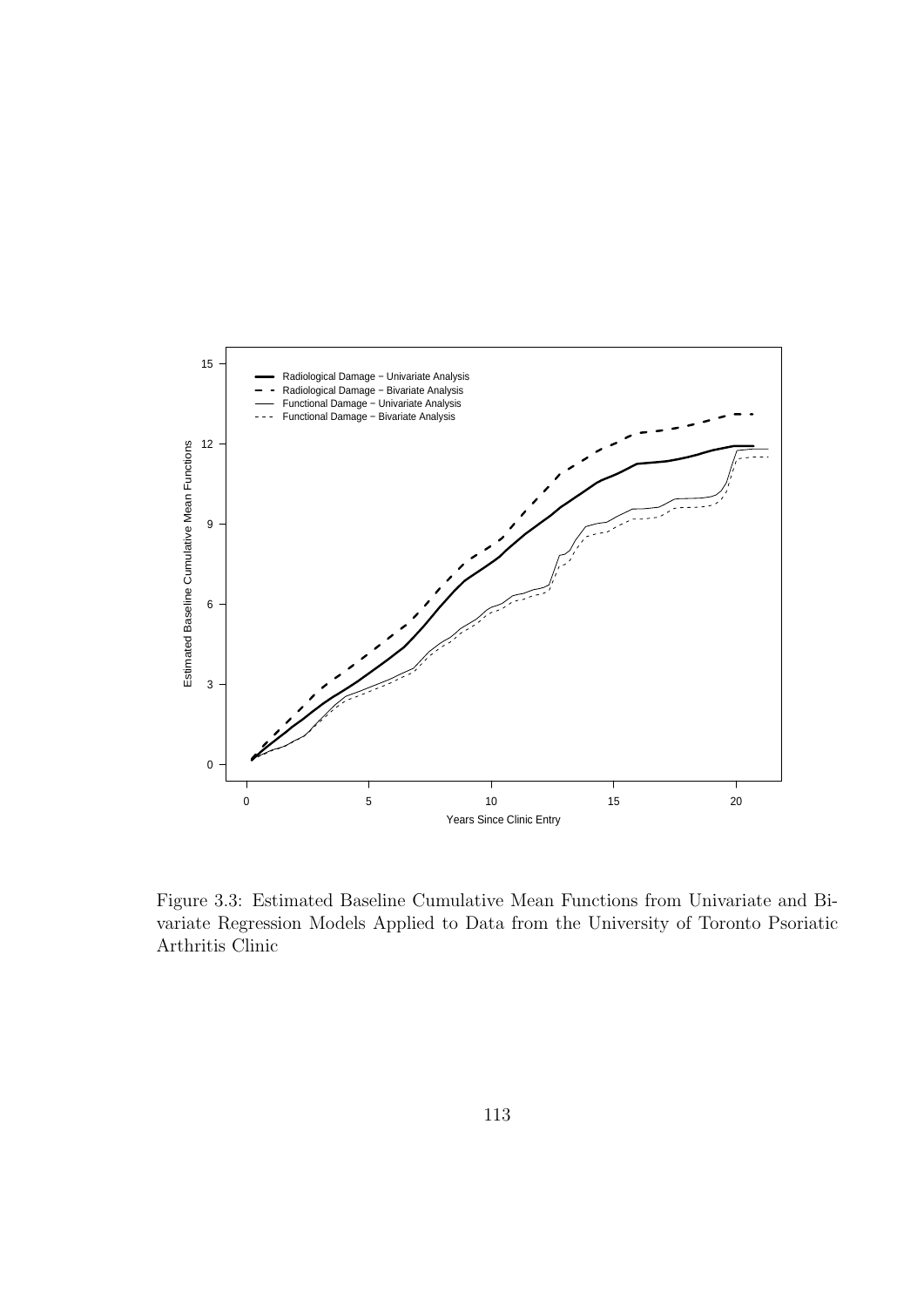

Figure 4.1: Quantile Plot with  $\beta_1=0,\,\beta_2=0,$  and  $\beta_3=0$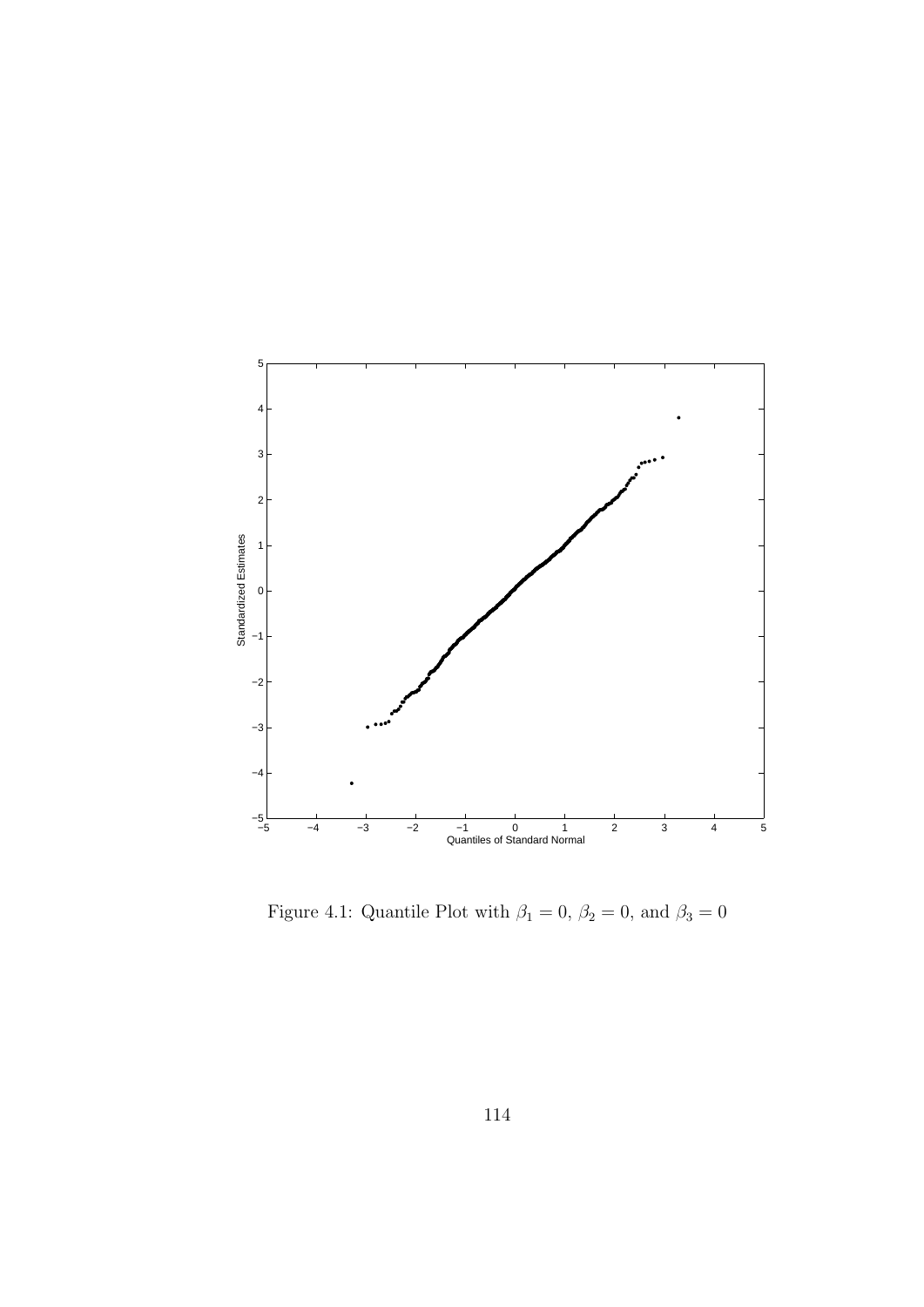

Figure 4.2: Quantile Plot with  $\beta_1 = 1$ ,  $\beta_2 = 0$ , and  $\beta_3 = 0$